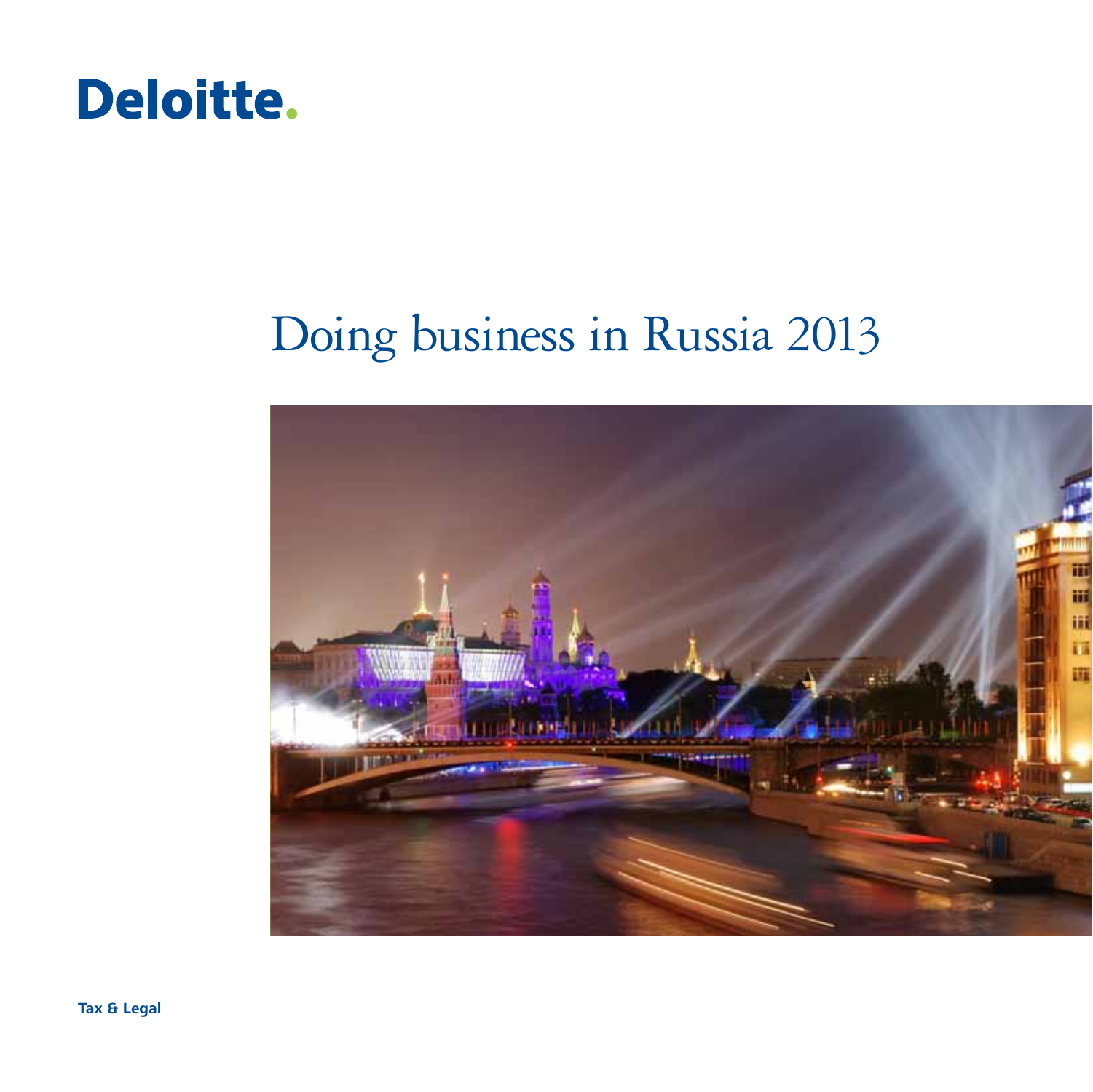This guide is designed as a basic reference guide to Russia's tax and legal environment for businesses interested in doing business in Russia.

Law and practice continue to evolve in Russia, and whilst all reasonable care has been taken to ensure that this guide provides a practical explanation of the current rules, readers are urged to obtain up to date formal advice before undertaking any action.

Deloitte accepts no responsibility for any errors contained in this guide, whether caused by negligence of otherwise, or for any loss, however caused, sustained by any person who relies on it.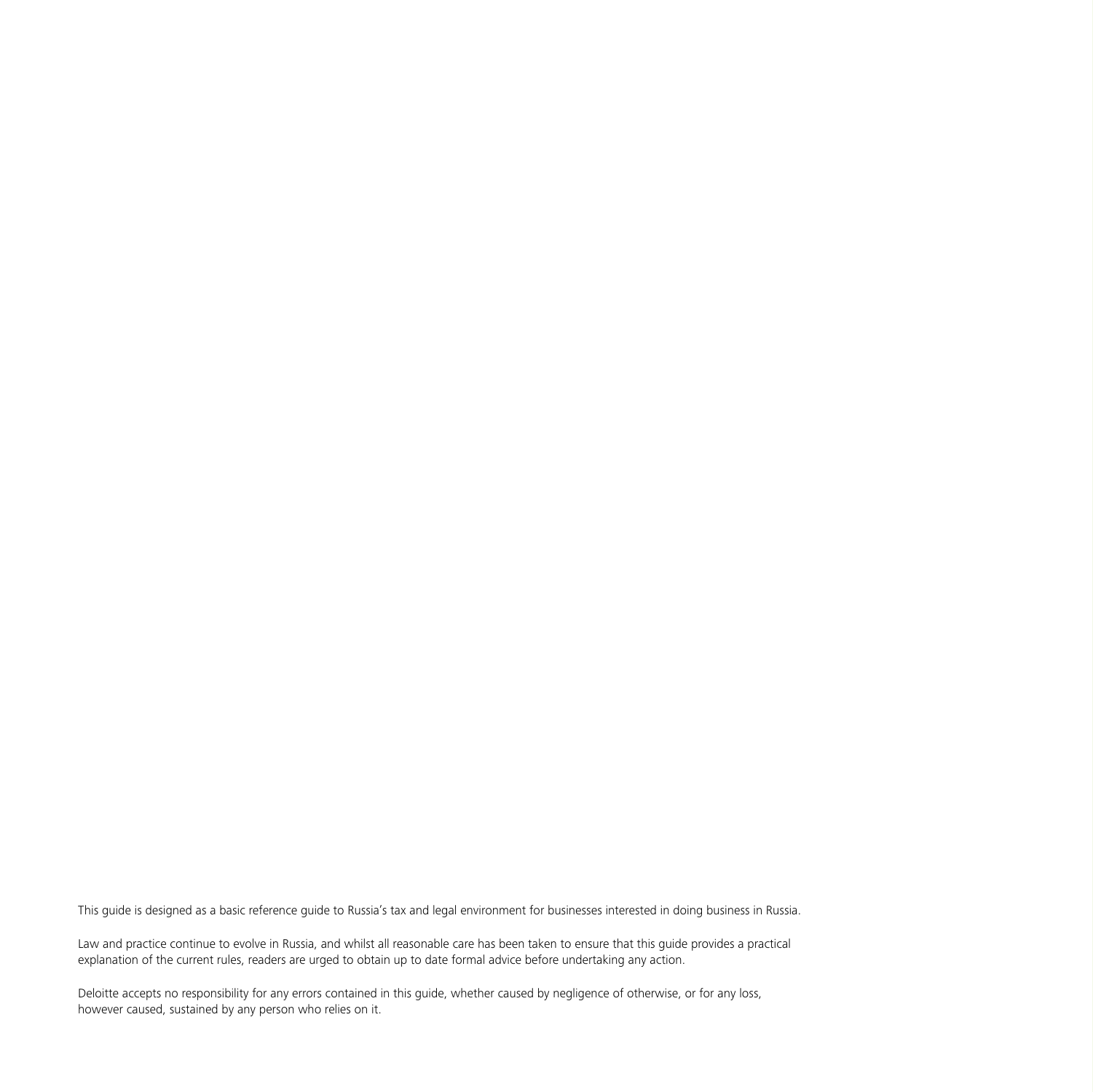# **Contents**

- Introduction
- Types of business presence
- Accounting environment
- Taxation of foreign presences
- Russian-sourced income of foreign companies
- Profit tax
- Tax incentives
- 29 Value added tax
- Property tax
- Other taxes
- Customs duties
- Taxation of individuals
- Employment
- Currency control
- Transfer pricing
- Tax administration
- 71 Oil and gas taxation
- Mining taxation
- Appendix 1 Withholding tax rates
- 86 Appendix 2 Tax calendar for RLE for 2013
- 86 Appendix 3 Tax calendar for FLE for 2013
- Tax & Legal contacts Russia and the CIS
- Office locations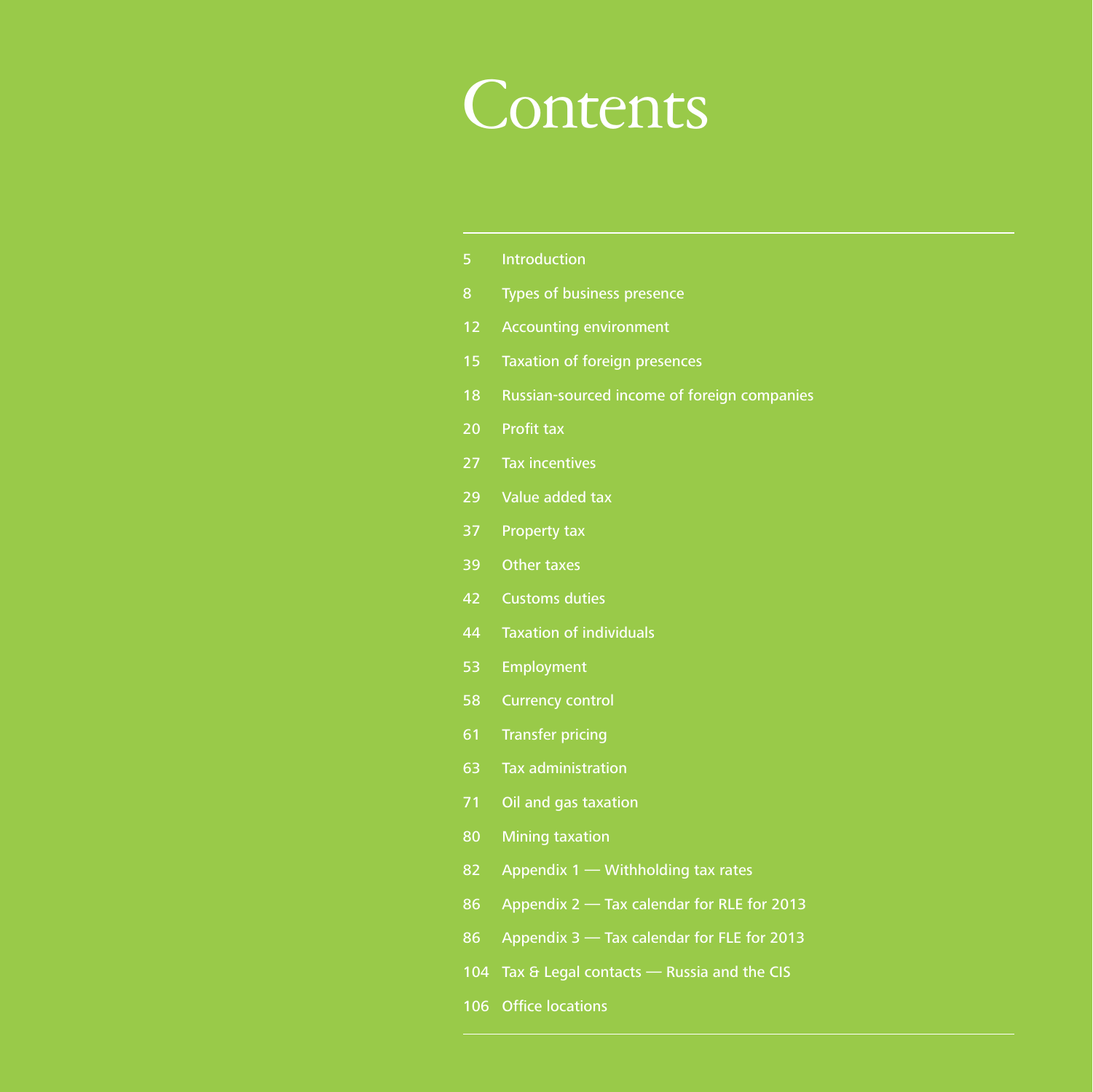"We are going forward in all spheres: in the economy, in the implementation of large projects, in innovations and in humanitarian cooperation."

**Dmitry Medvedev**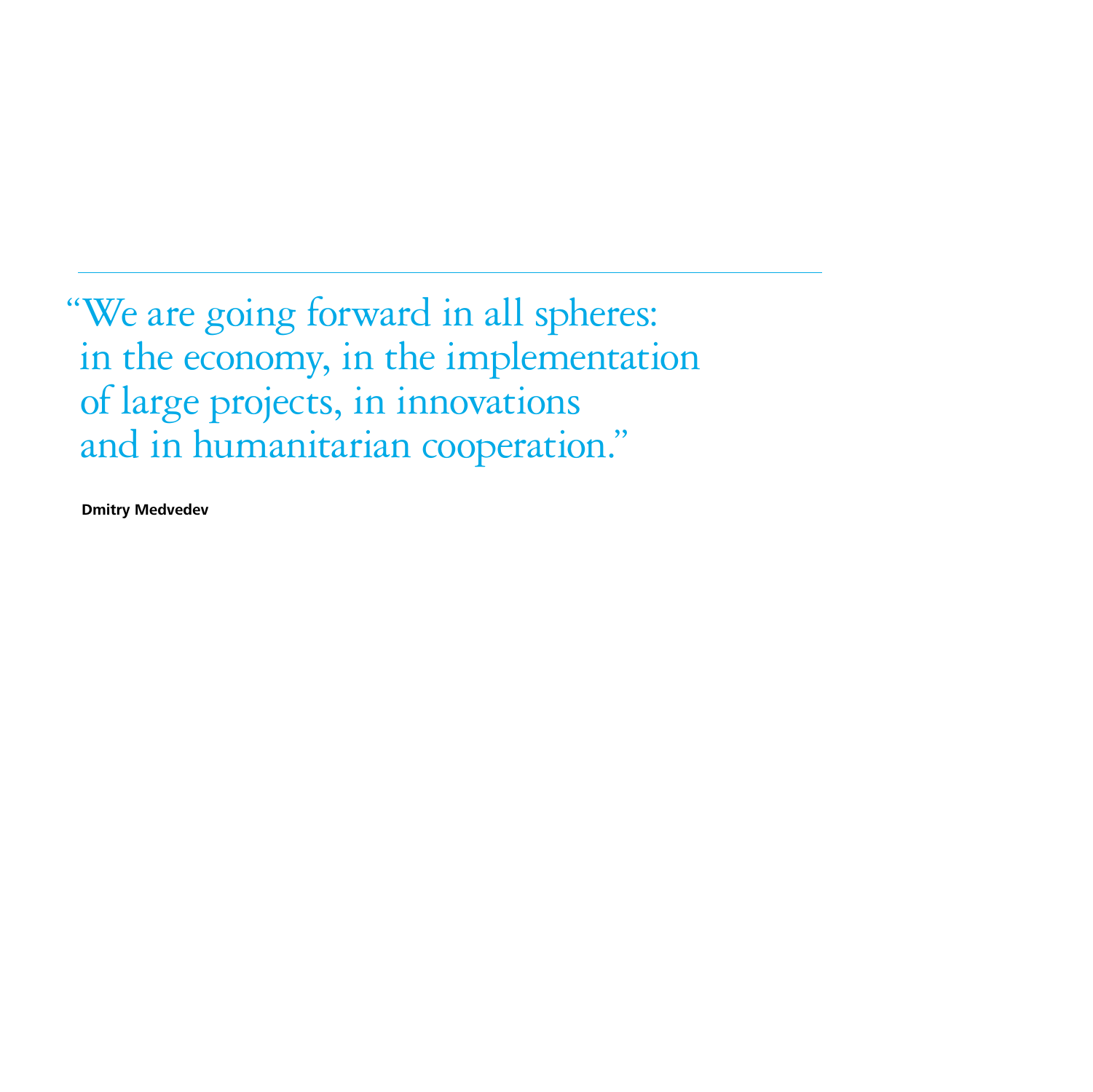# Introduction



In these fast-changing economic conditions, one can hardly predict with confidence what is likely to occur in the next 2-3 years, let alone longer periods of time.

We all accept that the primary function of the tax system is to act as a fiscal instrument aimed at raising revenue for the government to fund public expenditure. However, the stimulating and regulating functions of the tax system have begun to manifest themselves more and more in Russia in recent years. Acting as an instrument of fiscal policy, taxes in Russia now have a significant effect on macro-economic processes and the business climate.

Almost all of the expected legislative changes focus on the harmonisation and unification of the provisions of Russian and international legislation. Russia, which intends to establish itself as a major player in the global economic community, is faced with the necessity to find ways of modernising and increasing the efficiency of the economy, attracting investment and fostering innovation. This situation makes it virtually impossible to go against global trends and ignore the experience of foreign businesses.

This Guide covers the main features and last changes in Russian tax legislation.

We hope that this Guide is of use and interest to you.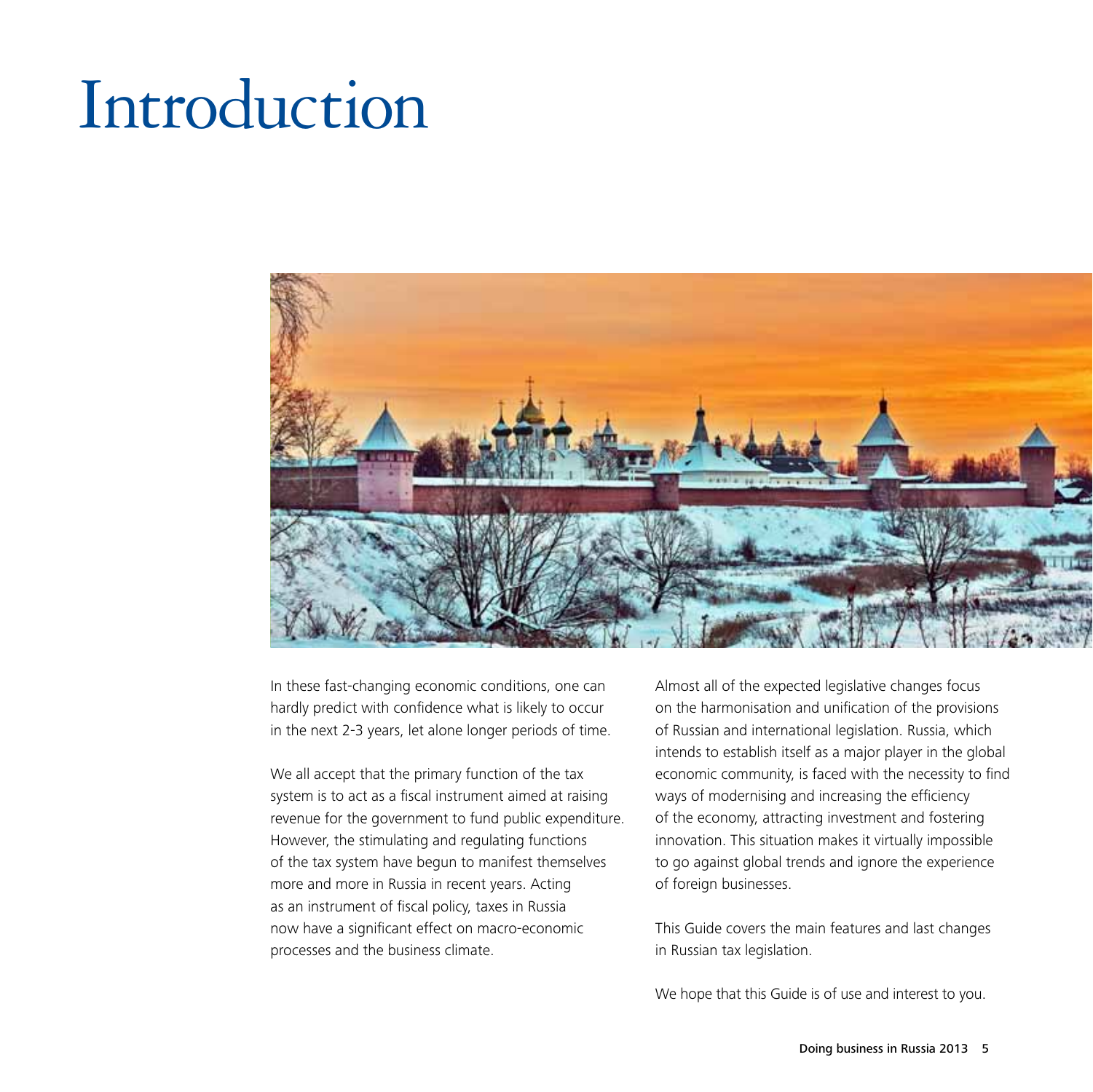#### **Taxation**

The main profit tax rate  $-20\%$   $-$  is one of the lowest amongst the major economies.

Tax and other incentives are becoming more common, for example with the establishment of additional Special Economic Zones and the Skolkovo Innovation Centre. Many of the incentives are aimed at promoting innovation and the modernisation of industry.

The tax system, however, remains inflexible and poorly administered. The transfer pricing rules have at last been changed to come into line with OECD principles, and a limited form of tax consolidation has been introduced, but a more fundamental overhaul of the tax system is long overdue.

#### **Strategic industries**

As expected, the law which limits foreign investment in strategic industries has been relaxed, increasing the investment limit in companies with subsoil activity from 10% to 25%, removing restrictions where the investor is an international financial institution (such as the EBRD) and resolving a number of anomalies. To date, the government commission charged with applying the law has approved around 95% of applications.

# **Finance & investment**

2012 did not see any significant recovery in the number of Initial Public Offerings, while the government's own plans to raise up to USD 50 billion from the sale of state shareholdings are on hold until market conditions improve. The government did, however, establish the Russian Direct Investment Fund — a USD 10 billion sovereign fund that aims to attract new foreign investors into target sectors by co-investing an amount up to that put in by the investor.

# **Legal framework**

The legal framework continues to develop with the growth of legal precedent and thus legal certainty, along with measures to discourage corruption and update company law. However, certain parts of the judiciary are seen to lack independence and Russia ranks only 111<sup>th</sup> out of 183 economies monitored by the World Bank in terms of investor protection, well below the other BRIC economies, including China. That said, the vast majority of tax litigation is decided in favour of the taxpayer, and in February 2012 Vladimir Putin announced a package of measures aimed at improving the legal environment for business.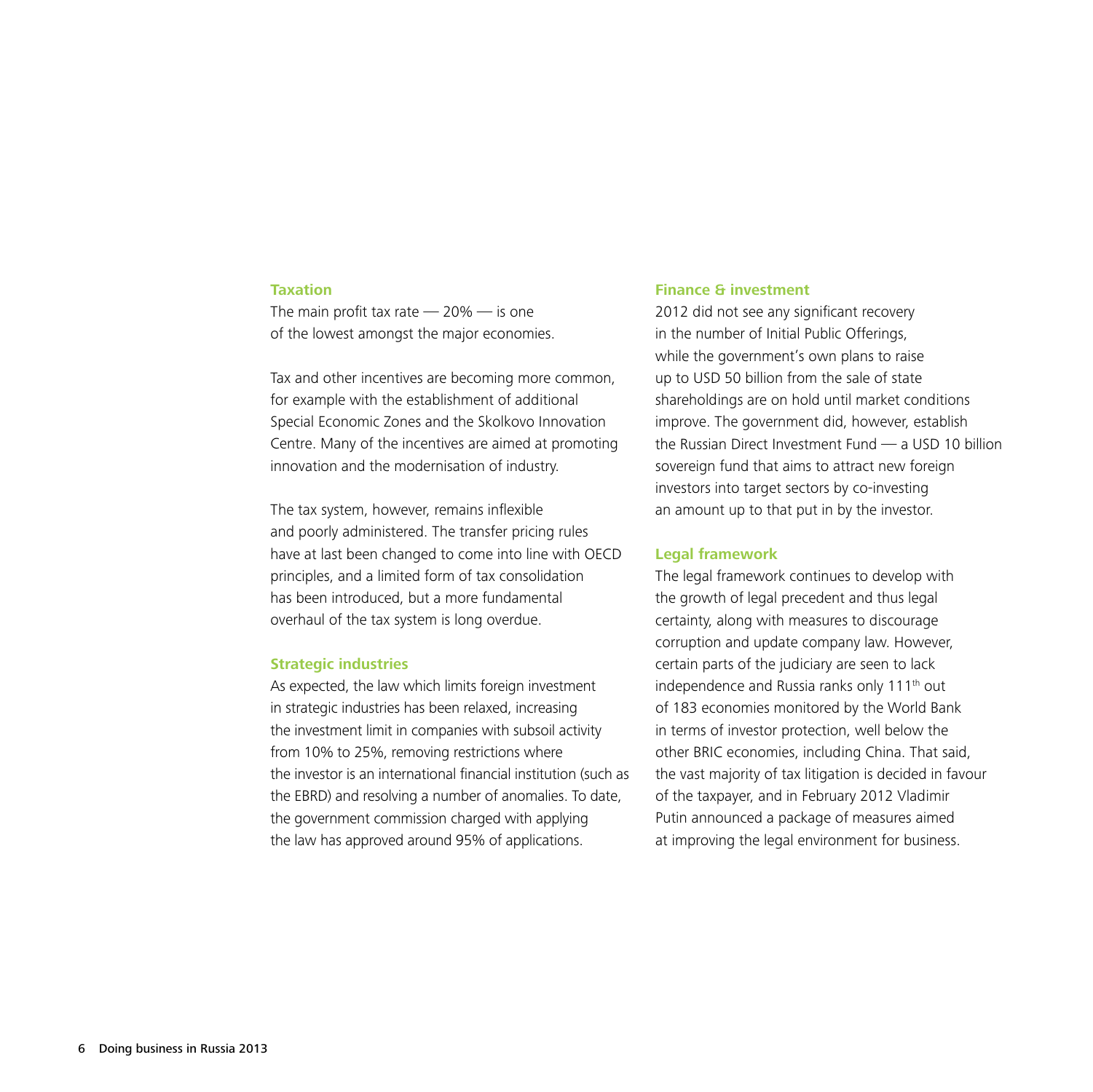#### **Expatriate staff**

The introduction of a simplified process for obtaining work permits for "highly qualified specialists" tested by reference to remuneration, not skills has been a great success, with approximately 15,000 permits granted in 2011, and 24,579 permits in 2012. The advantages of this route have been strongly underlined by the introduction of pension contributions of up to 32% on foreign employees who do not hold such work permits. Meanwhile, new expatriate staff arrivals continue to be taxed on their household belongings at EUR 4 per kilo, a Customs Union oversight from July 2010 which has still not been fixed.

# **Conclusions**

Russia remains a country with huge potential for foreign investors. As indicated above, virtually every sector of the economy, whether state or privately controlled, requires massive investment. Businesses in the technology and innovation sphere are particularly welcome.

The challenge for foreign investors is to determine whether the opportunities are attractive enough to outweigh the well-known market risks and uncertainties beginning to emerge in the political landscape. Looking back over the past two decades, however, few of the major investors into Russia have had much cause to regret, despite the many challenges. Faced with continuing economic stagnation in many of the world's more developed markets, an increasing number of companies may decide that the growth prospects in Russia are worth pursuing.

The following overview of taxes and related legislation is based on the law in effect on 1 January 2013.

The US dollar equivalent of ruble amounts is based on the exchange rate on 1 March 2013, approximately RUB 30:USD 1.

Further information about doing business in Russia can be found at www.deloitte.com/ru/insights/dbir.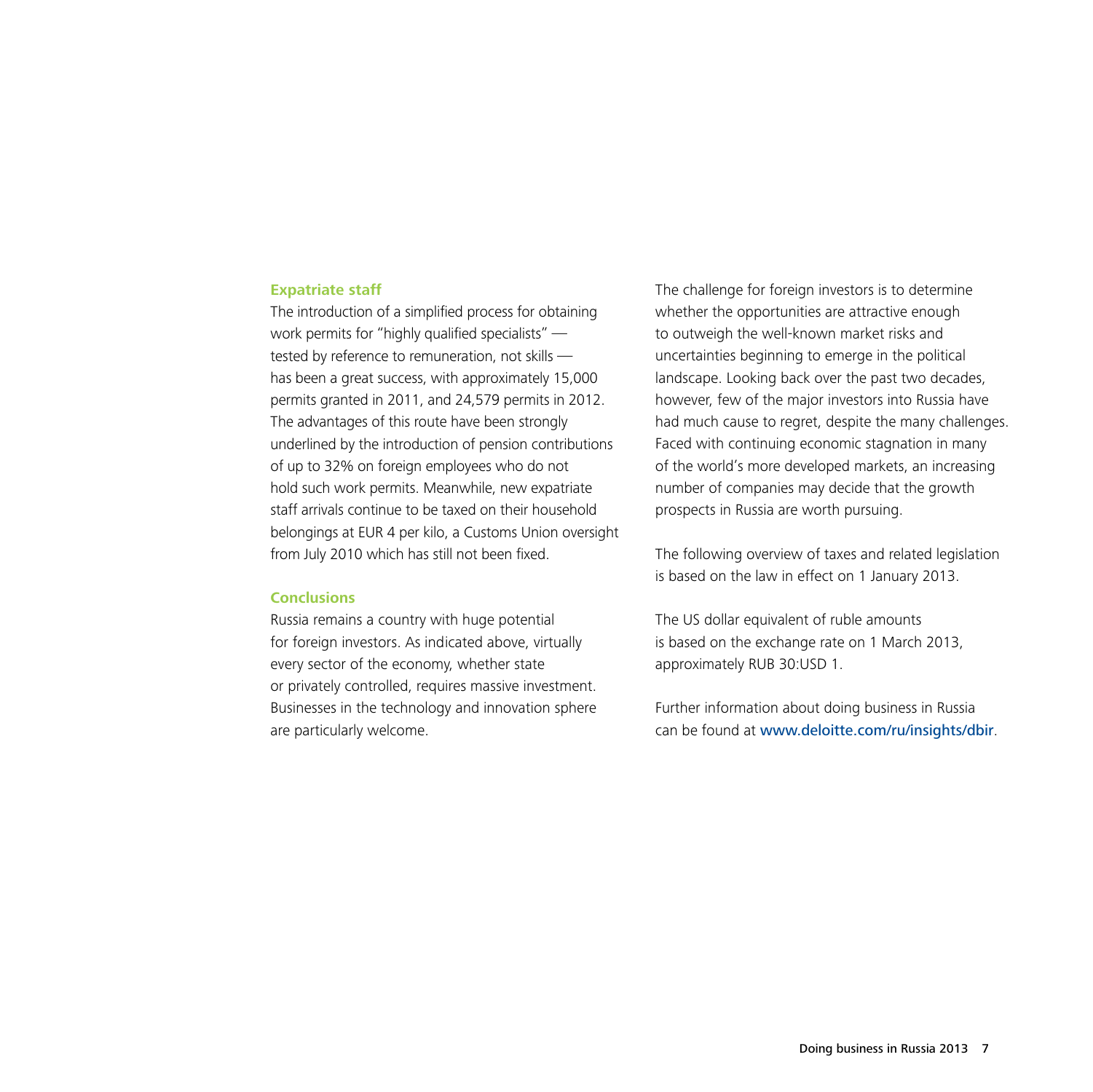# Types of business presence

Russian legislation provides for foreign companies to have different types of business presence in Russia. These are:

- Branches and Representative Offices;
- • Legal Entities; and
- • Joint Activity Agreements, also known as Simple Partnerships.

This chapter includes a brief description of each of these forms.

### **Branches and representative offices**

According to the Russian Civil Code, both branches and representative offices are referred to as subdivisions of a foreign legal entity (FLE) that are located at a place other than that of the legal entity's head office. Branches and representative offices may be allocated property by the legal entity that has created them and act on the basis of regulations approved by that legal entity.

The difference between a branch and a representative office lies in the nature of the activities they are entitled to perform. A representative office can only represent the interests of the legal entity and this normally limits its activities to those of a non-commercial nature, such as marketing or the gathering of information. A branch, in contrast, can perform all or part of the legal entity's functions, including (but not limited to) representation. Nevertheless, some representative offices are known to engage in commercial activities and have never been challenged by the authorities, provided they have duly completed their accounting in relation to Russian tax.

An important practical difference between a branch and a representative office relates to aspects of migration. A representative office is not entitled to hire employees under the simplified migration regime for highly qualified specialists. Please refer to the chapter entitled "Employment" for further details.

Because of the wide scope of their powers, branches are considered to engage in commercial activities for taxation purposes and are thus subject to profits tax. The limited scope of activities that can be performed by representative offices would not normally expose them to profits tax, but some offices do in fact engage in commercial activities, including the negotiation and signing of contracts. In such cases, the office would become liable to profits taxation in the same way as a branch is.

# **Registration process**

It is a legal requirement for representative offices and branches to be accredited by the appropriate government organisation. For branches, this organisation is the State Registration Chamber of the Russian Ministry of Justice. For representative offices, the organisation differs depending on the nature of the head office's activities, but it is typically either the State Registration Chamber of the Russian Ministry of Justice or the Russian Chamber of Commerce and Industry. Regardless of the state body involved, representative offices must also be added to the State Register of Accredited Foreign Representative Offices held by the State Registration Chamber.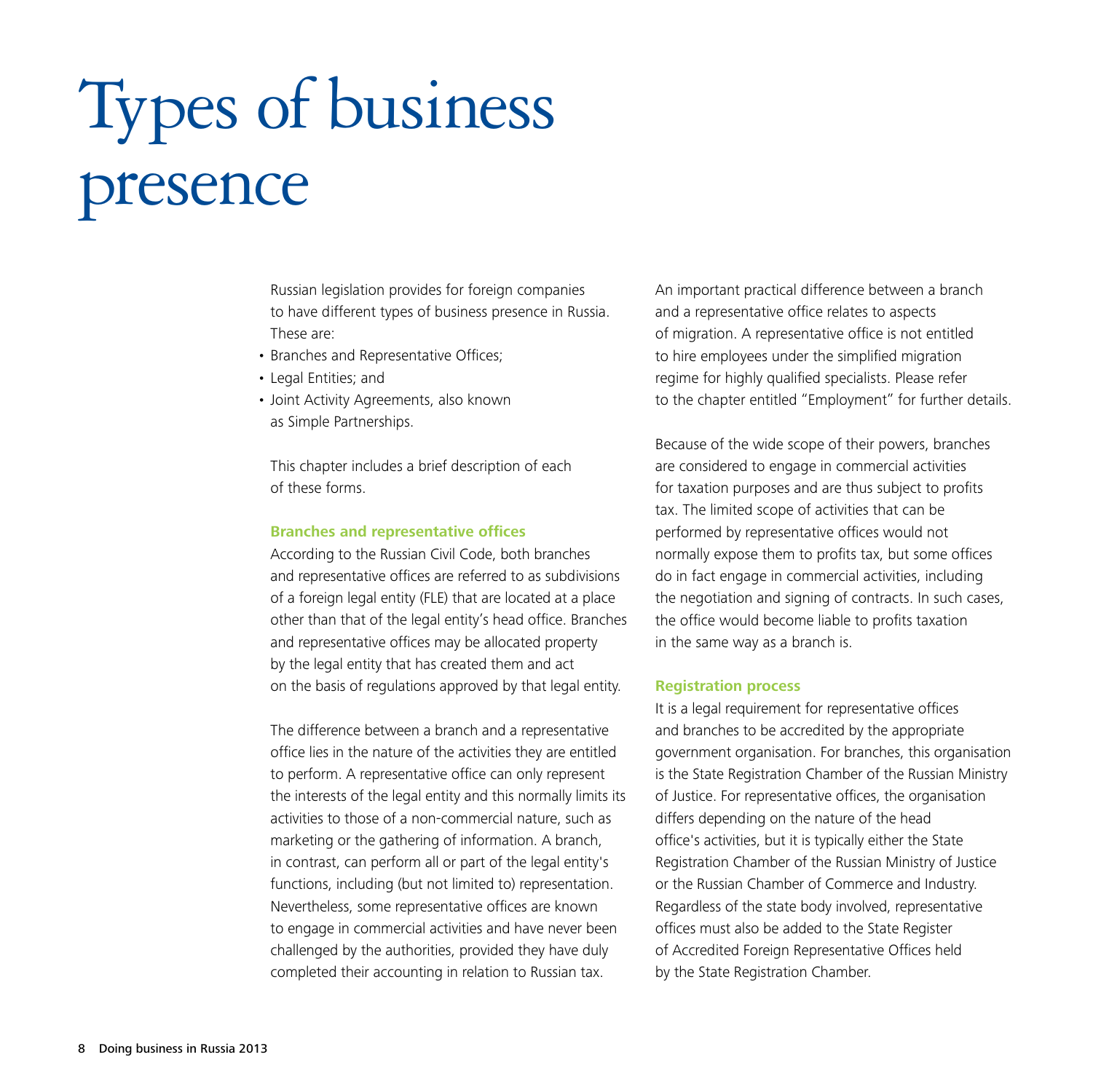The registration process for both branches and representative offices thus involves the following stages:

- • Accreditation and incorporation into the State Register of Accredited Foreign Representative Offices/Branches
- • Approval of the design of the organisation's stamp
- Registration with the tax authorities (regardless of whether the activities are taxable or not)
- • Registration with the State Statistics Committee
- Registration with social funds

The entire process typically takes from four to six weeks from the date that the documents are submitted to the state authorities.

# **Legal entities**

The two most common types of legal entity under Russian corporate law are joint stock companies, which may be either "open" or "closed", and limited liability companies. These are regulated by the law on joint stock companies (the JSC Law) and the law on limited liability companies (the LLC Law), respectively. Only JSCs are able to issue shares, which therefore renders them subject to Russian law on securities and the regulations imposed by the Federal Service for Financial Markets (FSFM).

Neither the shareholders of JSCs nor the participants in LLCs are liable for the obligations of the company, and they bear the risk of losses only to the extent of the value of their contributions (i.e. a limited liability).

However, there are situations in which a parent company may be held liable for the obligations of its subsidiary:



a parent company which has the right to give directions that are binding on its subsidiary is jointly liable with the subsidiary for transactions concluded by the latter when following such directions. This liability exists regardless of whether the form of the commercial legal entity is an LLC or a JSC. A similar concept applies in the event of the insolvency of a subsidiary, whether it is an LLC or a JSC. If the parent company determined the subsidiary's actions in the knowledge that this would result in its subsequent insolvency, the parent company bears the liability for the subsidiary's debts if the subsidiary's property is insufficient to cover its liabilities.

A Russian company cannot be owned 100% by another corporate entity (wherever it is incorporated) where that owner is itself owned 100% by another shareholder. In other words, a 100% holding company of a Russian company must have more than one shareholder or participant.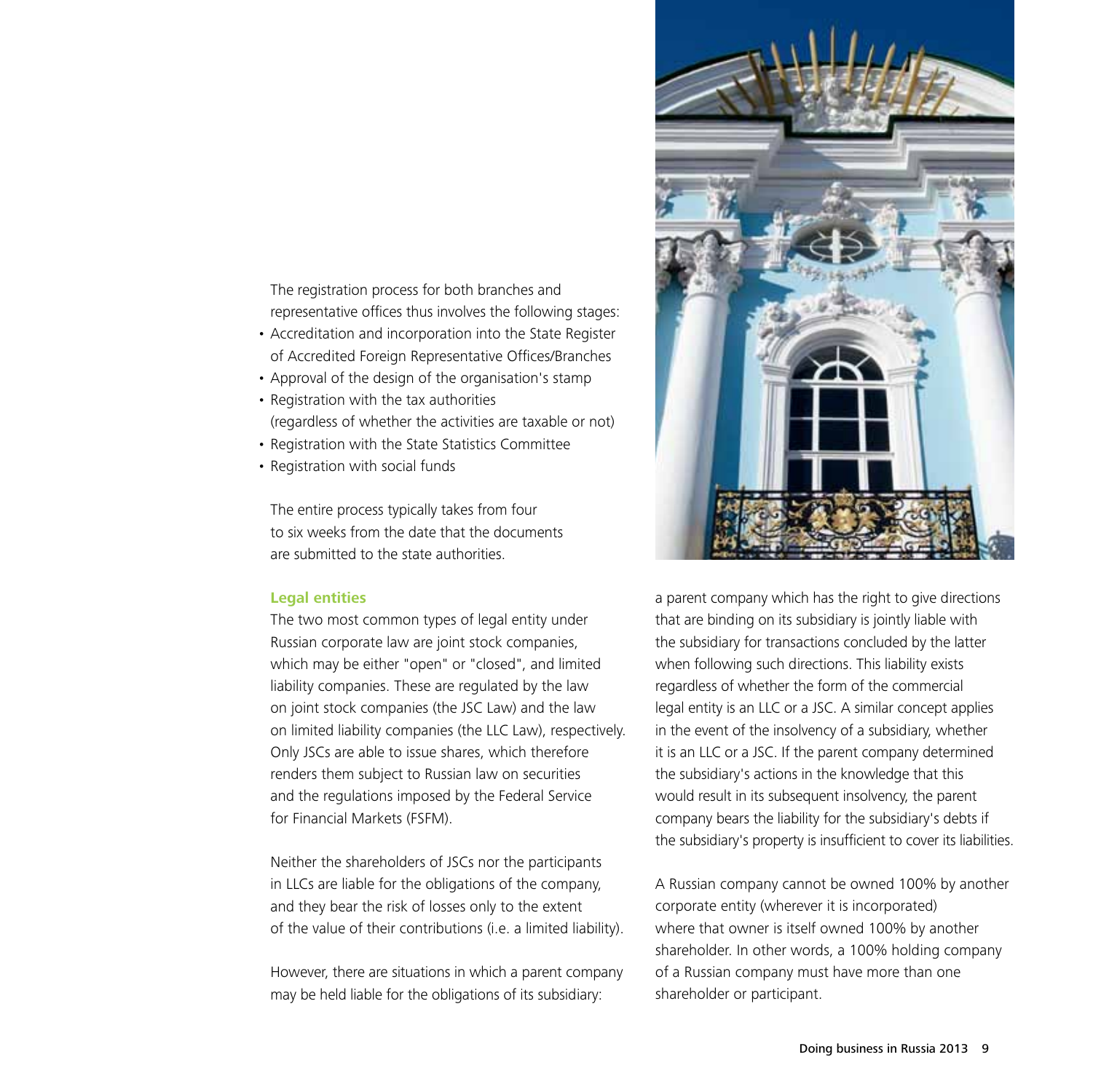# Open joint stock company — OJSC *(Otkrytoe aktsyonernoye obshchestvo or OAO)*

An OJSC may have an unlimited number of shareholders. Subject to elaborate disclosure requirements, an OJSC is the only form of legal entity whose shares may be openly traded; similar to a western "public" company. The minimum charter capital is set at RUB 100,000 (approximately USD 3,300). Additional obligations are imposed on OJSCs that have more than a certain number of shareholders.

# Closed joint stock company — CJSC *(Zakrytoe aktsyonernoye obshchestvo or ZAO)*

The most common type of joint stock company, a CJSC, is limited to a maximum of 50 shareholders. There is no obligation for accounts to be published.

A CJSC is often the structure preferred by minority partners in a joint venture, as the JSC Law grants greater rights for minority shareholders than the LLC Law.

The main features of a CJSC are the following:

- Shares are only distributed among its founders or another predetermined group of persons
- A CJSC may not conduct an open subscription of shares to an unlimited group of persons.
- The number of shareholders cannot exceed 50. If the number of shareholders is greater than 50, it should be reorganised as an OJSC within one year
- The minimum charter capital of a CJSC may not be less than RUB 10,000 (approximately USD 330).
- Shareholders enjoy pre-emptive rights over any shares offered for sale by a withdrawing shareholder.

# Limited liability company — LLC *(Obshchestvo s ogranichennoi otvetstvennostyu or OOO)*

An LLC is the most flexible type of company with the least burdensome statutory obligations.

It tends to be the entity of choice for wholly-owned subsidiaries, including those owned by foreign investors.

The equity participation of the owners is determined by their capital contribution. An LLC's capital is divided into "units" (technically not shares, thus falling outside the scope of Russian law on securities).

The main features of an LLC are the following:

- An LLC does not issue shares
- An LLC's "participants" contribute to its charter capital, although financing is also possible in the form of contributions to the company's property
- The minimum charter capital of an LLC may not be less than RUB 10,000 (approximately USD 330).
- Participants enjoy pre-emptive rights over any participatory units offered for sale by a withdrawing participant.
- The number of participants may not exceed 50.

A comprehensive law aimed at improving the legal status and regulation of LLCs, along with their participants, came into effect from 1 July 2009. In particular, the law stipulates that the sole founding document of a company is its Charter, thus eliminating ambiguities caused through the use of Foundation Agreements. The law also precludes withdrawal from an LLC unless it is provided for in the Charter;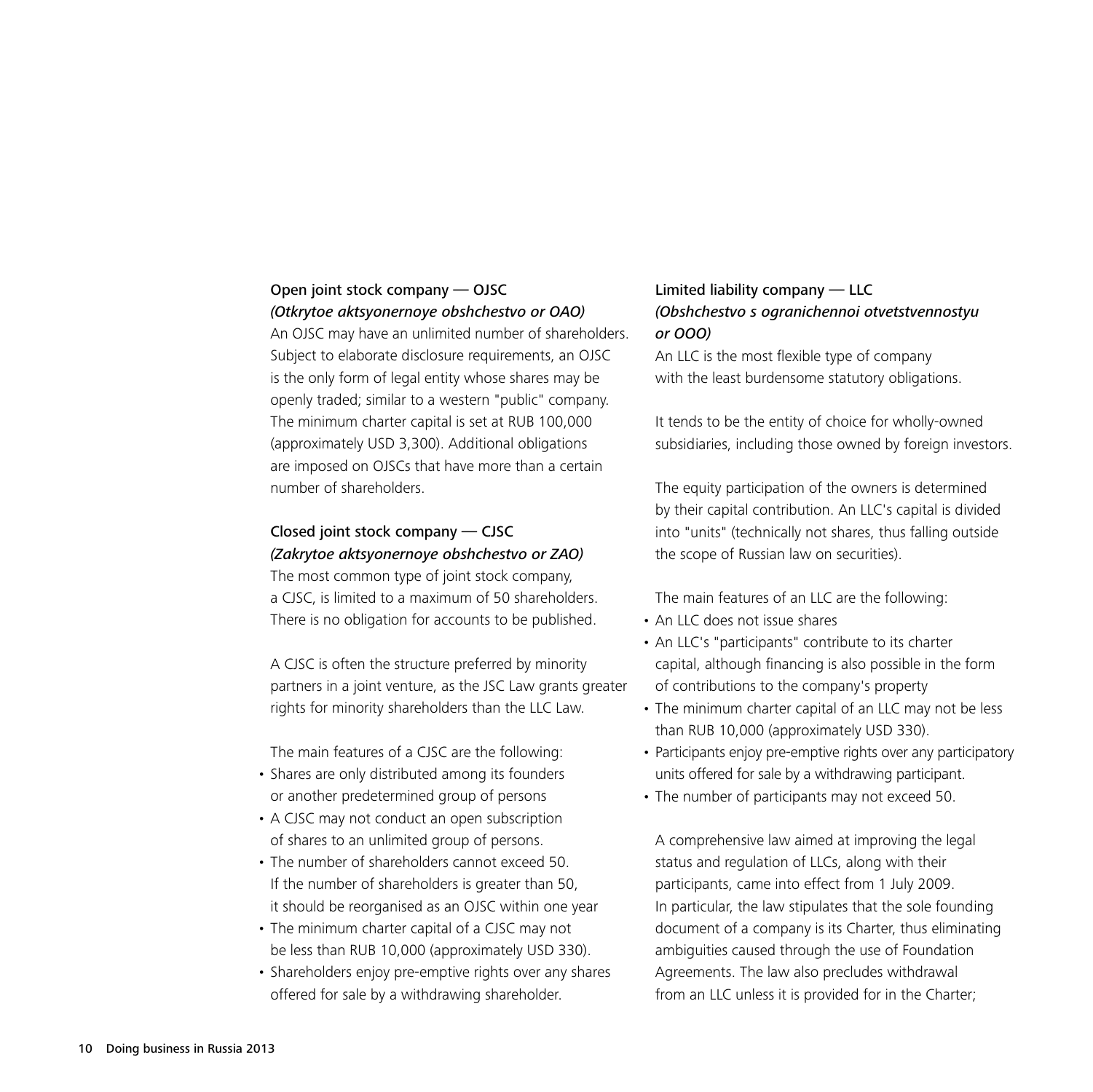the basis for transferring shares to the charter capital is stipulated and the procedure for disposing such shares is established. The notarisation of sales of participation and the maintenance of a register of participants and their holdings is also required.

LLCs founded before 1 July 2009 must bring their founding documents in line with the law and register changes with the state tax authorities. No time limit for this is prescribed by the law, although, in practice, it must be done by the next time changes to the founding documents are registered

# **Registration process**

The registration procedure for legal entities comprises the following stages:

- State and tax registration
- Approval of the design of the company's stamp
- Registration with the State Statistics Committee
- Registration with social funds

Due to the bureaucratic nature of registration, the entire process typically takes three to four weeks from the date that the documents are personally submitted to the registration authorities by a duly authorised director of the founder. If that individual cannot submit the documents personally, the certificates issued by the state and tax authorities will be sent by regular post to the address of the new Russian company. Given the unreliability of the postal service in Russia, delivery cannot be guaranteed.



In addition, joint stock companies are required to register their share issue with the FSFM, which increases the time required for registration by one to two months.

#### **Antimonopoly approval**

In some cases, depending on the assets or sales revenue of the founder(s), the prior approval of the Federal Antimonopoly Service may be required before a Russian company can be established. A preliminary approval from this body normally takes about two months to be given.

# **Simple partnership or joint activity agreement (JAA)**

Foreign companies are entitled to participate in a JAA with a local partner. A JAA is not a legal entity in itself but represents the pooling of assets for conducting a common business. One of the partners is usually appointed as the party responsible for bookkeeping and statutory reporting.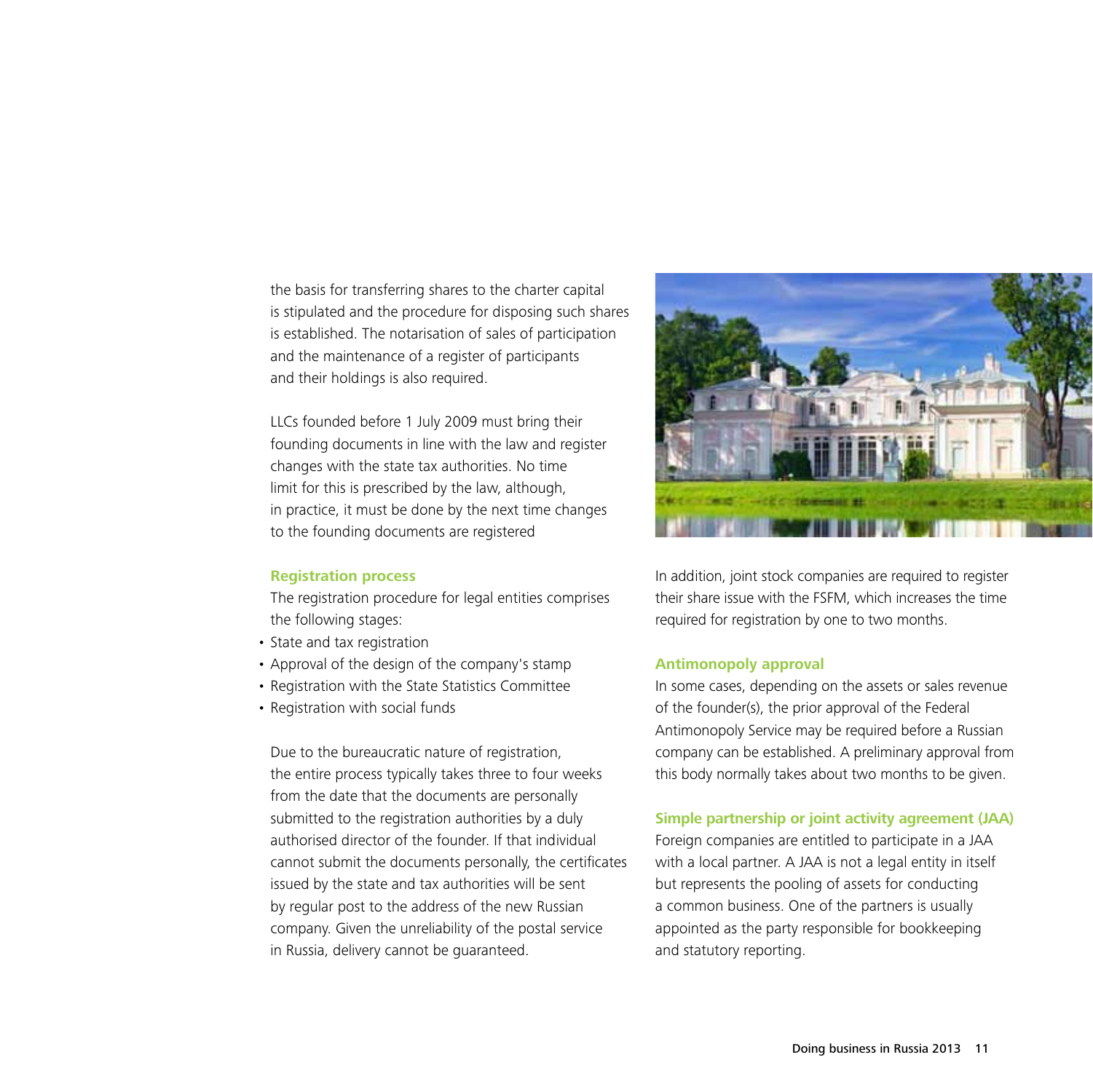# Accounting environment



### **Overview**

Several major changes have been made to Russian standards, starting from 2013. Federal Law No. 402-FZ "On Accounting" came into effect on 1 January 2013, affecting most Russian businesses. This Law represents a fundamental improvement of the organisational process of accounting in Russia. It applies not only to Russian legal entities, but also to foreign companies with a representative office or branch in Russia.

The Law shall apply to the following entities:

- • Commercial and non-commercial organisations
- • Governmental authorities, local authorities, state and local non-budgetary funds
- • RF Central Bank
- Individual entrepreneurs, lawyers, notaries and others engaged in private practice
- Subdivisions and representative offices located on the territory of RF.

This Law shall apply in regard to the maintenance of budgetary records of assets and obligations of the RF, constituent entities of the RF and municipalities and operations which cause those assets and obligations to change, and in regard to the preparation of budgetary statements.

The Law shall also apply in regard to maintenance by a fiduciary of the accounting records of assets transferred to him/her for fiduciary management and related objects of accounting, and in regard to the maintenance, including by one of the legal entities participating in a simple partnership agreement, of accounting records of the common assets of the partners and related objects of accounting.

Finally, the Law shall apply in regard to the maintenance of accounting records during the process of the performance of a production sharing agreement, except where otherwise established by Federal Law #225-FZ of 30 December 1995 "On Production Sharing Agreements".

# **Organisation of accounting**

Due to old legislation, Russian companies typically have two positions: the CEO (or General Director) and the Chief Accountant. In practice, one individual could perform both roles.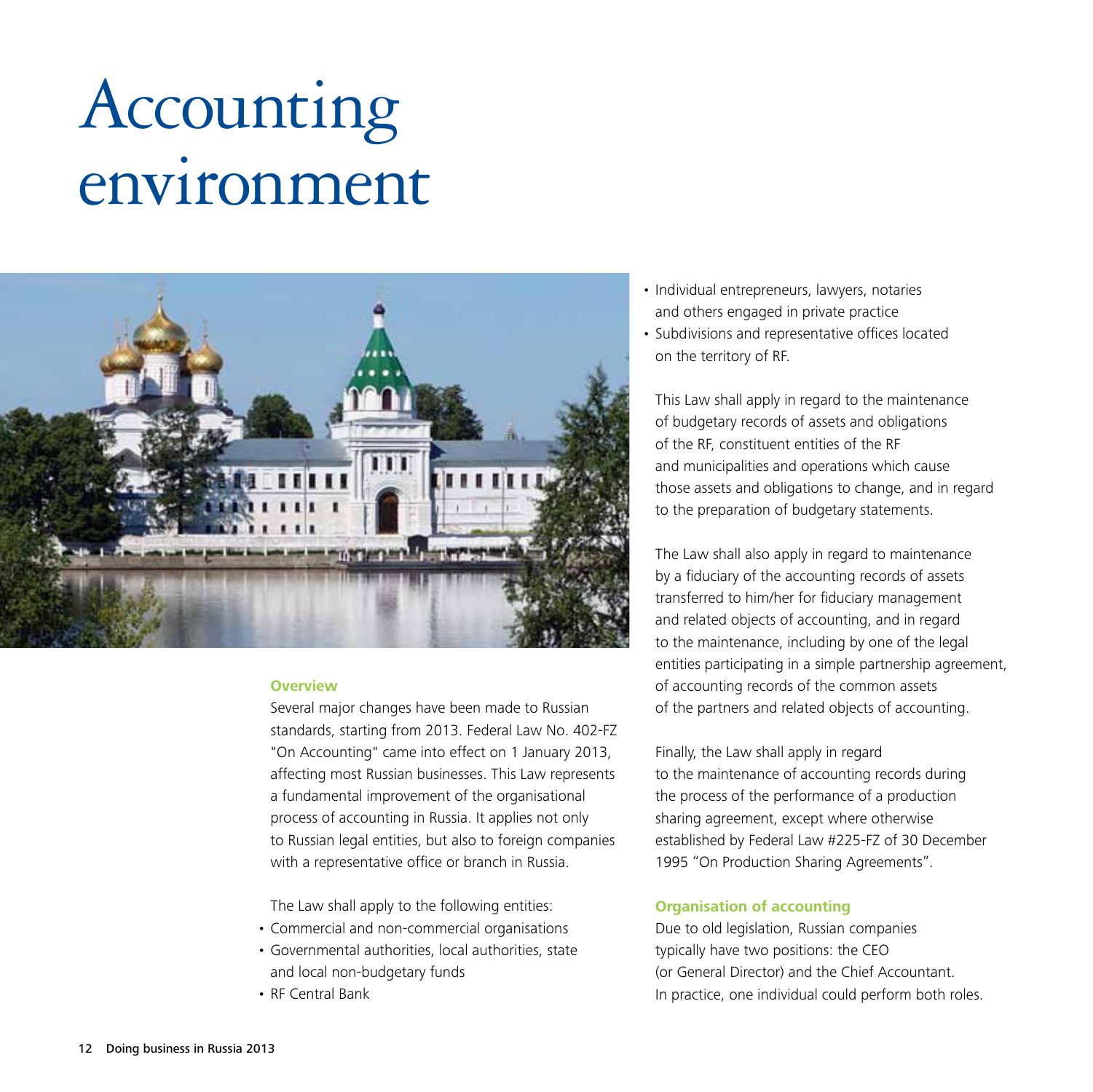The new Federal Law will prohibit this practice. Accordingly, Russian companies will need a second person to act as an accountant, or they will need to engage an outside expert (which may be an individual or a company) to perform this service.

Small and medium-sized businesses are exempt from this rule and may continue to have one person perform both roles. To qualify as a small or medium-sized business, a company must meet a number of requirements, including the following: (a) foreign ownership may not exceed 25%, and (b) ownership by other companies that are not themselves small or medium-sized businesses may not exceed 25%. Due to these requirements, we expect that many of companies may not qualify for the exemption.

### **Requirements for Chief Accountants**

The new Federal Law imposes certain minimum qualifications for persons serving as Chief Accountants of open joint-stock companies, insurance companies, pension funds, management companies of mutual funds, and listed companies.

The qualifications are as follows:

- A university degree
- At least three years of experience in accounting or auditing within the last five years or, where a person holds a degree in a field other than accounting or audit, at least five years of such experience within the last seven years
- No past convictions for business-related crimes

These rules do not apply to Chief Accountants who have been employed since before 1 January 2013, but will apply to all new hires.

The new Federal Law does not apply in relation to persons who are in charge of maintaining accounting records as of the date of entry into force of this Federal Law.

# **Primary documents, accounting registers**

As of 2013, the format for forms required by legislation can be chosen. However, when changing forms, one has to make sure that all current information is still available on the new form. This sounds good in theory; however, in practice it might be difficult to implement.

The newly-created forms must contain mandatory requisites. The Federal Law enables organisations to develop their own registers subject to approval by the management and fixation in the accounting policy.

#### **Financial statement package**

The new Law and corresponding amendments to the Russian Tax Code will now require only annual accounting statements, which must be sent to both the Federal Tax Service and the Federal Statistics Service. It is expected that the requirements for the contents of the reports will also change; however, new reporting guidelines have not yet been approved.

A copy of prepared annual accounting (financial) statements should be submitted no later than three months after the end of the accounting period.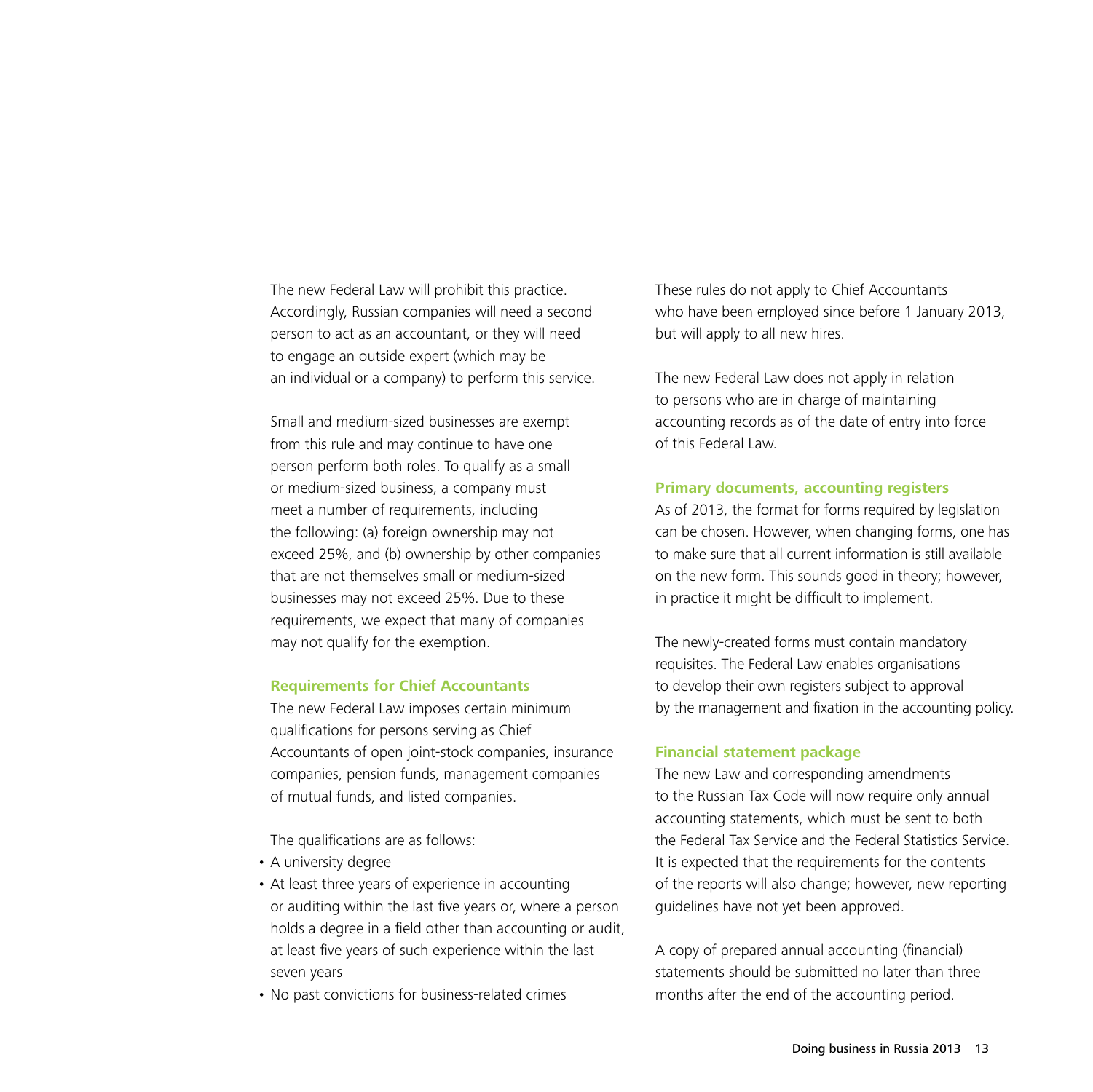# **Regulation of local accounting**

Accounting regulation documents shall include:

- • Federal standards
- • Sectoral standards
- Accounting recommendations
- Entities' standards.

Accounting recommendations shall be applied on a voluntary basis.

They may be adopted in regard of the procedure for the application of federal and sectoral standards, standard forms of accounting documents other than those established by the federal and sectoral standards, organisational forms for the maintenance of accounting records, the organisation of the accounting departments of economic entities, methods for the maintenance of accounting records, the procedure for organising and exercising internal control over their activities and over the maintenance of accounting records, and the procedure for the development of standards by such entities.

The need for and procedure for the development, approval, amendment and rescission of standards of an economic entity shall be established by the entity itself.

In the document hierarchy of accounting regulations, the standards shall rank as recommendations and shall not conflict with the federal and sectoral standards.

Accounting is the generation of documented and systematised information concerning objects provided for in this Federal Law in accordance with the requirements established by this Federal Law and the preparation of accounting (financial) statements on the basis of that information.

Federal Law 402-FZ fixes its goals of action establishing the accounting standard requirements, including accounting (financial) statements and creation of the legal mechanics of accounting

#### **Requirements for financial statements**

Accounting (financial) statements must give a fair representation of an economic entity's financial position as of a specified reporting date and of its financial performance and cash flows for an accounting period such as is needed by a user of those statements to adopt an economic decision.

In the future, only the CEO should sign all of these documents. It should be noted that the legal responsibility for accounting stays with the person in charge of accounting.

#### **Reorganisation and liquidation of a company**

The Law establishes certain specific matters of financial statements if a legal entity is reorganised or liquidated. In particular, the Law clearly requires the most recent financial statements to be drafted by the liquidation commission (the liquidator) in the event of liquidation.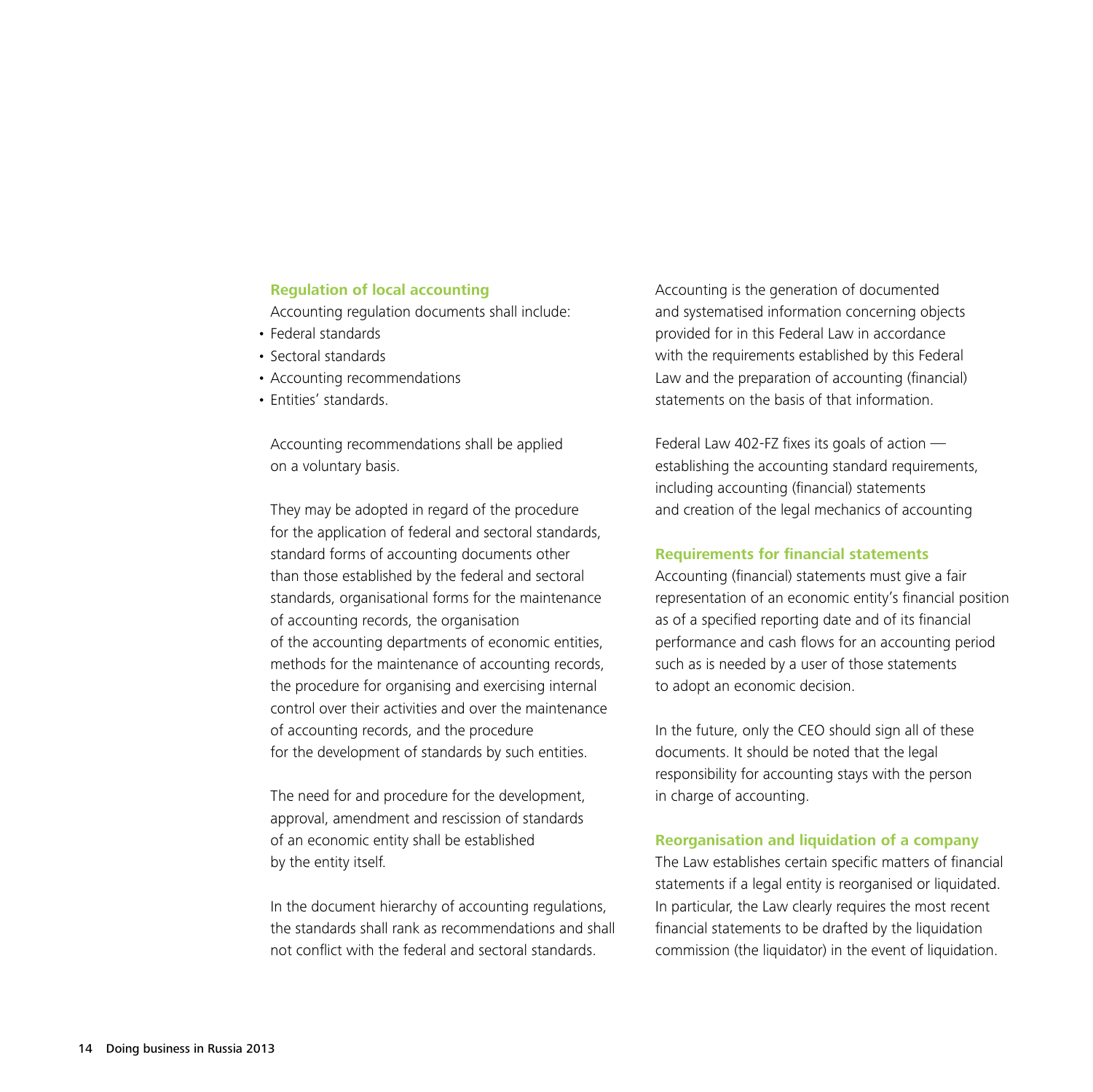# Taxation of foreign presences

A foreign legal entity (FLE) that conducts business activities in Russia through a "separate division", a term which includes representative offices, branches, construction sites and other places of business, for a period exceeding 30 days in a calendar year, is required to register with the Russian tax authorities within 30 days of the commencement of such activities. This is regardless of whether the activities are taxable or not. If the FLE operates in more than one location, it must register separately in each of the locations that it is present in. Each real estate project or construction site must also be registered separately.

Although the taxation of a separate division of an FLE is similar to the taxation of a Russian legal entity, there are a number of differences that can make this an attractive form of doing business in Russia.

# **Profit tax**

FLEs are liable for profits tax on their business income only if their business activities create a permanent establishment (PE). If no PE exists, foreign entities are exempt from Russian profits tax.

An FLE receiving income from a source in Russia not connected with the activities of a PE is subject to withholding tax as described in the chapter entitled "Russian-sourced income of foreign companies". "Passive" income, such as dividends, interest and royalties, are the most common types of Russian-sourced non-business income.



The Tax Code defines the term "permanent establishment" as a branch ("filial"), representative office, division, bureau, office, agency or any other separate fixed place of activity, through which a foreign company regularly engages in business activities in Russia. The term is used exclusively for tax purposes and does not affect the legal status of an entity. The following areas of activity are expressly listed as giving rise to the creation of a PE:

- Exploration for, or extraction of, natural resources
- • Construction, installation, assembly, adjustment, maintenance and operation of machinery and equipment, including gambling equipment
- Sales from warehouses owned or rented by a foreign legal entity in Russia
- Provision of services or performance of any other activity, apart from "preparatory and auxiliary" activities or activities explicitly defined as not creating a PE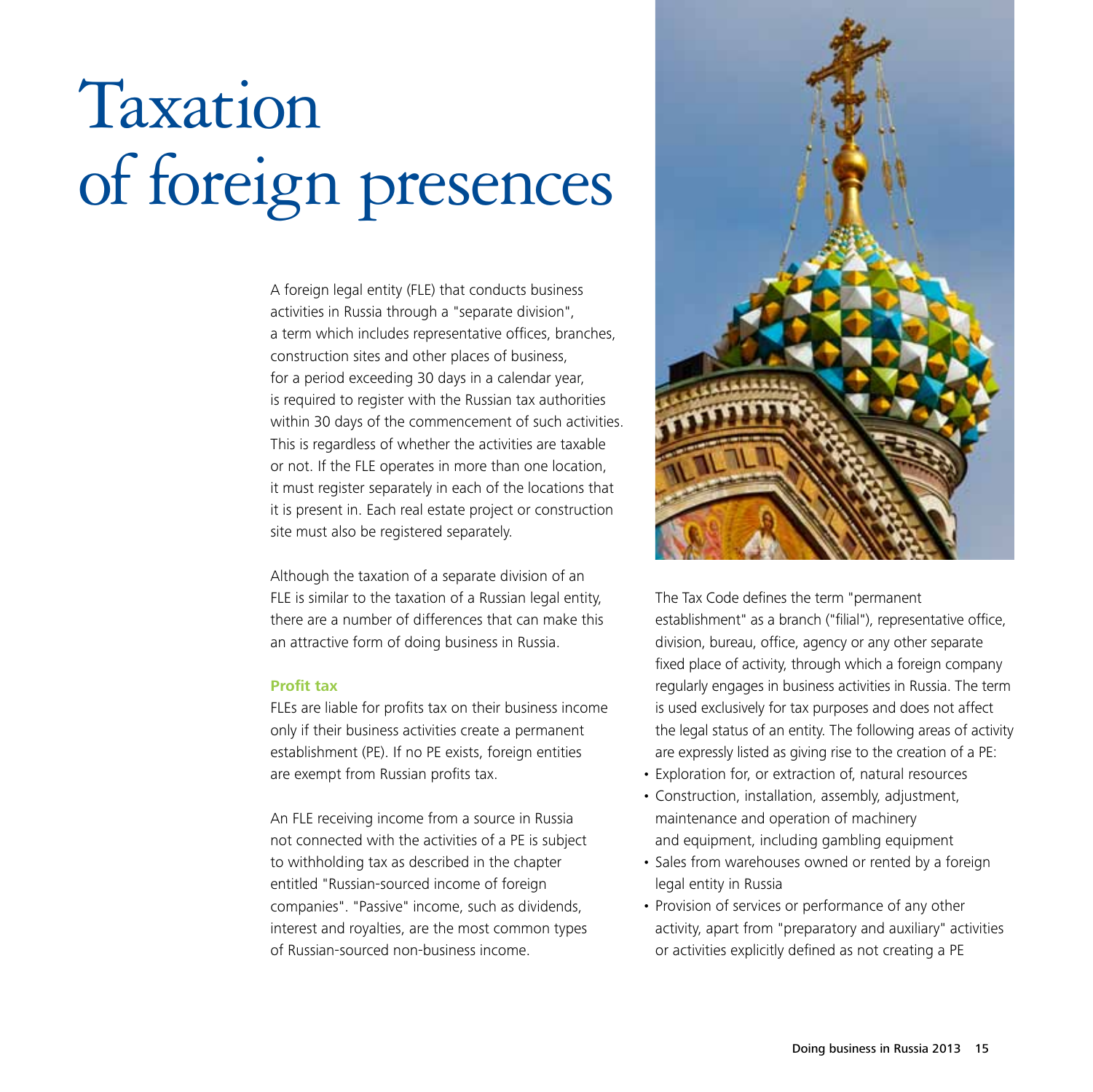

A foreign legal entity may also be considered as having a PE if it conducts the activities listed above through a dependent agent. A dependent agent represents an FLE in Russia under a contract, acts on its behalf, and has and regularly exercises the right to sign contracts on behalf of the FLE, or negotiates significant terms on its behalf.

Russian tax law specifically stipulates that the gathering and distribution of information, marketing, advertising, market research and the import and export of goods by a foreign company should not themselves lead to the creation of a PE.

Russia's double tax treaties, which prevail over Russian domestic law, also include a definition of a PE. Thus, if an FLE qualifies as a resident of a country with which Russia has a tax treaty in force, then the definition of a PE in that treaty will prevail. A list of countries with which Russia has a double tax treaty is provided in the Appendix on pages 80-83.

# **Profit tax base calculation**

PEs and Russian legal entities use similar rules for determining taxable profits and for calculating taxes due. The rules on filing tax returns and maintaining tax registers are also similar.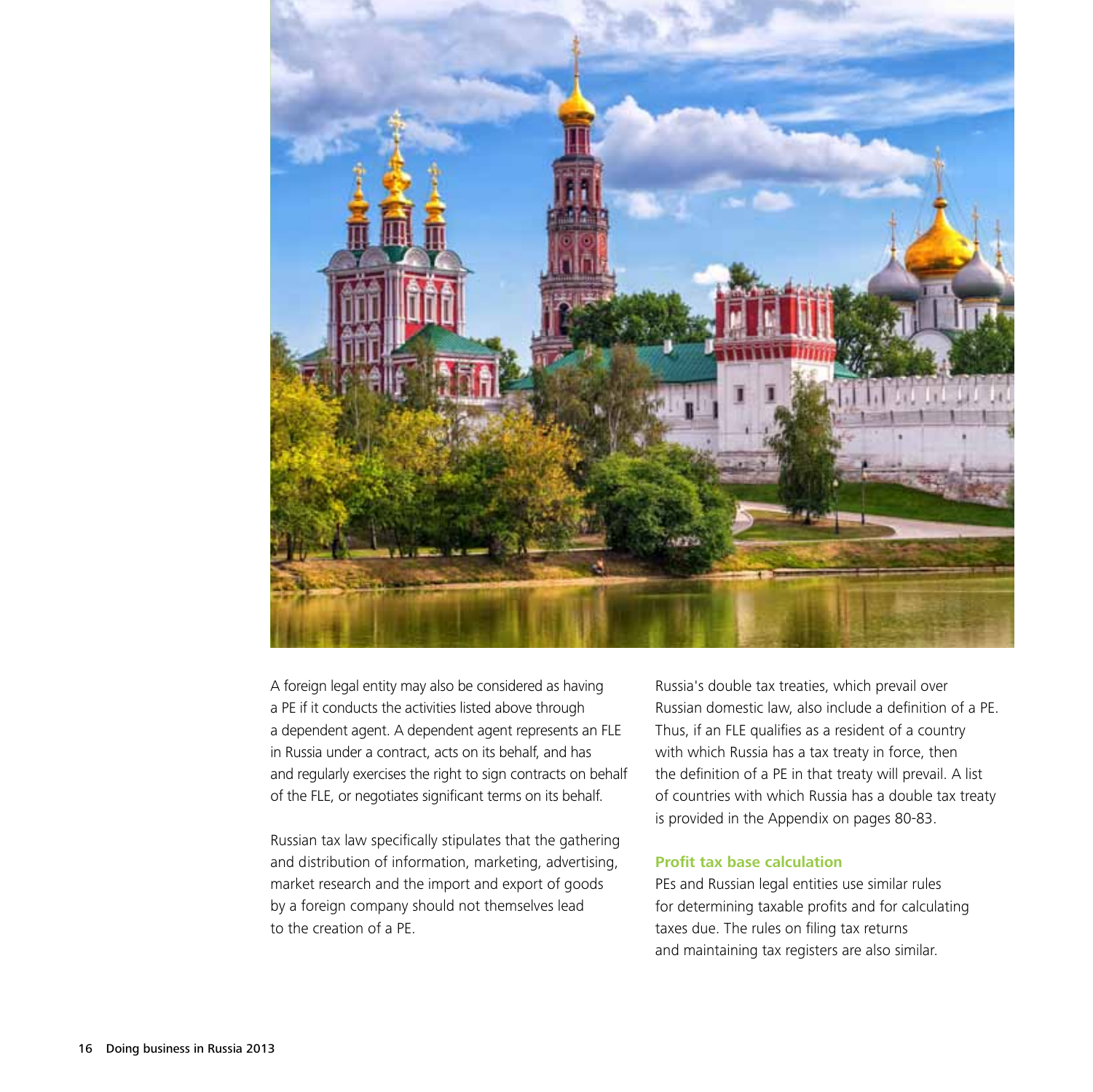The only major difference between a foreign entity with a PE and a Russian legal entity relates to the monthly advance payment of profits tax. PEs are exempt from this requirement and are thus not obliged to remit profits tax on a monthly basis.

Generally, PEs should calculate their profits tax using the direct method (i.e. gross income net of allowable deductions) to arrive at their taxable income. However, when a foreign entity has a PE because it conducts preparatory and auxiliary activities in Russia in favour of third parties on a free-of-charge basis, the PE will be deemed to have taxable income equal to 20% of the expenses of the PE.

In addition, Russian tax law allows an FLE to allocate income and expenses to its Russian PE. In particular, where all income from activities in Russia earned through a PE is received by the head office of the FLE, the income of the Russian PE is determined through reference to the FLE's accounting policy. Moreover, in cases set out in double tax treaties, Russian tax law also allows a deduction by the PE of overhead expenses incurred by the head office but relating to the PE, e.g. management and administrative costs. The tax authorities may require documentary support and justification of any amounts allocated.

Nevertheless, the allocation of income and expenses between an FLE and its Russian PE should take into account the functions carried out in Russia, the assets used and the commercial risks borne.

Russia does not impose a "branch profits" tax on profits repatriated by a PE to its head office.

#### **Property tax**

The Tax Code establishes certain conditions regarding the application of property tax to FLEs, which are summarised below:

- An FLE that carries out activities in Russia through a PE is liable to corporate property tax on both the movable and immovable property of the PE in accordance with the corporate property tax rules applicable to Russian legal entities (refer to the chapter entitled "Property tax")
- An FLE whose activities do not constitute a PE pays property tax only on its immovable property located in Russia. Thus, an FLE owning movable property located in Russia that is not attributable to a PE of the FLE in Russia is not liable to corporate property tax on that movable property

There are some differences in the taxation of immovable property depending on whether it is owned by a foreign legal entity or a Russian legal entity. The immovable property tax base of an FLE without a PE in Russia, or which does not relate to the PE of an FLE in Russia, is determined based on the inventory value of the property (as determined by the relevant state body) rather than the average annual value.

The tax base for the year is the inventory value as of 1 January, with quarterly advance tax payments based on one-quarter of the inventory value multiplied by the applicable tax rate.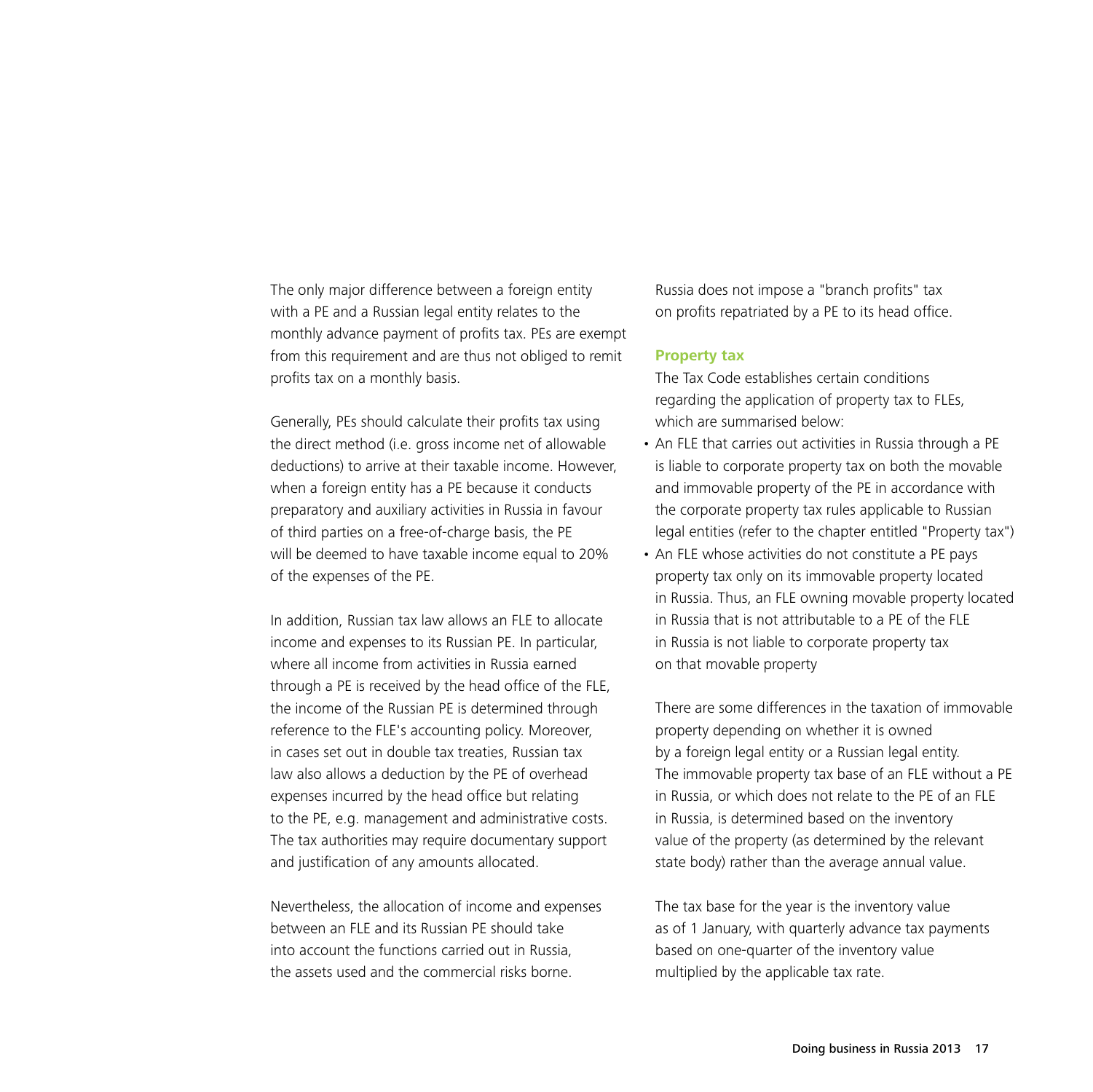# Russian-sourced income of foreign companies

As with other jurisdictions, the Russian-sourced income of a foreign entity that is not attributable to a permanent establishment (PE) may be subject to withholding tax at source. The responsibility for withholding the tax lies with the tax agent the Russian entity or foreign legal entity (FLE) with a registered PE — making the payment to the FLE that does not have a Russian PE. Failure to withhold tax may lead to fines of up to 20% of the tax, while a delay in payment may lead to late payment interest.

Withholding tax is applied to the following types of Russian-sourced income:

- • Dividends
- Income relating to the distribution of profit or property, including distributions on liquidation
- Interest on debt instruments, including profit-sharing debt and convertible bonds
- Royalties
- Income from the sale of shares (participatory rights) of a Russian corporation if more than 50% of its assets consist of immovable property located in Russia, or from the sale of financial instruments that are derived from such shares (excluding most sales on a foreign stock exchange)
- Income from the sale of immovable property located in Russia
- Income from leases and sub-leases of property used in Russia (including sea- and aircraft)
- Income from international freight, including demurrage and other payments relating to freight
- Fines and penalties due by Russian parties for breaking contractual obligations
- Other similar types of income

Income generated from the sale of goods, the performance of work and the provision of services in Russia are not subject to Russian withholding tax, provided that the activity does not lead to the creation of a Russian PE. Withholding tax is applicable regardless of the form of payment and includes payments in kind or by means of a mutual offset of liabilities between the seller and the buyer. With respect to income from the sale of shares or immovable property, related expenses may be deducted when determining the tax obligations of the FLE, provided that the tax agent receives documents supporting the expenses before payment is made.

The applicable withholding tax rate varies according to the type of income, as shown in Table 1.

The issuer of securities must act as the tax agent regarding the payment of interest and dividends to a FLE, and if the issuer fails to withhold the relevant tax, responsibility lies with the broker, asset manager, nominal holder or other agent to the transaction.

The broker, asset manager, etc., is also the responsible tax agent with respect to withholding tax on a capital gain derived by an FLE from the disposal of securities.

A tax agent is not obliged to withhold tax in the following circumstances:

• The tax agent has received a notification from the taxpayer that the income relates to a PE of the taxpayer in Russia, and the taxpayer has provided a notarised copy of its tax registration certificate, issued no earlier than the previous tax period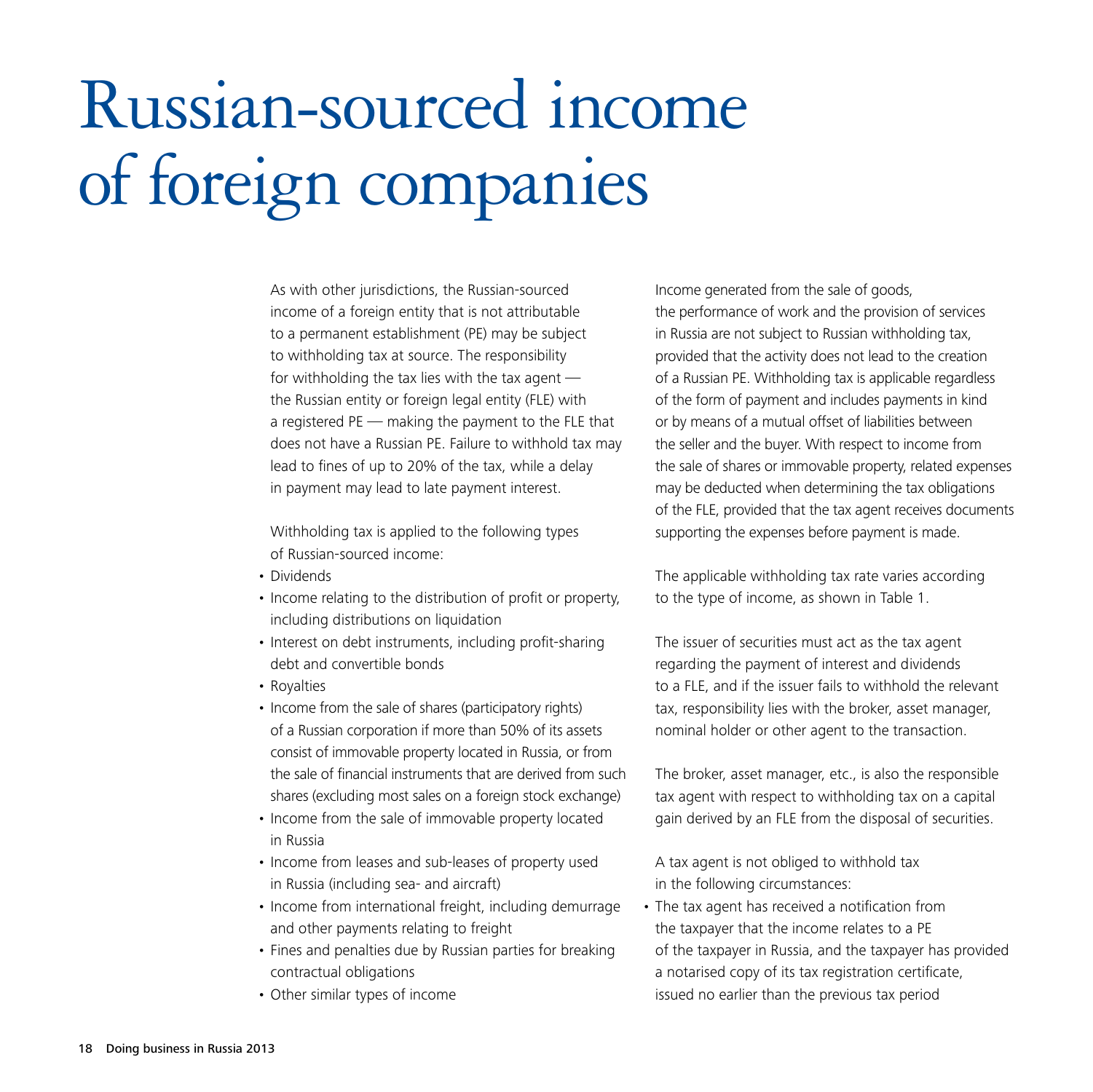- The income is exempt from tax under a production sharing agreement
- The relevant double tax treaty provides for an exemption from withholding income tax

To claim the benefit of a double tax treaty when Russian-sourced income is being paid, the foreign legal entity must provide written confirmation to the payer of the fact that it is a tax resident of that foreign country. The written confirmation must be provided prior to the payment date. It must also be certified by an appropriately competent foreign body and apostilled. Lastly, the Russian tax authorities may also require a legalised Russian translation of the confirmation.

If a confirmation is not provided prior to payment and the foreign company is subjected to a withholding rate greater than that provided for by the treaty, it is possible to claim a refund within the three year period following the end of the tax period in which the payment was made. In principle, after receiving the proper documentation, the Russian tax authorities should refund any excess tax within one month of the date of the application. However, in practice this process is usually significantly delayed.

Special provisions allow banks to bypass the residence confirmation requirement for inter-bank transactions, provided that the residence of the foreign bank in a treaty jurisdiction can be confirmed by reference to a public information source.

# **Withholding tax rates for treaty countries**

The main treaty tax rates for Russian-sourced income are shown in the Appendix on pages 80-83.

#### **Table 1**

| $\frac{9}{6}$ | <b>Type of income</b>                                                                                                                                                                                                                                                                                                                                                                                                                                                                             |
|---------------|---------------------------------------------------------------------------------------------------------------------------------------------------------------------------------------------------------------------------------------------------------------------------------------------------------------------------------------------------------------------------------------------------------------------------------------------------------------------------------------------------|
| 10            | Income from international freight and the rental of property involved in international shipping, and income from leasing<br>and sub-leasing sea- and aircraft                                                                                                                                                                                                                                                                                                                                     |
| 15            | Dividends received by foreign companies from Russian legal entities, as well as interest on state and municipal bonds                                                                                                                                                                                                                                                                                                                                                                             |
| 20            | Royalties, interest (other than interest received from state and municipal bonds, as well as Eurobonds issued before 1 January 2014),<br>income from leasing and sub-leasing property used in Russia, distribution of profit or property to foreign companies, including<br>proceeds from liquidation, and other similar income of an FLE without a PE in Russia                                                                                                                                  |
| 20            | Profit from the sale of shares (or share derivatives) in a Russian entity, where more than 50% of the company's assets consist<br>of immovable property located in Russia, or from the sale of immovable property located in Russia, provided that the income recipient<br>submits documents supporting the deductibility of the expenses to the tax agent prior to his or her payment of the proceeds.<br>In the absence of the correct documentation, etc., 20% is applied to the sale proceeds |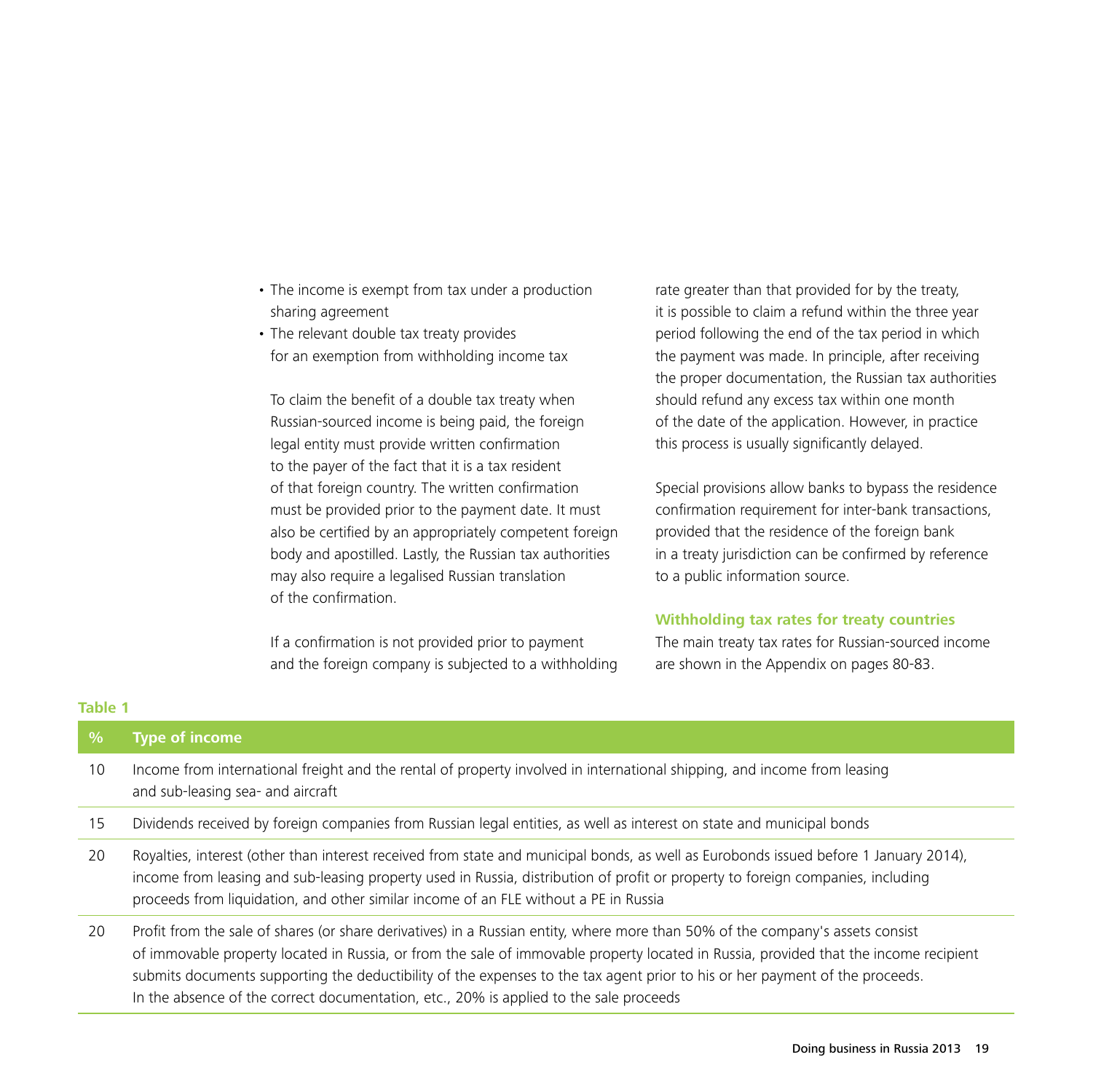# Profit tax

#### **Taxpayers**

Profit tax applies to both Russian and foreign legal entities carrying out activities in Russia through a permanent establishment or receiving income from Russian sources.

A Russian legal entity must be registered with the office of the tax inspectorate corresponding to the location of the company's registered address, as well as at the offices corresponding to any branch or subdivision of the entity. The company is liable to pay profit tax in respect of each of these locations. Please refer to the chapters entitled "Taxation of foreign presences" and "Russian-sourced income of foreign companies" for details about the taxation of FLEs and the chapter entitled "Tax Incentives" for information on profit tax reductions and exemptions.

From 2012, the Tax Code introduced consolidation for profit tax purposes for taxpayer groups if all the qualifying participants taken together meet the following minimum requirements in relation to the preceding calendar year:

- Total taxes paid of 10 billion rubles (approximately USD 330 million)
- Total revenue of 100 billion rubles (approximately USD 3.3 billion)
- Total value of assets (at year end) of 300 billion rubles (approximately USD 10 billion)

# **Tax rate**

The maximum profit tax rate is 20%, comprising:

- • 2%, payable to the Federal budget
- 18%, payable to the Regional budget

Regional governments have the right to reduce their portion of profit tax by up to 4.5%. Please refer to the chapter entitled "Tax incentives" for further details.

#### **Tax base**

The tax base is defined as total income received by a taxpayer less related expenses and allowable deductions.

Income includes sales income, i.e. total proceeds from the sale of goods, work, services and property rights and non-sales income. Income received in a foreign currency must be converted into rubles using the official exchange rate set by the Central Bank of Russia (CBR) as at the date of income recognition.

Non-sales income includes goods, work, services and property rights received free-of-charge, based on market value, except in the case of property received by a Russian company from its parent or subsidiary where the parent owns more than 50% of the subsidiary. This exemption is lost if the property (other than cash) is transferred to a third party within one year. Non-taxable income, of which the legislation provides an exhaustive list, also includes property and property rights received as a contribution to a company's charter capital, leasehold improvements made by a lessee to the lessor's property, and interest received on overpaid tax.

Deductible expenses are subdivided into sales expenses (related to the core business activity of a taxpayer) and non-sales expenses.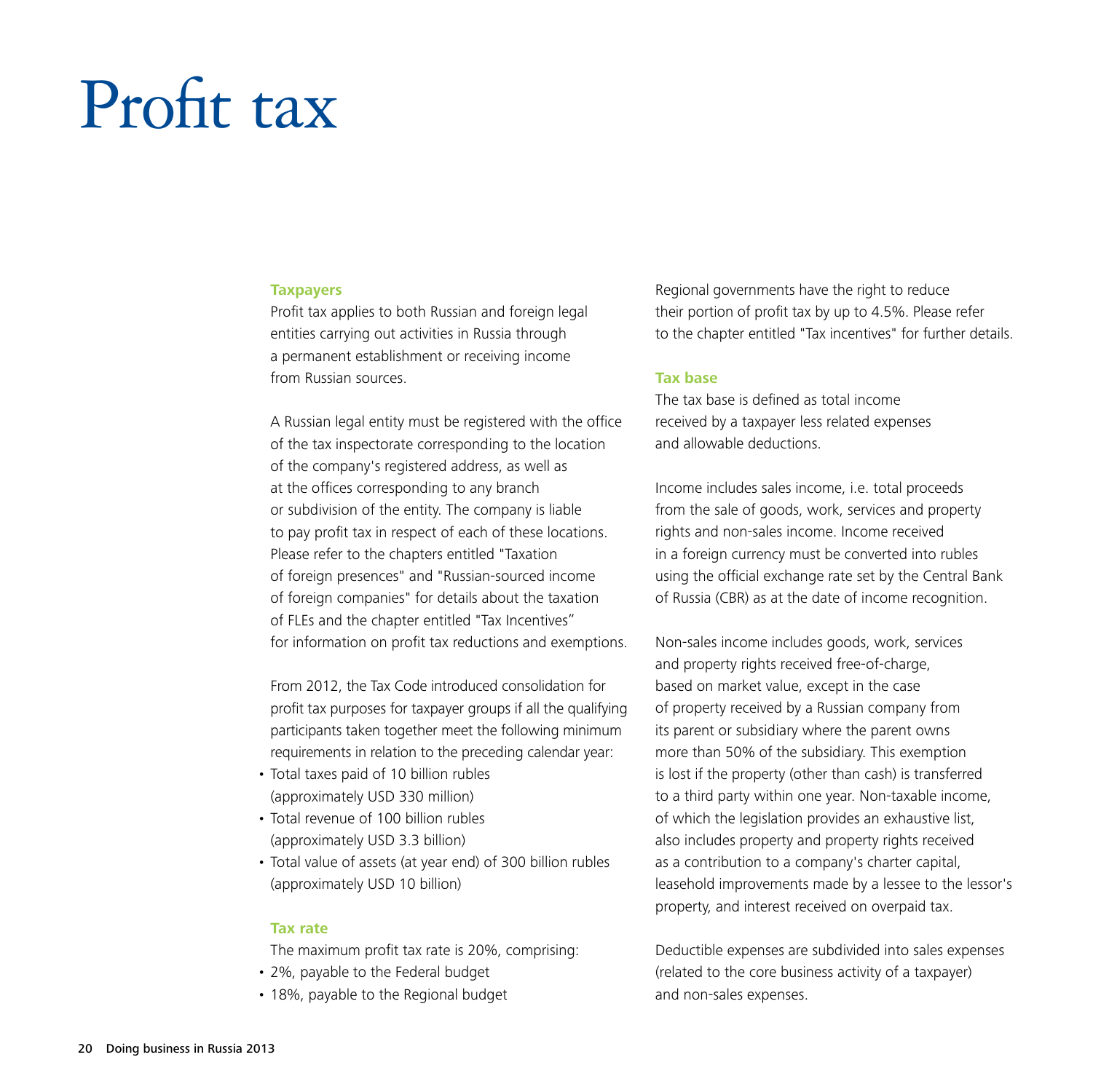

Income from the sale of unquoted shares and participation in Russian companies, and of quoted shares in high-technology Russian companies, acquired after 1 January 2011 and held for at least 5 years, are exempt from profit tax.

Assets and liabilities denominated in foreign currency must be converted into rubles. The revaluation profit or loss is included in non-sales income/expenses on the earliest of: the last day of the reporting (tax) period or the date of disposal/settlement.

#### **Recognition of income and expenses**

There are two alternative methods for recognising income and expenses, depending on the level

of income. The accrual basis must be used by taxpayers with an average income exceeding RUB 1 million (approximately USD 33,000) per quarter for the previous four quarters, while taxpayers falling short of this threshold may choose between the accrual or cash basis.

#### **General criteria for deducting expenses**

Expenses are considered deductible for profit tax purposes if they meet three general criteria: the expenses must be incurred in the course of a taxpayer's income generating activity, be economically justifiable and supported by relevant documentation. They must not be listed as one of the specifically non-deductible expenses provided in the law. Additional deductibility criteria applying to certain types of expenses are noted below.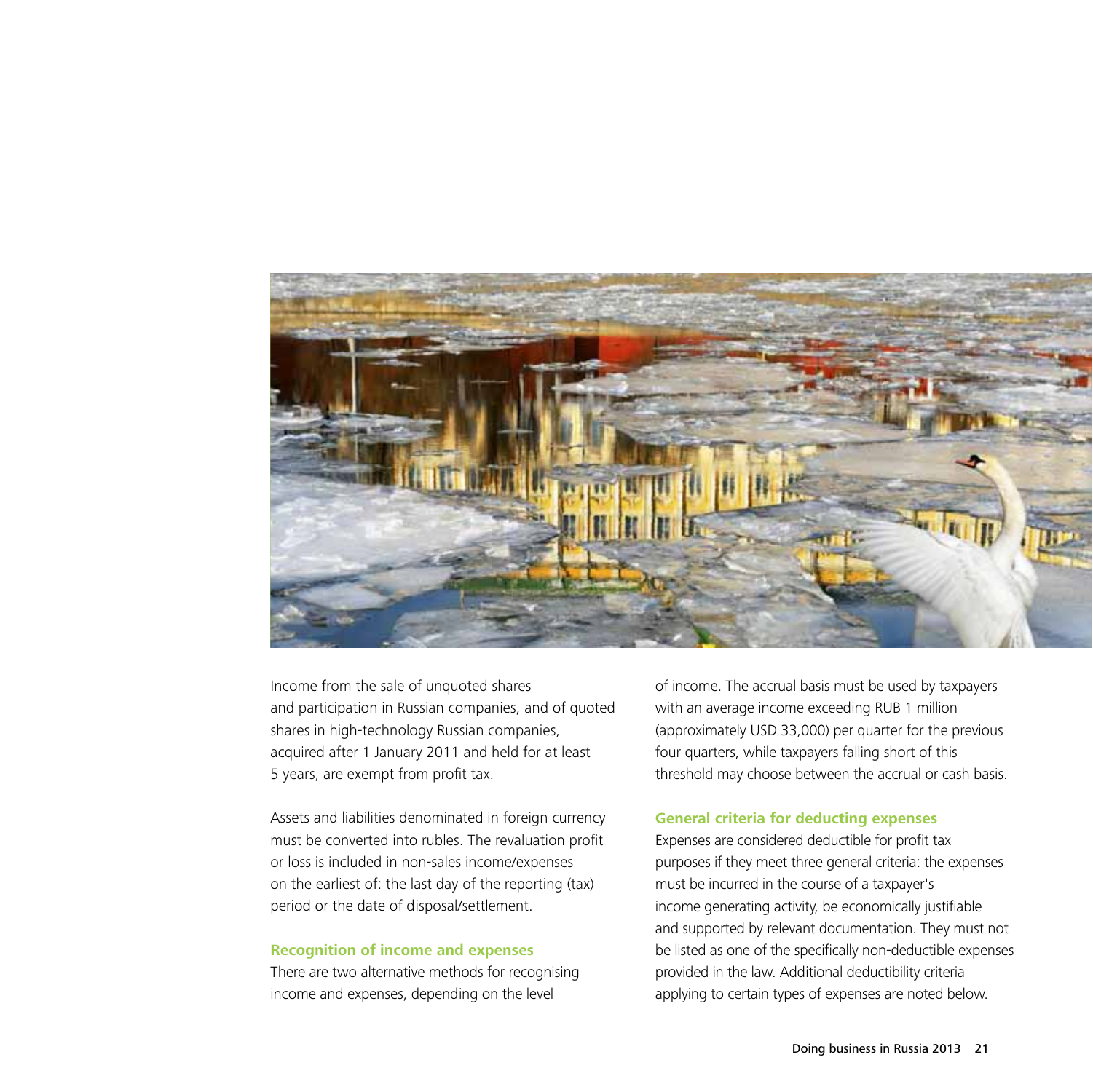In practice, the tax authorities apply the general criteria very strictly, and may challenge any expense which is not directly related to the generation of income. Expenditure which indirectly benefits or promotes the growth of the business may not be considered "economically justified". Documentary requirements are also exacting, and include both documents specified by legislation (agreement, act, invoice and VAT invoice) and other supporting materials.

For overseas expenses, the documentation must be prepared in accordance with the common business practices of the country where the expenses were incurred, although this does not guarantee deductibility.

#### **Depreciation**

Depreciable property is property, both tangible and intangible, which is used for income-generating activities and has the following characteristics:

- A useful life of at least 12 months
- A value of no less than RUB 40,000 (approximately USD 1,300)

If the property does not meet those criteria, it is treated as an expense and should be included in the cost of sales, assuming that general deductibility criteria are met. Land cannot be depreciated.

All depreciable fixed assets fall within one of ten groups described in Table 2 on page 25, and the taxpayer should determine the useful life of its fixed assets based on this classification. The useful life

of an intangible asset is based on the utilisation period stated in any agreement or the validity period in the case of a patent. In any other case, it is 10 years (excluding such intangible assets as exclusive rights for software, trademark, know-how etc. with a minimum period of two years).

Leasehold improvements undertaken at the expense of a lessee, and with the lessor's approval, can be depreciated by the lessee over the useful life of the relevant assets for the period of the lease agreement.

Two methods of calculating depreciation expenses are available — the straight-line method and the reducing balance method. The straight-line method must be used for buildings, other constructions and transmission devices that fall within depreciation groups 8-10, while either method may be used for other fixed assets. The method chosen should be stated in the taxpayer's tax accounting policy and can be changed from the straight-line method to the reducing balance method from 1 January of the next tax year, and once every five years in the reverse case.

Under the straight-line method, the monthly depreciation is calculated as:

# $-$  x historic cost of the asset useful life in months

Under the reducing balance method, the monthly depreciation is calculated as:

Net book value of asset group x depreciation rate (%)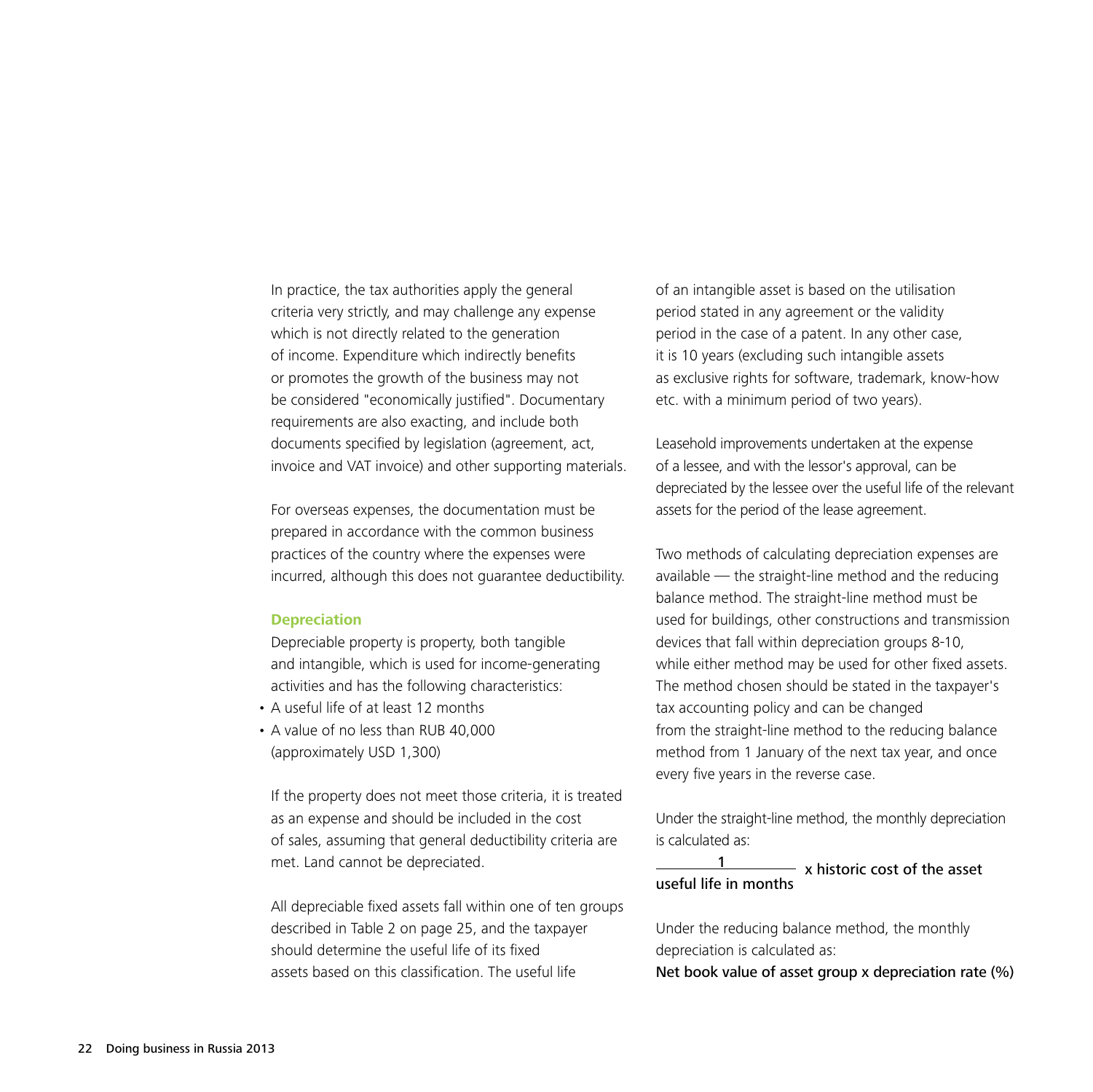The net book value, on which the monthly depreciation is based, thus reduces every month. The depreciation rates shown in Table 2 on page 25 are, in certain cases, adjusted by coefficients, for example:

- For fixed assets which are used in a demanding environment, belong to residents in Special Economic Zones, or are designated as energy-efficient, up to twice the normal rate is applied
- For leased property and fixed assets which are used only for scientific and technical purposes, up to three times the normal rate is applied

Taxpayers are entitled to deduct a one-time depreciation allowance of 10% (30% for asset groups 3-7) of the historic cost of fixed assets purchased or capital improvements made. The regular depreciation expense is then computed on the reduced tax base. If a fixed asset was sold to a related party in less than five years from the moment at which the allowance was deducted, this allowance should be restored via its inclusion into the non-sales income of the taxpayer.

A depreciation charge can be deducted when calculating the profit tax liability, starting from the first day of the month following the month when an asset is put into operation.

# Goodwill

Goodwill arising on the acquisition of a "property complex" — essentially, a bundle of assets which has a collective purpose, such as a production plant — may be recorded as an asset and written off on a straight-line basis over the course of five years. The amount of goodwill recognised is the excess of the price paid over the net asset value of the company. If the price paid is lower than the net asset value, the buyer recognises the difference as income at the moment when the property rights are registered.

#### **Expenses subject to limitation**

The following types of expenses may be deducted for profit tax purposes within certain limits:

# Advertising

Expenses on advertising, including in the press, on radio and television, outdoor advertising, printing brochures and catalogues and participating in exhibitions are not subject to any limitation. Other categories of advertising expenditure may be deducted for profit tax purposes up to an amount equivalent to 1% of a taxpayer's sales revenue (net of VAT).

#### Entertainment

Expenses incurred on hosting clients during negotiations and those attending board meetings are deductible up to 4% of a taxpayer's total payroll cost in the reporting period.

# Insurance

Obligatory property insurance premiums are deductible within certain limits. Voluntary insurance premiums are only deductible if specifically provided by the tax legislation.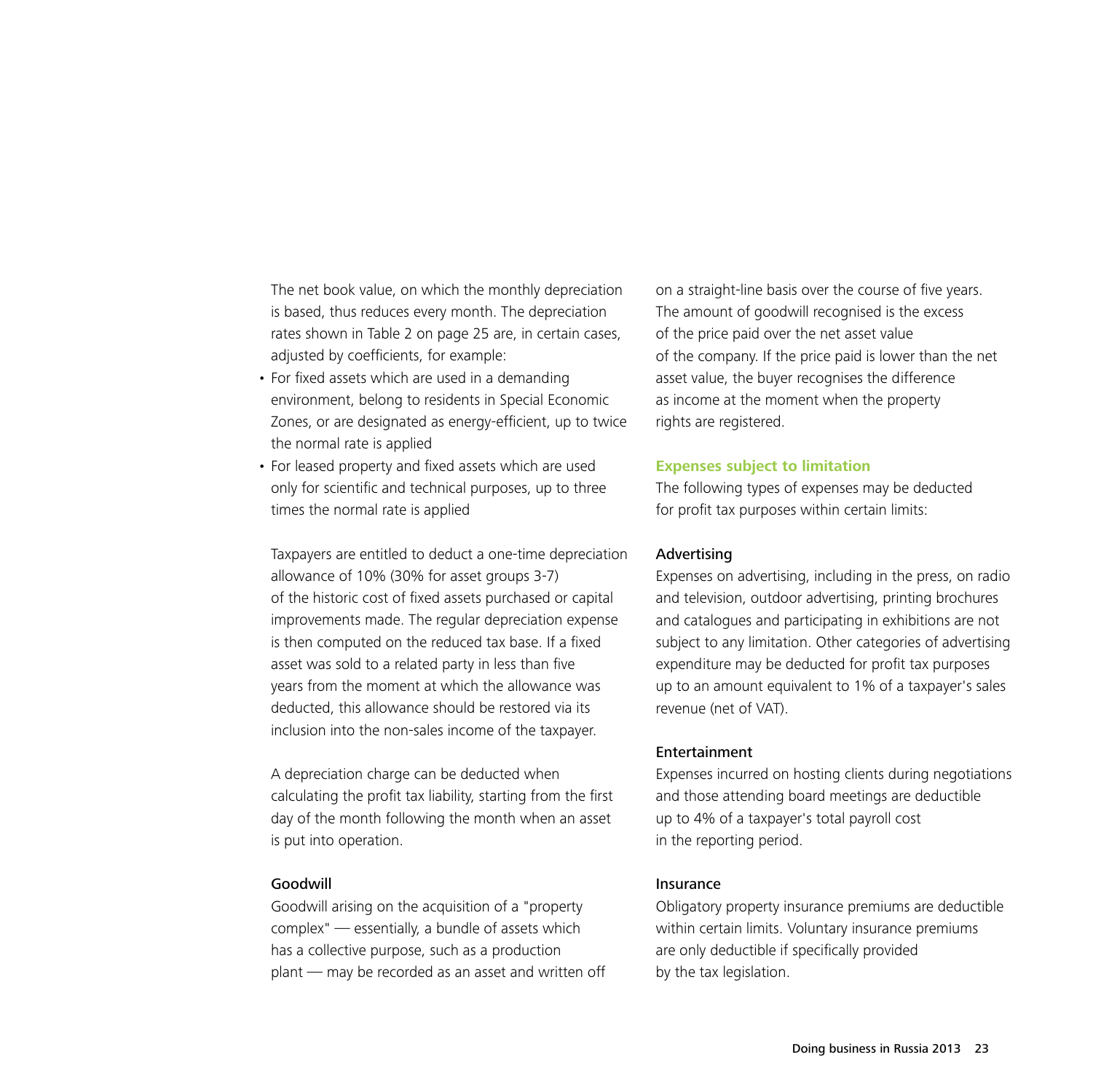#### R&D

The Tax Code contains a complete list of R&D expenses which are deductible. Costs for certain types of R&D are fully deductible in the period when the R&D activity (or its separate stages) was completed and/or the act of acceptance signed, irrespective of the result. For some types of expenditure listed in a special Order of the Government, the deduction is 150% in the period when the cost is incurred.

#### Interest

The general rule is that interest charged at a rate more than 20% above the average rate charged on comparable loans made in the same quarter is non-deductible. In the absence of comparable data, or at the taxpayer's request, the maximum rates are as follows:

- For ruble loans, the Central Bank of Russia (CBR) refinancing rate at the date when the loan is advanced, multiplied by 1.8
- For foreign currency loans, the CBR refinancing rate on the date the loan is advanced, multiplied by 0.8

Interest on foreign controlled debt is further restricted see below.

#### Thin capitalization

The thin capitalisation rules restrict the deducibility of interest charged on "foreign controlled debt". The rules apply to loans (and other debts):

• To a Russian company from a foreign entity which owns, directly or indirectly, more than 20% of the Russian company's share capital

- From a Russian company which is an affiliate of a foreign entity to another Russian company where the foreign entity owns, directly or indirectly, more than 20% of the recipient's share capital
- Guaranteed or otherwise secured by a foreign entity that owns, directly or indirectly, more than 20% of the Russian company that received the loan, or by a Russian affiliate of the foreign entity

The deductibility of interest is restricted to the extent that the controlled debt exceeds net assets by more than three times, or 12.5 times in the case of banks and leasing companies. Interest on excess debt is non-deductible and treated as a dividend subject to withholding tax. In the event that the taxpayer has negative net assets, the whole amount of interest accrued on the controlled debt will be non-deductible and treated as a dividend.

# Reserves

A taxpayer may create certain types of reserves, including reserves for warranty repairs, repairs of fixed assets, R&D and for doubtful debts, subject to certain rules. In principle, a taxpayer may transfer the following tax-deductible amounts to a doubtful debt reserve: 50% of the invoice value for debts outstanding for a period of 45-90 days and 100% of the invoice value when that period is exceeded.

The total reserve for doubtful debts as at the end of the reporting (tax) period may not exceed 10% of revenue for the period. Special rules apply to banks and licensed dealers in securities.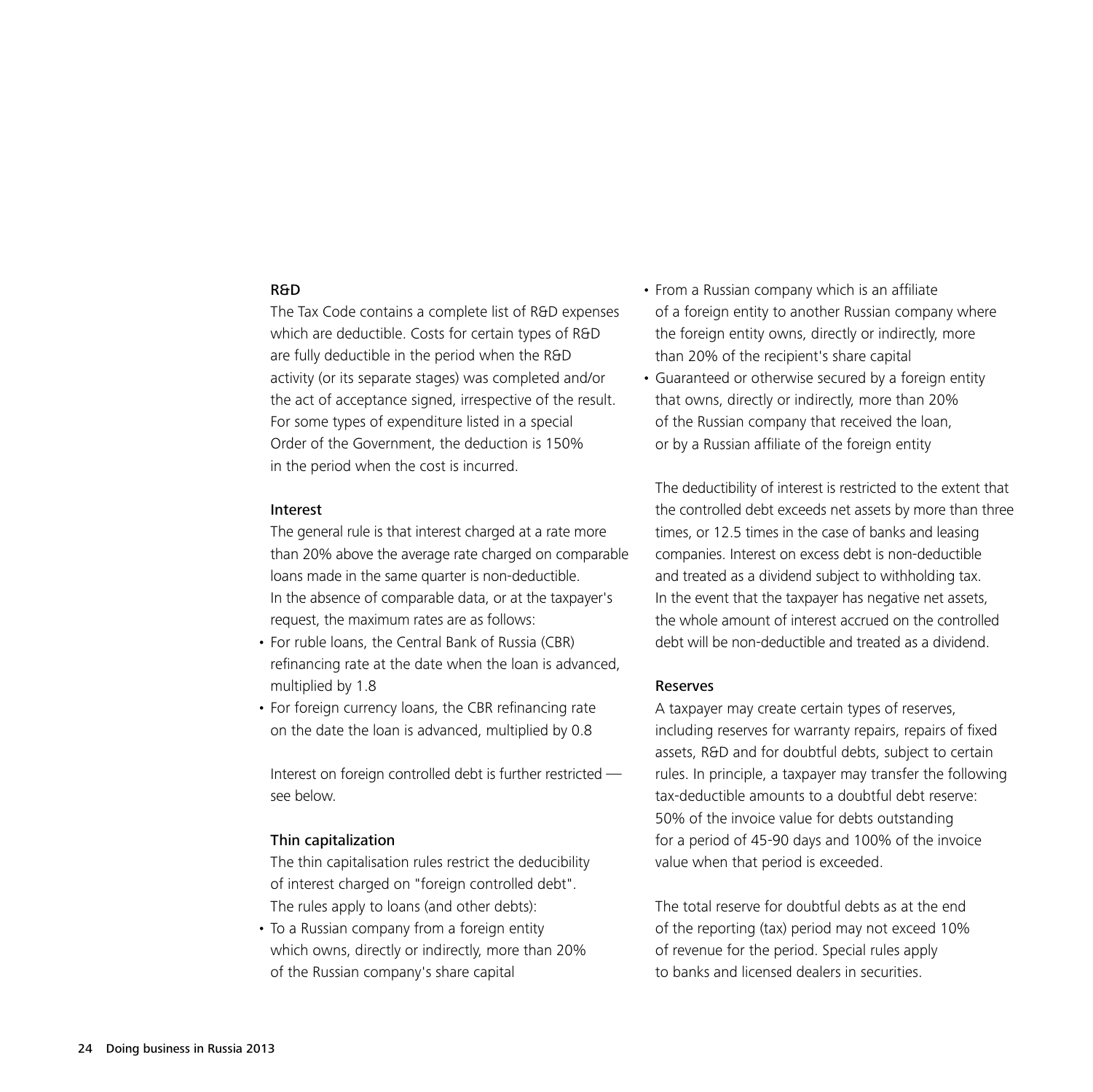|         |  | ٠ |
|---------|--|---|
|         |  |   |
|         |  |   |
| _______ |  |   |

| <b>Depreciation</b><br>group | <b>Useful life</b><br>(years) | <b>Types of fixed assets</b>                                                                                                                   | <b>Monthly depreciation</b><br>rate for the reducing<br>balance method (%) |
|------------------------------|-------------------------------|------------------------------------------------------------------------------------------------------------------------------------------------|----------------------------------------------------------------------------|
|                              | $1 - 2$                       | Metal-working and woodworking tools/machines; oil & gas production<br>equipment; construction hand tools; medical tools; etc.                  | 14.3                                                                       |
| $\overline{2}$               | $2 - 3$                       | Drilling machines; construction power tools; computers and peripheral<br>equipment; etc.                                                       | 8.8                                                                        |
| 3                            | $3 - 5$                       | Elevators; forestry tractors; automobiles etc.                                                                                                 | 5.6                                                                        |
| 4                            | $5 - 7$                       | Office furniture; television equipment; clocks; light trucks (0.5-5 ton capacity);<br>gas pipelines; certain non-residential real estate; etc. | 3.8                                                                        |
| 5                            | $7 - 10$                      | Oil/gas collecting systems; fibreoptic communication systems; musical<br>instruments; heavy trucks; certain non-residential real estate; etc.  | 2.7                                                                        |
| 6                            | $10 - 15$                     | Railway transport structures; certain residential real estate; etc.                                                                            | 1.8                                                                        |
| 7                            | $15 - 20$                     | Bridges; ductworks; refrigerators; certain non-residential real estate; etc.                                                                   | 1.3                                                                        |
| 8                            | $20 - 25$                     | Blast furnaces; river and lake passenger vessels; certain non-residential<br>real estate; etc.                                                 | $1.0*$                                                                     |
| 9                            | $25 - 30$                     | Runways; nuclear reactors; oil & gas tanks; certain non-residential real estate; etc.                                                          | $0.8*$                                                                     |
| 10                           | > 30                          | Escalators; forest shelter belts; subway cars; certain residential<br>and non-residential real estate; etc.                                    | $0.7*$                                                                     |

\* Except for buildings, constructions and transmission devices for which the straight-line depreciation method should be used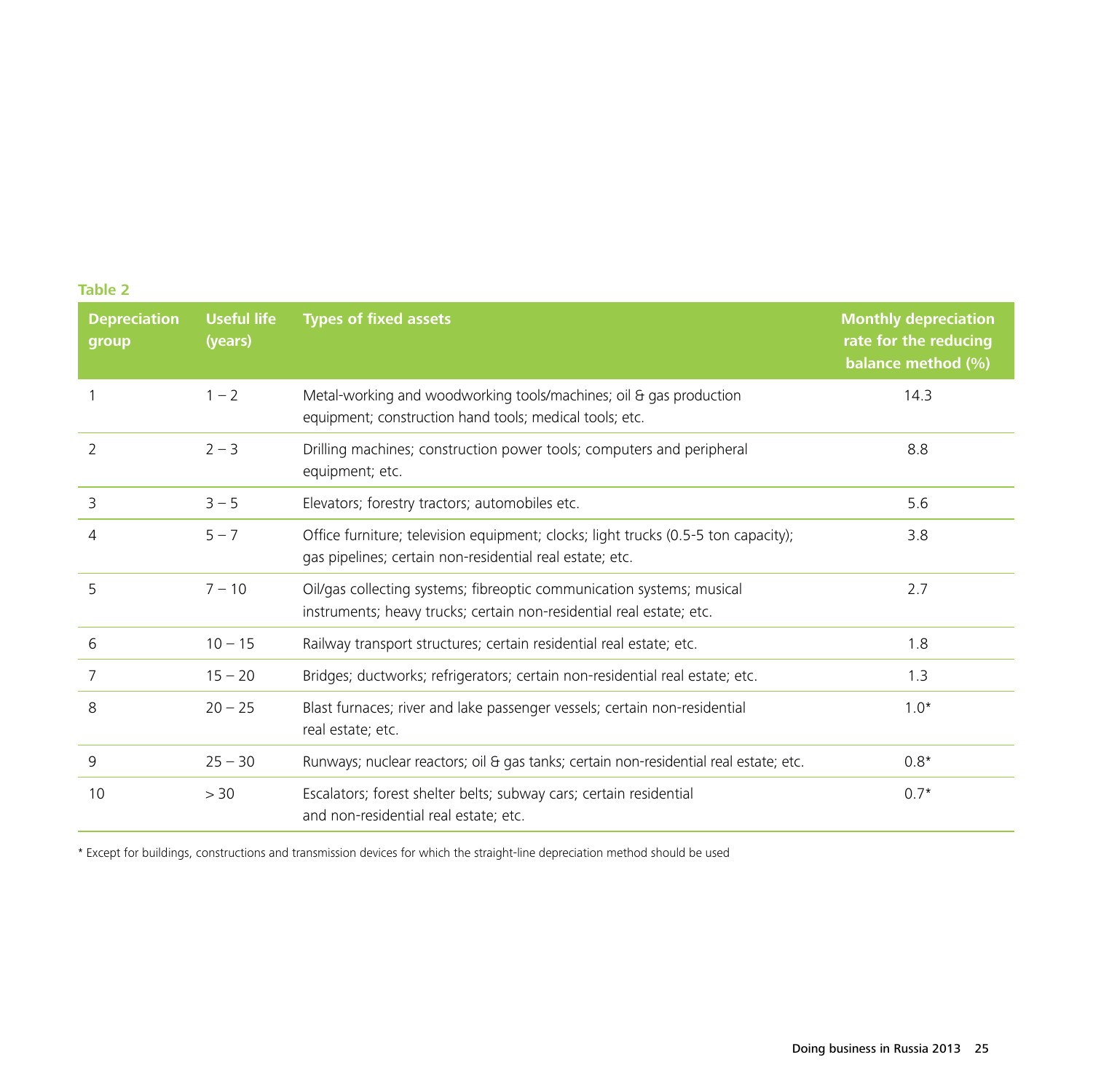#### Loss carry forward

Losses incurred by a taxpayer may be carried forward for up to ten years following the period in which the loss was incurred. Losses on certain types of activity (e.g. securities, financial instruments) are determined and carried forward separately and may in future be offset only against profit from the same activity.

#### Taxation of dividends

Dividends are taxed as follows:

- $\cdot$  9%  $-$  at source  $-$  for dividends paid by one Russian company to another (unless the 0% rate below applies). In determining the tax base, the paying company should deduct the amount of dividends received in the same and preceding tax periods
- $\cdot$  15% at source for dividends paid by Russian companies to foreign companies
- 9% for dividends paid by foreign companies to Russian companies (unless the 0% rate below applies). Where a double tax treaty applies, a credit for any withholding tax suffered can be claimed against this liability
- 0% for dividends paid by either a Russian or foreign company to a Russian company, provided that the Russian company has owned no less than 50% of the company for at least 365 consecutive days. Dividends from foreign companies registered in certain "low tax" jurisdictions are excluded from this rule

# **Tax administration**

The tax period for profit tax is the calendar year. The annual profit tax return is due by 28 March of the following year.

Taxpayers may choose to pay tax either on a monthly or a quarterly basis, provided it is applied consistently throughout the tax year. If the monthly basis applies, the tax return must be filed and the tax paid by the 28<sup>th</sup> day of the following month. If the quarterly basis applies, monthly payments are made based on one third of the previous quarter's liability, while a tax return must be filed, and the balance of taxes should be paid by the 28<sup>th</sup> day of the calendar month following the reporting quarter. In each case, the cumulative profits and payments to date are taken into account when filing each monthly or quarterly return and making the appropriate tax payment.

Certain types of taxpayer, including foreign companies using the quarterly basis, are exempted from the obligation to make monthly payments.

Tax agents paying income, including dividends, to foreign companies must withhold tax each time income is paid. The tax must be remitted to the budget within one day of the payment date.

Interest applies to late paid tax.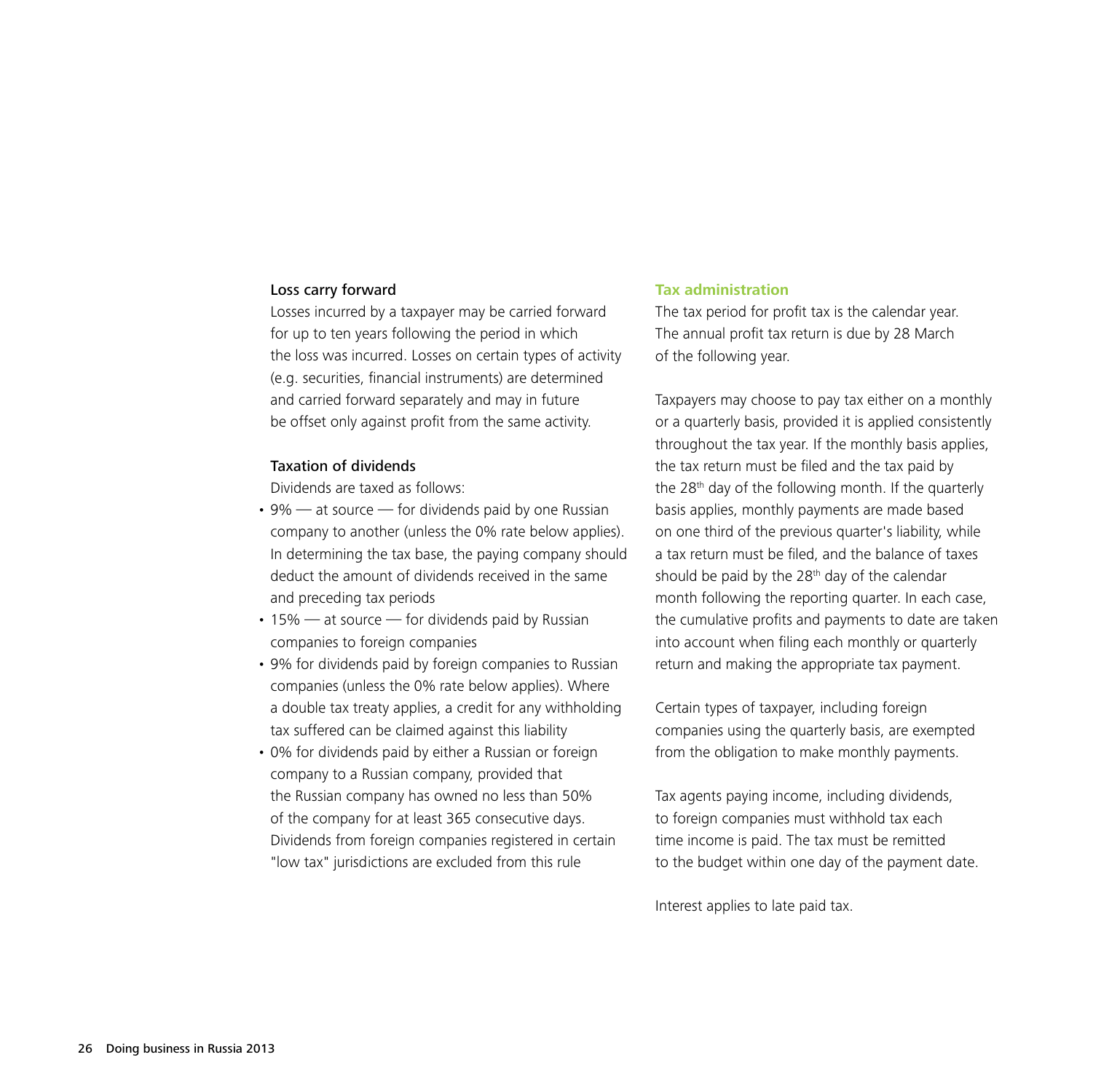# Tax incentives

In recent years, few tax incentives have been available in Russia, but that is now changing, partly due to the Russian government's current modernisation agenda.

#### **Regional incentives**

Regional authorities have the right to reduce their regional allocation of profits tax of 18% to 13.5% (a minimum overall tax rate of 15.5%, including the 2% Federal portion) and provide exemption from property tax chargeable at the maximum rate of 2.2% of a property's net book value. Other incentives and grants are also available in a variety of regions (e.g. land tax incentives and subsidies for interest on loans). Such exemptions are normally conditional on specific investment criteria in the region being met. Movable property recorded in statutory books as fixed assets starting from 1 January 2013 is not subject to property tax, therefore regional incentives might bring benefits only in the event of significant investments being made in immovable property or sufficient taxable profits during the period that the incentives are applied (usually the first three to eight years).

The St. Petersburg, Leningrad and Moscow regions, among many others, offer incentives of this kind, however the city of Moscow has not offered incentives that are as extensive as in other areas.

# **Special Economic Zones**

The legal framework for Special Economic Zones (SEZs) provides for broader tax and other concessions. The 26 zones currently established have geographical

boundaries and are of four types: Industrial, Innovation, Tourism and Port & Logistic. All are created for a period of 49 years. Although they were slow to take off originally, the infrastructure of many of the Industrial and Innovation SEZs is well advanced and more than 300 investors, including foreign investors, are nowinvolved.

The potential benefits include a customs-free zone, accelerated depreciation, reduced social contributions and a guarantee against unfavorable changes in tax law. Reduced rates of profits tax also apply, depending on the regional authority and type of zone, but before 2012 the overall rate could not be less than 15.5%. From 2012, the minimum rate is 2% (the Federal portion of the tax), and 0% in the case of Innovation and Tourist SEZs.

Kaliningrad and Magadan have separate SEZ regimes, under which different concessions apply. The Kaliningrad region provides for 0% profits and property tax rates for SEZ residents for the first six years.

# **Skolkovo**

The Skolkovo Innovation Centre is a site close to Moscow which aims to attract R&D activity in a number of specific technical fields. All participants are exempt from profits tax, property tax and VAT, while social security contributions are reduced. In the majority of cases, therefore, the total tax burden will be limited to 14% social contributions on salaries paid (only for the part of remuneration not exceeding a cap of RUB 568 thousand per person). Exemptions expire 10 years after becoming a participant or once a revenue/profit threshold is reached.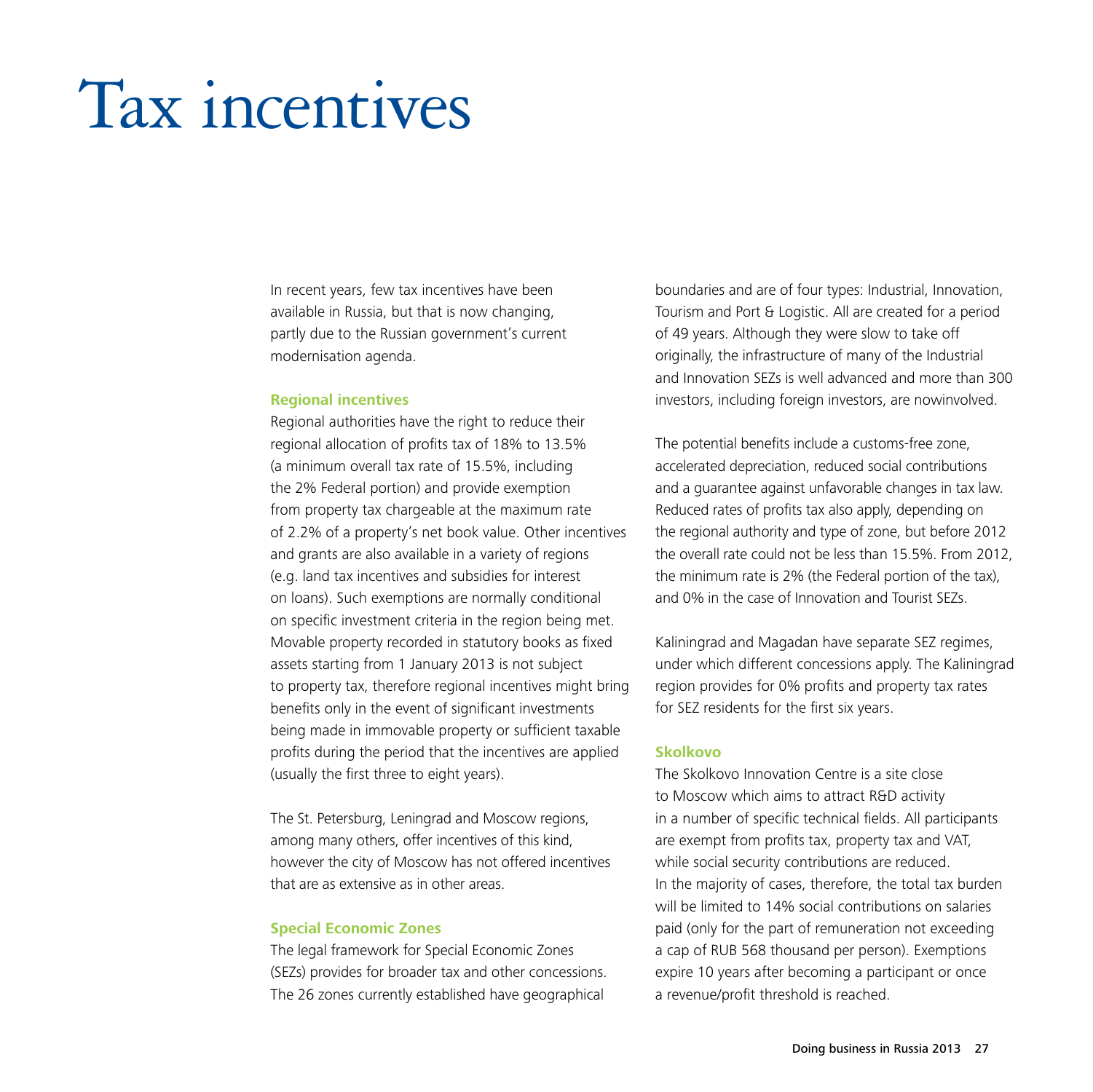#### **Social insurance concessions**

Reduced rates of social insurance contributions ranging from 14% to 28% (compared to the 30% standard rate) on annual earnings up to a cap of RUB 568 thousand per person, and an exemption for earnings exceeding this cap, may apply to Russian companies/individual entrepreneurs ("IEs") that meet one or more of the following criteria:

- They operate in software development (more than 30 employees)
- They operate in engineering (more than 100 employees)
- The taxpayer is a resident of an Innovation or Tourism SEZ
- They operate in the production and publication of mass media
- They operate in agricultural production
- The taxpayer is in the production and social spheres applying the simplified taxation regime

# **Imported equipment**

There is an import VAT exemption for "technological equipment that has no equivalent produced in Russia", according to a government-approved list. The equipment listed generally also qualifies for a 0% rate of customs import duty. The exemption from customs import duty for certain equipment imported as an in-kind charter capital contribution remains in effect.

#### **150%-profits tax deduction**

Companies conducting eligible R&D activities can apply for a 150% super-deduction of respective costs (including labour costs, contractor expenses, depreciation of equipment, and certain other expenses) to reduce their profits tax. Such a deduction can be made even if their R&D activities fail to produce a new product or new service, etc. The list of eligible R&D activities provides a wide range of opportunities for making a claim for a 150%-profits tax deduction in any industry, including high-tech, retail, banking, manufacturing and others.

# **Other incentives**

- Export-oriented software developers may apply an immediate profits tax deduction for computer equipment
- Accelerated depreciation is available for certain leased assets; assets used for research and development; assets used in multi-shift in challenging conditions; or assets with a high energy-efficiency rating
- The profits tax rate for priority medical and educational activities meeting certain criteria is 0%. The same applies to certain agricultural producers until the end of 2012
- Other forms of federal and regional support, including interest subsidies, investment tax credits and grants, may be available for certain investment projects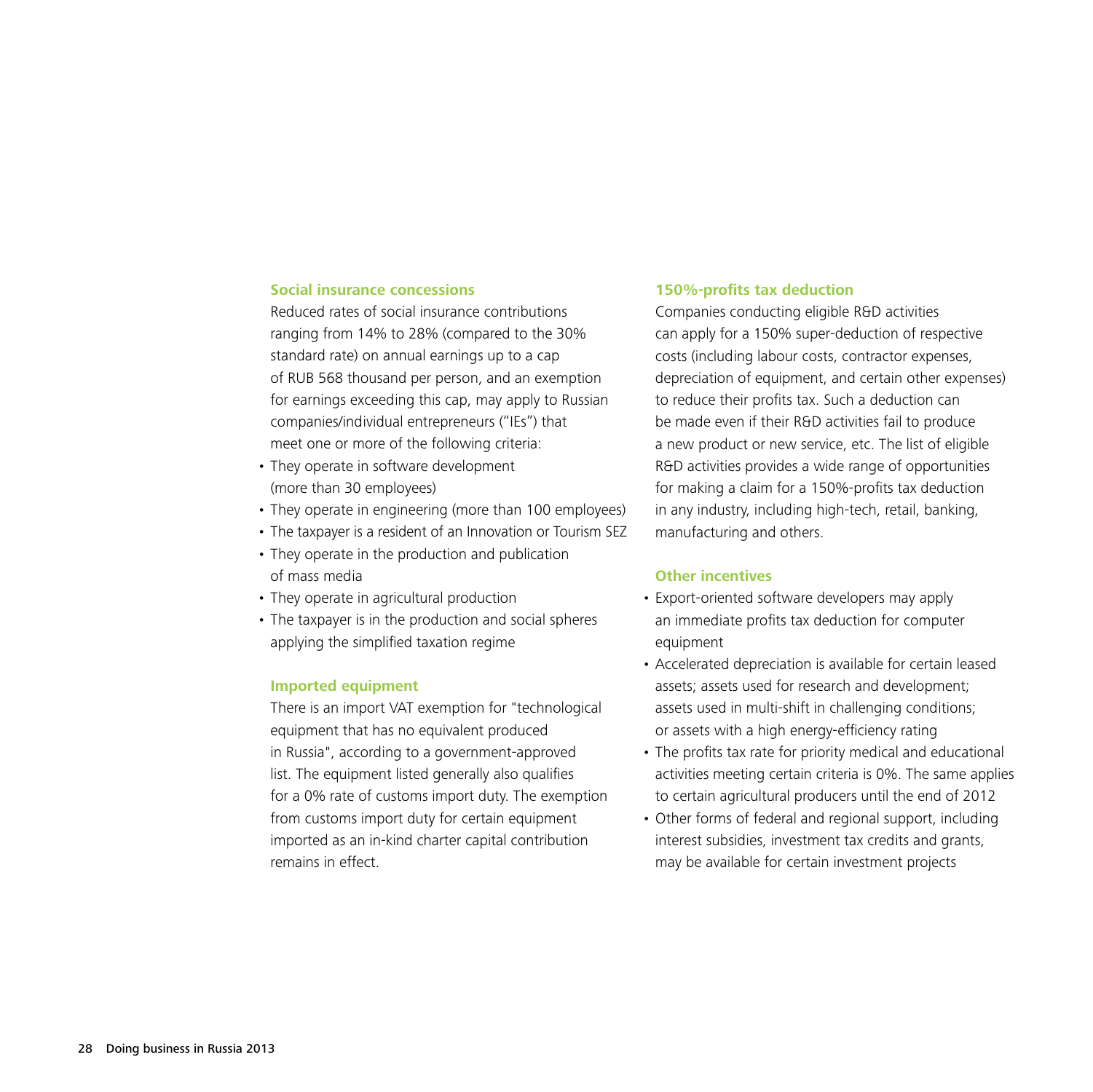# Value added tax



# **Taxpayers**

VAT applies to companies (including representative offices and branches of foreign companies), entrepreneurs and any person importing goods into the Russian Federation. The rules applying to goods imported from other member states of the Customs Union are covered below.

Companies and entrepreneurs may apply for exemption from VAT if their aggregate revenues for three consecutive months, excluding VAT, are below RUB 2 million (approximately USD 65,000). In addition, businesses which apply certain special tax regimes, such as the simplified tax system (available only to relatively small businesses) and the unified agricultural tax regime are outside the scope of VAT unless they import goods into Russia.

# **VAT registration**

Russian legislation does not provide for separate VAT registration. Therefore, when foreign companies with a presence in Russia register with the Russian tax authorities, they register for all taxes, including VAT.

# **Taxable supplies**

VAT is charged on the majority of sales of goods, work and services supplied in Russia, including those supplied free-of-charge. VAT is also imposed on most imports into Russia. The transfer of property rights and certain self-supplies, such as the internal consumption of goods and services produced by a taxpayer where the associated costs are not deductible for profit tax purposes, as well as construction for own use, are also subject to VAT.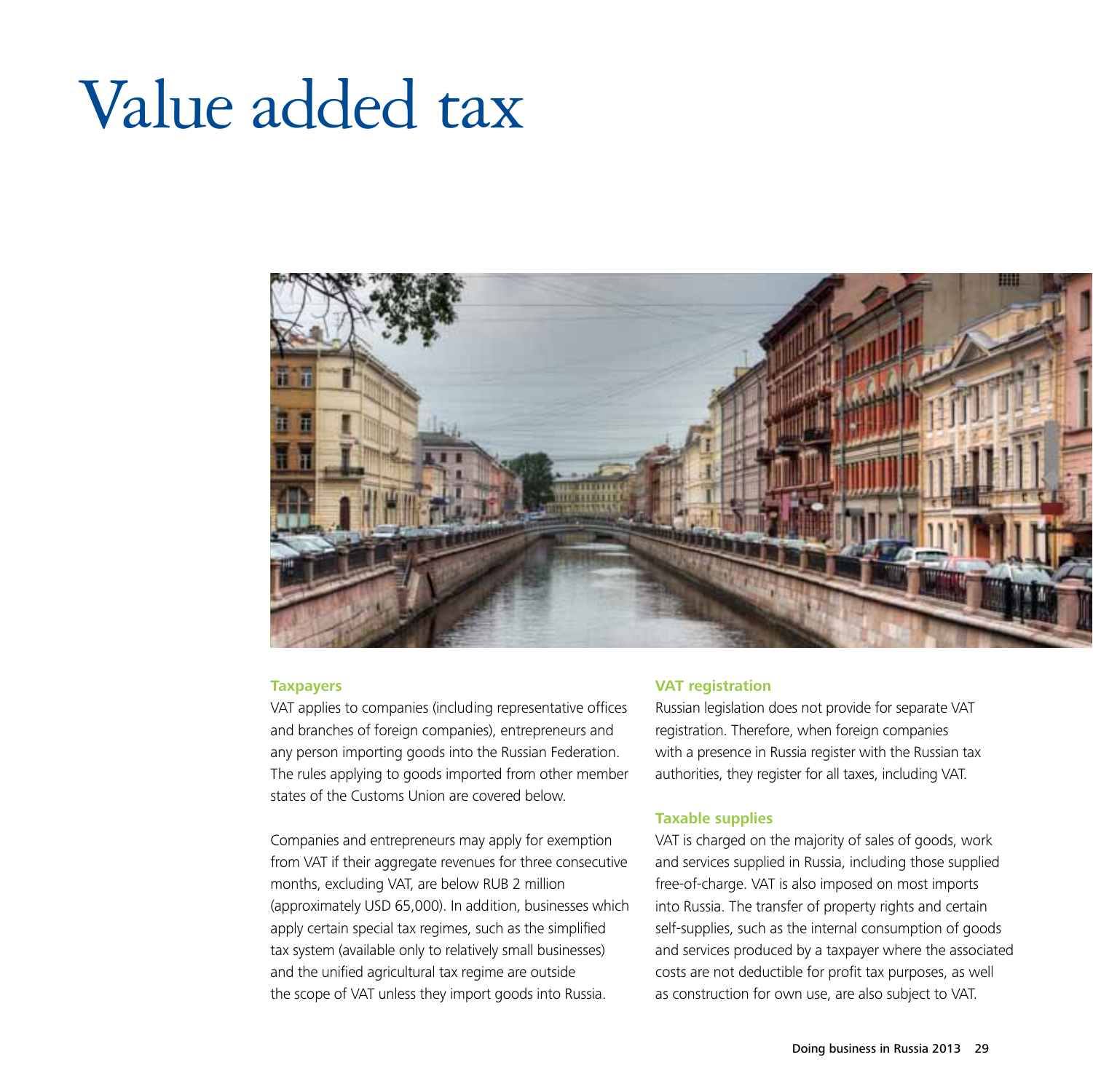

# **Place of supply rules**

These rules are used to determine whether or not goods, work or services are supplied in Russia and are thus subject to Russian VAT. Goods are treated as being sold in Russia if they are located in Russia and are not being transported, or are located in Russia at the moment of dispatch.

For these purposes, "Russia" includes offshore platforms and other installations on the Russian continental shelf and exclusive economic zone.

Work and services are generally deemed to be supplied at the place of business of the supplier unless another form of special treatment is applicable. In particular, special treatment applies to the following:

• Services relating to immovable property and movable property which are deemed to be supplied where the property is located

- • Cultural, sports, arts, educational or tourism services which are deemed to be supplied at the location where the services are performed
- Transportation, freight and associated services which are deemed to be supplied in Russia if the point of departure or destination is located in Russia, and provided that these services are supplied by Russian entities or entrepreneurs
- • Leases of movable property, except for motor vehicles; provision of personnel, provided that they work at the place of business of the service buyer; consulting, legal, accounting, audit, engineering, advertising, marketing, information-processing, research and development, and software development, modification and adaptation services, the transfer of rights to intellectual property. These services are deemed to be supplied at the place of business of the buyer
- Certain work and services relating to the geological study, exploration and production of hydrocarbons on the Russian continental shelf and exclusive economic zone are deemed to be supplied in Russia.

The place of business is defined as the place where the company is registered. If the company does not have state registration, the place of business is the location of the company's management and executive body, the place indicated in the company's incorporation documents as its place of business, or where the company's permanent establishment is located (if the services are connected with the activity of that establishment).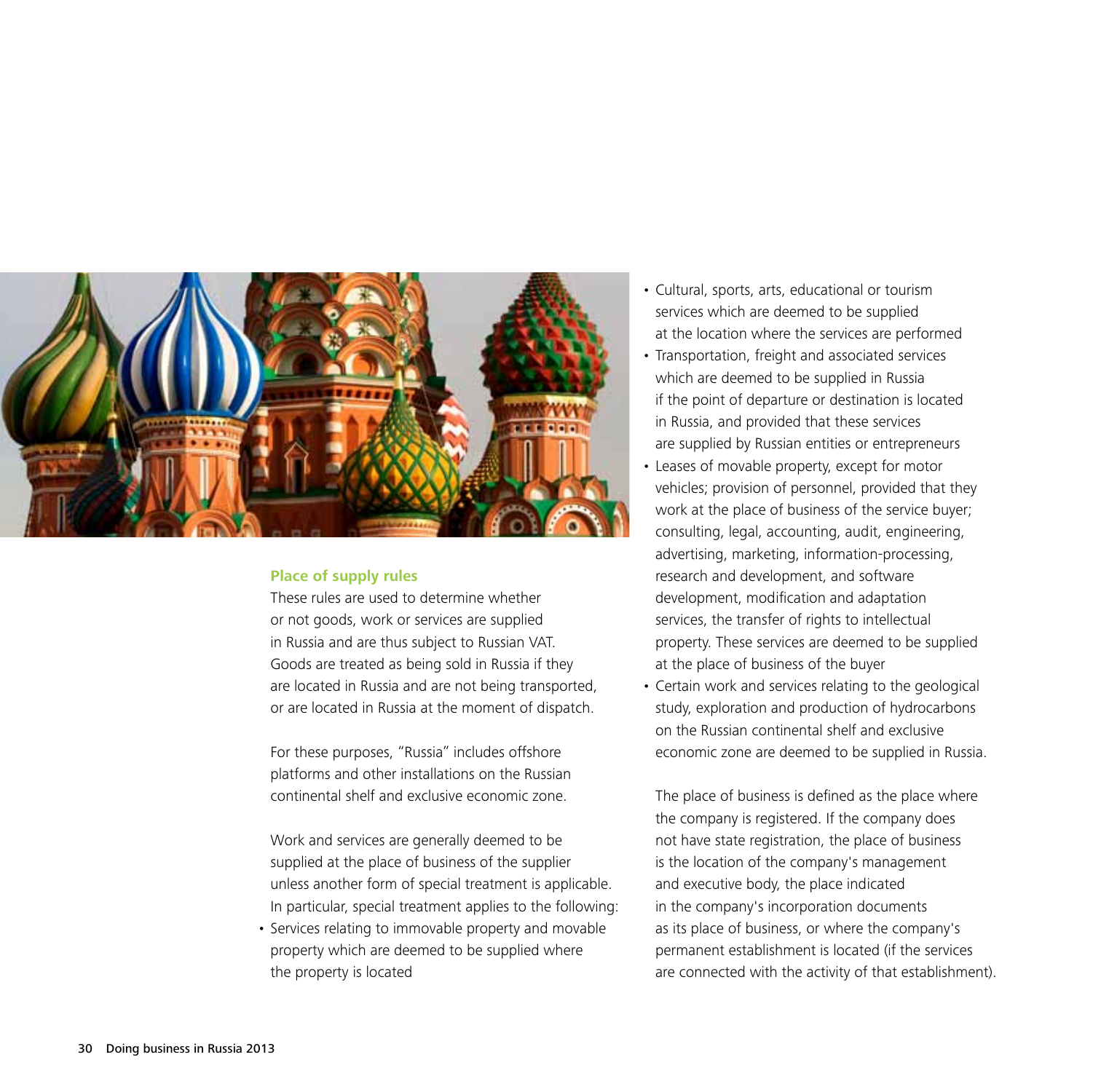If goods, work or services are deemed to be supplied outside Russia in accordance with the above rules, they are outside the scope of Russian VAT.

#### **VAT rates**

There are three main rates of VAT depending on the nature of the supply.

The 0% rate applies, in particular, to the sale of goods exported outside the Russian Federation. The 0% rate also applies to a list of services which includes, in particular:

- Transportation of passengers and baggage where either the point of departure or destination is outside Russia
- International transportation of goods, where either the point of departure or destination is located outside Russia, including certain freight forwarding services
- Certain pipeline transportation services with respect to exported and/or imported goods, as well as certain services relating to the arrangement of pipeline transportation
- • Certain cross border railway transportation services and services relating to such transportation, including some types of provision of railway rolling stock and/or containers
- Certain services rendered at sea and river ports relating to the transshipment and storage of goods moved across the Russian border as well as certain services rendered by inland waterway transportation companies with respect to exported goods
- Processing services rendered with respect to goods placed under the customs processing regime

• Transportation of exported or imported goods by sea vessels and mixed navigation vessels performed on the basis of time charter agreements.

In order to confirm the 0% rate, a set of documents is prescribed for each type of service.

The 10% rate applies to certain foods, children's goods, medical and pharmaceutical products, and certain books and periodicals.

The 18% rate applies to all other taxable sales of goods, work and services.

There are also computed VAT rates (10/110 and 18/118) applied to certain transactions such as the receipt of advance payments and other payments connected with settlements for supplies, as well as to certain types of transfer of property rights.

# **VAT exemptions**

Activities which are exempt from VAT include, in particular:

- Lease of office space and accommodation to accredited foreign representative offices and foreign individuals
- Medical services and the sale of certain medical equipment
- Banking and insurance services
- Sales of "FITTS" (financial instruments of term transaction — broadly, financial derivatives)
- Stock lending (including interest) and "repo" transactions
- Interest on monetary loans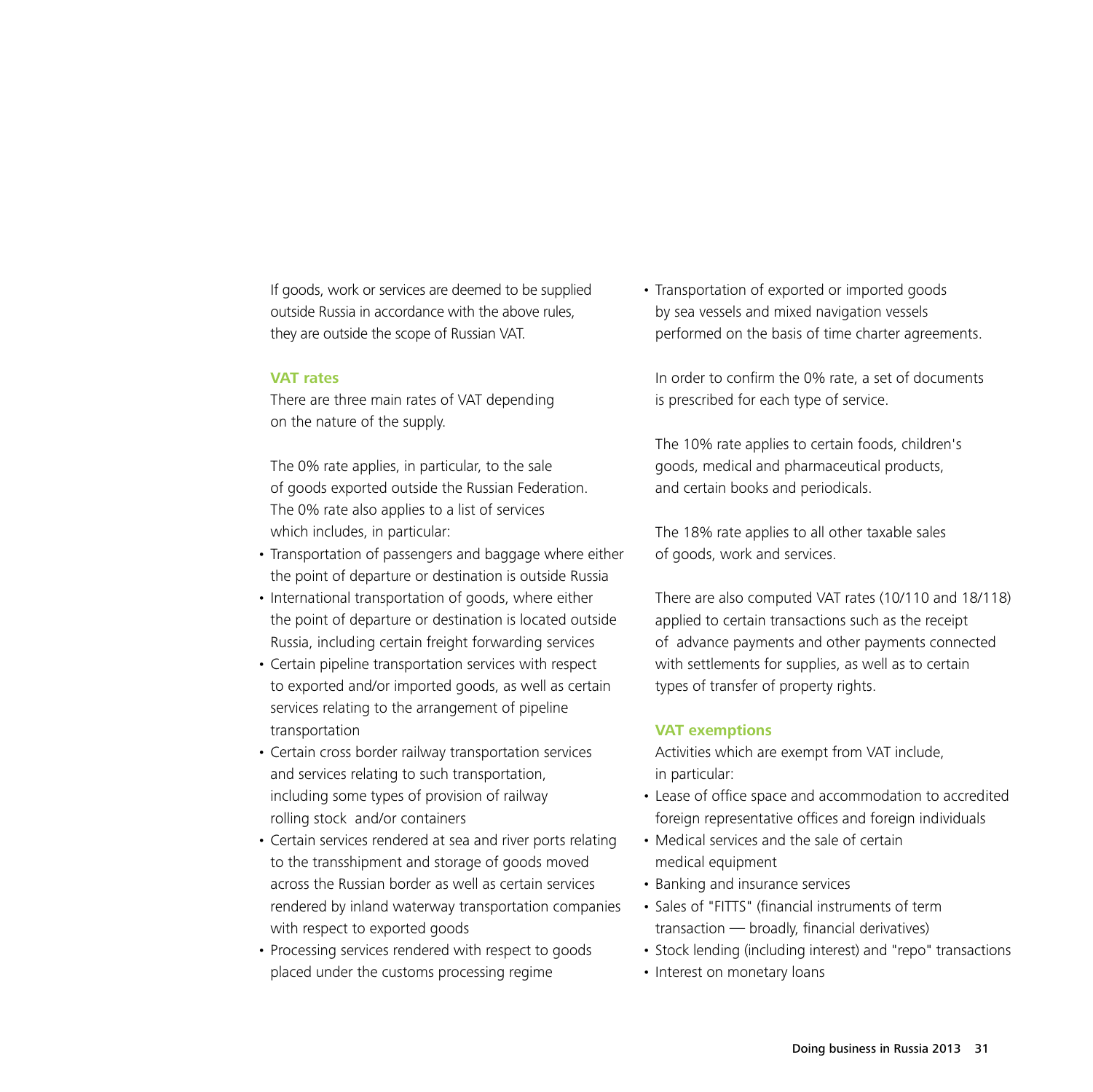- • Warranty services, including the cost of spare parts
- • Gambling
- Licensing or assignment of certain intellectual property rights
- • Assignment of claims arising from loan agreements
- Sale of land and residential buildings and premises or any interest in such property
- Certain research and development activity

The free-of-charge supply of goods for advertising purposes is exempt from VAT, provided that the total acquisition or production cost does not exceed RUB 100 per unit (approximately USD 3).

The import of certain types of equipment is exempt from VAT, in particular "technological equipment which has no equivalent produced in Russia" according to a government approved list, and certain medical equipment. Special VAT exemptions apply to the organisation and conduct of the 2014 Winter Olympic Games in Sochi and to participants in the Skolkovo Innovation Centre

Revenue earned from the supply of international telecommunication services to foreign customers is not subject to VAT.

# **Taxable base**

VAT liability generally arises on the earlier of the following two dates:

• The date of shipment or transfer of goods, work, services and property rights

• The date of payment or partial payment for a future shipment of goods, performance of work, provision of services or transfer of property rights.

No VAT applies to advances or partial payments received for future supplies of most zero-rated goods, work and services; for future supplies of goods, work and services with a production cycle exceeding six months; or for future VAT-exempt supplies. Taxpayers receiving advances or partial payments for the future shipment of goods, supply of work or services, or transfer of property rights, should calculate their VAT base twice. The calculation must be first performed when the prepayments are received and again when the goods are dispatched, work or services performed or property rights transferred. Thus, VAT accounted for on prepayments may subsequently be offset against the full amount of VAT due after dispatch, etc. On the date of the shipment of goods, performance of work or services or transfer of property rights, VAT should be applied to the full transaction price (excluding VAT).

Manufacturing and trading companies calculate their taxable base as the sales price of goods sold, including excise tax (if applicable). For agents and entities selling on a commission basis, the taxable base is defined as the commission or fee income. For import purposes, the taxable base is determined as the customs value plus import duties and excise tax (if applicable). Construction work carried out using a company's own workforce is also subject to tax based on the expenditure incurred.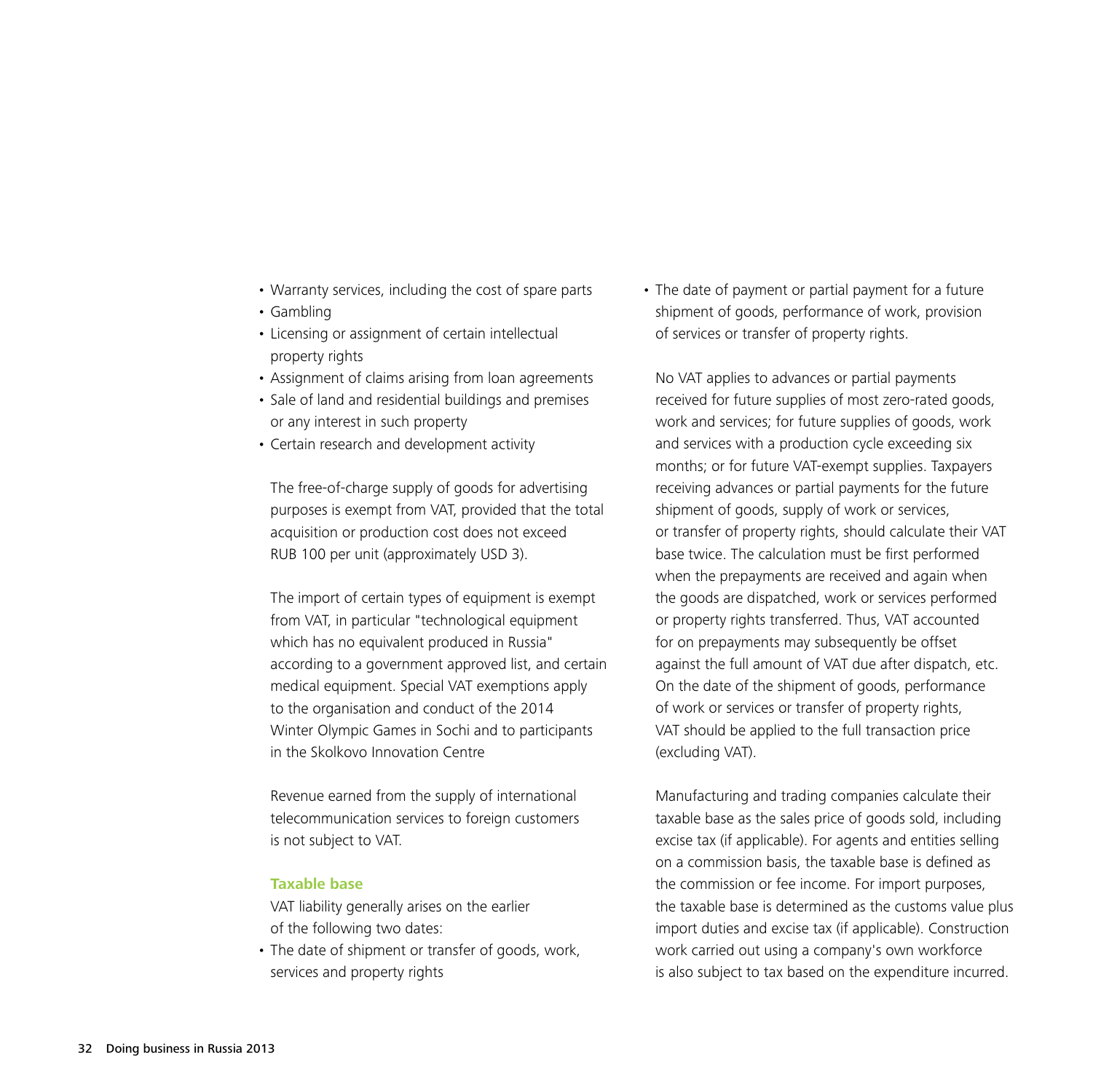In addition, various other payments are subject to VAT. These include funds received in addition to sales revenues and relating to VATable sales, as well as interest (or discounts) on promissory notes received as consideration for VATable supplies, and interest on trade loans with rates in excess of rates set by the RF Central Bank. Certain insurance premiums are also subject to VAT.

### **Input tax and rules for offset**

The VAT payable to authorities is determined as the difference between the VAT accountable on transactions subject to VAT, including those subject to the 10% or 0% rates ("output VAT"), and the VAT incurred on purchases subject to VAT ("input VAT").

A "credit", "offset" or "recovery" is thus generally obtained for input VAT incurred.

Taxpayers are entitled to claim an offset of VAT without having paid their suppliers. Confirmation of actual payment of VAT is required in order to claim an offset of VAT paid upon the import of goods into Russia, VAT accounted for by tax agents, as well as VAT on business trips and entertainment costs.

Taxpayers are entitled to claim an input credit for the amount of tax included in advance payments made to suppliers, provided that a VAT invoice is obtained from the supplier and the advance payment is provided for contractually. The input credit should be reversed by the customer when the right to VAT recovery on the purchases arises, or when the advance payment is returned.

VAT invoiced by contractors for capital construction and installation work may generally be offset when that work is booked in the accounts, rather than when the entire construction project has been completed. VAT incurred on construction for own use may be offset in the same tax period that it is charged.

Input VAT incurred on purchases of fixed assets can be offset when the assets are booked in the accounts. Input VAT incurred on non-production expenses cannot generally be offset. VAT incurred on business travel and entertainment can only be offset within set limits.

Input VAT cannot generally be offset when incurred on exempt activities, and should instead be capitalised, i.e. included as part of the cost of the goods, work, services and/or property rights purchased. VAT incurred on purchases made in connection with the sale of goods, work and services deemed to be made outside the Russian Federation cannot be offset and must also be capitalised.

VAT incurred on purchases and expenses which relate to both VATable and non-VATable activities must be apportioned. Only the part which is deemed to relate to VATable activities may be offset as input VAT. The part which is deemed to relate to non-VATable activities must be capitalised.

Taxpayers must maintain separate accounting records for VATable and non-VATable operations. Failure to do so may result in the disallowance of VAT, either as an offset or as a deduction for profit tax purposes.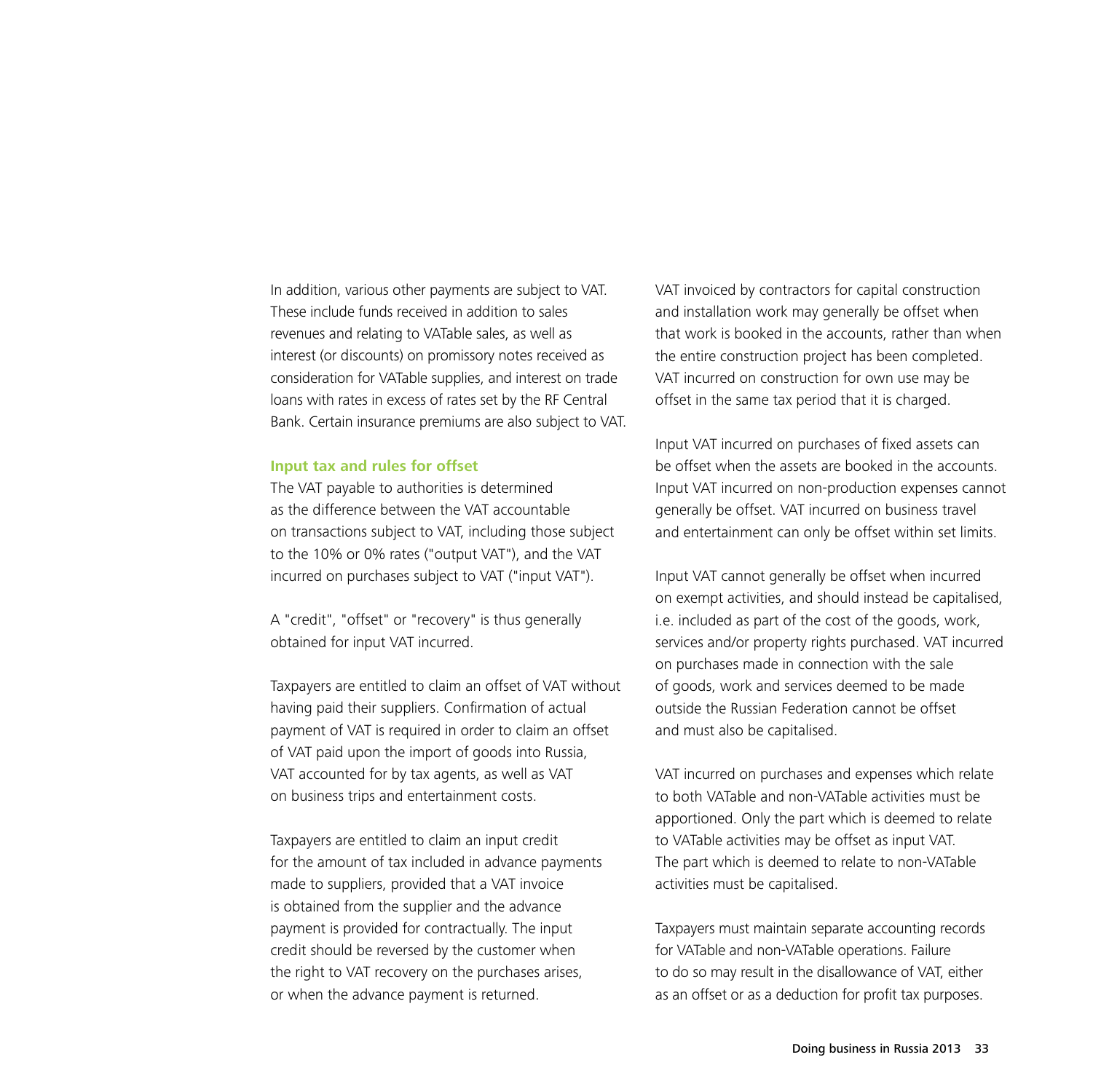There is no requirement for separate accounting records for periods when the total expenditure on purchase, production and/or supply of non-VATable goods, work, services and property rights does not exceed 5% of the total expenditure. Subject to the above condition, taxpayers have the right to offset the full amount of input VAT invoiced by suppliers in the relevant tax periods.

Input VAT relating to zero-rated supplies should also be separately accounted for. Input VAT relating to a zero-rated supply can be claimed when the tax point for the supply occurs, i.e. generally on the last day of the tax period in which all documents required to support the zero VAT rate have been collected. To substantiate the claim for the recovery of exportrelated input VAT, exporters are generally required to collect and submit to the tax authorities the following documents: contracts, customs declarations and shipment documentation confirming the export of goods outside Russia.

Foreign entities that are not registered in Russia for tax purposes have the right to offset input VAT paid to their suppliers in Russia only when they have registered with the tax authorities. Tax registration usually gives rise to other tax implications, such as the risk of creating a permanent establishment for profit tax purposes.

In some cases, input VAT offset in previous periods should be reversed partially or in full. These cases include in-kind equity contributions to the charter capital of a legal entity, situations where a taxpayer starts using assets (the input VAT on which has been previously offset) for non-VATable or zero-rated transactions, situations where supplies are funded by advance payments, and situations where taxpayers receive federal subsidies to cover the VAT-inclusive cost of goods, work or services or to cover VAT due on the import of goods.

Any excess of input VAT over output VAT should be reimbursed to the taxpayer by the tax authorities or offset against the taxpayer's future VAT or other federal tax liabilities. Generally, VAT reimbursement or offset should only be made after the tax authorities have undertaken a "desk audit" (please refer to the chapter entitled "Tax administration") and confirm the legitimacy of the input VAT claimed. If no violations are identified in the course of this tax audit, the excess of input VAT over output VAT should either be offset against the taxpayer's current VAT and other federal tax liabilities or refunded in cash after the taxpayer has submitted a written application. If the VAT reimbursement is denied, there are special rules and procedures for taxpayers and the tax authorities to follow in order to resolve the dispute.

The following categories of taxpayers may apply for an accelerated VAT refund procedure:

• Corporate taxpayers whose aggregate liability for VAT, excise duties, profit tax and mineral extraction tax for the three calendar years prior to the year in which the refund application is made is not less than RUB 10 billion (approximately USD 324 million) and the entity was incorporated at least three years prior to the date the refund application is made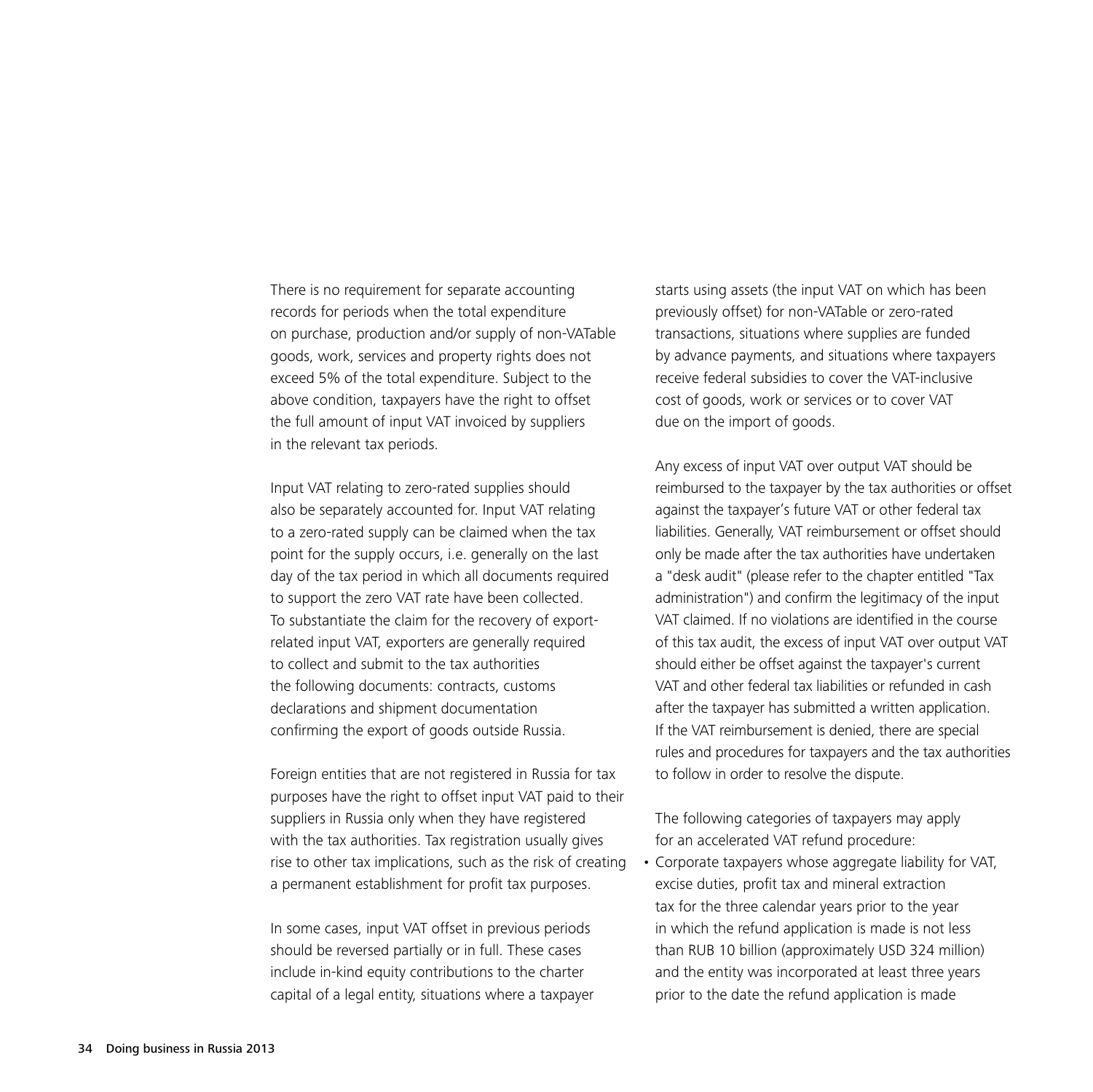• Taxpayers that submit a bank guarantee from a bank approved by the Ministry of Finance.

The period for obtaining a VAT reimbursement under the new procedure has been reduced to 11 working days starting from the day the application is filed with the tax authorities. Desk audits may still be conducted.

### **VAT invoices**

A VAT invoice serves as the basis for the offset of input tax invoiced by suppliers.

The Tax Code requires that certain specific information is shown on a VAT invoice. In particular, VAT invoices must be issued in Russian and must bear the original signatures of both the head of the company and the company's chief accountant.

In addition, electronic VAT invoicing is permitted in Russia. Sales and purchase ledgers and journals of VAT invoices may also be maintained in electronic format. In practice, electronic VAT invoicing is currently very rarely applied.

Errors in VAT invoices which do not relate to the identification of the supplier, buyer, costs of goods, work, services or property rights supplied, as well as the VAT rate and amount, are not grounds for denying a VAT recovery, thus formalising the approach already applied by most arbitration courts.

From 1 October 2011, "amending VAT invoices" were introduced. These should be issued by a supplier



to the buyer when there is a change in the value of goods, work or services supplied or property rights transferred, including a change in the price or adjustment to the quantity etc. supplied. Where the value of the supply increases, the supplier must account for the additional VAT, while the buyer is entitled to offset VAT based on the amending VAT invoice. If there is a decrease, the reverse applies.

# **Reverse charge**

If foreign companies that are not tax registered in Russia supply goods, work or services in Russia and these supplies are deemed to be made in Russia according to the place of supply rules, the remittance of VAT is made through a withholding mechanism. The tax-registered buyer of these goods, work and services is required to act as a tax agent, i.e. to withhold VAT from the amount payable to the foreign supplier and remit that tax to the tax authorities.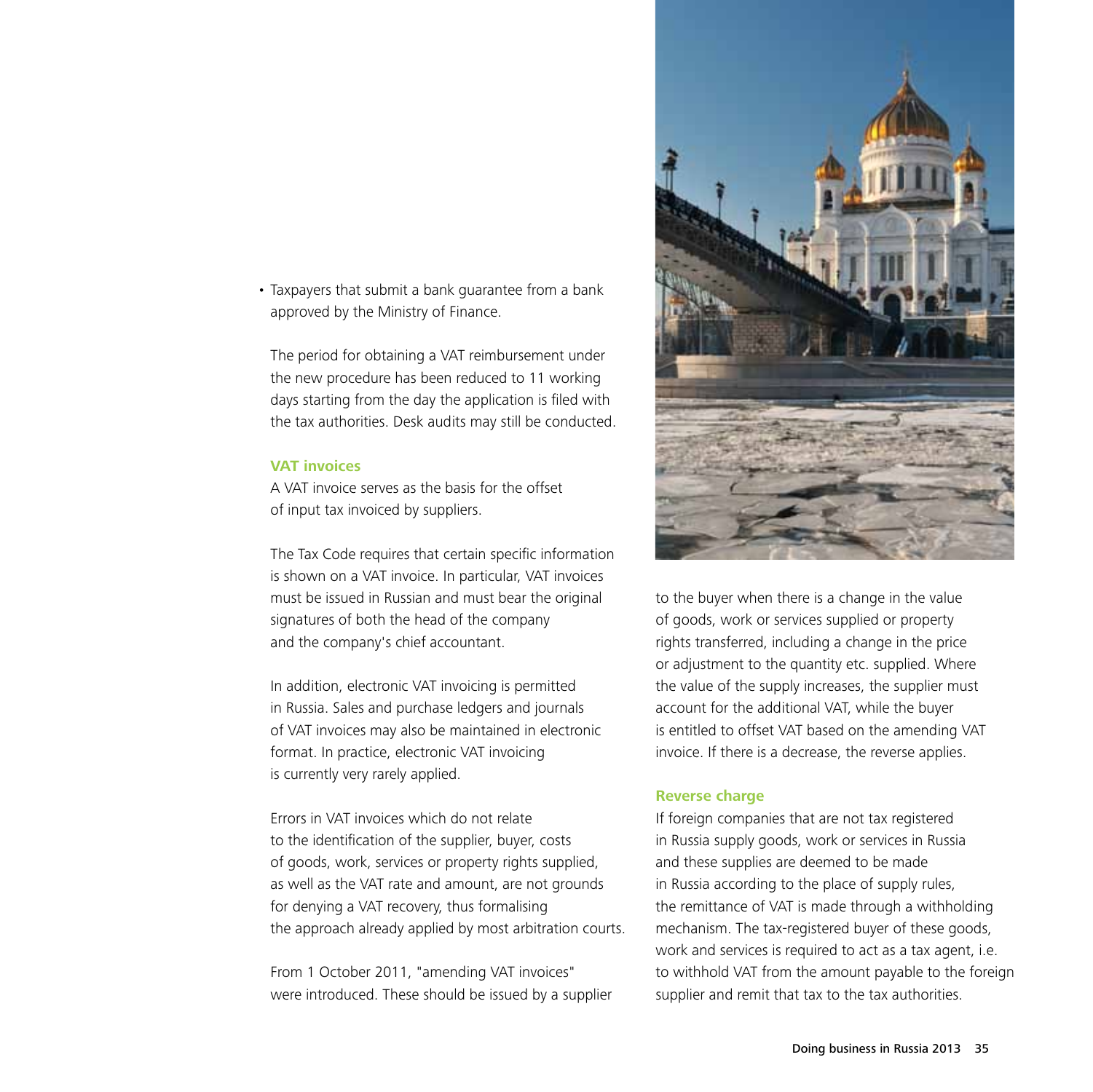The rate of withholding is 18/118 of the gross invoice, equal to 18% of the net payment. Having withheld and paid the VAT to the tax authorities, a Russian buyer can then offset this VAT against its output VAT under the general rules for offsetting input VAT. In practice, this mechanism operates in a similar way to the European "reverse charge", although in Russia withholding VAT is only recoverable to the extent that it has been actually paid by the tax agent to the tax authorities.

Commissioners and agents that are tax registered in Russia and supply goods, work, services or property rights in Russia on behalf of their unregistered foreign principals and participate in settlements should account for Russian VAT as tax agents. Russian VAT should be added by commissioners to the net value of the goods at the appropriate

VAT rate and remitted to the Russian tax authorities. Commissioners do not have the right to claim the offset of VAT paid on behalf of foreign principals.

#### **Payments and filings**

The VAT reporting period is the calendar quarter. A VAT return should be submitted and the tax should generally be paid in three equal installments by the 20<sup>th</sup> day of each of the three consecutive months following the reporting quarter.

VAT withheld from payments to foreign legal entities for work or services rendered in Russia should be remitted to the tax authorities at the same time as the payments are made.

#### **Customs Union**

There are special rules applying to transactions involving taxpayers of the member states of the Customs Union (Russia, Belarus and Kazakhstan).

Goods exported from one member state of the Customs Union that are destined for another are subject to the 0% rate, subject to confirmation by a specific list of documents.

The tax base for imported goods is defined, and the import VAT rates must be the same as those applicable to domestic transactions within the importing member state. VAT must generally be payable by the  $20<sup>th</sup>$  day of the month in which the imported goods are booked in the importer's accounts.

The place of supply of work and services is also subject to confirmation by a specific list of documents. Unlike the usual Russian place of supply rule noted earlier in this chapter, design services are deemed to be supplied at the place of activity of the recipient of the service.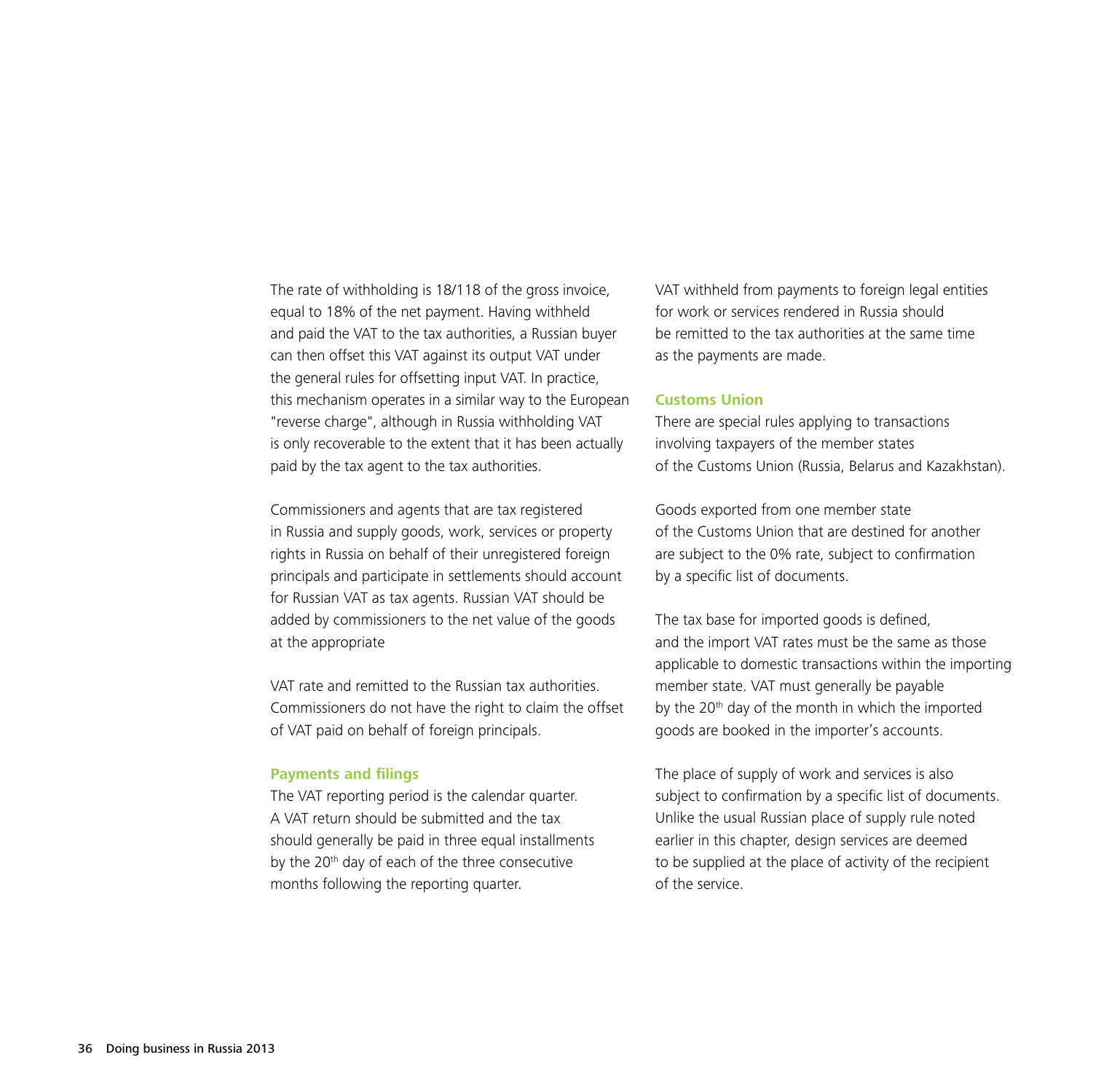# Property tax



Property tax is a regional tax, thus its application is governed by regional regulations, as well as the Tax Code.

## **Taxpayers**

The following entities are subject to property tax:

- • Russian entities
- Foreign entities that act through permanent establishments in Russia or own immovable property in Russia
- • Separate subdivisions of Russian legal entities that have separate balance sheets.

## **Tax base**

Property tax is levied on both movable and immovable property. However, movable property put into operation after 1 January 2013 is excluded from the property tax base. Property subject to tax comprises "Fixed Assets" and "Profitable Investments in Property" as classified under Russian Accounting Standards, and property provided for temporary use, in trust, contributed under a simple partnership (joint activity) agreement, or received under a concession agreement. Land, water and other natural resources are not subject to property tax.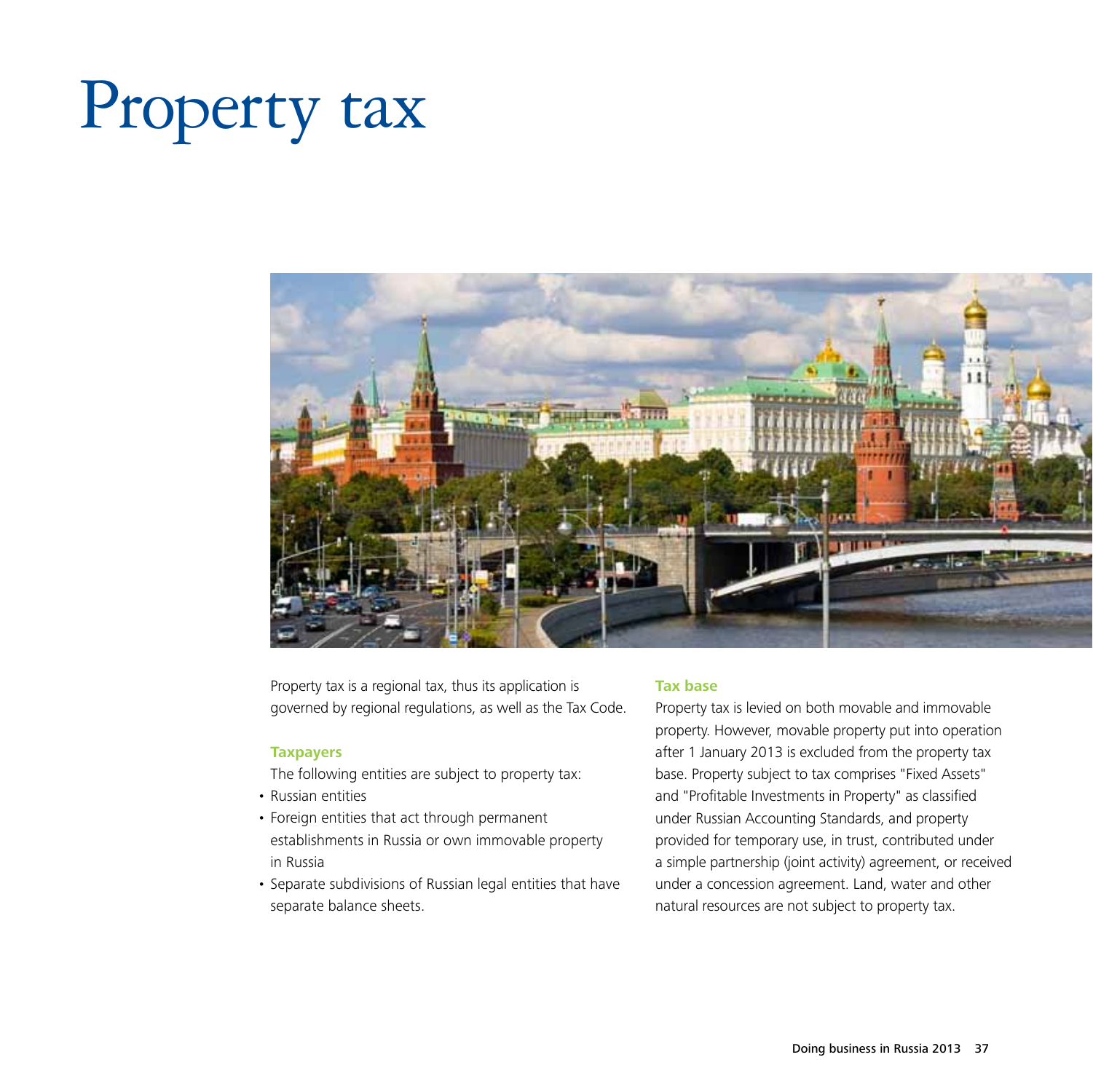

The tax base is the average annual residual value of taxable property (i.e. cost less depreciation), calculated in accordance with Russian accounting principles. The average annual value is calculated by taking the sum of the residual values of the relevant property on the first day of each month of the tax period and the last day of the tax period divided by the number of months in the tax period plus one. For details on how property tax applies to FLEs, please refer to the chapter entitled "Taxation of foreign presences".

The property of religious organisations and various types of public organisation is tax exempt.

## **Tax rates**

The maximum rate of tax according to the Tax Code is 2.2%, and this is the rate currently imposed in the majority of Russia's regions, including Moscow and St. Petersburg. However, a reduction

or exemption is offered by some regional authorities, often conditional on investment in the region.

## **Tax payments**

The tax period is a calendar year. Nevertheless, advance tax payments must be calculated and paid based on the results of each calendar quarter. Advance payments are computed by multiplying the average net book value of taxable property for the reporting period by one quarter of the applicable tax rate. The total amount of tax due for a tax period is determined by multiplying the tax base for the tax period by the tax rate for the entire period less the advance payments remitted for each quarter to date.

Taxpayers must file quarterly tax returns no later than 30 days after the reporting period. Annual tax returns should be filed no later than 30 March following the reporting period. Regional authorities have the power to amend tax payment deadlines. Some authorities exempt certain categories of taxpayer from quarterly advance payments. Interest applies to the late payment of tax.

## **Property located in other regions**

When an entity owns taxable immovable property located in a region other than the region in which it is registered, for example in a subdivision with a separate balance sheet, it is required to pay tax to the budget at each property location. The tax rates and the filing and payment procedures are governed in accordance with the law of that particular region.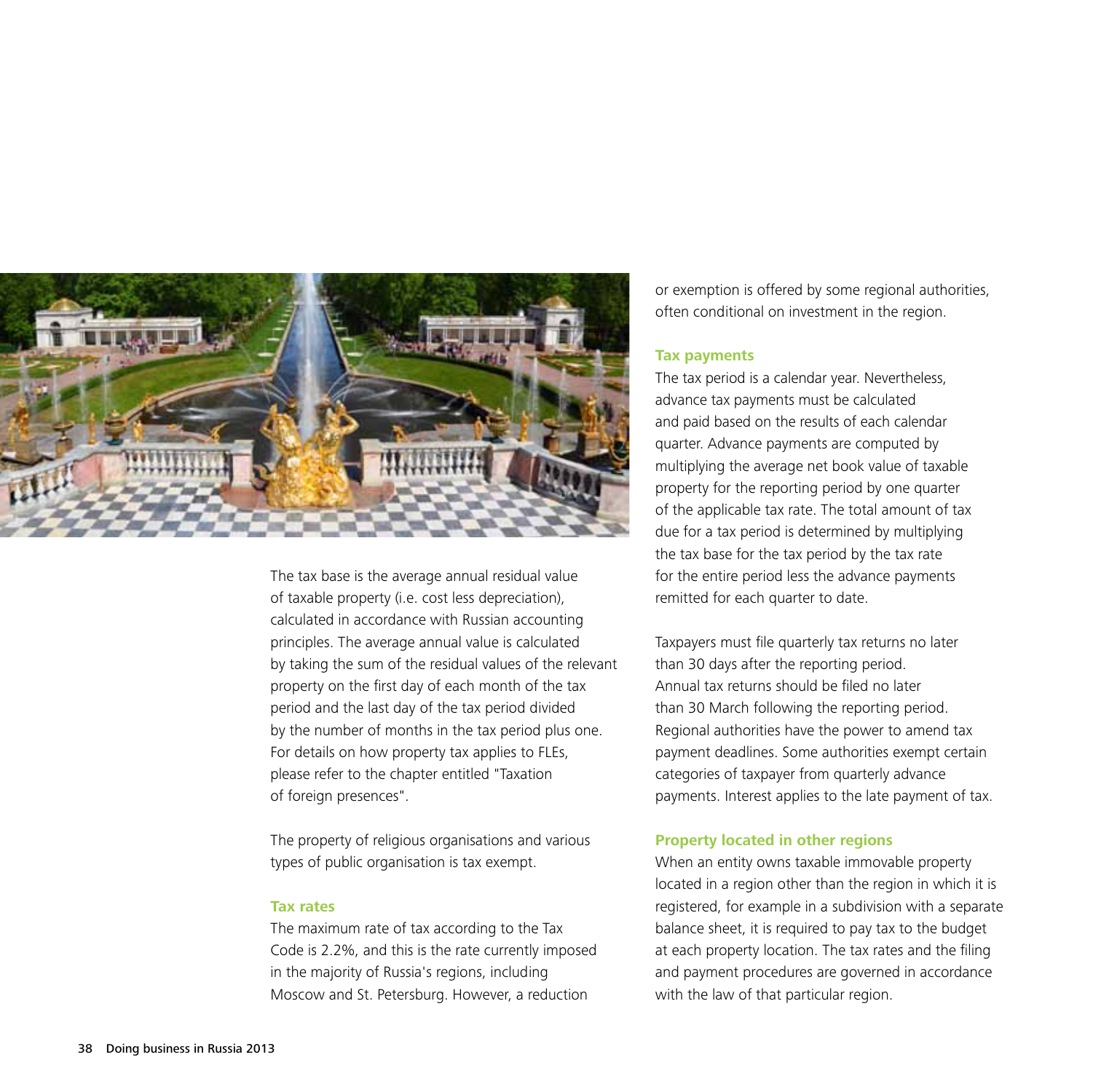# Other taxes

### **Land tax**

Land tax is a local tax, thus its application is governed by local regulations, as well as the Tax Code.

#### **Taxpayers**

Land tax applies to legal entities and individuals who own land or have a permanent right to its use. Legal entities and individuals who use land free of charge or under lease agreements are not subject to land tax.

## Tax base

The tax base is the cadastral value of the land as determined on 1 January of the reporting year.

The cadastral value for a specific plot is determined in accordance with the Russian Land Code. In the case of joint ownership, the tax base is determined for each taxpayer's share of the land. The tax base of land formed during a tax period is the cadastral value on the date of its cadastral registration.

#### Tax allowances

Religious, historical or cultural sites, land forming part of the forest estate or the water resource stock, and land used by the state are exempt from land tax.

#### Tax rates

Local authorities set the land tax rate. Under the Tax Code, these rates may not exceed the following limits:

• 0.3% of the cadastral value of land which is either (i) used for agricultural purposes, (ii) occupied by residential properties or utilities, or (iii) acquired for private farming

• 1.5% of the cadastral value of other land

In Moscow, the following tax rates are applicable: 0.3% for agricultural land, 0.1% for land used for residential purposes, 0.025% for land used for private farming, and 1.5% for land used for any other purposes.

## Tax calculation, payments and filing

Although the tax period for land tax is a calendar year, most taxpayers must make advance tax payments on a calendar quarterly basis. Individual taxpayers, however, do not have to make advance payments unless they are entrepreneurs. Also, regional authorities can exempt certain other categories of taxpayers from remitting quarterly advance payments.

The amount of advance tax payable is derived by multiplying one quarter of the applicable tax rate by the cadastral value of the land subject to taxation, as determined on 1 January of the current tax period. Legal entities and individual entrepreneurs must file an annual tax return (and pay the balance of tax) no later than 1 February of the following year.

Regional authorities have the right to amend the deadlines for tax payments, including advance payments, but individuals need not pay the tax any earlier than 1 November of the following year. In Moscow, legal entities and entrepreneurs must pay the land tax no later than 1 February, and individuals no later than 1 December, of the following year.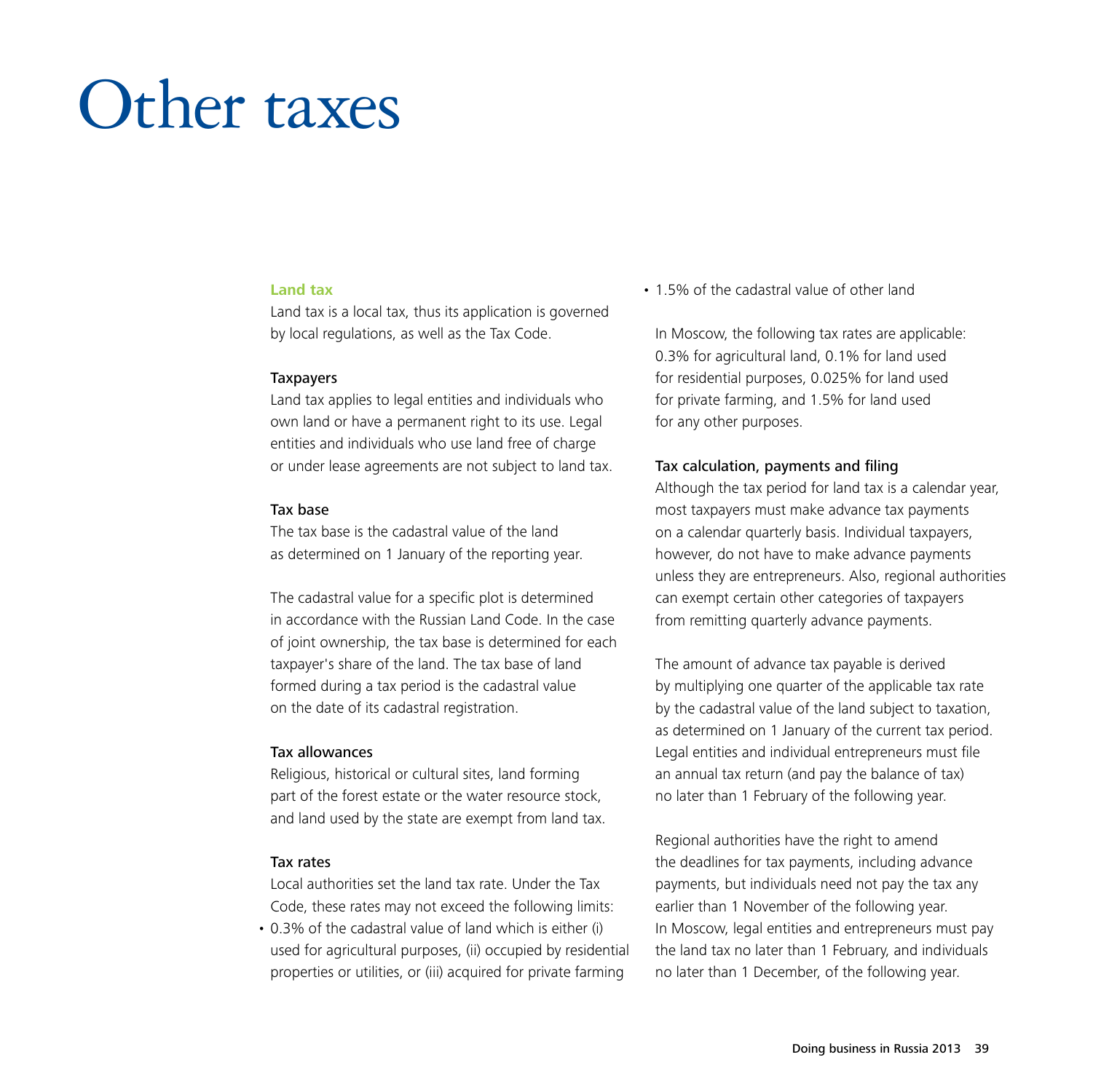#### **Transport tax**

Transport tax is a regional tax, thus its application is governed by regional regulations, as well as the Tax Code. A region may only impose this tax if its legislation contains transport tax provisions in line with the Tax Code.

#### **Taxpayers**

Entities and individuals who are registered owners of "transport vehicles" are subject to transport tax. Transport vehicles are not limited to cars, motorcycles, motor scooters or buses, but rather include other transport vehicles, including aircraft, helicopters, yachts, snowmobiles, etc. However, aircraft, ships and river vessels owned by companies whose main activity is the transport of passengers or freight are exempt, as are vehicles used in agricultural production.

#### Tax base and rates

The tax base for transport vehicles subject to transport tax depends on the type of the vehicle. The tax rates are set out in the Tax Code, with those for motorised transport vehicles ranging from RUB 1 to 50 (approximately USD 0.03 to 1.50) per unit of horsepower. Regional authorities have the authority to increase or reduce these rates by a multiple of no more than 10 for certain types of motorised transport vehicles.

#### Tax payments and filing

Although the tax period for transport tax is a calendar year, most legal entities must make advance tax

payments on a calendar quarterly basis. Regional authorities can exempt certain categories of taxpayers from advance tax payments.

The amount of advance tax payable is calculated by multiplying the tax base by one quarter of the applicable tax rate for the current tax period. Filing and payment deadlines are set by the regional authorities. Legal entities must file an annual tax return (and pay the balance of tax) no later than 1 February of the following year.

Individual taxpayers are required to pay transport tax annually on the basis of notifications issued by the tax authorities in the location where the transport vehicle is registered, but no earlier than 1 November of the following year.

#### **State duty**

The Tax Code provides an exhaustive list of state duties. The main items applicable to legal entities include:

- Initiation of court action
- State registration of a legal entity, and the accreditation of branches and representative offices of a foreign legal entity
- State registration of issues of shares, including certain securities placed through subscription
- State registration of a mutual investment fund
- Receipt of a license to conduct certain activities
- Provision of services by notaries
- Vehicle registration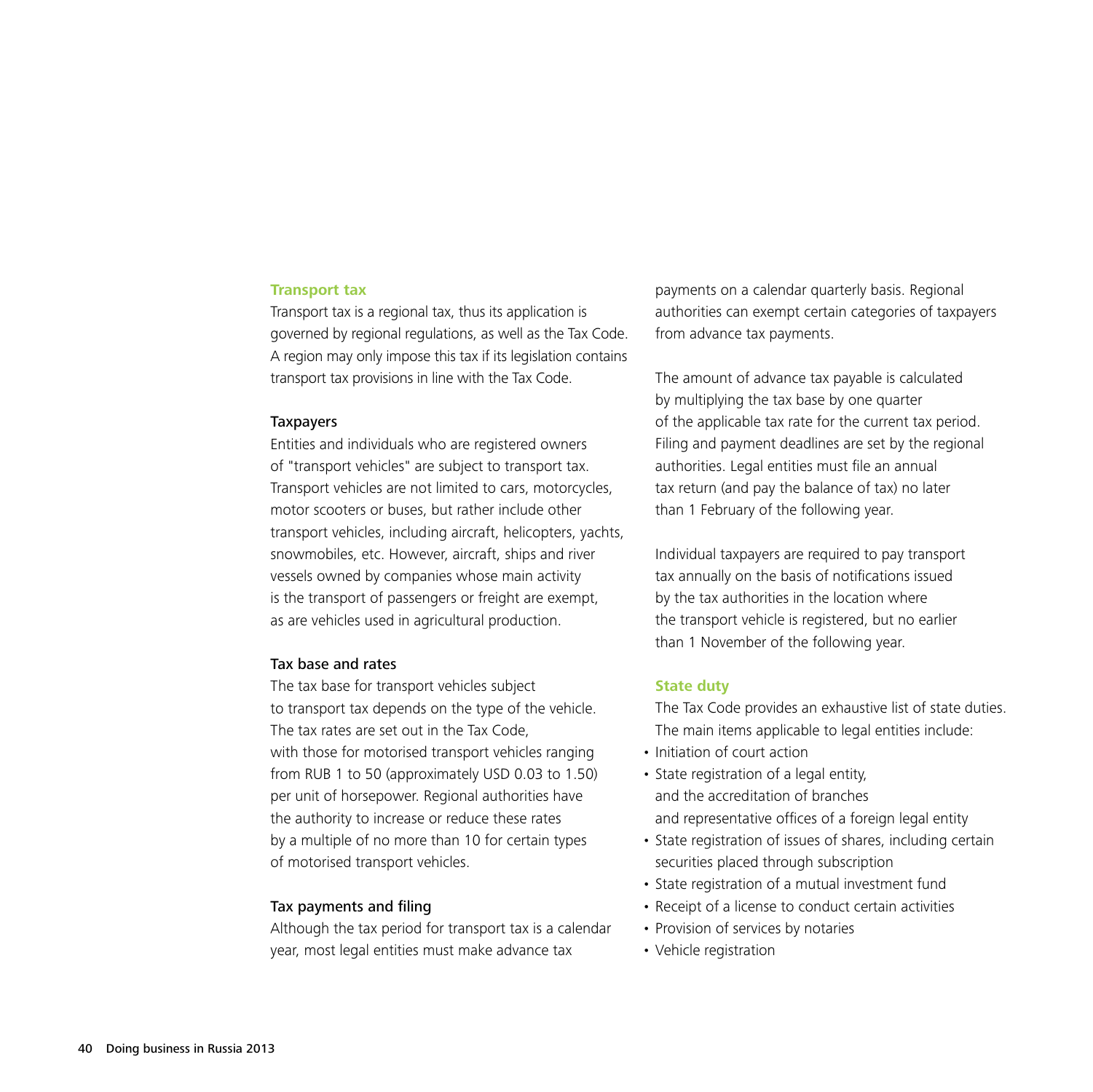

## **Other**

A 1% levy applies to computers, mobile phones and other recording equipment, along with recording media. The tax base is broadly equal to the customs value for imported equipment, or the manufacturer's sale price.

Investors should note that additional taxes, levies and fees may exist depending on the region.

These include, for example, license fees for the use of sub-soil resources, pollution levies and timber duties.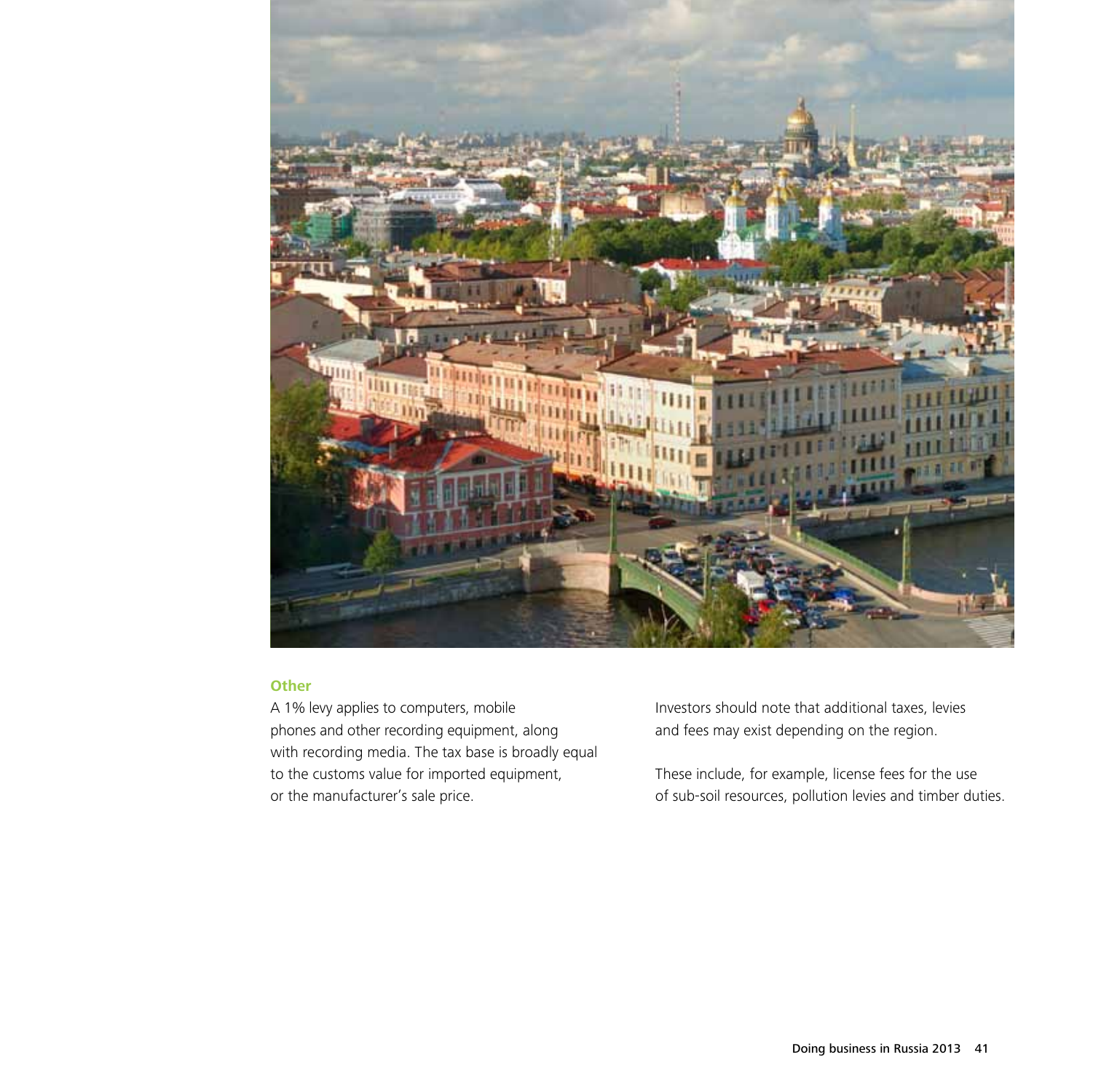# Customs duties

### **World Trade Organization (WTO)**

In August 2012, Russia became a full member of the World Trade Organisation (WTO). From that point onwards, Russia must follow WTO rules as well as the terms and conditions of accession as agreed during negotiations.

Russia's undertakings as well as exemptions are contained in the Report of the Working Party on the Accession of Russia to the WTO and the Protocol to the WTO Establishment Agreement (Marrakesh Agreement).

Overall, Russia has committed to:

- Undertakings in relation to goods, e.g. changes to customs duty rates to permitting access to the services market in Russia
- Undertakings in the area of non-tariff regulations (e.g. the application of sanitary and phytosanitary norms in accordance with WTO agreements; and the abolishment or simplification of procedures for licensing imports)
- • Undertakings relating to the protection of IP rights

## **Overview**

A Customs Union between Russia, Belarus and Kazakhstan has been in operation since 2010. The member states have adopted a common classification for goods — the Harmonised System of the Customs Union (based on the International Harmonised System) — and common import customs duty rates — the Unified Customs Tariff — for goods imported from third countries.

Import customs duties are levied based on the classification code and the country of origin of the goods being imported. Import customs duty rates are normally expressed as a percentage of the value of the imported goods, known as "ad valorem" duties. However, they may also be expressed as a set monetary amount per unit or kilogramme — "specific" duties. Finally, they may be expressed as the greater or the sum of the two — "combined" duties. Several "ad valorem" rates of import customs duties are available in Russia in the majority of cases, they are 5%, 10% and 15%. Certain goods are exempt from import customs duties. The rate of the import customs duty depends on the exact nature of the goods being imported. Goods are classified according to the Harmonized System of the Customs Union into ninety-seven groups.

After Russia's accession to the WTO the import customs duty rates with respect to different types of goods were reduced or changed (for example, for seed oil, fats and oils; chemicals; motor cars; pharmaceutical products; and medical equipment). The average applied tariff will generally be 7.6%. The subsequent reduction of import customs duty rates is planned.

Basic import customs duty rates are not constant and may vary depending on the country of origin of the goods, the type of goods and occasionally on other factors. Countries are classified into five groups for the purposes of applying import duty rates, as shown in Table 3.

Import VAT and excise tax (if applicable) are also levied on goods imported into Russia.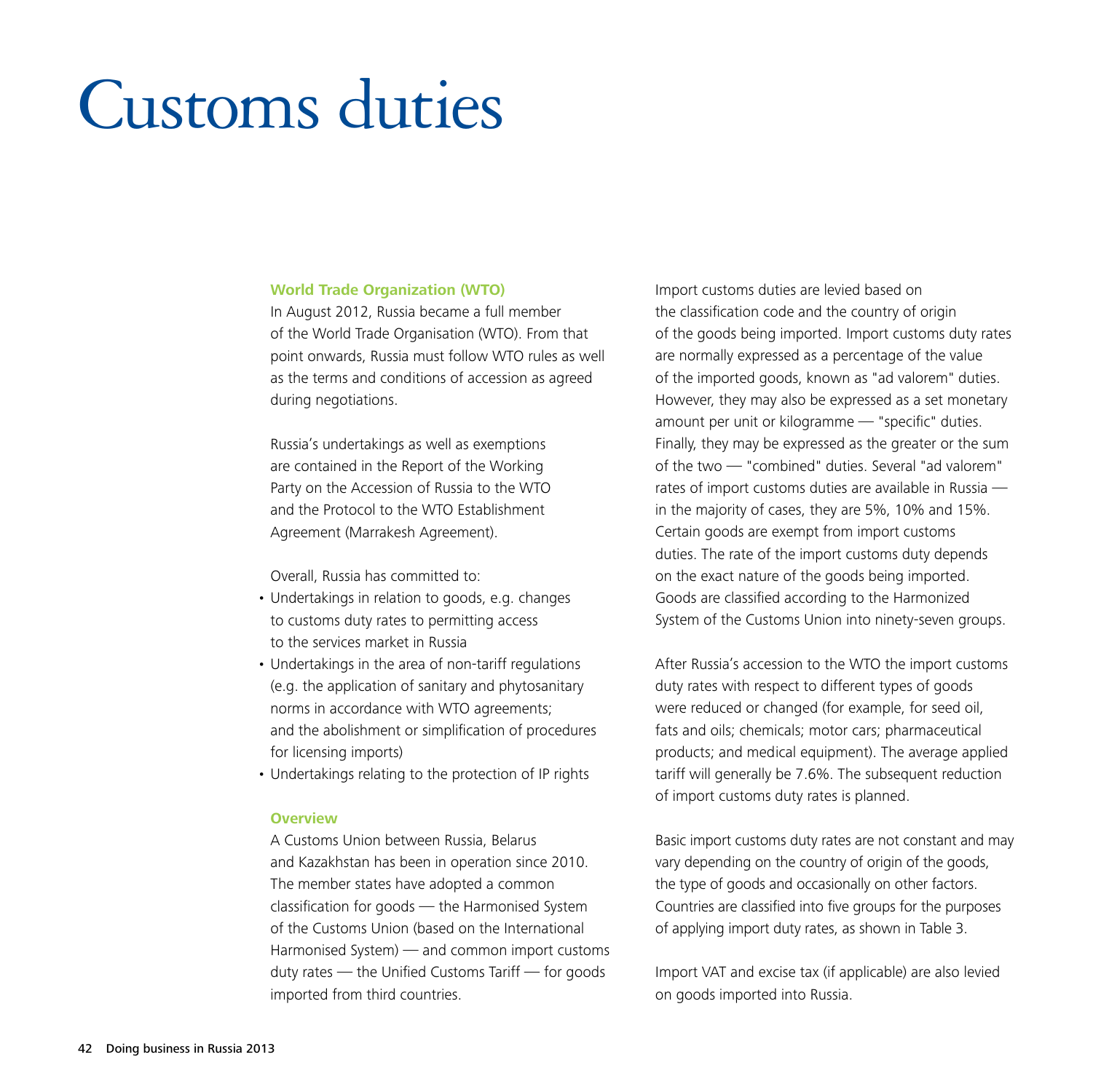#### **Table 3**

| Group                    | Import duty rate           |
|--------------------------|----------------------------|
| Most favoured countries  | Basic rate of duty applies |
| Developing countries     | 75% of basic rate applies  |
| Less developed countries | Exempt from import duties  |
| CIS countries            | Exempt from import duties  |
| Non-favoured nations     | Double the basic rate      |

#### **Exemptions**

There is an import VAT exemption for "technological equipment that has no equivalent produced in Russia" according to a government-approved list. The listed equipment generally also qualifies for a 0% rate of customs import duty.

The general rule is for each shipment to be considered on a standalone basis and so, when technological equipment comprises more than one shipment, a special procedure may be applied to classify the equipment under the tariff code applicable to the assembled whole, with the import VAT and customs duty rates determined accordingly.

#### **Export customs duties**

Export customs duties are currently levied on some goods and on raw materials, e.g. oil, metals, and timber. After Russia's accession to the WTO the export customs duty rates for many categories of goods were changed.

#### **Special customs procedures**

There are a number of customs procedures (regimes) that provide for either a full or partial exemption from import customs duties and VAT. For example, full relief may be granted on goods that are imported into Russia to be processed and that are subsequently exported (inward processing customs procedure).

Goods may also be imported using a temporary import procedure. As the name suggests, this procedure allows for either a full or partial exemption from import duties and VAT for certain goods that are temporarily imported into Russia. Once the specified time period (usually two years) has expired, the goods must either be exported from Russia or a different customs procedure must be applied.

The customs-free zone procedure may be applied within certain Special Economic Zones, resulting in an exemption from import customs duties and taxes on imported raw materials, components, etc., until the processed products are moved out of the zone. Moreover, goods produced in Special Economic Zones from foreign goods may be exempt from customs and import VAT provided that a certain level of the criteria for product localisation is met. The required level of localisation varies according to the type of goods and type of operation.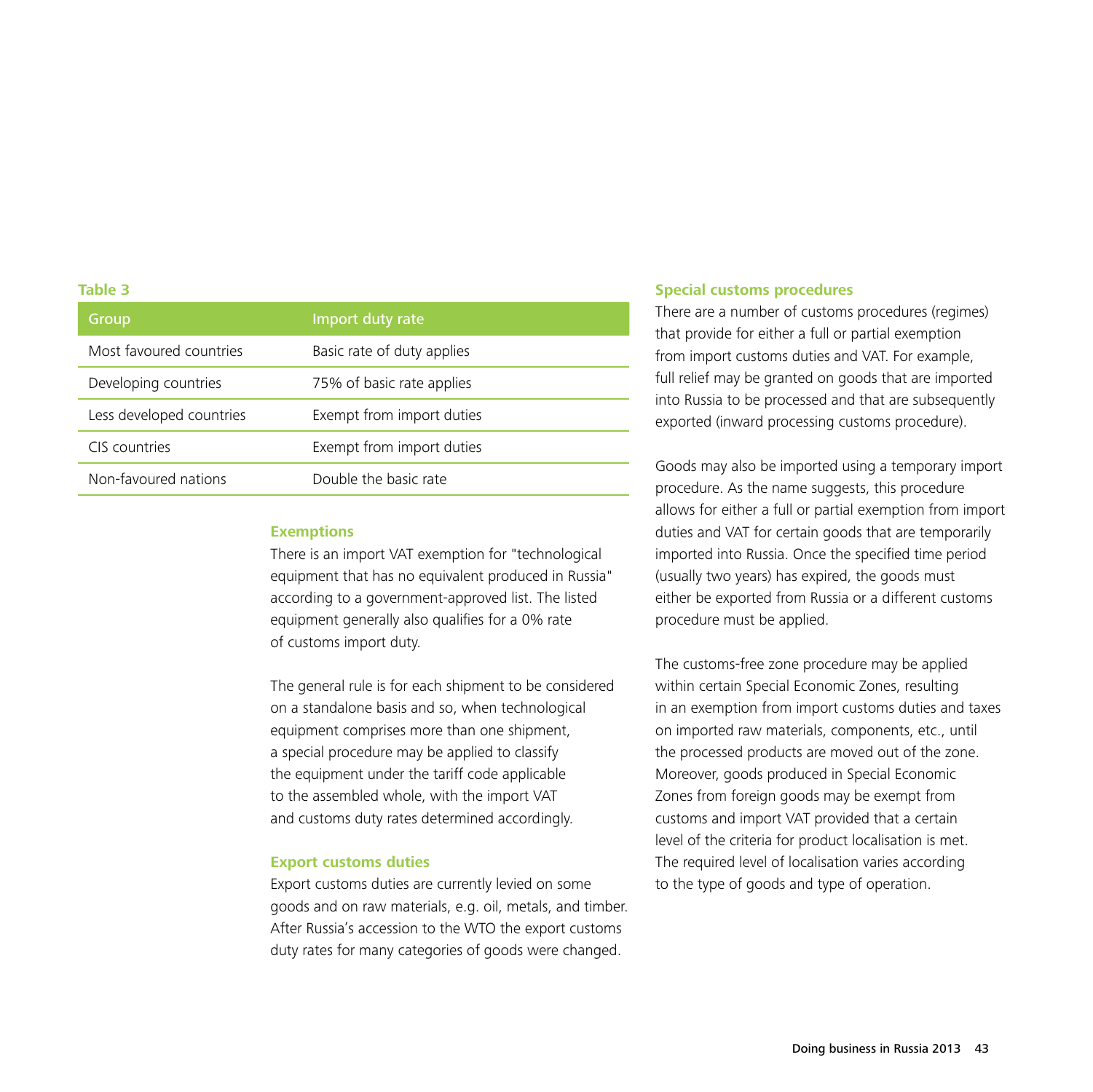# Taxation of individuals

## **Personal income tax**

#### **Taxpayers**

Both Russian tax resident and non-resident individuals are subject to Russian income tax. Neither the individual's domicile nor citizenship is relevant.

Russian tax residency is established if an individual is physically present in Russia for at least 183 calendar days during a 12-month rolling period. This 12-month period is not interrupted by brief trips outside Russia (i.e. lasting less than six months) for the purposes of medical treatment or study. A final determination of an individual's tax residency status is made based on whether 183 or more days have been spent in Russia in the calendar year.

Individuals are taxed according to their status as follows: tax residents are taxed on their worldwide income, while tax non-residents are taxed only on their Russian-sourced income, irrespective of the nature of the income received.

## Income tax rates

Different tax rates apply to residents and non-residents.

## *Residents*

There are three different personal income tax rates that may apply to income earned by an individual who is a Russian tax resident.

- A 13% rate applies to most types of income, i.e. other than income subject to an alternative rate
- A 9% rate applies primarily to dividends received from Russian or foreign corporations

• A 35% rate applies to certain prizes, interest that exceeds specific limits on bank deposits, and income deemed to be received from low-interest loans (except loans used to acquire real estate)

## *Non-residents*

A 30% rate applies to non-residents on all types of Russian-sourced income. Passive income (e.g. investment income) is Russian-sourced if it is due/ paid from a source located in Russia. Earned income (e.g. from employment) is Russian-sourced if the duties for which it is received are performed in Russia. Dividends paid by Russian organisations to non-residents are taxed at a 15% rate, which is withheld at the source.

## *Highly-qualified specialists*

As described in the chapter entitled "Employment", Russian immigration law stipulates a special beneficial regime that applies to 'highly-qualified' foreign employees. An employee qualifies as a 'Highly-Qualified Specialist' if he or she stays in Russia on the basis of a work visa and work permit, receives a salary/ remuneration that is no less than RUB 2 million per annum (approximately USD 66,400) or lower in certain cases, is employed under a Russian employment contract and if he or she has particular experience or skills.

Highly-qualified specialists are eligible for the standard personal income tax rate of 13% on remuneration from their employment even before they become Russian tax residents. Employers of highly-qualified specialists are obliged to register these individuals with the Russian tax authorities.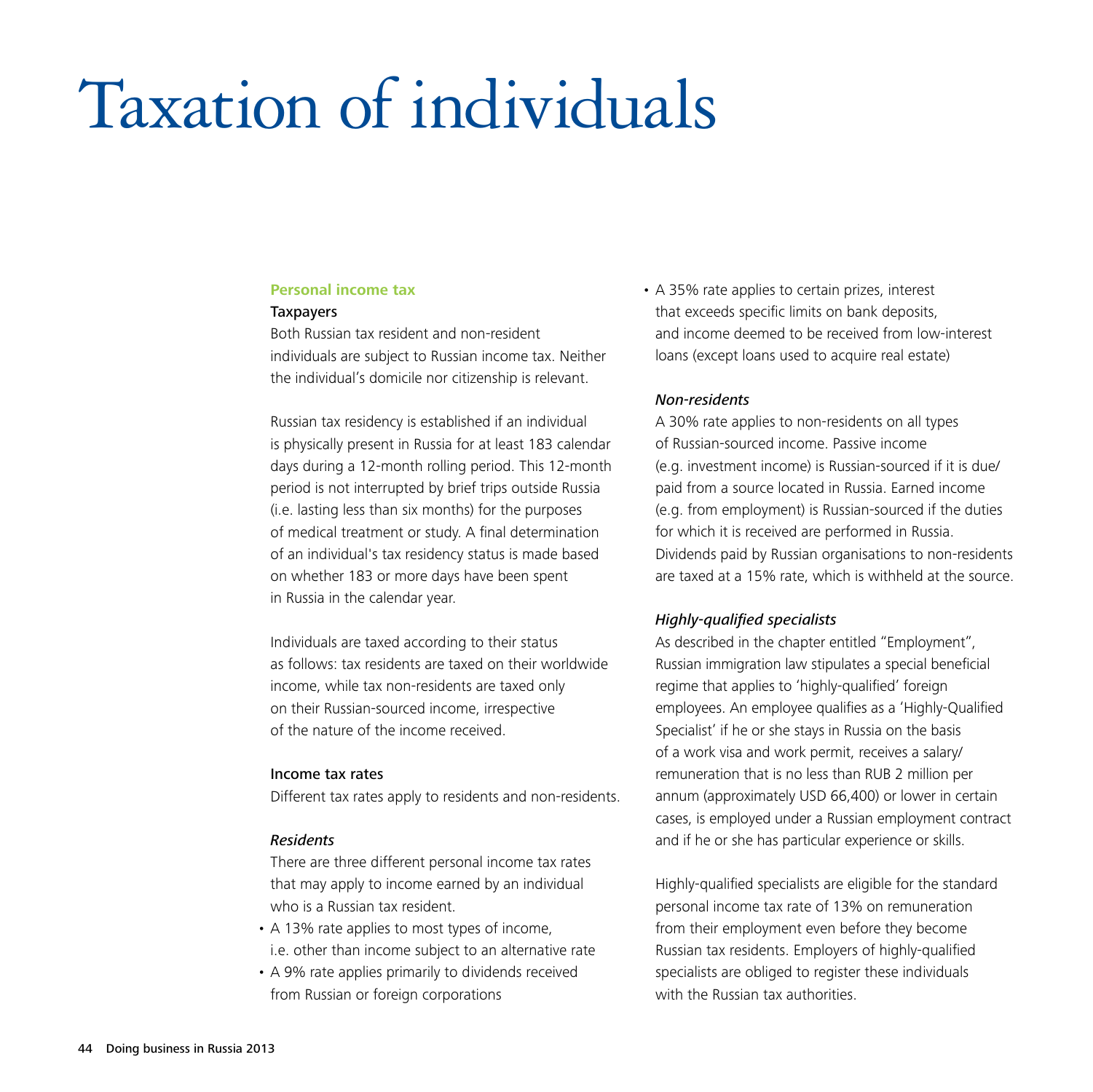## Taxable income

Taxable income is defined as gross income less allowable deductions and exemptions. For personal income tax purposes, gross income is defined as any economic gain in cash or in-kind that is actually or constructively received by a taxpayer and that is subject to the taxpayer's discretionary disposal.

Taxable income includes, but is not limited to, the following:

- • Compensation for employment and hired services, in cash or in-kind
- • "Imputed income," such as any benefit from low-interest loans or discounted goods, labour or services and securities
- Payments made by an employer on behalf of an individual employee
- Payments made by an employer on behalf of an individual employee for: (i) utilities and communal services;

(ii) periodicals and subscriptions; (iii) meals

- Housing costs paid by an employer for the benefit of an employee
- The value of property transferred by an employer to an employee, net of any price paid by the employee
- Payments over and above the statutory limits for various state benefits, work related damages, redundancy payments and reimbursable transportation and business trip expenses
- Voluntary pension premiums paid by an employer on behalf of its employees to foreign plans that are not licensed in Russia



- Certain voluntary medical insurance premiums paid by an employer on behalf of its employees to foreign plans may be treated as taxable
- • Gifts made to an employee, in cash or in-kind, exceeding RUB 4,000 (approximately USD 135) per year
- The proceeds, or in some cases the gain, from the sale of certain types of property
- The fair market value of property received upon the liquidation of an enterprise, less the total amount of charter capital contributions made by the individual
- The fair market value of certain property distributed during the liquidation of an enterprise as a result of privatisation
- Pension income payable to individuals from private retirement pension funds in certain circumstances
- Certain gifts received from individuals

## Deductions and exemptions

The 13% tax rate applies to taxable income after the following four types of deduction: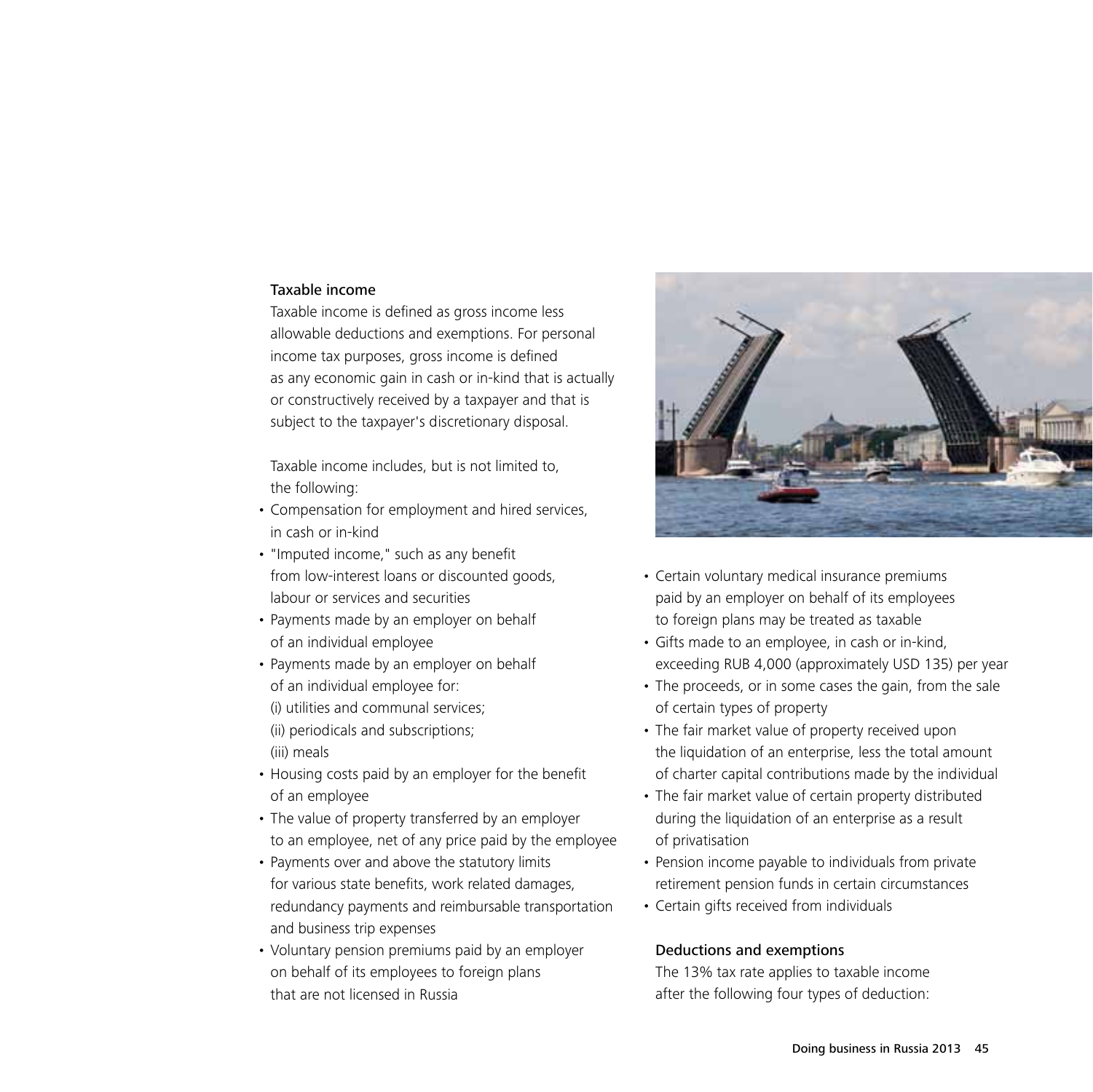

- • Standard tax deductions
- Social tax deductions
- Property deductions
- Professional tax deductions

These deductions are not available to non-residents.

## Standard deductions

Parents and guardians receive a standard deduction of RUB 1,400 in respect of their first and second children and RUB 3,000 in respect of their third (or more) and disabled children (approximately USD 47 and USD 100 respectively) for each month that cumulative income during the calendar year to date does not exceed RUB 280,000 (approximately USD 9,300).

Standard monthly deductions of RUB 500 or RUB 3,000 (approximately USD 17 and USD 100 respectively) are also applied for certain categories of disabled and disadvantaged taxpayer.

## Social deductions

A social deduction of up to RUB 120,000 (approximately USD 4,000) may be claimed for:

- Payments for the education of the taxpayer at a licensed educational institution
- Payments for medical expenses made to a Russian medical institution for the benefit of a taxpayer and his or her immediate family, including premiums paid for the voluntary individual insurance of a taxpayer and his or her immediate family
- Contributions made to licensed Russian non-state pension funds for the benefit of the taxpayer or his or her spouse, parents and disabled children
- • Contributions made under pension insurance contracts with licensed Russian insurance companies for the benefit of the taxpayer or his or her spouse, parents and disabled children

In addition to the limitation of RUB 120,000, the following deductions are available:

- Payments for the education of the taxpayer's children up to the age of 24 at licensed educational institutions, subject to an annual limitation of RUB 50,000 (approximately USD 1,700) for each child
- Charitable donations (in cash only) to charitable organisations; scientific, cultural, educational, health or social security organisations that are partially or wholly financed from federal, regional or local budgets; and to religious organisations, but limited to 25% of the taxpayer's total income taxable at 13%
- • Costs of "expensive" medical treatment (as defined) for the benefit of a taxpayer and his or her family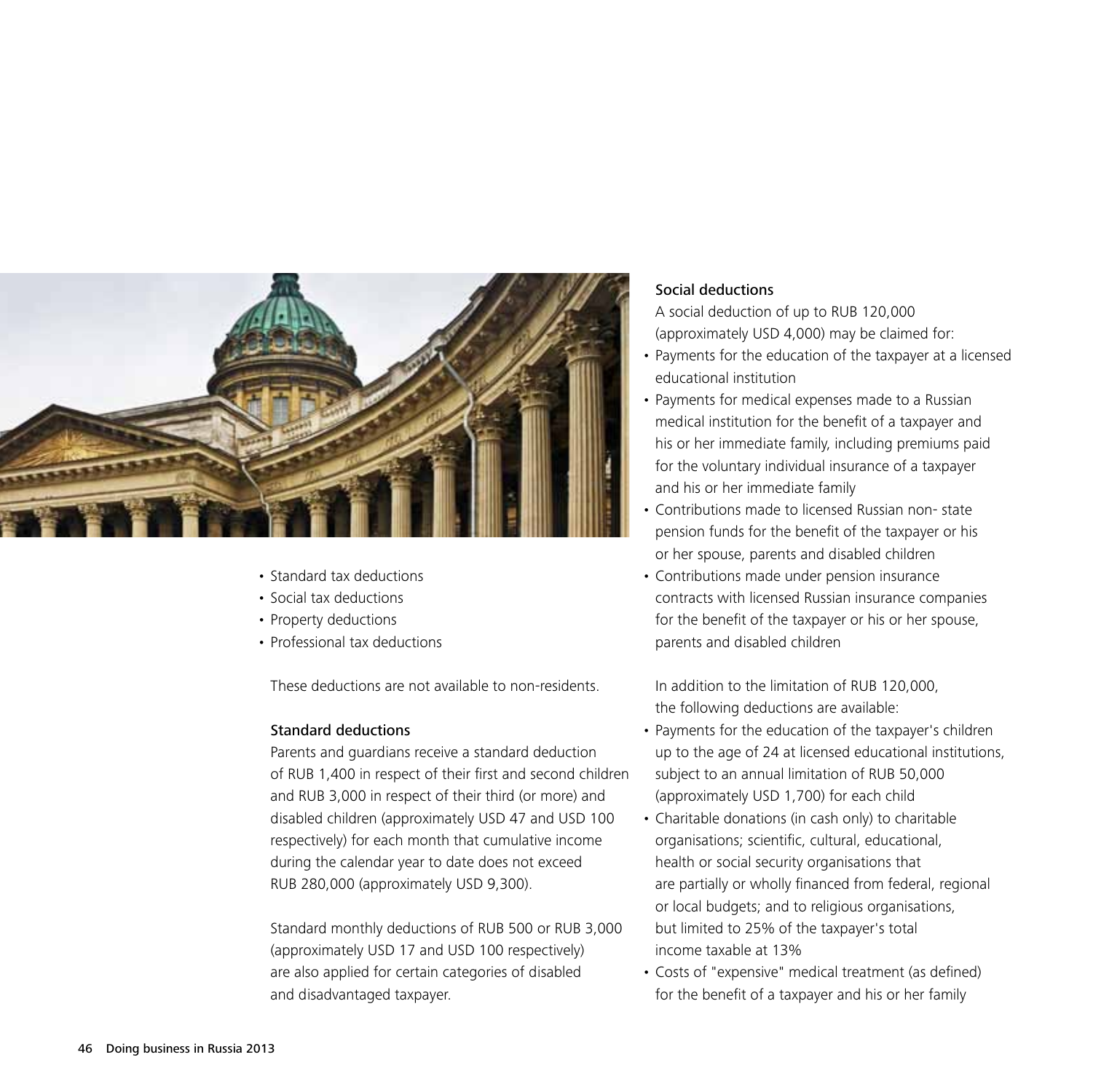In practice, the time and effort required to assemble the necessary supporting documentation to substantiate any claim may outweigh the potential benefit.

### Property deductions

There are three types of property-related tax deduction: on the sale of property (including residential real estate); on the purchase of residential property; and for losses on transactions involving marketable securities and "FITTS" (financial instruments of term transactions — broadly, financial derivatives).

For sales of property, the amount of the deduction available will depend on the type of property and the holding period. For property owned for three years or more, other than securities, the income is exempt (see below).

The following applies when the ownership period is less than three years:

- The deduction from the proceeds made from the sale of residential real estate is the greater of: RUB 1 million (approximately USD 33,300) or the documented cost of the property
- The deduction from the proceeds made from the sale of other property, except securities, is the greater of: RUB 250,000 (approximately USD 8,300) or the documented cost of the property

Sales of securities, units in investment funds and FITTs are subject to special rules. Broadly speaking, the taxable income would be the proceeds from the sale(s) less the documented costs.

When a taxpayer purchases, or participates in the construction of, residential property (including the underlying plot of land), a one-time deduction of up to RUB 2 million (approximately USD 66,700) is allowed in the year of the acquisition for the expenditure incurred. Interest on a loan used to finance the expenditure, or to refinance a loan taken out for that purpose, is also deductible without limitation. Any part of the deduction not fully used in a calendar year may be carried forward indefinitely.

Where the taxpayer is an employee of a Russian company, residential property deductions on purchases may be claimed through the payroll. In all other cases, including other property transactions, deductions must be claimed via an annual individual income tax return. Again, special rules apply to transactions with securities and FITTs.

## Professional deductions

Professional deductions are generally granted to individuals who are engaged in commercial activities as individual entrepreneurs. Qualifying expenses are those which directly enable an individual to derive his or her income from those commercial activities.

The deductibility of professional expenses is subject to various limitations similar to those provided for legal entities. The expenses claimed must either be fully supported by proper documentation or a deduction limited to 20% of the taxpayer's commercial income can be claimed instead. There are also deductions that apply specifically to the income of a writer.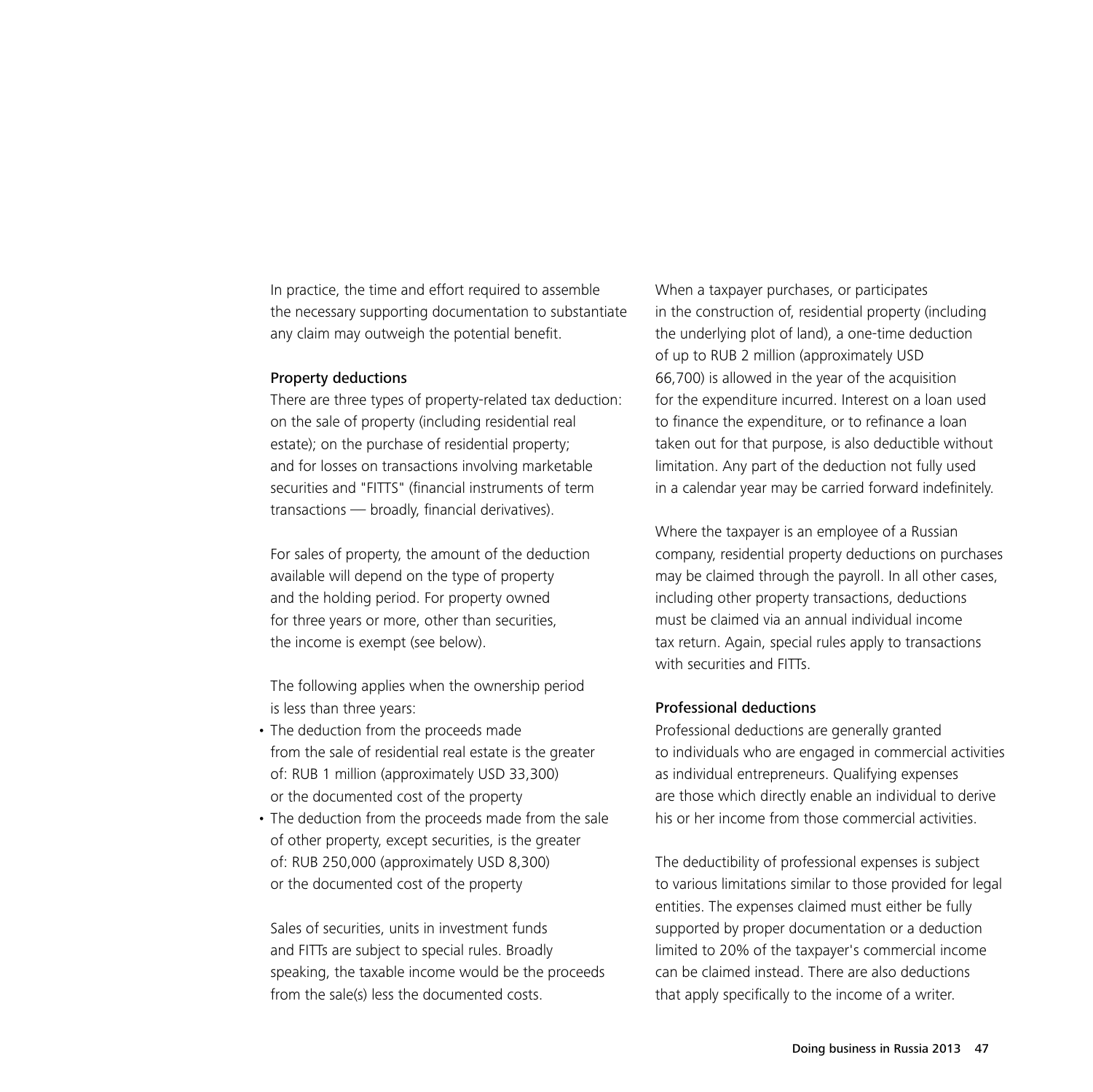## Exemptions

Income that is not taxable includes the following:

- The reimbursement of certain expenses incurred for business trips and supported by documentation
- Certain cash and in-kind distributions in accordance with legislation, e.g. per diems, special uniform, footwear, etc.
- Gifts received from an employer with a total value of up to RUB 4,000 (approximately USD 133) per year
- Employment severance payments (other than for unused vacation) up to a cap, for managers and chief accountants, of three times their average monthly salary for the preceding year (or six times in certain parts of Russia)
- Foreign currency compensation paid to certain state employees working abroad
- The value of additional shares or replacement shares issued as a result of the statutory revaluation of fixed assets and foreign currency items. This includes the value of shares issued as a result of a merger or reorganisation
- Interest and other receipts from Russian federal and regional bonds and other securities
- Income received from the sale of residential and other property (other than securities) owned for three years or more
- Bank interest within limits. For interest on ruble deposits, the rate should not exceed the refinancing rate of the Central Bank of Russia plus five percentage points. For interest on foreign currency deposits, the rate should not exceed 9% per annum
- State allowances, including maternity leave and unemployment benefits
- State pensions and private pensions in certain cases
- Some types of state and private individual insurance payments
- Certain property received as a gift or through inheritance

## Treaty relief

Russia has signed a number of bilateral double tax treaties which offer protection against individuals' income being taxed in two or more countries.

The provisions of these and other international treaties signed by Russia generally override Russian domestic law. In practice, however, the Russian tax authorities often deny the benefit of a treaty claim despite the submission of extensive documentary proof of tax residency in the other treaty state.

## **Assessment and collection procedures** Tax returns

Individuals must calculate their income tax liability and file income tax returns in the prescribed format if:

- Income was received from an individual
- Income was received from sources outside Russia (in the case of a Russian tax resident)
- Income tax was not withheld at source
- Income was received from gambling
- Income was received from the sale of property, with certain exceptions

Individual entrepreneurs and private notaries must also file personal tax returns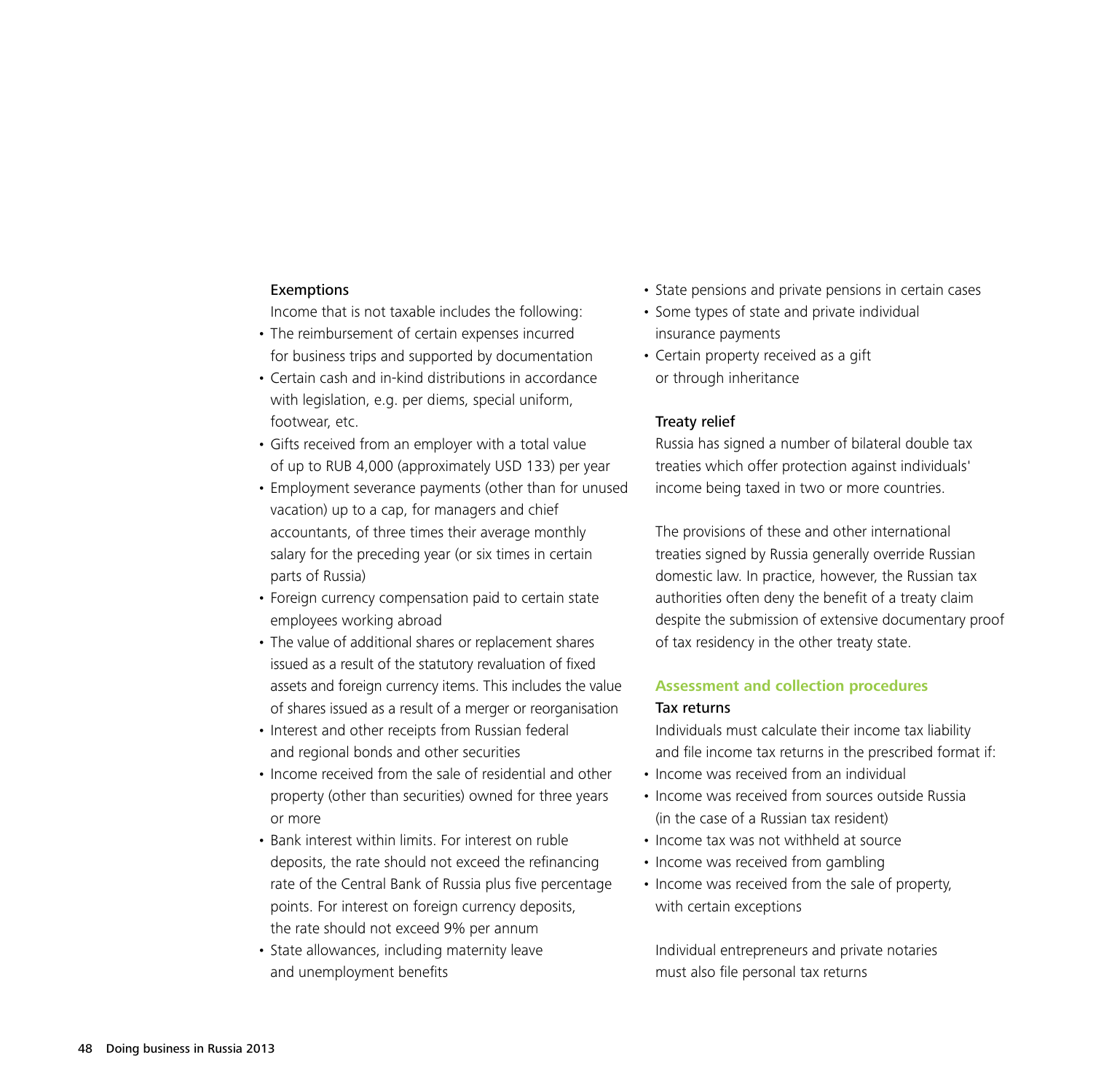### Filing procedures

Where tax has been withheld in full at source by a tax agent, individual taxpayers do not need to file a tax return. However, a tax return will be required if the taxpayer is applying for a tax deduction or has other sources of income subject to a filing obligation.

An individual who is required to file an income tax return must do so no later than 30 April of the year following the tax year. The return should be filed with the tax inspectorate handling the individual's place of registration. The return must include all income received by the taxpayer during the tax year, listed by item, source, monthly amount and date.

If a foreign national leaves Russia prior to the end of the calendar year, he must file a departure tax return covering the income received up until the date of departure. The return must be filed no later than one month prior to departure.

Even when income is exempt under a double tax treaty, Russian legislation requires the relevant claim and supporting documents to be filed.

The total amount of tax due based on a tax return must be paid no later than 15 July of the following tax year. Or, in the case of departure/repatriation, within 15 days after the tax return is submitted. Interest is charged on tax paid after the due date.

Overpaid tax may either be reimbursed by the tax authorities (usually a difficult and time-consuming procedure) or by an individual's tax agent. Taxoverwithheld by an employer due to a change in an employee's tax residency status from non-resident to resident should strictly be refunded by the tax authorities based on an annual tax return. However, if an employer is aware of a change in an employee's tax residency status within a calendar year, it is permissible to credit the overwithheld tax amount against future tax withholdings during the current calendar year. At the year end, any excess overwithheld tax should be refunded by the tax authorities based on an annual tax return.

The penalty for the late filing of a tax return is 5% of the outstanding tax liability for each full or partial month, but no more than 30% of the outstanding tax liability and no less than RUB 1,000 (approximately USD 33).

### Tax withholding

The most common type of income payment subject to withholding is salary/remuneration paid to the employees of tax agents. Income tax computed and withheld by an employer must be remitted to the budget according to one of the following schedules:

- No later than the day on which the payroll amounts are transferred to the employees' bank accounts
- No later than the day of the actual receipt of the payroll amounts by the employer from a bank, where such a payment is made in cash
- The day following the day of the cash payment
- The day following the day of the tax withholding if the income was paid in-kind or is imputed income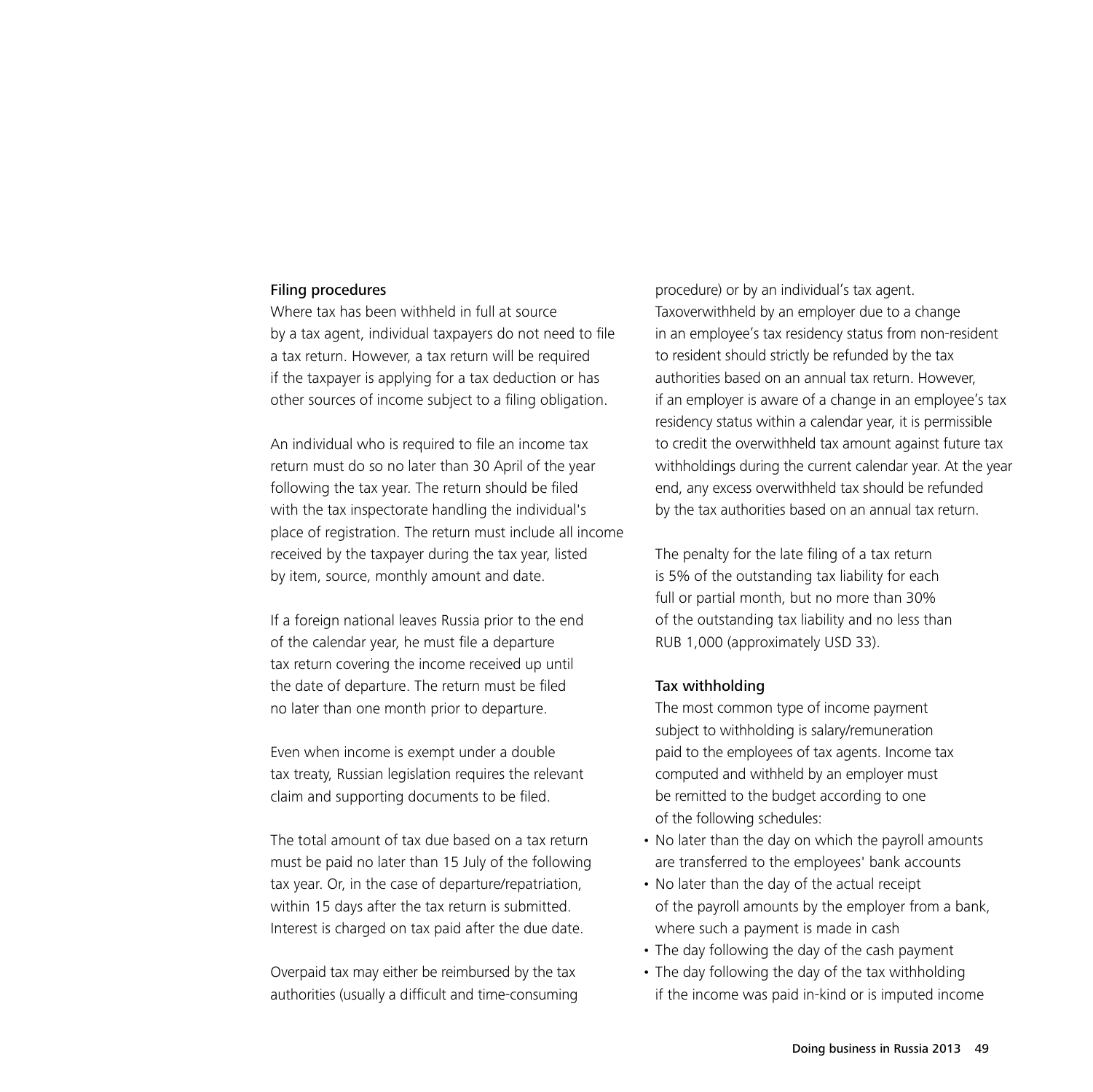Ultimately, it is the individual taxpayer who is solely responsible for meeting his or her income tax obligations. The law specifically prohibits an employee's income tax obligation to be met from funds belonging to another party. If an employer pays tax on behalf of its employee, this may not be treated as the fulfillment of the individual's tax obligations.

## **Social insurance contributions**

## **Overview**

Social contributions are payable in respect of individuals engaged under employment or civil contracts, to the following three funds:

- • State Pension Fund
- • Social Insurance Fund
- Federal Obligatory Medical Insurance Fund

The State Pension Fund and Social Insurance Fund are responsible for the administration of contributions.

The obligation to pay insurance contributions falls wholly on the employer, irrespective of an individual's tax status. Although this obligation extends beyond Russian employers to include foreign companies, there is no mechanism for foreign companies to pay insurance contributions in the absence of a Russian representative office or branch. Failure to pay insurance contributions may result in penalties.

From 1 January 2012, pension contributions are due in respect of most foreign employees, other than those holding a Highly-Qualified Specialist work permit.

#### Rates

The base for calculating insurance contributions is calculated separately for each employee.

From 1 January 2012, earnings above an annually adjusted cap are subject to additional Pension Fund contributions of 10%. Earnings up to this cap are subject to an overall rate of 30%. The rates, caps and maximum contribution liabilities for each employee are shown in Table 4 below.

Decreased contribution rates of 14-28% apply to certain limited categories of taxpayer (broadly, in the IT, social and agricultural spheres) with the same cap. The additional pension contribution of 10% does not apply to such categories of taxpayer.

From 1 January 2012, Russian employers (including foreign companies with a registered presence in Russia) are required to pay pension contributions, including the additional 10%, for remuneration paid to foreign employees who are temporarily staying in Russia and working under an employment contract concluded for more than 6 months. Nevertheless, foreign employees are not eligible to claim any pension or other payment (for example, on leaving Russia) relating to contributions paid.

Foreign employees working in Russia on the basis of a Highly-Qualified Specialist work permit are excluded from the requirement to make pension contributions.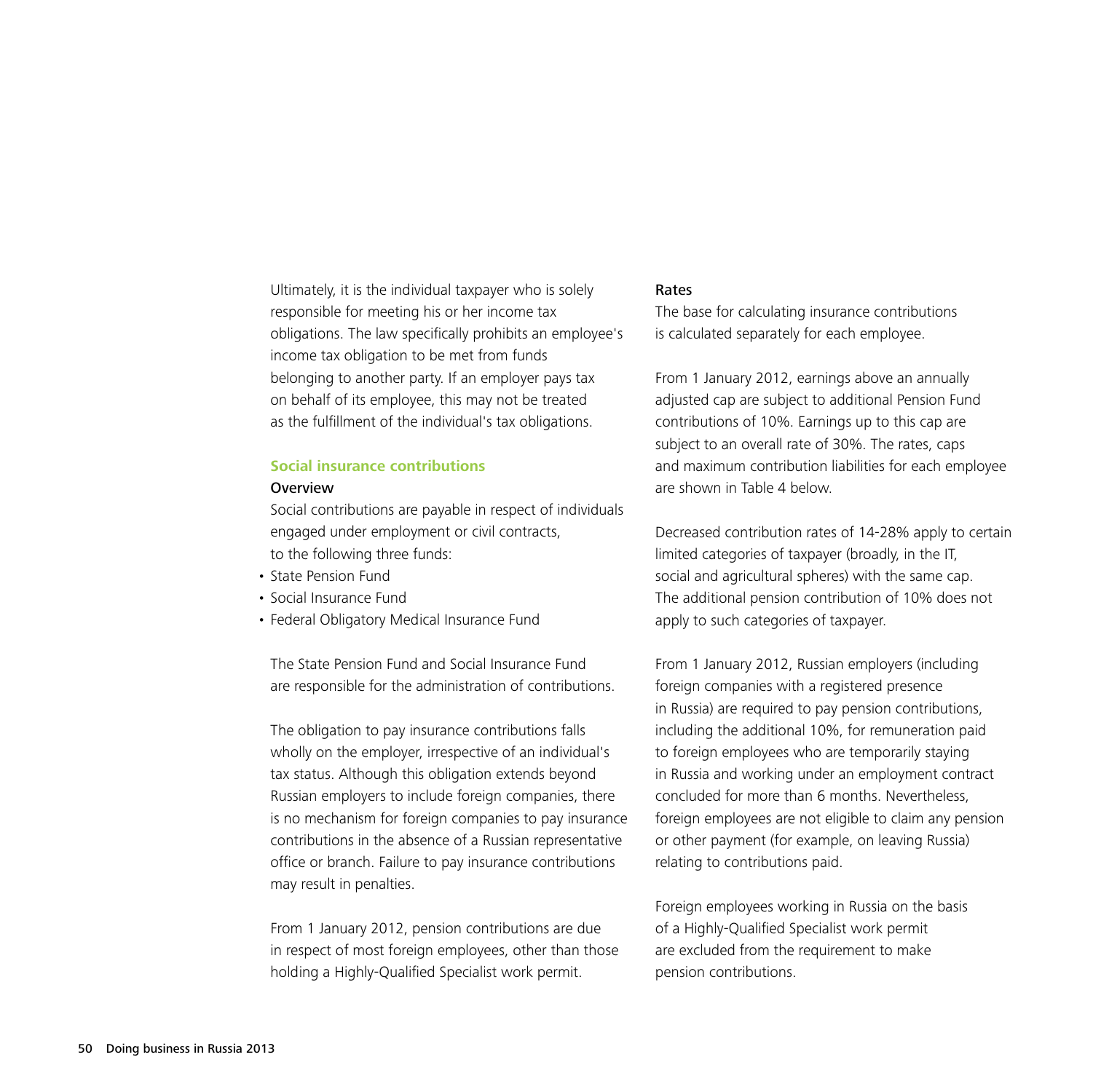#### **Table 4**

|                                           | 2012                                        | 2013                                        |  |
|-------------------------------------------|---------------------------------------------|---------------------------------------------|--|
| State Pension Fund                        | $22\% + 10\%$ of remuneration exceeding cap | $22\% + 10\%$ of remuneration exceeding cap |  |
| Social Insurance Fund                     | 2.9% of remuneration up to cap              | 2.9% of remuneration up to cap              |  |
| Federal Obligatory Medical Insurance Fund | 5.1% of remuneration up to cap              | 5.1% of remuneration up to cap              |  |
|                                           |                                             |                                             |  |
| <b>Total</b>                              | $30\% + 10\%$ of remuneration exceeding cap | $30\% + 10\%$ of remuneration exceeding cap |  |
| Cap in RUB / USD 000s                     | 512/17.1                                    | 568/18.9                                    |  |

From 1 January 2013, the earnings of separate categories of individuals, depending on the activities performed during their work (for instance, underground work, exploration activities, etc.), are subject to additional payments to the Pension Fund at special rates (up to 4% for 2013) without any cap.

Obligatory Accident Insurance contributions are calculated and payable separately from the above insurance contributions. The rates vary from 0.2% to 8.5% of an individual's gross income, depending on the degree of inherent risk in their occupation. Each industry falls under one of 22 categories of risk. Each company is assigned a rate based on the relevant industry.

The rate applicable to office personnel is typically  $0.2 - 0.4%$ 

## Base for calculating insurance contributions

The base for insurance contributions is calculated based on the remuneration received by individuals in cash or in-kind under employment or civil contracts.

The following are examples of payments which are not subject to insurance contributions:

- As mentioned above, payments to foreign nationals working in Russia on the basis of a Highly-Qualified Specialist work permit (Obligatory Accident Insurance is still payable, however)
- • Payments connected to the transfer of property rights or any other proprietary rights apart from authors' agreements
- Payments relating to the use of property such as residential real estate or car rental
- State allowances, including maternity leave, unemployment benefits and sick leave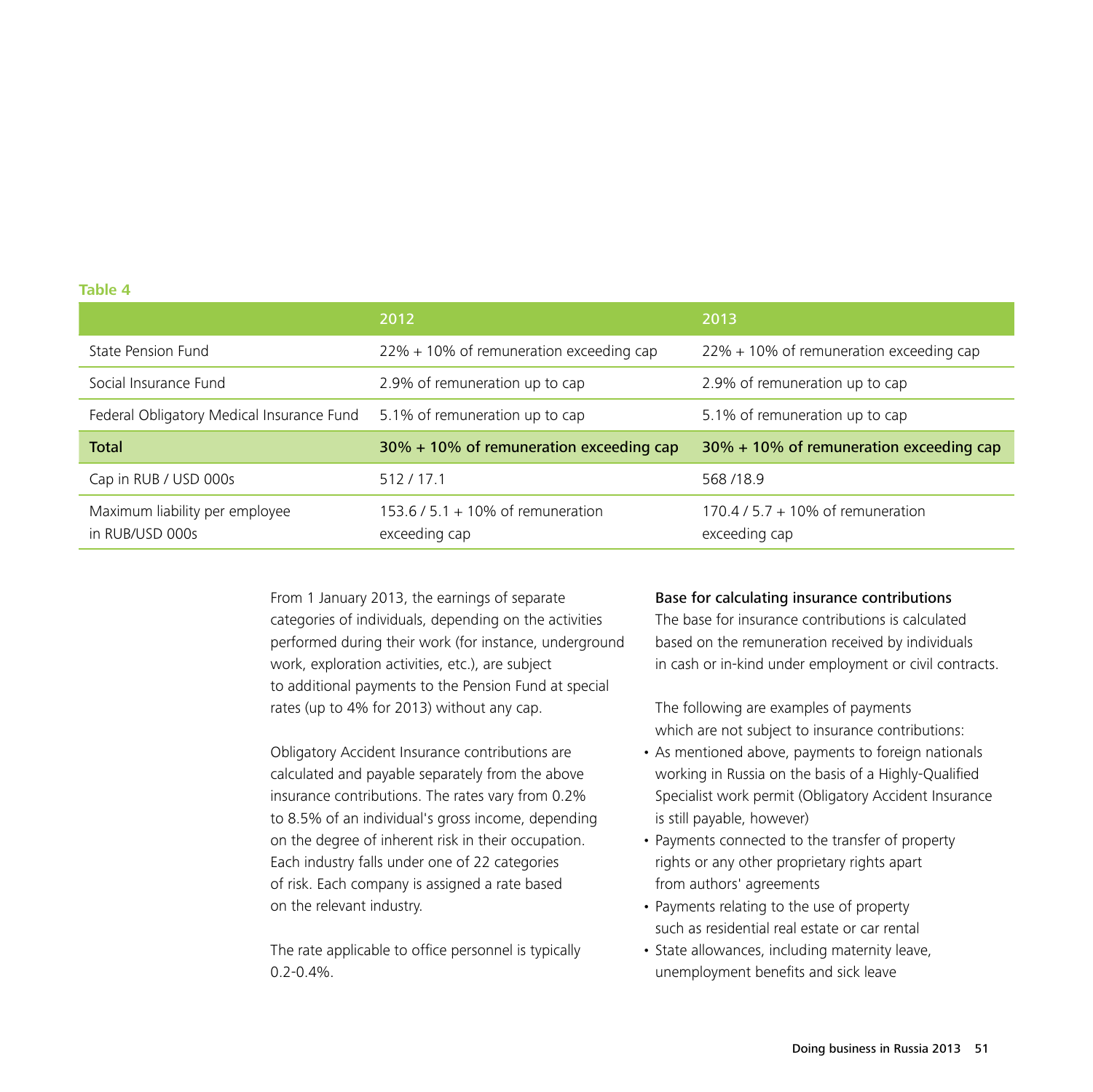

- Redundancy payments within certain limits, excluding compensation for unused vacation time
- • Business travel expenses within the statutory framework
- Professional training expenses
- • Amounts provided by an employer to employees to cover their payment of interest on mortgage loans
- Material aid of up to RUB 4,000 (approximately USD 133) provided during a calendar year by an employer to certain employees
- Certain insurance contributions

## Payments and reporting

The calculation period for insurance contributions is the calendar year, and the reporting period is each calendar quarter.

Reports should be submitted to the authorities by the following dates:

- By the 15<sup>th</sup> day of the second month following the reporting period — for reporting to the State Pension Fund and Federal Obligatory Medical Insurance Funds
- By the 15<sup>th</sup> day of the month following the reporting period — for reporting to the Social Insurance Fund

Insurance contributions are payable on a monthly basis no later than the 15<sup>th</sup> day of the following month. Obligatory Accident Insurance contributions are also payable on a monthly basis. The due date usually corresponds to the date the bank receives the salary funds, but should not be later than the  $15<sup>th</sup>$  day of the following month.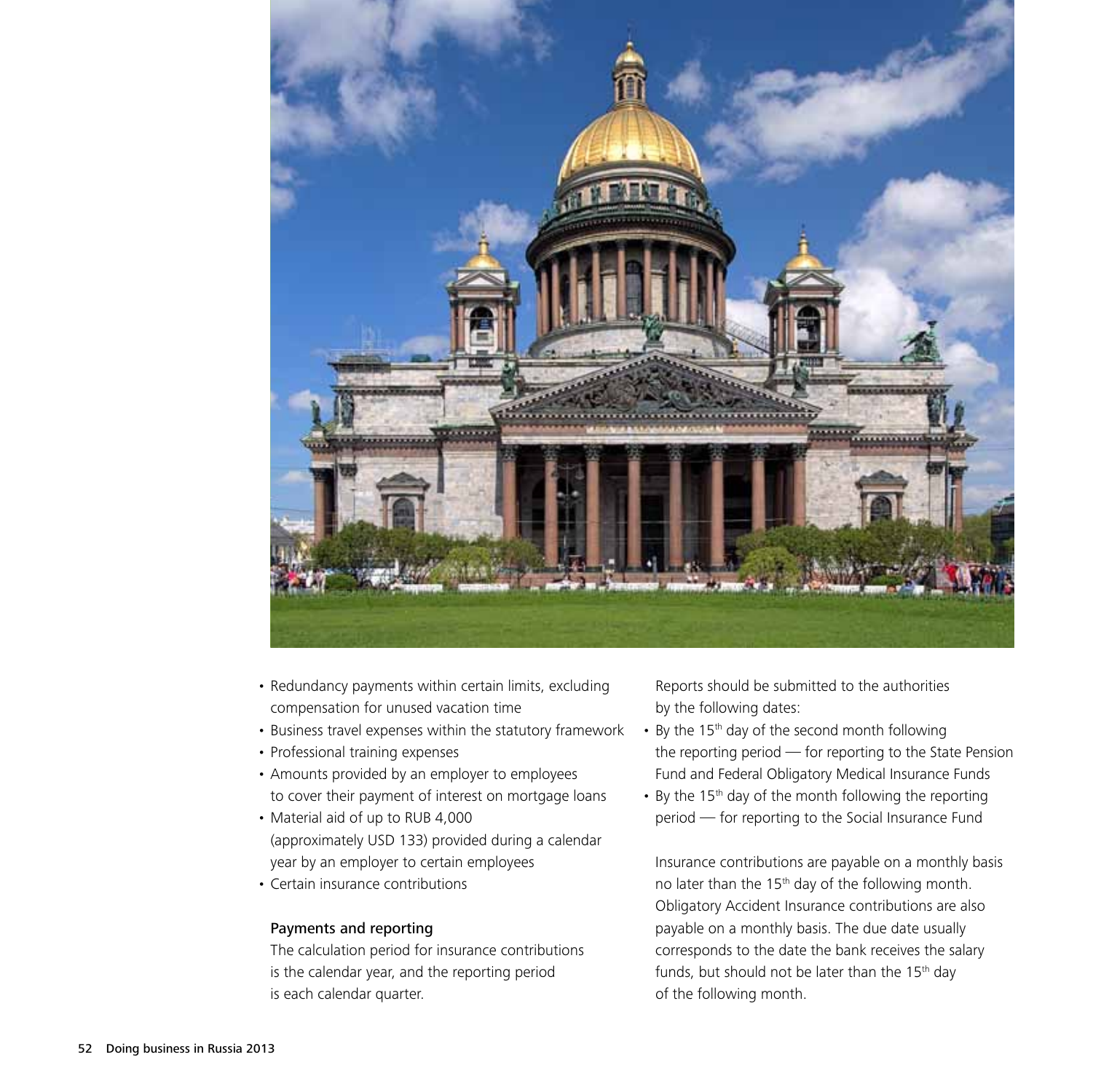# Employment

#### **Overview**

Russian employment law applies to all employment relationships in Russia, including those involving Russian nationals, foreign nationals, stateless persons, international organisations, and Russian and foreign legal entities.

An employment relationship is defined in the Russian Labour Code as the personal performance of an employment function by an individual in return for remuneration. Employment relationships are distinguished from civil law service agreements. If a civil law service agreement includes aspects that can be construed as an employment relationship, the mandatory provisions of Russian employment law will apply.

There is no legal concept of 'secondment' under Russian civil and labour legislation, and although not specifically restricted by law, the authorities may question the motives of the parties entering into secondment arrangements and request detailed information.

#### **Employment contract**

As a general rule, an employment relationship is based on a contract concluded between an employer and an employee. An employment contract must contain certain obligatory provisions set out in the Labor Code, which are essentially designed to protect the rights of employees.

The general power to sign an employment contract lies with the General Director of the employer.

Employment contracts with the employees of branches and representative offices of foreign companies are usually signed by the head of that branch or representative office acting under a power of attorney granted by the foreign head office.

#### **Duration of employment contracts**

Employment contracts may be concluded for either an indefinite or fixed term, although fixed term agreements are only permitted in specific situations that are provided for in the Labour Code.

An employment contract is deemed to be concluded for an indefinite term if no time period is indicated in the agreement. Employees are entitled to conclude employment contracts with several different employers.

#### **Probation**

The probationary period under a contract cannot exceed three months. For company heads and their deputies, chief accountants and their deputies, and heads of branches, representative offices and other subdivisions of legal entities, a longer probation period may be established but should not in any event exceed six months. Certain categories of employee, for example mothers with children under 18 months old, must not be subject to a probationary period.

#### **Salary and bonus payment**

The monthly salary of an employee may not be set below the minimum wage established by Federal law (currently RUB 5,205 or approximately USD 174), although higher limits may apply at a Regional level.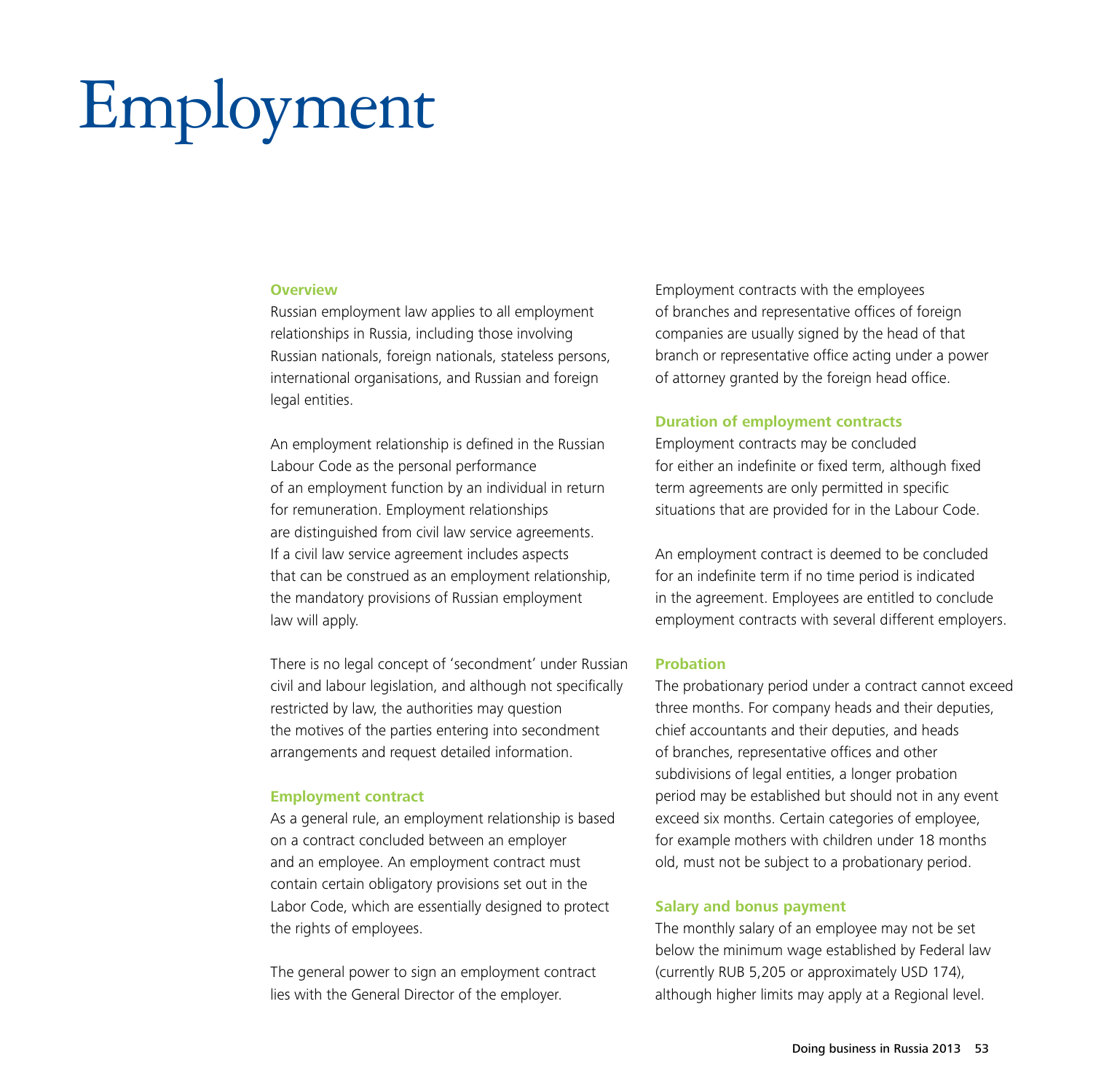Salaries must be paid locally in monetary form, in rubles, and in no fewer than two monthly instalments on dates established by the employer's internal polices and the employment contract.

#### **Working hours and time off**

Regular working hours may not exceed 40 hours per week. Overtime work should not exceed four hours in two consecutive days and is limited to 120 hours per year. Minimum annual paid vacation is 28 calendar days. An employee is entitled to receive pay during periods of sickness, and the employer is compensated for this with a reduction in its social insurance liability.

Women are entitled to paid maternity leave of 70 calendar days both prior to, and after, giving birth.

In addition, women are entitled to leave until the child reaches the age of three years (unpaid for the second 18 months) and during this period the employee is entitled to resume her job.

Payment during periods of sickness and maternity leave is calculated on the basis of the employee's average salary.

## **Procedure for termination of employment contracts**

An employment contract can be terminated at any time by the mutual agreement of the parties, and with written notice of two weeks by the employee alone. The specific grounds for termination by an employer are listed in the Labour Code and some of these are described below.

In the event that an employment is terminated due to staff redundancy or the liquidation of the employing company, the employee must be personally notified in writing at least two months in advance.

In the event of staff redundancy, the employer must offer the employee another position that corresponds with that employee's qualifications, assuming a vacancy exists.

If an employment is terminated due to the employee's unsuitability for the job, this must be confirmed by an internal review committee formed specifically for this purpose. However, this option should be approached with caution since it is often successfully contested in court.

If an employee is unsuitable for his or her employment due to the employee's poor health, the employer should transfer that employee (subject to his or her consent) to another position within the company that is more suitable in terms of the employee's health requirements. If the employee rejects the transfer, or if there is no such position available, the employment agreement can be terminated.

During the probation period, employment can be terminated due to an employee's unsatisfactory performance. Three days' written notice, describing the nature of the unsatisfactory performance, must be given. The employee has the right to challenge this decision in court. The employee is also entitled to terminate the contract during the probationary period by providing written notice of three days.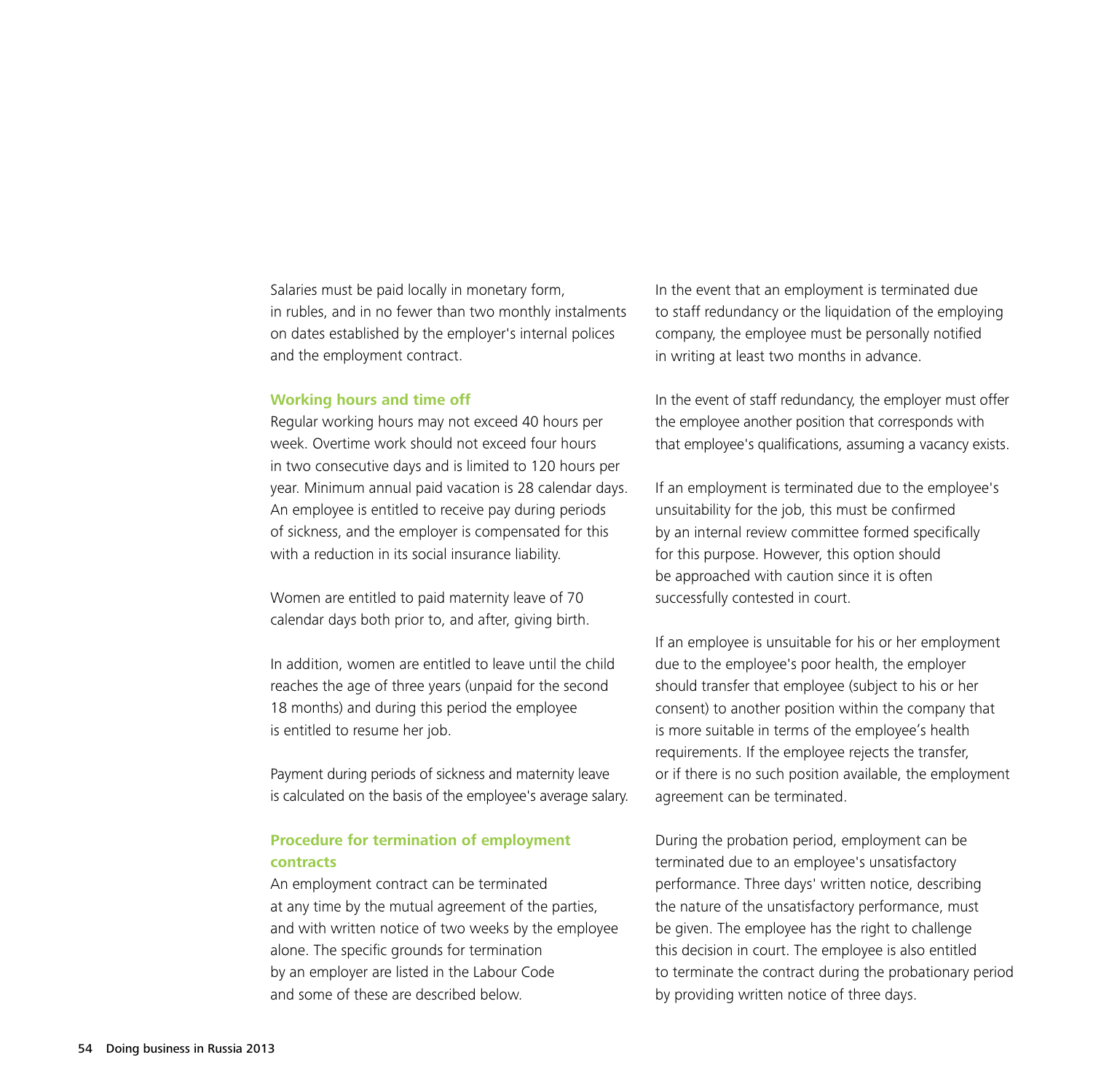## **Liability for violation of the Labor Code**

Violations of the Labour Code are subject to the following:

- • A RUB 30,000-50,000 (approximately USD 1,000-1,700) fine for a legal entity
- A RUB 1,000-5,000 (approximately USD 33-167) fine for the company's officials
- Suspension of the activities of the legal entity for a period of up to 90 days

Violations of employment legislation by a company official who has been previously penalised for similar offences may result in suspension for a period ranging from one to three years.

## **Work visas and work permits**

Before a foreign national can work in Russia as an employee, both a work visa and a work permit must be obtained. A work visa differs from a business visa in that a work visa allows a foreign national to be employed in Russia for one year (or up to three in the case of Highly Qualified Specialists — see below), while a business visa merely confers the right to visit for business purposes. Work permits for foreign employees are issued through the employer by the Federal Migration Service (FMS).

In Moscow and some other regions, the procedure for obtaining a work visa is different for a Russian company and for a branch or representative office of a foreign company. A Russian company must be registered with the FMS in order to invite foreign nationals and a work visa can be issued only after the work permit is received. This contrasts with a branch or representative



office, which can obtain a work permit and work visa simultaneously, due to the fact that the latter is processed by the relevant accreditation authority.

## Work permits — normal procedure

A Russian company, or the branch or representative office of a foreign company can employ a foreign national only if:

- The employer has obtained a permit to employ foreign nationals
- In the case of "visa nationals" (i.e. foreign nationals requiring a visa), the employer has obtained an individual work permit for the employee ("visa-free" nationals are covered below)

The requirement to obtain a work permit does not apply to certain categories of foreign employee, for example, employees of foreign equipment manufacturers who are performing installation services in Russia, journalists, etc.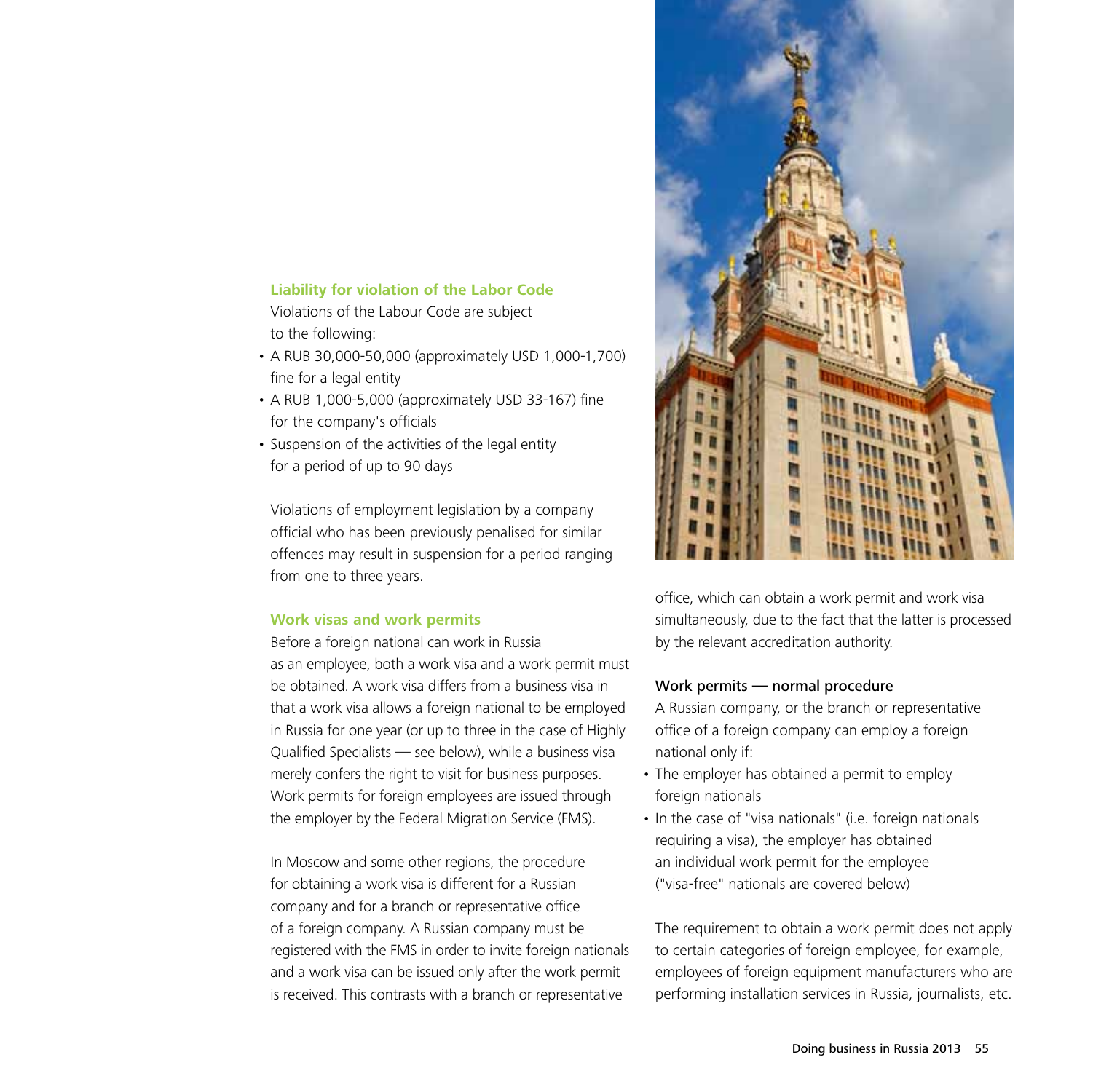

The work permit process for a visa national is often bureaucratic and time-consuming, including the following stages:

- A quota for employing foreign nationals (although some work positions, such as the head of a representative office, fall outside the quota requirement)
- • Confirmation from a local Employment Centre
- Permission from the FMS
- Individual work permits for each foreign national

In addition, the employer should notify the state authorities (the tax authorities within ten days and the State Labour Inspectorate and Employment Centre within one month) of the conclusion of an employment agreement with a visa national.

There is a simplified system for issuing work permits to visa-free nationals, under which the employee personally applies for a work permit and the employer's obligations are limited to notifying the local FMS body, tax authorities and Employment Centre.

A further bureaucratic requirement is that foreign nationals must be registered with the migration authorities within 7 working days of arrival in Russia (or arrival at a new location within Russia for a stay of more than 7 days). Employers risk heavy fines in the event of default. Deregistration is done by the FMS when the foreign national crosses the Russian border, or registers in a new location in Russia.

## Work permits — highly-qualified specialists (HQS)

There is a simplified system for HQS. HQS are defined as foreign nationals with experience, skills or achievements in a particular area who receive remuneration from their local employment of no less than RUB 2 million per annum (approximately USD 67,000), and half of that amount for certain scientists and teachers. No lower limit applies to foreign nationals working in the Skolkovo Innovation Centre.

Eligible employers include Russian legal entities, registered branches (but generally not representative offices) of foreign legal entities, health and educational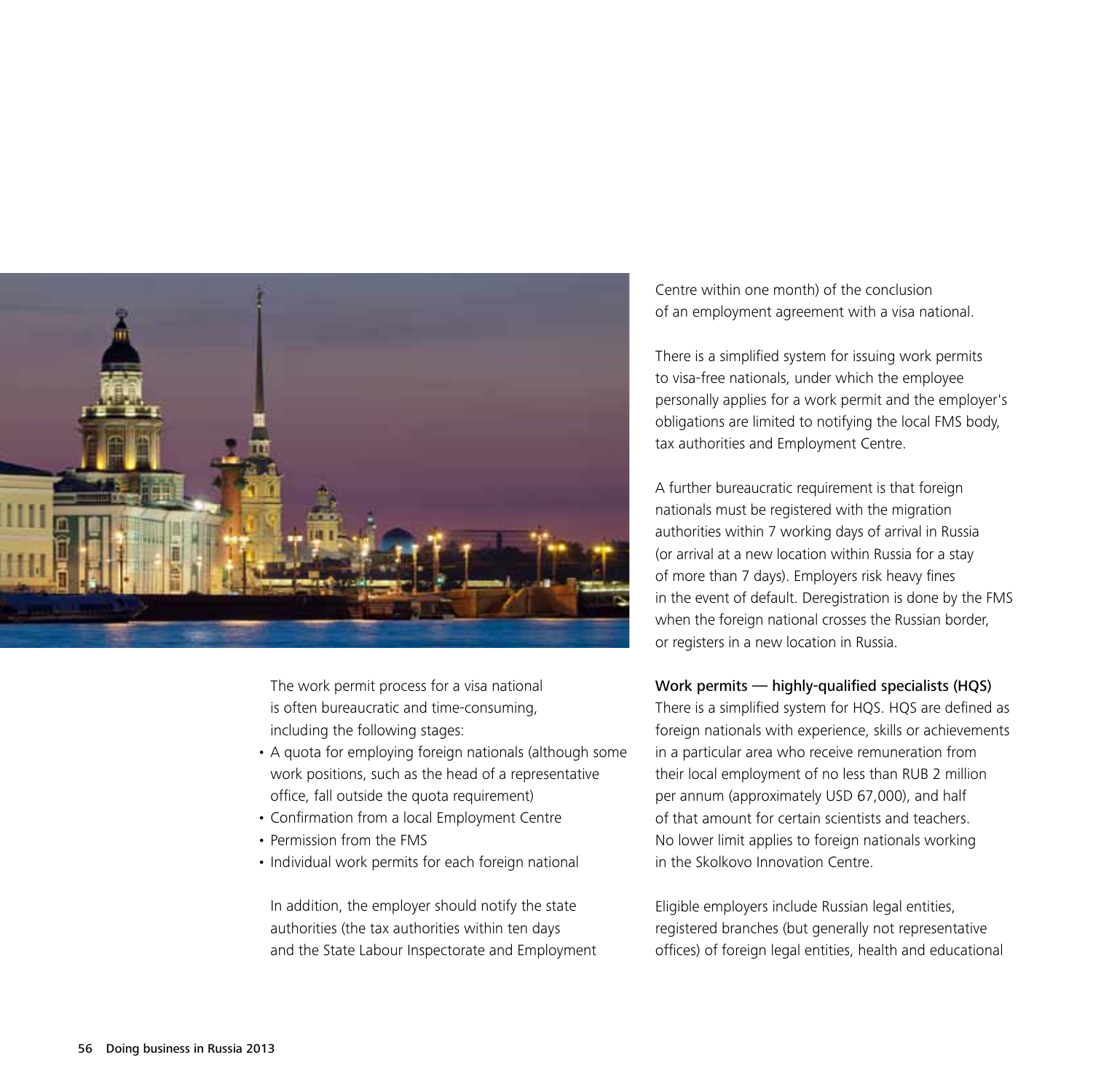institutions (except religious institutions) and other organisations dealing with innovations, R&D, high-tech etc.

The benefits of the HQS procedure include:

- No quota restrictions
- • Maximum of 14 working days for the approval/ rejection of an application
- Work permit validity of up to 3 years (and possible extension for a further 3 years)
- • Work permit may be valid in more than one region of Russia
- Eligible dependents include children's and parents' spouses, grandparents and grandchildren
- Exemption from the registration requirement on arrival in Russia for a visit of up to 90 days (or up to 30 days at another location(s) within Russia)

The employer of the HQS has various obligations to notify the relevant tax authority concerning the employment and granting or annulment of the work permit, and the FMS of the individual's tax registration; quarterly remuneration; unpaid leave of more than one calendar month a year; and termination of employment.

## **Liability for violating the immigration legislation**

There are significant fines for violating immigration law. Where the employer lacks the necessary permission to employ foreign nationals and employs them without a work permit or fails to notify the FMS, tax authorities or Employment Centre of the employment, the employer risks fines of up to RUB 800,000 (approximately USD 27,000), or the suspension of its activities for up to 90 days. The employer's officials face fines of up to RUB 50,000 (approximately USD 1,700).

The foreign national can also be fined up to RUB 5,000 (approximately USD 170), depending on the type of offence, and may be deported.

## **Secondment**

Work permits are not available for foreign nationals working under secondment arrangements. The FMS has stated that this is due to the absence of any reference to such arrangements in Russian legislation. For a work permit application to be processed, only employment contracts concluded directly between an employee and a local employer (Russian company, branch or representative office) are considered.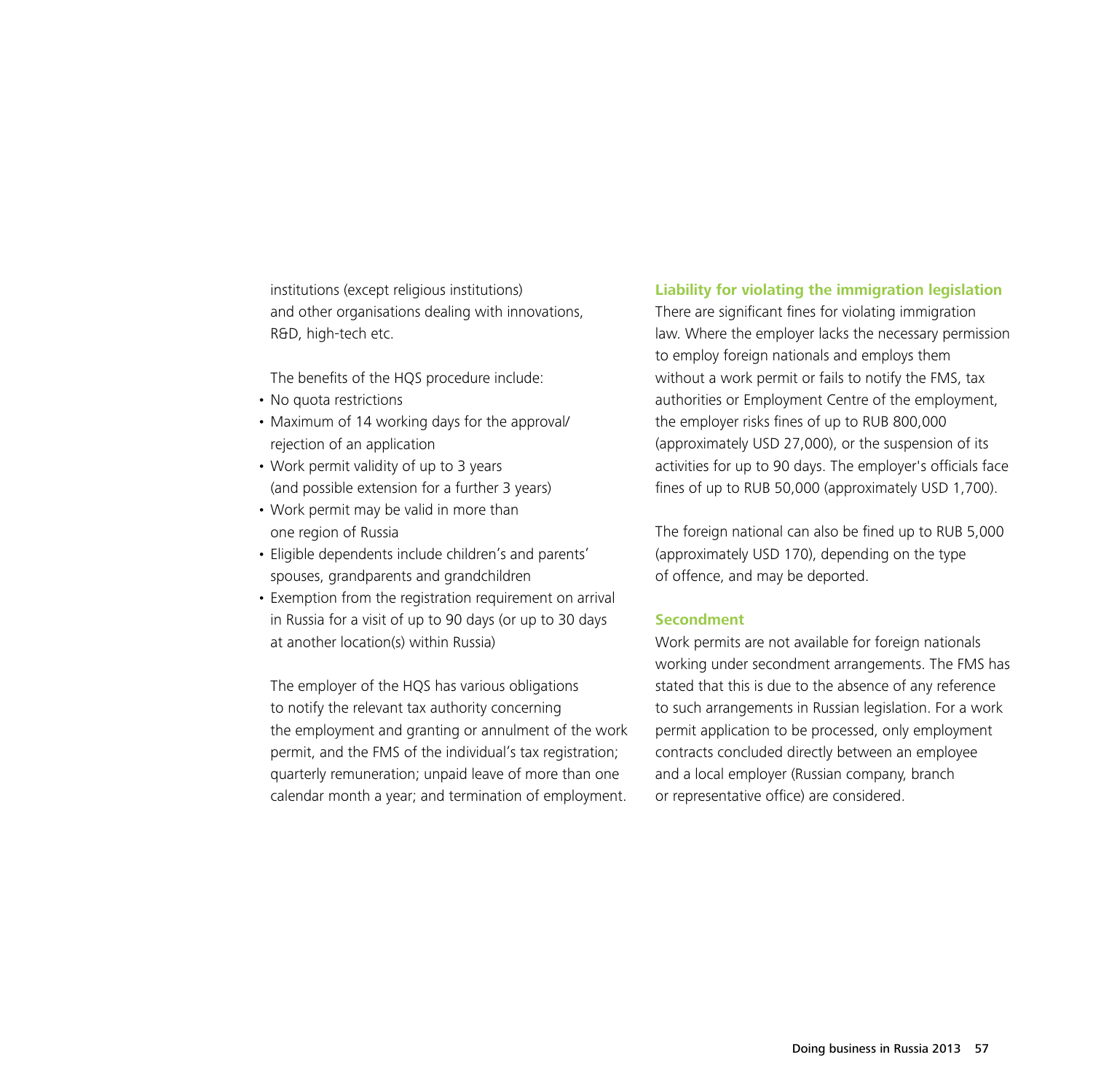# Currency control

#### **Overview**

The national currency of the Russian Federation (RF) is the ruble. Historically, strict currency control regulations had been used to protect the ruble against devaluation and discourage "capital flight". Later, the Central Bank of Russia (CBR) and the federal government began a programme of currency liberalisation, with the most significant amendments introduced during 2007.

#### **Legal definitions**

Several key terms must be defined when describing the Russian currency environment.

Russian currency is defined as the CBR banknotes and coins in circulation, cash legal tender within Russia, including banknotes and coins withdrawn from circulation but still exchangeable, and ruble funds in Russian bank accounts. Foreign currency is defined as foreign banknotes, treasury notes and coins in circulation, and cash legally tendered within the territory of the issuing foreign country (or group of foreign countries), including banknotes and coins withdrawn from circulation but still exchangeable. Foreign currency also includes funds in bank accounts denominated in a foreign currency and international monetary or payment units.

Internal securities are defined as securities issued in Russia that either have a nominal value denominated in Russian rubles or that certify the right to receive Russian currency. External securities are securities that do not qualify as internal ones.

Residents are defined as: (i) individual citizens of the RF, except those who are considered to have been living permanently abroad for more than one year, including those who live abroad on the basis of residency permits or who temporarily stay abroad for no less than one year on the basis of a work visa or student visa valid for at least one year, or by a set of such visas with an aggregate validity term of at least one year; (ii) foreigners and individuals without citizenship who live permanently in the RF on the basis of residency permits; (iii) legal entities duly registered under Russian law; (iv) branches and representative offices of Russian legal entities situated abroad; (v) diplomatic representatives, consular offices and other official representatives of the RF located outside the RF, as well as permanent representations of the RF under international or intergovernmental organisations; and (vi) the RF, and regions and municipal units of the RF.

Non-residents are defined as (i) individuals who are not defined as residents; (ii) legal entities and other organisations registered under the legislation of a foreign country and located outside the RF; (iii) organisations (that are not legal entities) registered under the legislation of a foreign country and located outside the RF; (iv) diplomatic representatives, consular offices and permanent representative offices of foreign countries under international and intergovernmental organisations accredited in the RF; (v) international and intergovernmental organisations, their branches and permanent representative offices in the RF; (vi) branches and representative offices, standalone or autonomous subdivisions of foreign legal entities or other foreign organisations located in the RF.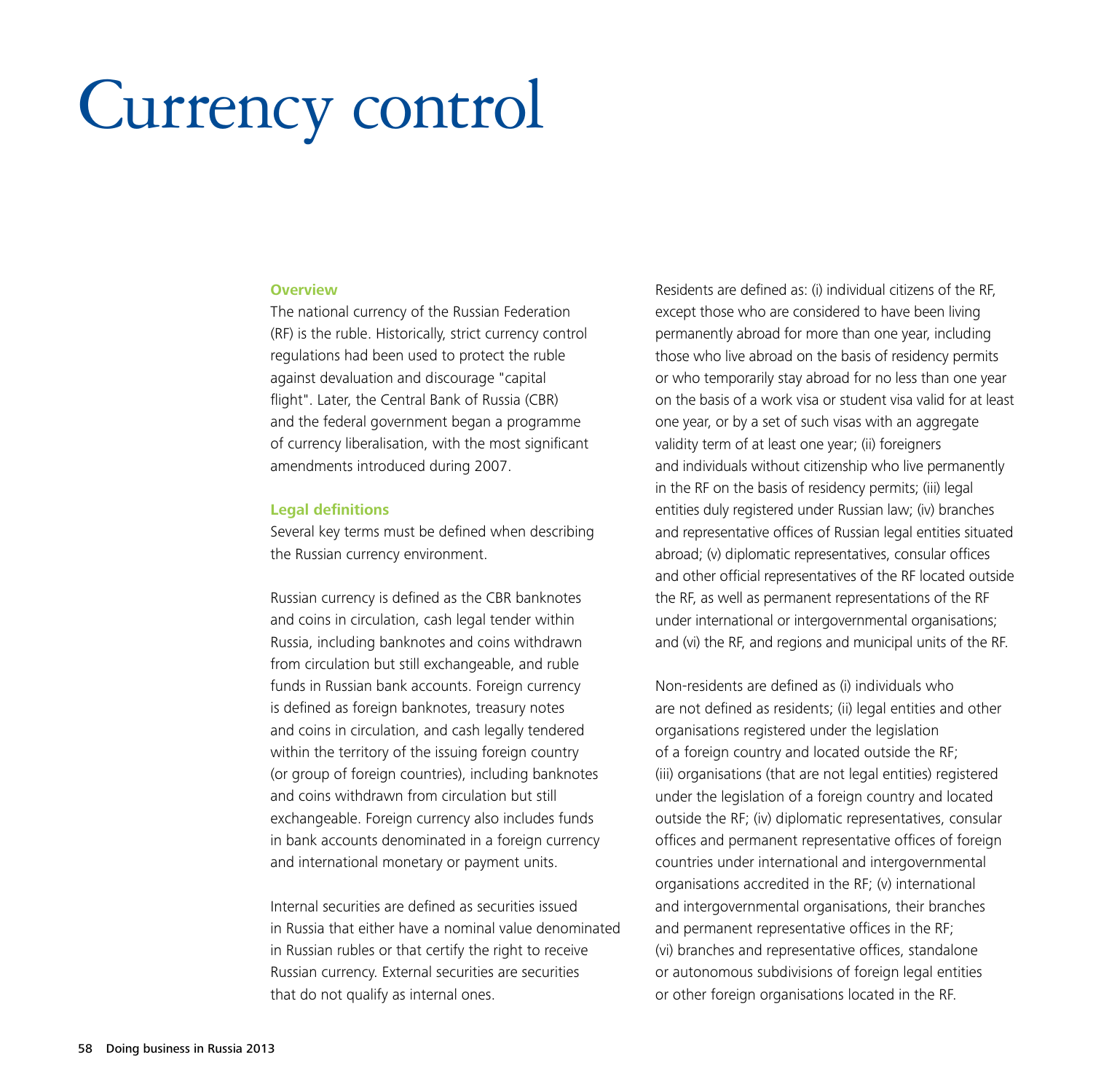Authorised banks are RF-incorporated credit institutions that are licensed by the CBR to carry out foreign currency transactions and CBR-licensed Russian branches of foreign credit institutions that are also entitled to carry out foreign currency transactions.

Currency transactions are acquisitions, exchanges, payments and imports/exports that involve currency valuables, rubles or internal securities.

## **Regulations on currency operations**

## Between residents

With some exceptions, payments between residents can only be made in rubles. One important exception is that residents may borrow from, and repay, authorised banks in a foreign currency.

## Between non-residents

Non-residents have the right to open and operate both foreign currency and ruble bank accounts in an authorised bank. Non-residents are permitted to make payments between themselves in a foreign currency without restriction, but ruble payments in Russia may only take place through bank accounts opened with authorised banks. Transactions involving internal securities between non-residents are permitted but subject to compliance with Russian anti-monopoly and financial market legislation.

## Between a resident and a non-resident

The general rule is that there are no restrictions on currency operations between residents and non-residents.

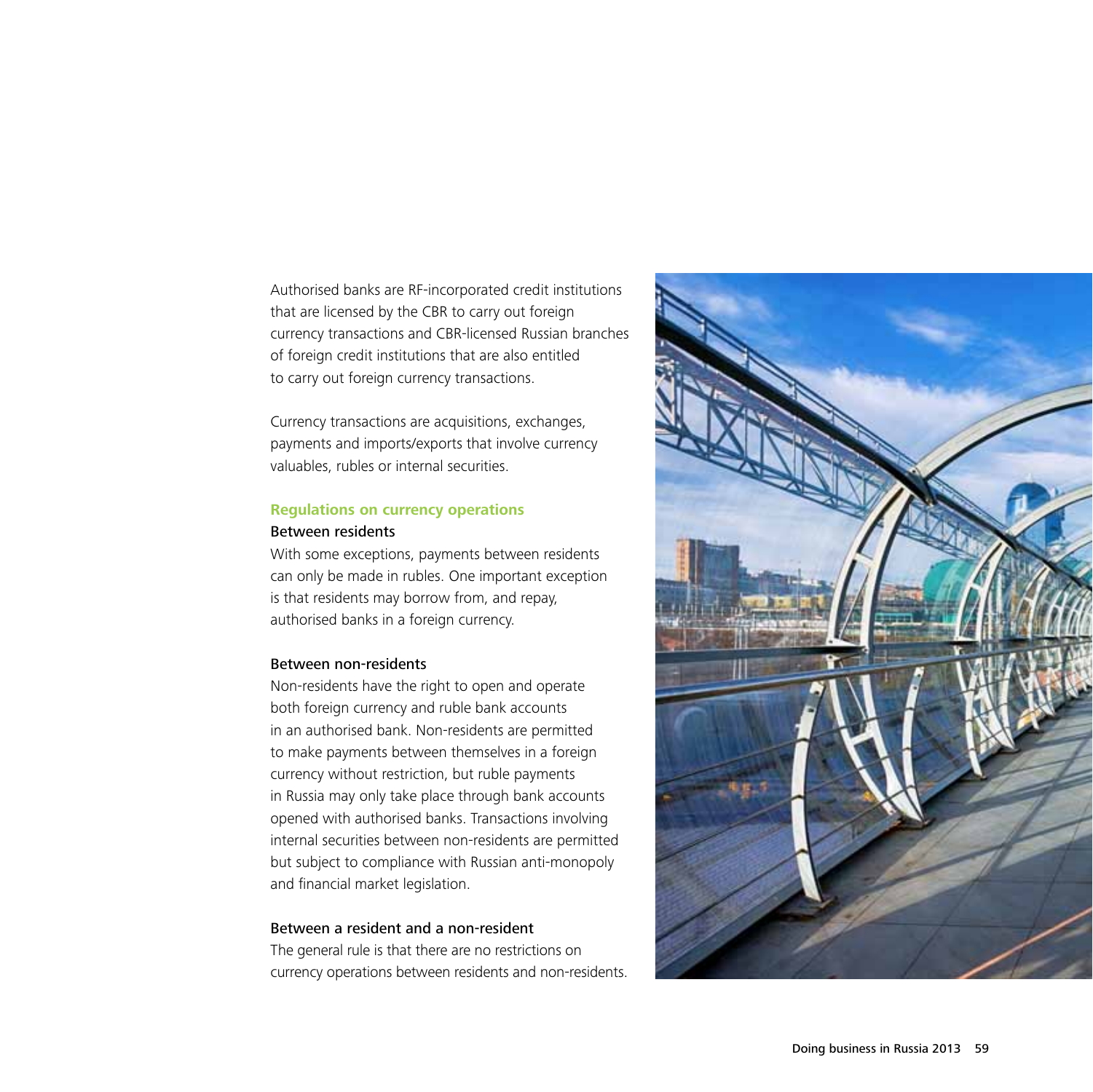### **Currency restrictions**

### Transaction passports

The CBR continues to monitor currency transactions involving loans, the import or export of goods and the provision of services and intellectual property between residents and non-residents through the obligatory use of transaction passports. This involves filing documentation relating to the transaction with the bank.

#### Foreign bank accounts

Residents are required to notify the local tax authorities of the opening or closing of an account in a bank located outside the RF. Resident Russian legal entities must supply reports showing the movement of funds to and from their foreign bank accounts.

#### Importing and exporting foreign currency

Residents and non-residents may import foreign currency into Russia without restriction, although both resident and non-resident individuals must file a written customs declaration when importing foreign (or Russian) currency in cash, travellers' cheques, or internal or external securities when the value exceeds USD 10,000.

Resident and non-resident individuals may export foreign currency up to USD 10,000 without submitting a customs declaration and above USD 10,000 with a declaration. Exports over USD 10,000 are permitted up to the amount indicated in the relevant customs declaration or another relevant document evidencing the original import or transfer into the RF or acquisition in the RF.

#### Repatriation of foreign currency

Residents engaged in international trade or commercial activities must repatriate all rubles and foreign currency received from such activities into their Russian bank accounts, subject to certain exceptions.

#### **Liability for infringements**

#### Administrative liability

The most severe administrative fines apply to the breach of repatriation requirements and for undertaking illegal currency operations, ranging from 75% to 100% of the amount of the relevant operation(s).

Recently-adopted changes to the RF Code of Administrative Offences specify what qualifies as an illegal currency operation. Currency operations made by residents using foreign bank accounts that are not provided for by currency legislation are illegal and entail the aforementioned liability.

## Criminal liability

Criminal liability may apply to residents failing to repatriate foreign currency exceeding RUB 30 million (approximately USD 1 million) to the RF. This violation may result in the imprisonment of the head of the legal entity for up to three years.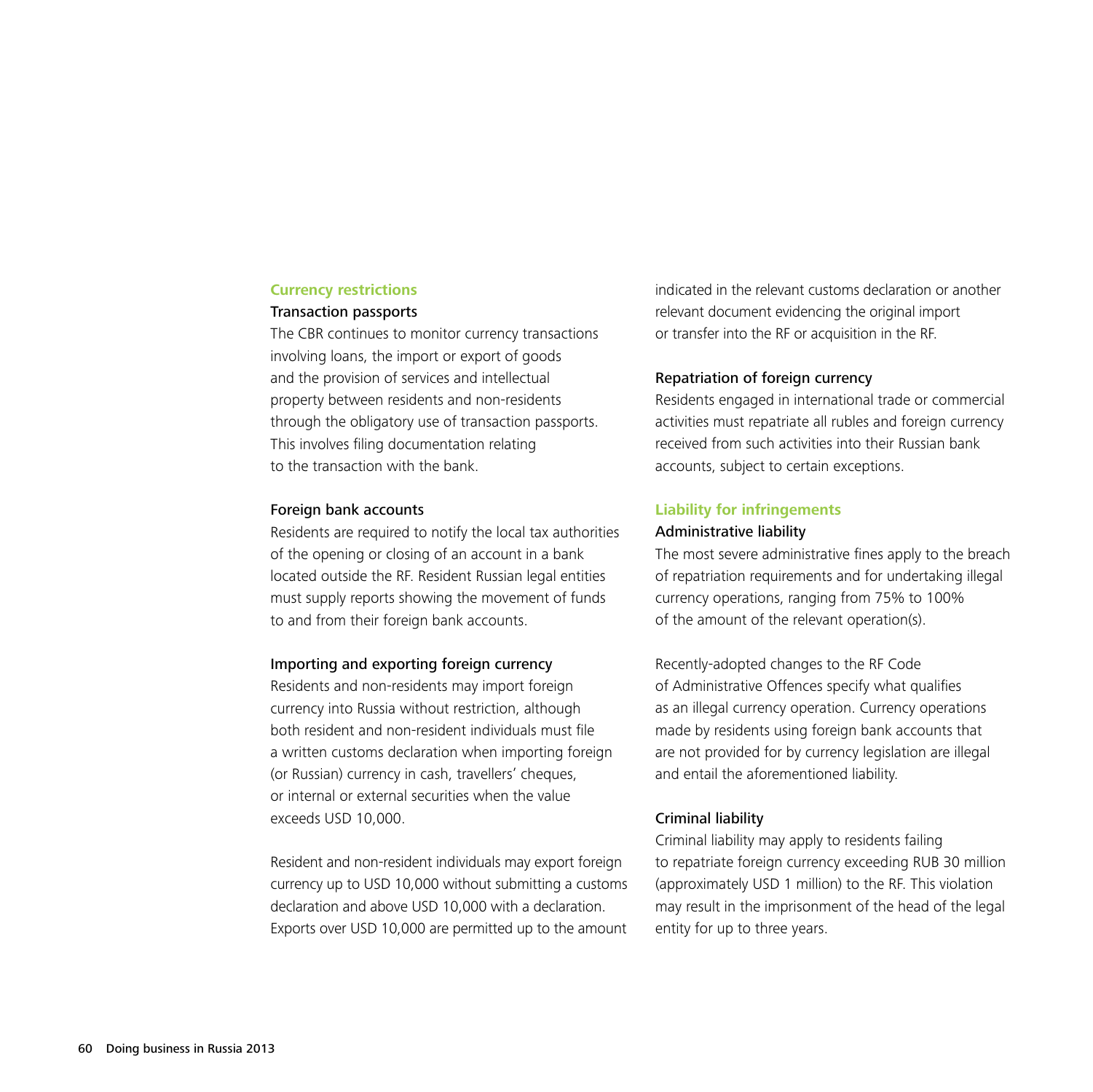# Transfer pricing

#### **Overview**

After many years of discussion, new transfer pricing rules came into effect in 2012. The new rules are substantially based on the OECD Transfer Pricing Guidelines and it is likely therefore that both taxpayers and the tax authorities will rely on the practice and experience of countries with transfer pricing regimes based on similar principles. Comparing them to the old rules, the following key changes have been introduced:

- An extended definition of related parties
- An amended list of controlled transactions
- The introduction of a requirement to prepare and retain TP documentation
- The opportunity for the largest taxpayers to enter into an advance pricing agreement with the tax authorities (in 2012, the Federal Tax Service concluded such agreements with two major Russian oil and gas companies)
- The introduction of "corresponding adjustments"
- The introduction of a separate transfer pricing audit and a penalty (please refer to the chapter entitled "Tax Administration" for further details)

## **Related Parties**

There are 11 categories of related party, with ownership of more than 25% being one of the main criteria for being recognised as such. A court can recognise parties as being related on grounds which are not specified in the law, while taxpayers likewise may claim to be affiliated on other grounds.

### **Transfer Pricing Methods**

The permitted transfer pricing methods are based upon the following: 1) Comparable uncontrolled price 2) Resale-minus 3) Cost-plus 4) Comparable profitability 5) Profit-split

The law stipulates detailed guidelines on how to apply each method. Comparable uncontrolled price (CUP) remains the primary method and may be applied where information concerning at least one comparable transaction is available. In some cases, however, the resale-minus method is given priority over the CUP method, for example, where goods are acquired through a controlled transaction and are resold without being processed as a transaction with an unrelated party. The application of two or more methods combined is also permitted.

## **Controlled Transactions**

Transfer pricing controls may be applied to a single transaction or to a group of similar transactions belonging to the following types:

### Cross-border transactions

- with related parties, including supply arrangements with third-party intermediaries
- with goods traded on commodity markets, e.g. crude oil or metals (the list of such goods is published by the Ministry of Industry and Trade, and those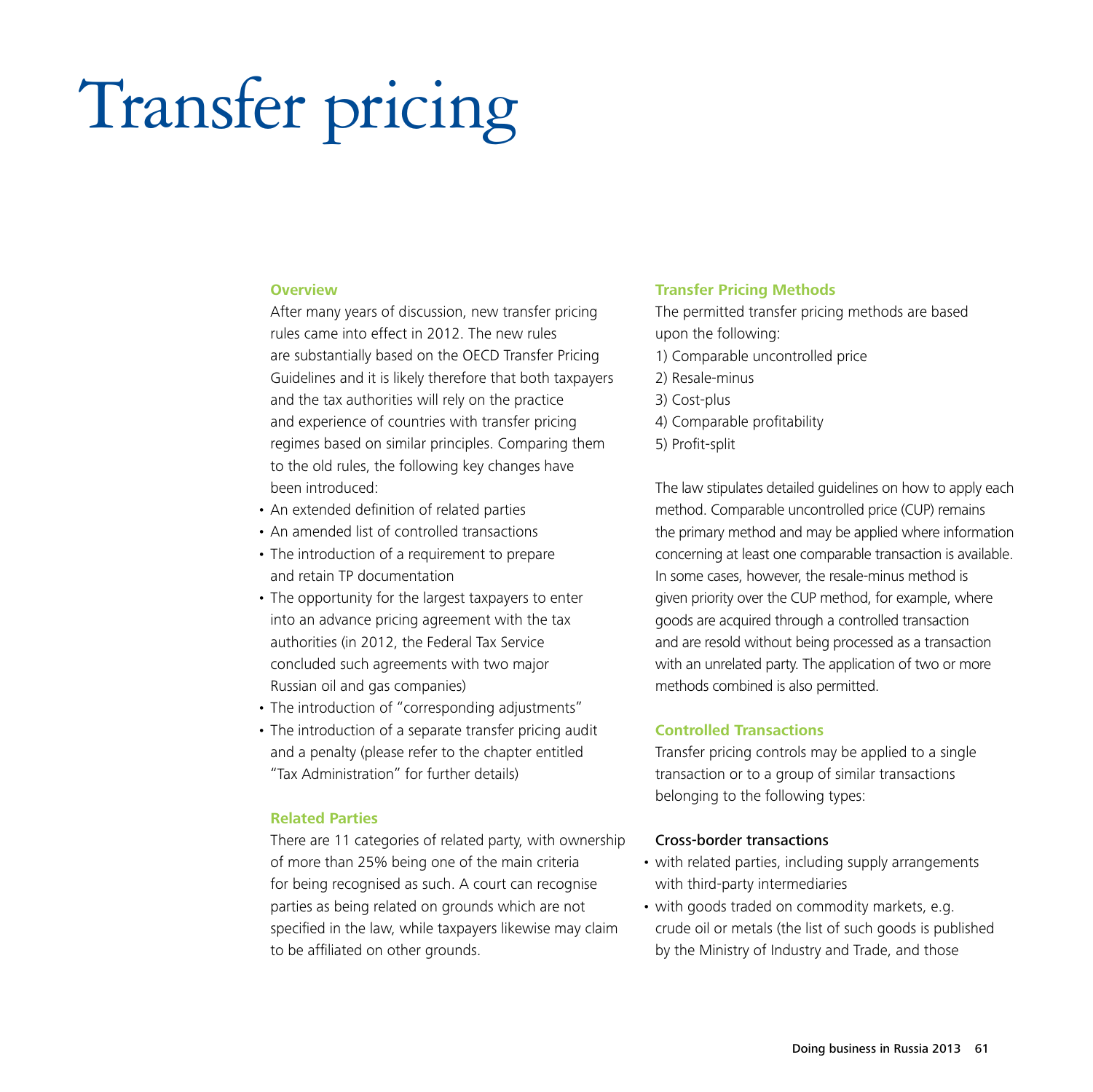with offshore residents of certain "low tax" jurisdictions, if the transaction amount exceeds RUB 60 million (approximately USD 2 million). The parties in this case do not need to be related.

#### Domestic related party transactions

- if the transactions between two related parties in 2012 exceed RUB 3 billion (approximately USD 100 million; with the threshold decreasing to RUB 2 billion in 2013 and RUB 1 billion from 2014)
- if the transactions between two related parties in a calendar year exceed RUB 60 million and one of the following applies:
- Mineral Extraction Tax is being paid at the ad valorem rate by one of the parties
- one of the parties is exempt from, or pays profits tax at a rate of 0%
- one of the parties is a resident of a special economic zone
- if transactions between two related parties in a calendar year exceed RUB 100 million (approximately USD 3.3 million) in value and one of the parties pays unified tax on imputed income or unified agricultural tax

Transfer pricing rules do not apply to transactions between companies that are members of a consolidated group of taxpayers. Several groups of this type were created by some of the largest Russian companies in 2012.

## **Sources of information**

The information required to determine market price/ profitability should be obtained from publicly available sources, for example, domestic and foreign stock and commodity exchanges, customs data relating to Russian overseas trade and other domestic or foreign sources of information.

The law specifically stipulates that, for the purposes of determining the profitability range, the accounting and statistical data of foreign organisations may be used only if Russian sources do not exist or are unavailable.

## **Transfer Pricing Documentation**

Companies must retain specific transfer pricing documentation if the total amount of revenue from all controlled transactions with the same counterparty in 2012 exceed RUB 100 million (approximately USD 3.3 million, with the threshold falling to RUB 80 million in 2013. No limitation applies from 2014). Furthermore, such companies must file a notification with the tax authorities concerning their controlled transactions during a calendar year no later than the 20 May of the following year.

The tax authorities may request transfer pricing documentation relating to a taxpayer's controlled transactions during a calendar year no earlier than 1 June of the following year. A taxpayer is obliged to file documentation with the tax authorities within 30 days pf a request being received from the tax authorities.

All documentation should be prepared in Russian.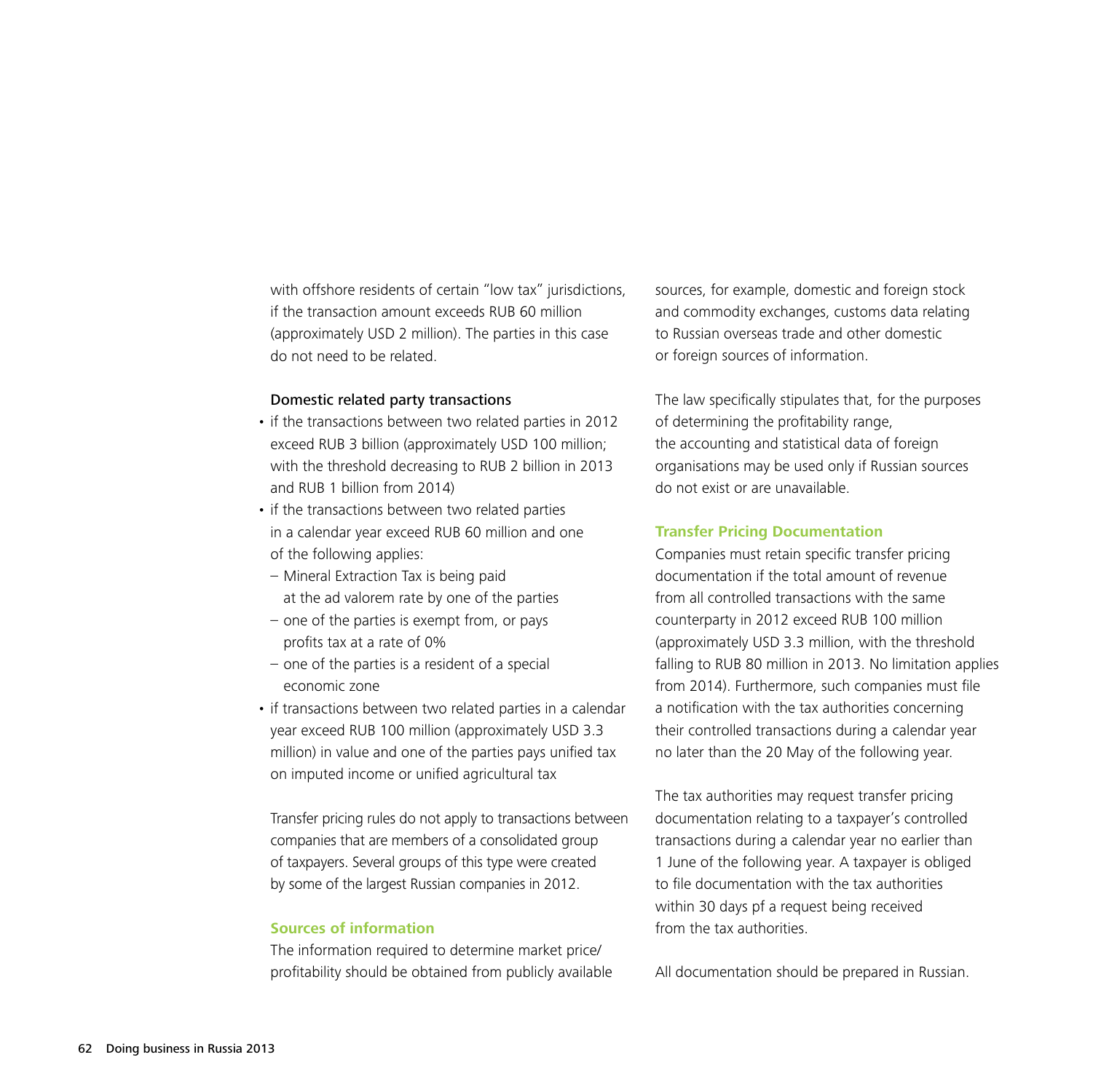# Tax administration

### **Overview**

The key principles of the Russian tax system, including types of tax, the rights and obligations of the tax authorities and taxpayers, and the procedural aspects of tax administration, are set out in Part I of the Tax Code of the Russian Federation. Some of the most significant provisions of Part I include the following:

- All contradictions, ambiguities and questionable issues in tax legislation that cannot be resolved must be interpreted in favour of the taxpayer
- Tax legislation that increases tax rates or introduces new taxes or sanctions cannot be applied retroactively
- There is a presumption of innocence on the part of the taxpayer, placing the burden of proof on the tax authorities
- The tax authorities are required to maintain the confidentiality of information regarding taxpayers
- Tax legislation that mitigates a tax liability and (or) reduces a tax burden may come into legal effect through a simplified tax regime (where such a regime is specifically provided for by law)

Although Russian court decisions are not formally regarded as law, taxpayers are strongly recommended to take court precedent into account, since many of the basic Russian tax principles, terms and definitions have been developed by the courts (e.g. "substance over form", limitation of the period during which a tax authority's decision can be challenged in court, "mala fide" taxpayers). Furthermore, the legal position expressed in resolutions of Russia's Supreme Arbitration Court are binding on inferior courts and can be used as grounds for revising cases upon the discovery of new facts.



From 2012, the Tax Code has introduced the concept of a consolidated group of taxpayers, one member

of which is responsible for calculating and paying profits tax on the basis of joint business activities. Special rules apply to the audit of such groups for profits tax purposes, as well as for the payment of tax and penalties, which are not covered in this chapter.

## **Administrative structure**

The Russian tax system is administered by the Federal Tax Service. This broadly consists of inspectorates that carry out day-to-day operations such as tax registration, tax audits and tax collection, and tax directorates, which supervise the tax inspectorates and perform various other functions. The jurisdictions of both these bodies are based on geographical limits (e.g. cities or districts). The registration of a Russian legal entity includes de facto registration with the tax inspectorate office covering the company's registered address.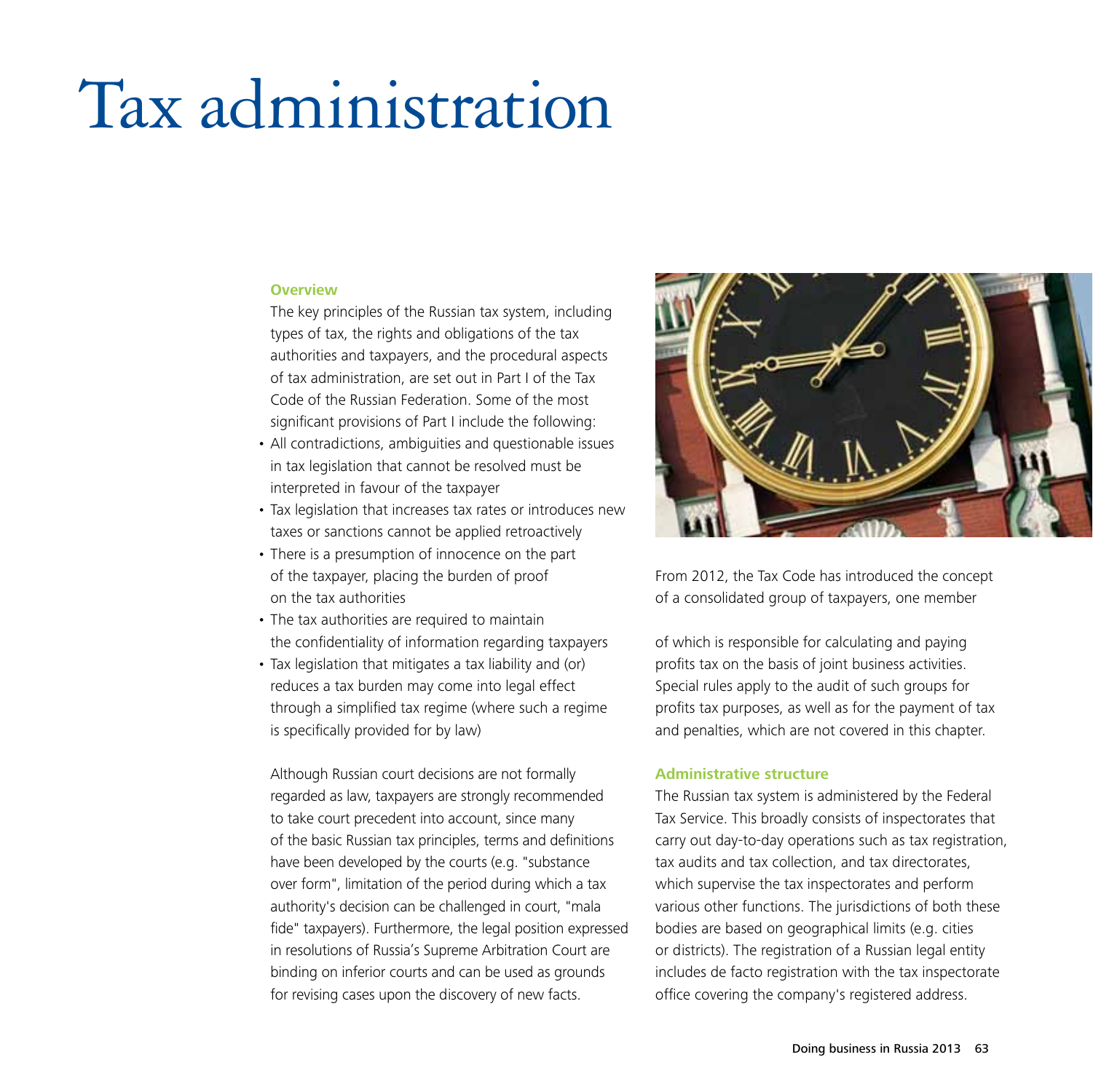In addition, a company must also initiate its tax registration at the location of its actual branch, subdivision or property (real estate and transport vehicles). After tax registration, the tax authorities will issue the taxpayer with a certificate of registration and a tax identification number (TIN), which must be put on official documents (tax returns, invoices, payment orders and reports).

## **Tax audits**

The tax audit is the main method applied by the tax authorities to control the accuracy of reporting, calculating and paying tax. Tax audits have been criticised for the serious impact they can have on the conduct of a taxpayer's business, for example, due to the imposition of multiple audits, repeat requests for documentation and the technical weaknesses of some tax claims.

According to the Tax Code, the tax authorities are authorised to conduct the following types of tax audit with regard to taxpayers (individual and corporate) and tax agents: desk and field tax audits, and transfer pricing audits.

## **Desk tax audits**

A desk tax audit is conducted at the tax authorities' own premises on the basis of tax returns filed by taxpayers.

It must be conducted within three months of the date on which the tax return is filed. The filing of an amended tax return during a desk tax audit should lead to the termination of the initial tax audit and the initiation of a new one with respect to the amended tax return (within three months of the amended tax return's submission). During the three month period, the tax authorities may request the following from the taxpayer:

- • Documents that should be submitted together with the tax return
- Documents supporting the taxpayer's right to a tax exemption
- Documents supporting the right of the taxpayer to recover input VAT
- Documents supporting the calculation and payment of tax relating to the utilisation of natural resources

Where errors or contradictions in data are detected in documents, the tax authorities are obliged to inform the taxpayer accordingly, note the correctness or otherwise of the tax return, and request explanations from the taxpayer or make the due corrections. A taxpayer is entitled to present documentation to the tax authorities in support of his or her explanation regarding the accuracy of the tax return. If, after reviewing the explanations, the tax authority finds that the taxpayer committed a tax offence or any other violation of tax legislation, it must issue a tax audit report.

The subsequent procedures are similar to those for field tax audits, and are described below.

## **Field tax audits**

• Field tax audits (sometimes referred to as documentary audits) are conducted at the taxpayer's premises and are initiated by a decision of the head (or deputy head) of the tax office at which the taxpayer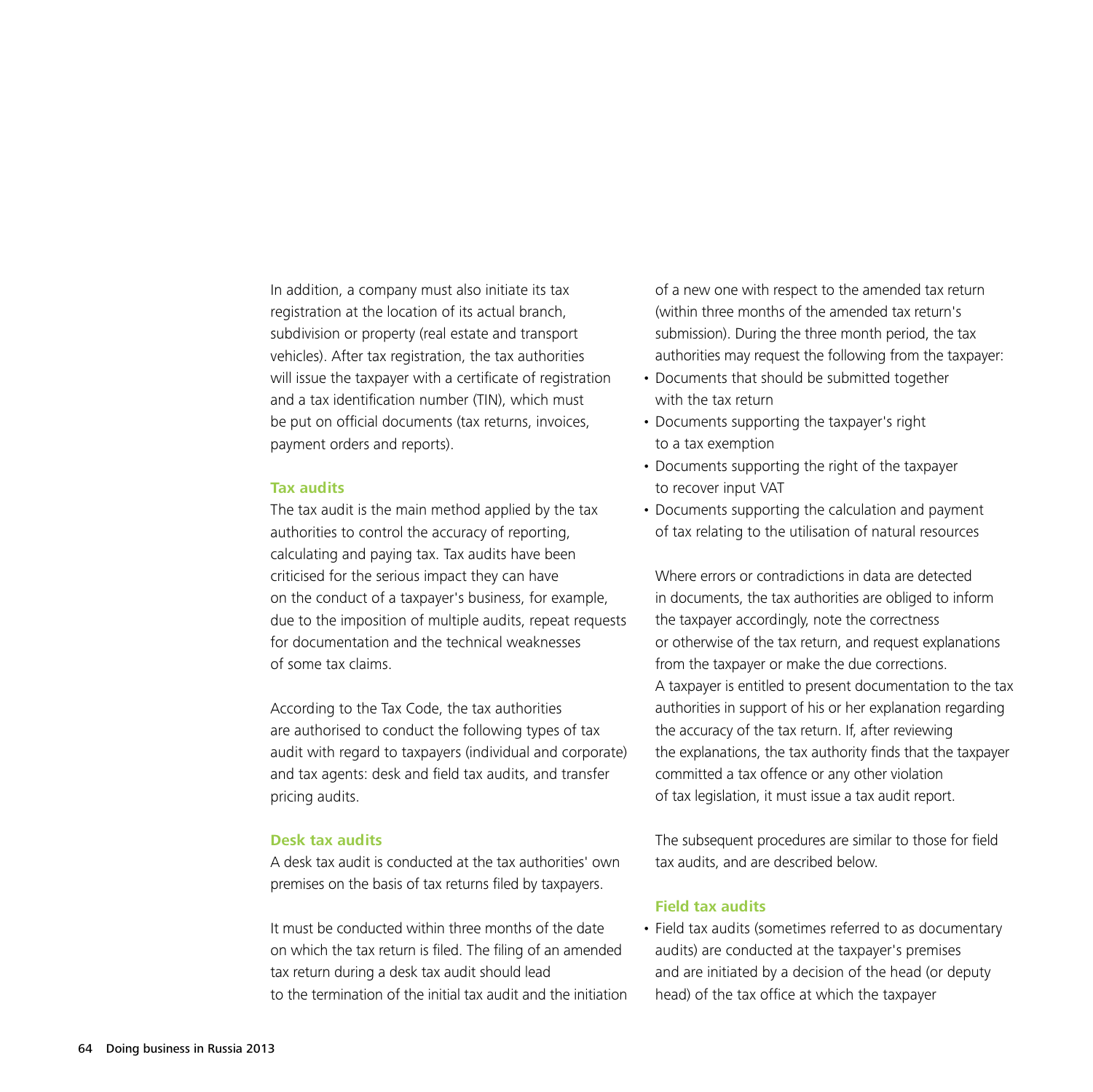is registered. If the taxpayer is unable to provide accommodation for the tax officers, the field audit is carried out at the tax office.

The Tax Code allows the tax authorities to take the following action during a field audit:

- Access the taxpayer's premises upon the presentation of identification and the document authorising the field audit
- Examine the premises and property of the taxpayer in the presence of witnesses
- • Request explanations and supporting documents from the taxpayer
- • Examine witnesses
- • Seize documents and other evidence, subject to the issue of an order initiated by the tax official conducting the audit and certified by the head (or deputy head) of the tax authority in the presence of the taxpayer and witnesses

## **Duration and suspension**

The duration of a field tax audit cannot exceed two months, although it can be extended for up to six months in "exceptional cases". The audit period starts from the day the decision initiating the field tax audit is issued and ends on the day a memorandum on the completion of the audit is issued.

• In practice, field tax audits are very rarely completed within two months, since the tax authorities often suspend the audit process. This can occur for an aggregate period of up to six months (with the two month period extended), but only

on the basis of a decision by the head (or deputy head) of the relevant tax office. During the suspension, the tax authorities may:

- Request information and documents regarding the activities of the audited entity from its contractors or from others
- • Obtain information from foreign state authorities based on Russia's international treaties
- Examine experts
- Translate foreign language documents submitted by the audited entity

## **Tax audit report**

A tax audit is completed with the issue of a memorandum. No later than two months after the issue of this document, the tax authorities must issue a tax audit report which should reach the taxpayer within five business days. The report must contain the audit findings, specifying the provisions of the Tax Code that have been violated — or the absence of a violation. Documents evidencing the tax offence must be attached to the report. If the taxpayer disagrees with the facts, conclusions or suggestions set out in the tax audit report, he or she may file a written objection together with supporting documents within the next 15 business days. Starting from the day the objection is filed, the head (or deputy head) of the tax office has 10 business days to review the audit report and the taxpayer's objection. While the taxpayer must be notified of the place and time of this review, the absence of the taxpayer or his/her representative does not invalidate the review. Based on this review, the tax authority issues a decision — either to hold the taxpayer liable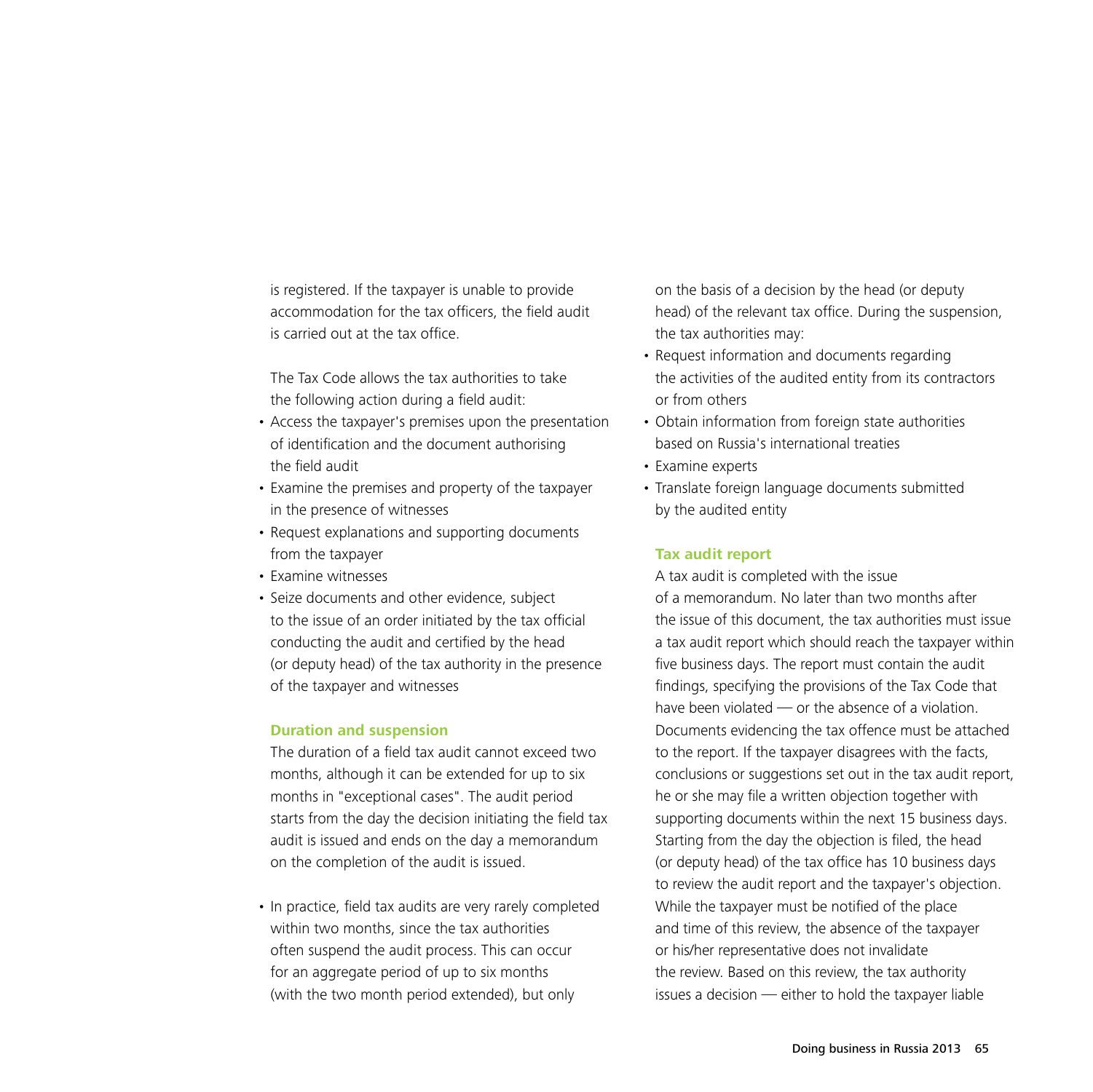

for the tax violation (or not), or to order additional tax control measures within one month. The latter decision is issued if it is necessary to obtain additional evidence of the tax violation. After additional tax control measures are conducted, the taxpayer has the right to meet with the tax authority to discuss the additional findings.

Where the tax audit relates to the recovery of VAT, the tax authorities should also issue a decision to reimburse VAT (or not), which may be challenged by the taxpayer in the same way as the main decision.

## **Decision enforcement**

Depending on the nature of the decision, the tax authority will then issue a request to pay the tax, interest and penalty fine(s), stating the payment deadline.

Such a request cannot be issued by the tax authority earlier than 10 business days after the taxpayer receives notification of the decision (which will be presumed to have been received within six business days of it being sent by registered mail), and the payment deadline cannot be less than eight calendar days from the date the taxpayer actually receives the request.

If the taxpayer fails to make the payment by the given deadline, the tax authority has two months in which to issue a decision to collect the outstanding liability from the taxpayer's bank account(s). In practice, the tax authority normally issues a decision to freeze the taxpayer's bank accounts at the same time, followed by a collection order to the bank either on paper or electronically. The bank should then freeze any payment transactions up to the amount indicated in the decision sent to the bank.

If the tax authority fails to issue a decision to collect taxes, interest and penalties within the required two-month period, it can still file a claim with the court within six months of the payment deadline.

If a taxpayer's cash funds are insufficient to cover the demands, the tax authorities can collect the shortfall from the taxpayer's other property, including through the seizure of property, subject to the relevant laws on enforcing court judgments. A decision to take such an action must be issued within one year of the payment deadline.

In addition to the above powers, tax authorities also have the right to issue an order prohibiting the taxpayer from disposing its property, up to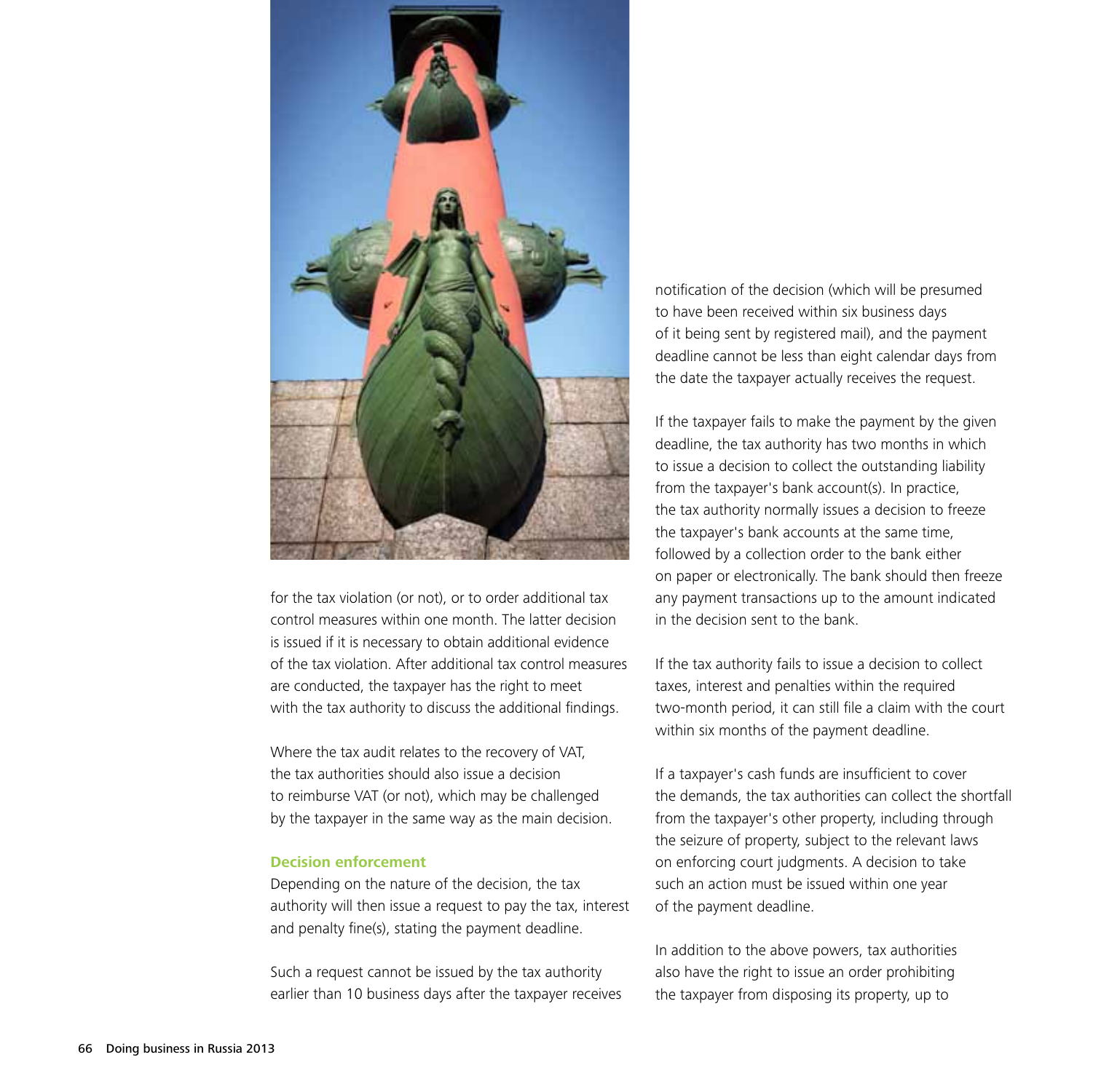the amount of the outstanding liability. The order is valid until the liability is paid (either voluntarily or compulsorily) or cancelled by a higher level tax authority or by a court decision.

Regardless of the above, a taxpayer has the right to challenge any decision of the tax authority before a higher level tax authority or in court and take measures to protect its assets from confiscation. The decision of the tax authority may be challenged in court only after challenging it before a higher level tax authority.

### **Limitations on tax audits**

The Tax Code includes a number of provisions limiting the powers of the tax authorities in relation to tax audits. Field tax audits may be initiated only with respect to the three year period immediately preceding the year in which the audit takes place. However, if a taxpayer files an amended tax return for a period which does not fall within those three years, that return period may also be audited.

In principle, a taxpayer can only be held liable for a tax violation, including tax underpayments, for tax returns relating to the three-year period up to the date of the decision. However, the period may be extended if the taxpayer "deliberately hindered" the conduct of the tax audit. There is no time limit for desk tax audits.

The tax authorities cannot conduct more than two field audits within each calendar year with respect to a particular taxpayer, except by a decision of the head of the Federal Tax Service.

Furthermore, the tax authorities cannot conduct more than one field tax audit with respect to the same taxes and the same tax period, with the following exceptions: where the taxpayer files an amended tax return reducing the amount of tax due; where a higher level tax authority reviews the audit of a lower level tax authority; and where a company has been reorganised or liquidated. If a taxpayer succeeds in challenging audit findings in court, the higher level tax authority has no right to repeat the audit.

## **Transfer pricing audits**

From 2012, business transactions between interdependent persons are subject to a transfer pricing audit carried out at the premises of the tax authorities.

The grounds for undertaking an audit are the following:

- Statement of controlled transactions filed by a taxpayer
- A tax authority notification stating that unreported controlled transactions have been identified during a desk or field audit
- Identification of unreported controlled transactions during a repeat field tax audit conducted by the Russian Federal Tax Service

The audit must be scheduled no later than two years after the statement or notification is received and, as a general rule, the duration of an audit should not exceed six months. The audited period may not exceed the threecalendar-year period preceding the year of the audit. The fact that an audit is in process does not prevent the tax authorities from conducting desk or field tax audits for the same period in relation to other tax matters.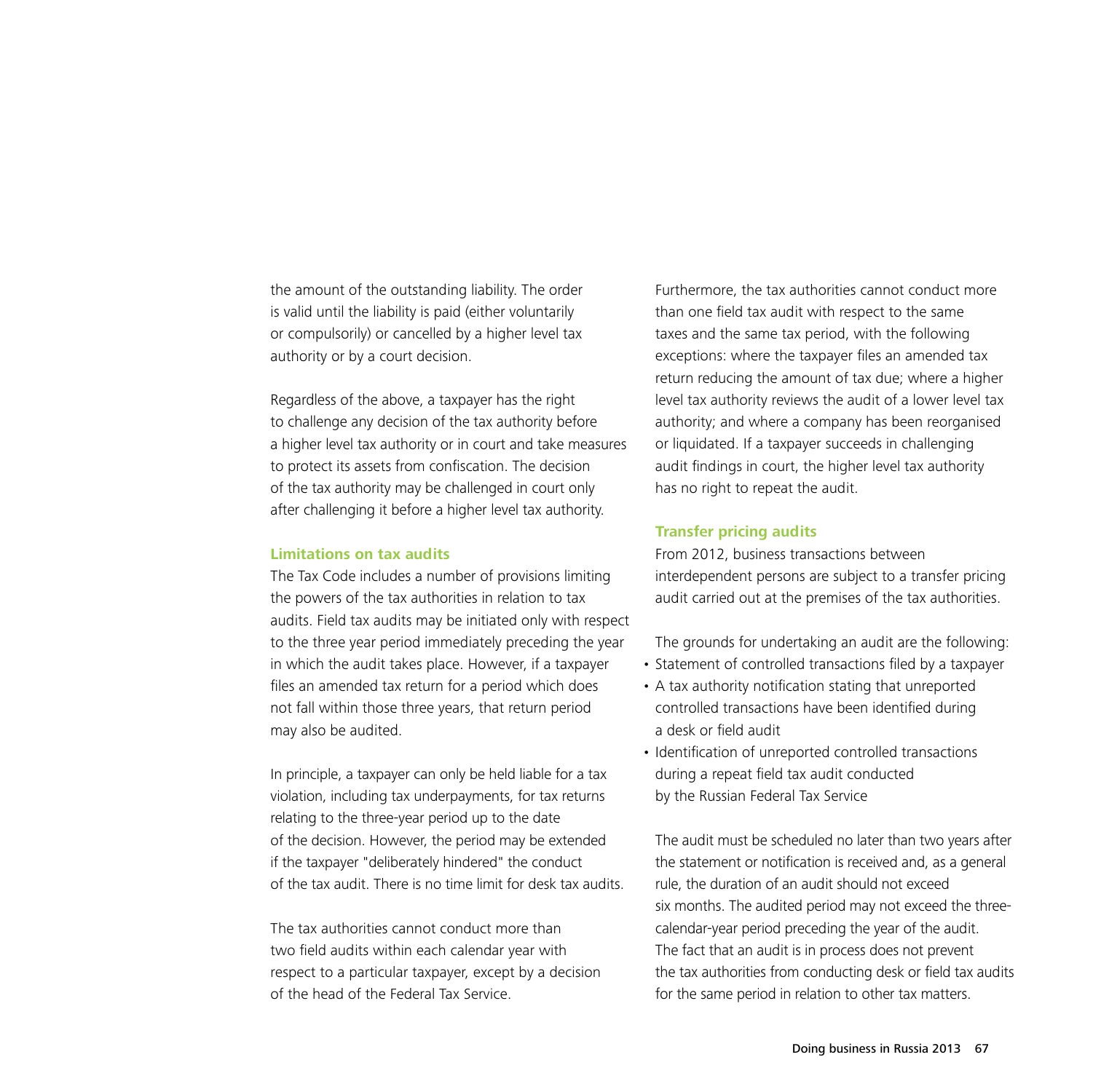Any deviations from market price that lead to an underpayment of taxes are stated in the tax report issued by the tax authorities. The taxpayer can then make any objections to the report within the 20 business days following the day of its receipt. Consideration of the tax report/decision is subject to the same rules as for desk and field tax audits.

Underpayments of tax detected during a transfer pricing audit may only be collected by means of a court judgment.

#### **Sanctions provided by the Tax Code**

The Tax Code sets out sanctions that may be imposed on taxpayers for tax violations. Generally, fines may be collected by the tax authorities without recourse to the courts. The tax authorities have the right to reduce or increase the amount of a fine if any mitigating or aggravating circumstances exist. The courts also have this right. The Tax Code establishes the following penalty rates for the most common tax violations:

### Failure to register with the tax authorities

Conducting business activities without registration is subject to a penalty fine of 10% of the revenue arising during the period that the entity was not registered, but not less than RUB 40,000 (approximately USD 1,300).

#### Full or partial non-payment of tax

Full or partial non-payment as a result of decreasing the tax base or incorrect calculation is subject

to a penalty of 20% of the unpaid tax amount. If the mistake was made deliberately, the penalty fare is 40% of the unpaid tax amount.

Underpayment of tax as a result of applying non-market prices is subject to a 40 % penalty fare or RUB 30,000 (approximately USD 1,000): whichever is the larger amount.

## Failure to file tax returns

The late filing of a tax return is subject to a fine of 5% of the unpaid tax due according to the return for each full or partial month from the official date that it should have been filed, subject to a minimum penalty fine of RUB 1,000 (approximately USD 30).

#### Gross violation of accounting regulations

Such violations may result in the following penalties: (i) RUB 10,000 (approximately USD 330) if the violation is limited to one tax period; (ii) RUB 30,000 (approximately USD 1,000) if the violation occurred in more than one tax period; or (iii) 20% of the outstanding tax amount, but no less than RUB 40,000, if the violation results in an understatement of the tax base.

#### Failure by a tax agent to withhold or remit tax

Such a failure may result in a fine equal to 20% of the tax to be remitted.

## Failure to provide documents

Failure to provide documents or other information required by law to the tax authorities within 10 business days following a request being received may result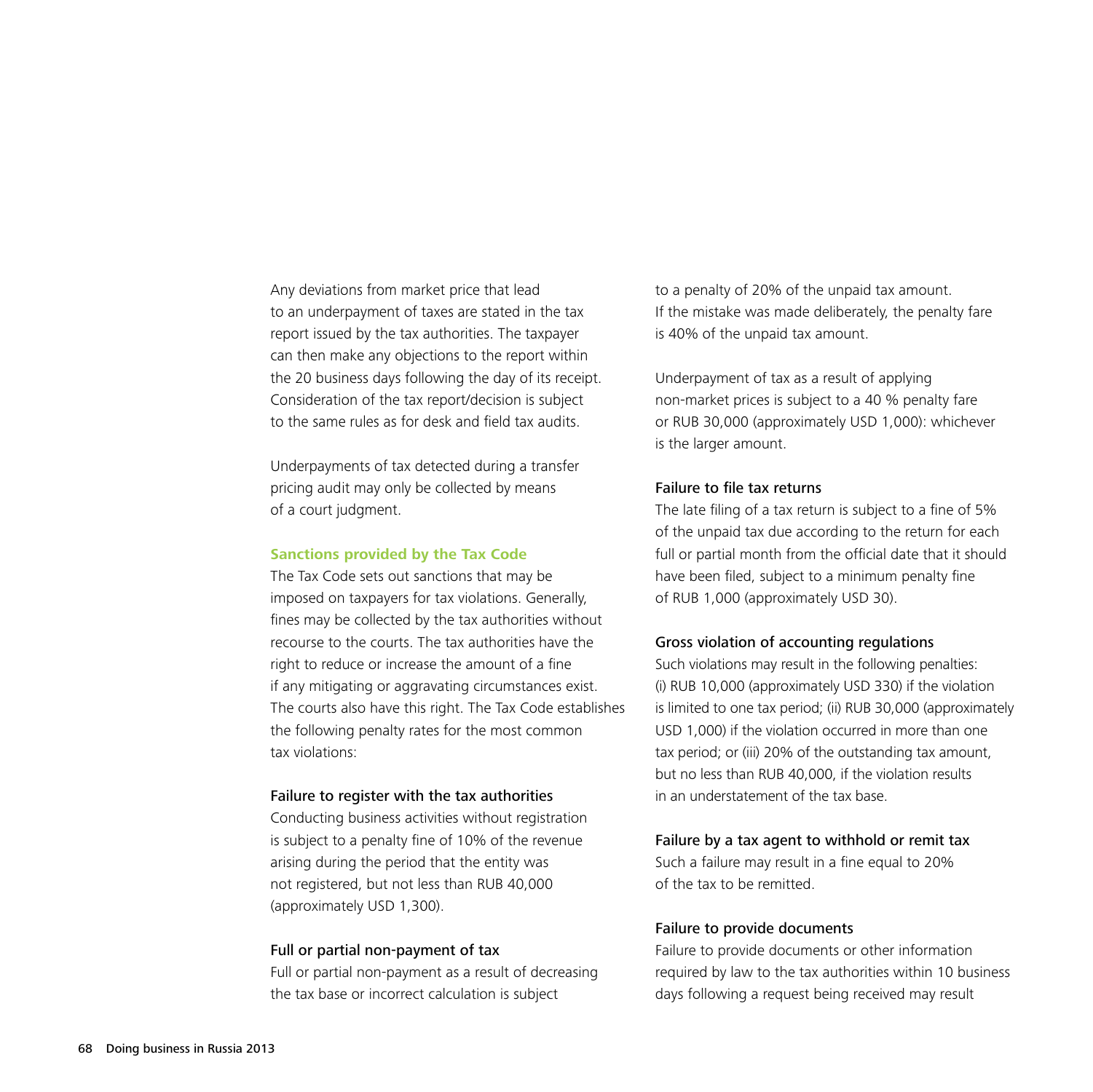in a fine of RUB 200 (approximately USD 6) for each document not provided.

## **Criminal sanctions**

The Criminal Code provides for five types of tax crime which are described below. In each case, only the relevant individuals/officers are subject to criminal liability, and not the legal entity itself. Criminal intent, according to the definition stipulated in the law, must be proven.

The limitation period for tax crimes committed by individuals is either two or six years depending on the gravity of the crime. For tax crimes committed by legal entities, the period is either six or ten years, also depending on the gravity of the crime.

Since 1 January 2010, pre-trial detention for an alleged tax crime has been expressly forbidden. However, imprisonment may still arise in practice since other crimes, to which this restriction does not apply (e.g. fraud, illegal business activities, etc.), may be prosecuted at the same time.

## Tax evasion committed by legal entities

The Criminal Code provides for criminal sanctions where a "large-scale" or "very large-scale" amount of tax is involved. "Large-scale" is defined as tax of RUB 2 million over three financial years (assuming this exceeds 10% of the total taxes due), or more than RUB 6 million. "Very large scale" is RUB 10 million over three financial years (assuming this exceeds 20% of the total taxes due) or more than RUB 30 million.



Liability can arise for deliberately including false information in tax returns or documents required by law, resulting in an underpayment of tax or levies, as well as for failure to file tax returns or to submit the required documents. The penalties range from fines of RUB 100,000 to 500,000 (approximately USD 3,300 to 17,000), or imprisonment of the company's CEO, Chief Accountant (or employees fulfilling these roles), or any other official of the legal entity, or its external advisor, who has falsified documents or concealed property on which tax payments should be made, for a period of up to six years. A ban from holding certain posts or performing certain activities for a period of up to three years may also be imposed.

A legal entity's officials are exempt from criminal liability for tax evasion if it is a first-time offence and the full amount of tax arrears, interest and fines is voluntarily paid.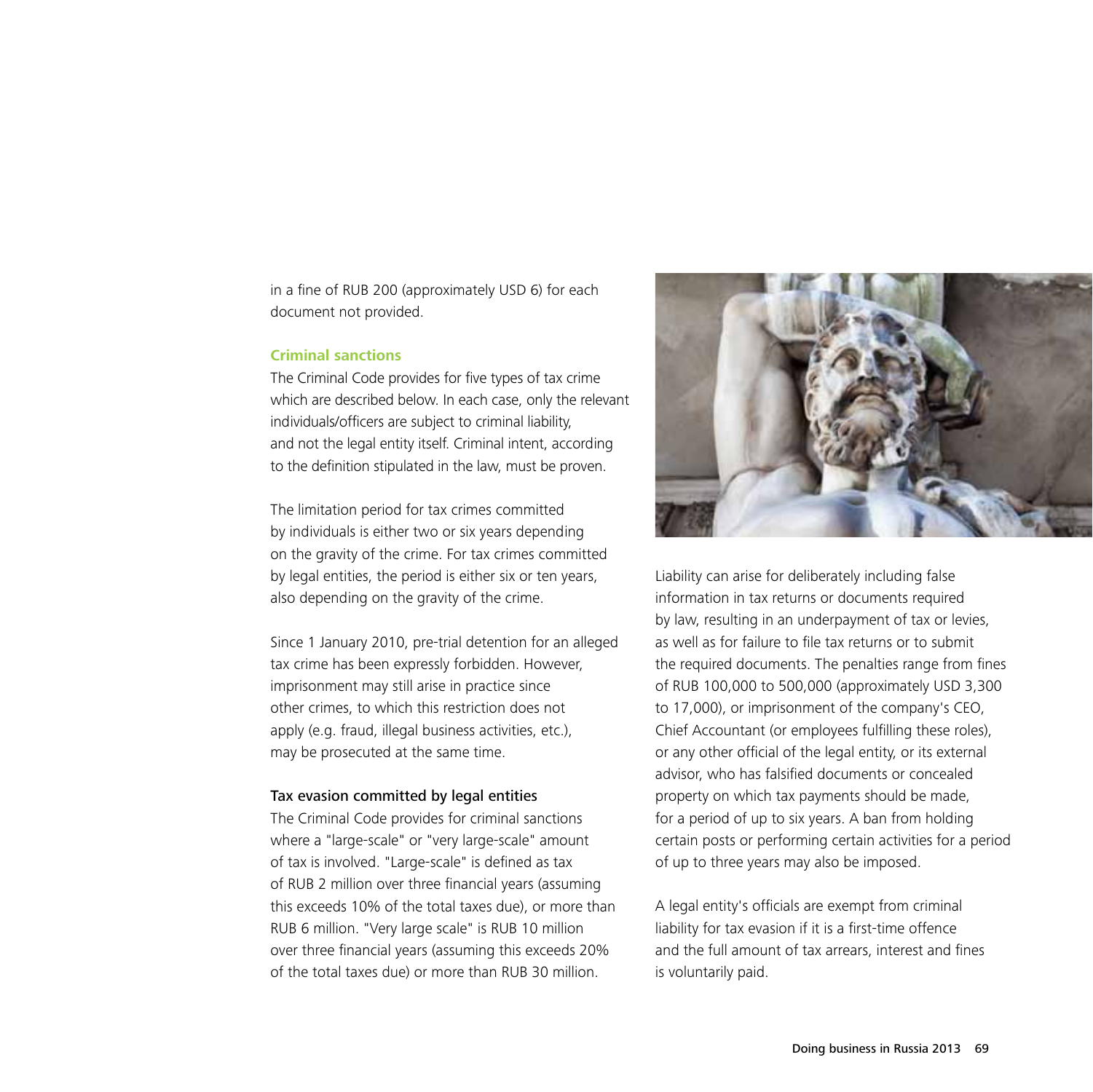#### Evasion of tax payments by individuals

The same crime committed by individual taxpayers may also be subject to criminal sanctions. In this case, "large-scale" is defined as RUB 600,000 over three financial years (assuming this exceeds 10% of the total taxes due), or more than RUB 1,800,000, and "very large-scale" is RUB 3 million over three financial years (assuming this exceeds 20% of the total taxes due) or more than RUB 9 million.

Fines range from RUB 100,000 to 500,000 or imprisonment for a period of up to three years.

An individual is exempt from criminal liability for tax evasion if it is a first-time offence and the full amount of tax arrears, interest and fines is paid voluntarily.

#### Failure to fulfill tax agent obligations

A tax agent's failure to calculate, withhold and remit taxes and fees to the relevant budget can result in criminal liability if committed on a "large scale" or "very large scale". The sanctions applied to tax agents are similar to those stipulated for legal entities.

## Concealment of money or property by legal entities or individual entrepreneurs

The concealment by a legal entity or individual entrepreneur of money or other property required for tax collection is a crime. In such an event, the officials of the legal entity or the individual entrepreneurs accused of the concealment are held liable for a criminal violation, with fines ranging from RUB 200,000 to 500,000 (approximately USD 6,700 to 17,000) or imprisonment for up to five years. A ban from holding certain posts or performing certain activities for a period of up to three years may also be imposed.

## Evasion of customs payments

Evasion by a legal entity or individual entrepreneur involving duties of RUB 500,000 (large-scale) or RUB 1,500,000 (very large-scale) may result in fines ranging from RUB 100,000 to 500,000, mandatory work of 180 to 240 hours, or imprisonment for a period of up to five years. A prohibition from holding certain posts or performing certain activities for a period of up to three years may also be imposed.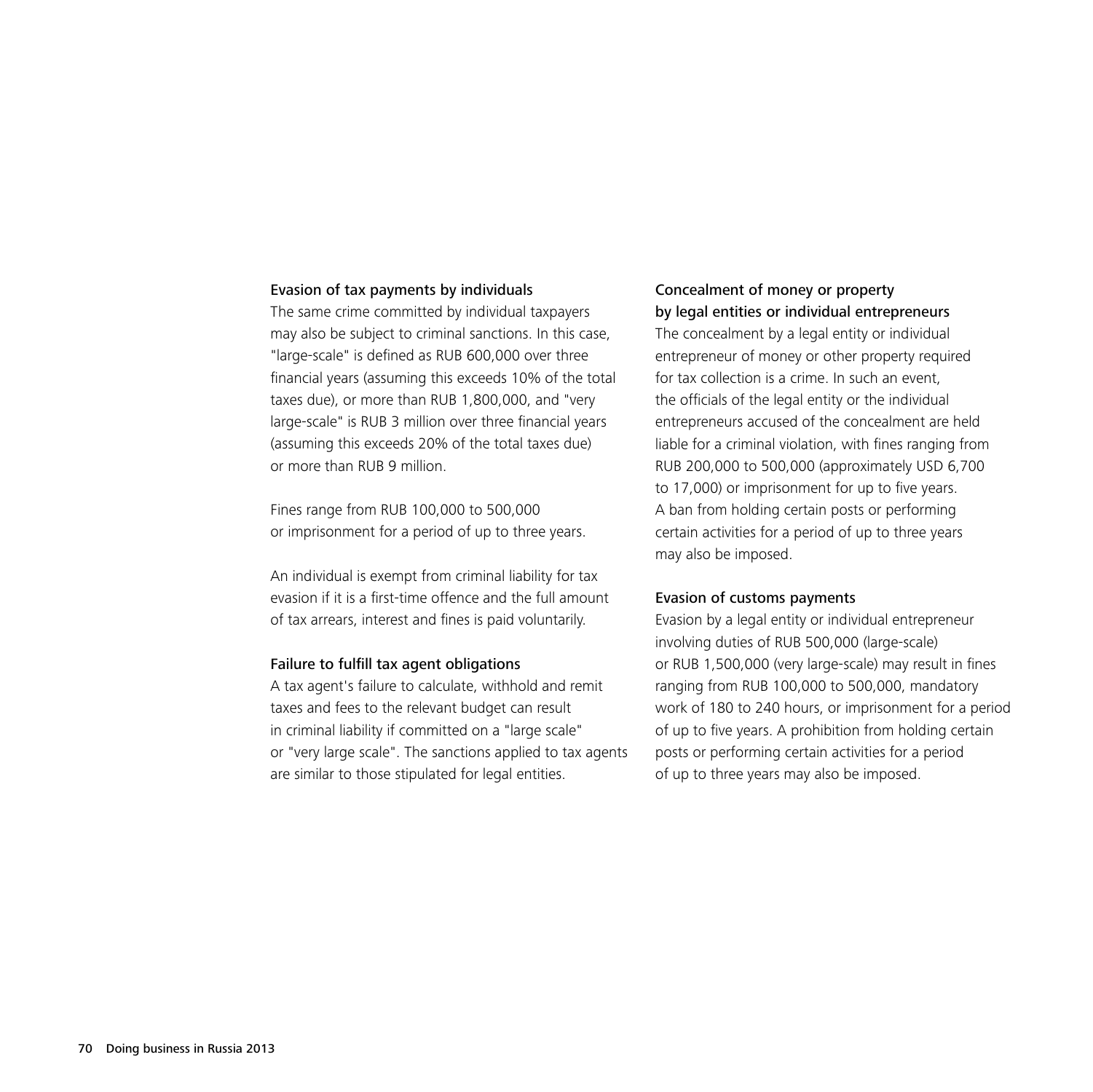# Oil and gas taxation

## **Overview**

Russia accounts for an estimated 5-6% of the world's proven oil reserves and around 24% of global natural gas reserves. Energy accounts for some 30% of Russia's GDP and the export of crude oil, oil products and natural gas comprise about 70% of the value of its exports. Since energy and mining have been the main drivers of Russia's overall economic recovery in recent years, tax revenue derived from activities in the natural resource industries deserves special attention.

## **Profit tax**

The following rules apply to companies engaged in the exploration and production of natural resources:

- Expenses associated with obtaining a license for subsurface use, including expenses for the appraisal of natural resource deposits, feasibility studies, obtaining geological information etc., should be included in the cost of the relevant license, treated as an intangible asset and amortised on a straight-line basis over its useful life. Expenses relating to participation in a license tender may, alternatively, be treated as a production and sale expense and amortised over a period of two years at the taxpayer's request. If no license is obtained, the expenses are amortised over a period of two years following the month of the relevant tender
- Expenses relating to the exploration and appraisal of natural resource deposits (successful or otherwise) should be deducted on a straight-line basis over the 12-month period following the completion of the work. Separate tax accounting is required for each exploration project

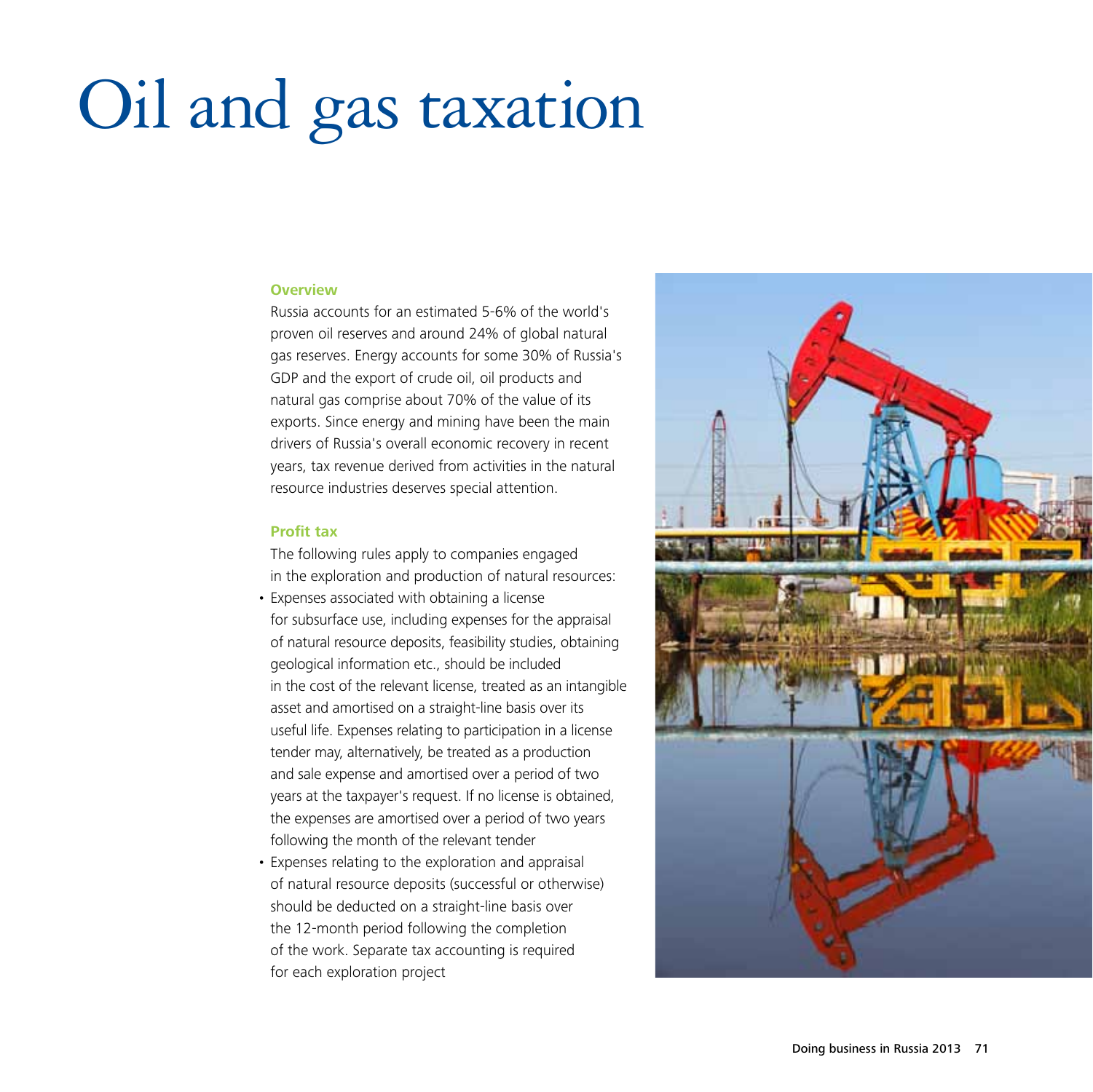- Expenses relating to the preparation of land plots for the extraction of natural resources and restitution work for cleaning up environmental damage caused during the construction and operation of extraction plants are deductible evenly over the two-year period following the completion of the work (although the expenses may no longer be deductible if the plant is decommissioned during that period)
- • Expenses relating to "dry" wells should be deducted evenly over a 12-month period starting from the first day of the month following the well's abandonment. No provisions for future abandonment costs are allowed, and thus these costs are deductible only when incurred. Examples of the useful lives of fixed assets typically used in the oil and gas industry are shown in Table 5.

| Depreciation group | Useful life (years) <sup>1</sup> | <b>Examples of types of fixed assets</b>                                                                             | <b>Depreciation method</b>                    |
|--------------------|----------------------------------|----------------------------------------------------------------------------------------------------------------------|-----------------------------------------------|
|                    | $1 - 2$                          | Metalworking and woodworking tools/machinery,<br>oil and gas production equipment, construction hand tools           | Straight-line or declining<br>balance methods |
| $\overline{2}$     | $2 - 3$                          | Drilling machinery, construction power tools, equipment<br>for underground tunnelling work and sampling              |                                               |
| 3                  | $3 - 5$                          | Elevators, forestry tractors, automobiles, tank trucks,<br>computers and peripheral equipment, office machinery      |                                               |
| 4                  | $5 - 7$                          | Office furniture, television equipment, clocks, light trucks<br>(less than 0.5 ton capacity)                         |                                               |
| 5                  | $7 - 10$                         | Oil/gas collection systems, gas pipelines, fibreoptic<br>communication systems, heavy trucks $(5 - 15$ ton capacity) |                                               |
| 6                  | $10 - 15$                        | Oil wells, railway transport infrastructure, heavy trucks<br>(over 15 ton capacity)                                  |                                               |
| 7                  | $15 - 20$                        | Bridges, ductwork, refrigerators, drilling ships                                                                     |                                               |
| 8                  | $20 - 25$                        | Blast furnaces, wharves, river and lake passenger vessels                                                            | Straight-line method                          |
| 9                  | $25 - 30$                        | Runways, nuclear reactors, oil/gas tanks                                                                             |                                               |
| 10                 | > 30                             | Escalators, forest shelter belts                                                                                     |                                               |

1 The exact useful life of fixed assets is determined based on their classification as prescribed by the Russian Classification for Fixed Assets.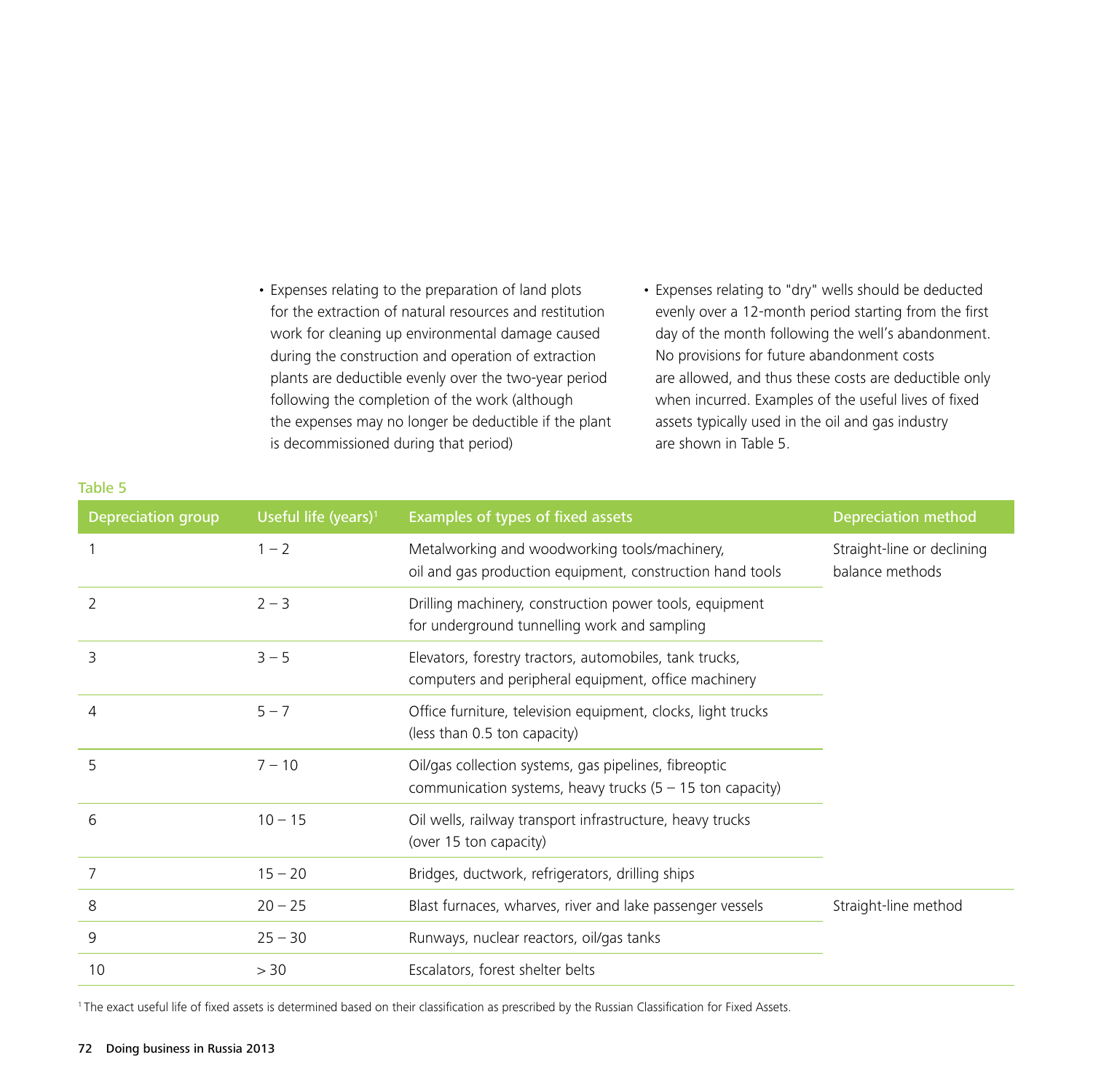## **VAT**

Export sales of oil, gas condensate and natural gas are subject to VAT at a 0% rate provided compliance requirements are met. Domestic sales of oil, gas condensate and natural gas are subject to the 18% VAT rate. Please refer to the chapter entitled "Value Added Tax" in relation to VAT on pipeline transportation services.

Recent amendments to the Tax Code introduced a closed list of work and services relating to the geological study, exploration and production of hydrocarbons on the Russian continental shelf and exclusive economic zone that are subject to Russian VAT, allowing for the recovery of corresponding input VAT.

#### **Table 6**

| Type of mineral resource                                | Tax rate (RUB)                      |                  |      |      |
|---------------------------------------------------------|-------------------------------------|------------------|------|------|
|                                                         | From 1 January 2013                 | From 1 July 2013 | 2014 | 2015 |
| Gas condensate (per ton)                                | 590                                 |                  | 647  | 679  |
| Natural gas (per 1,000m <sup>3</sup> )                  |                                     |                  |      |      |
| Gazprom and 50% (or more) affiliates                    | 582                                 | 622              | 700  | 788  |
| Other producers <sup>2</sup>                            | - 265                               | 402              | 471  | 552  |
| Associated gas and standard losses of mineral resources | 0% or RUB 0 per unit of measurement |                  |      |      |

2 The Gazprom rates are adjusted by co-efficients of 0.455 from 1 January 2013 until 30 June 2013, 0.646 from 1 July 2013 until 31 December 2013, 0.673 in 2014 and 0.701 in 2015. For 2013 – 2016, special rules for calculating MET apply to oil producers operating in the Republics of Tatarstan and Bashkortostan.

MET is assessed monthly, with payment due within 25 days following the reporting month. Tax returns should be submitted before the end of the month following the reporting month.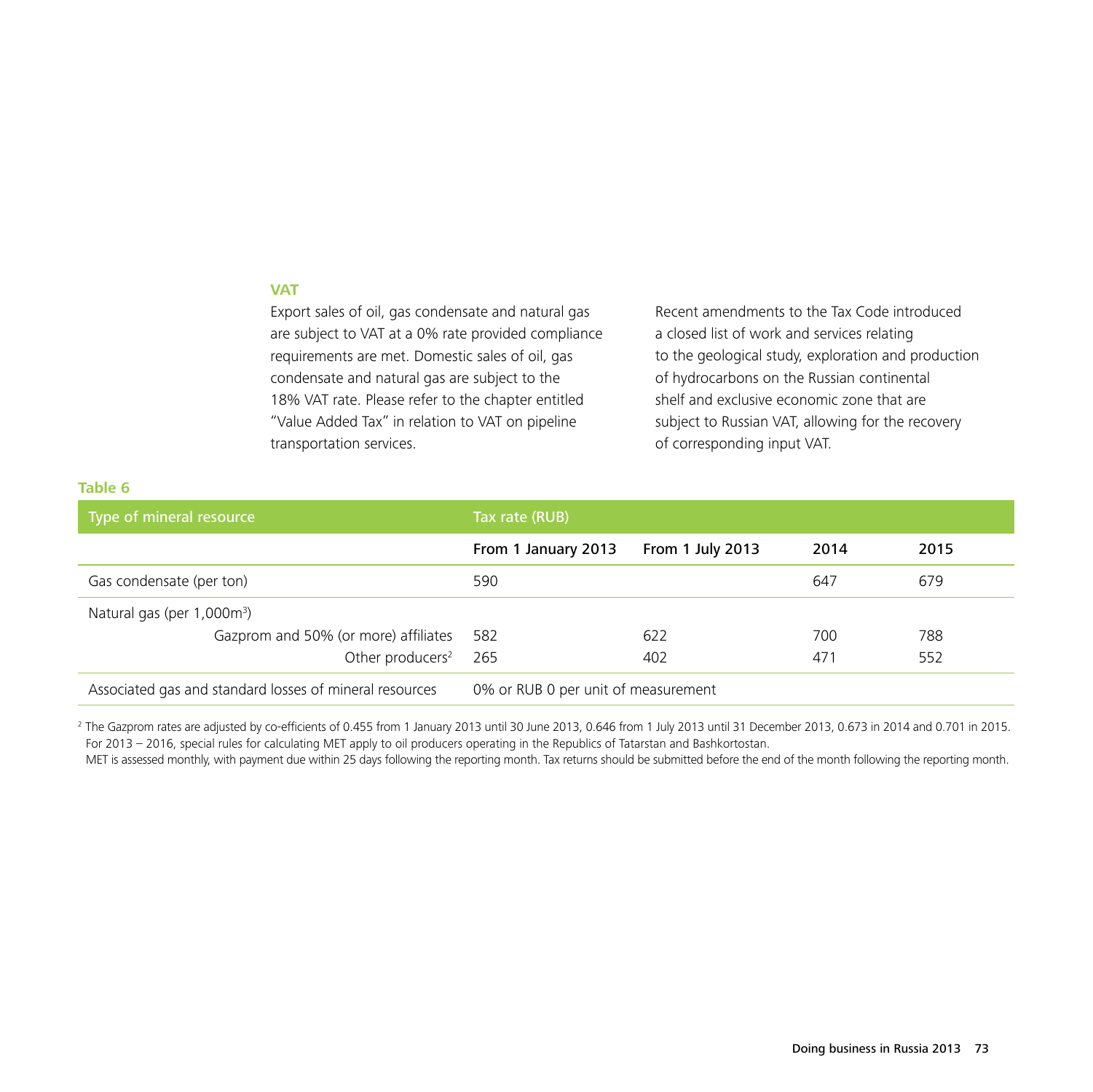#### **Mineral extraction tax**

Mineral extraction tax (MET) is imposed on legal entities and private entrepreneurs for the extraction of minerals, including oil and gas, from the subsurface and from production waste. In order to be permitted to extract minerals commercially, an appropriate license should be obtained.

MET is determined on the basis of either the physical quantity of mineral resources extracted or their physical quantity and value. Value is determined based on the quantity of minerals extracted and their selling price, net of VAT, customs duties and levies, and less transportation expenses.

If no sales of a particular mineral resource are made during a tax period, taxpayers should calculate the value of the extracted minerals based on their production cost. The value must be calculated based on the tax accounting records maintained for profits tax purposes and the procedures provided by tax legislation.

For oil, natural and associated gas and gas condensate, MET is based on the volume of minerals extracted.

The tax rate varies according to the type of resource. For oil, the MET rate for 2013 is RUB 470 per ton (approximately USD 16). The rate is adjusted using a coefficient reflecting changes in the world oil price and RUB/USD fluctuations. The coefficient is determined according to the following formula: (P-15)\*R/261\*D, where P is the average price per barrel of Urals blend crude oil (USD per barrel) for the tax period, R is the average monthly RUB/USD exchange rate as established by the Central Bank of Russia, and D is the depletion factor determined by the taxpayer. A special regressive coefficient applies to blocks depleted by more than 80%.

A 0% MET rate applies to oil extracted from fields located in the following areas, subject to certain cumulative production and development period constraints:

- The Republic of Sakha (Yakutia), Irkutsk and Krasnoyarsk Oblasts
- Areas located north of the Arctic Circle
- The Sea of Azov and the Caspian Sea, Sea of Okhotsk and Black Sea
- • Areas above latitude 650 north, located fully or partially within the Yamalo-Nenets Autonomous District (except Yamal Peninsula).

A 0% MET rate also applies to high viscosity oil. For other hydrocarbons, MET is calculated at the rates shown in Table 6.

#### **Excise tax on oil products**

Excise tax is applicable to certain transactions with oil products. Currently only gasoline, motor oil and diesel are subject to excise tax. Oil, gas condensate and natural gas are excluded. Excise tax is imposed on the following transactions with oil products performed in Russia:

- Sales of self-produced excisable oil products
- Transfers of excisable oil products which are produced at a processing facility under a tolling agreement to the owner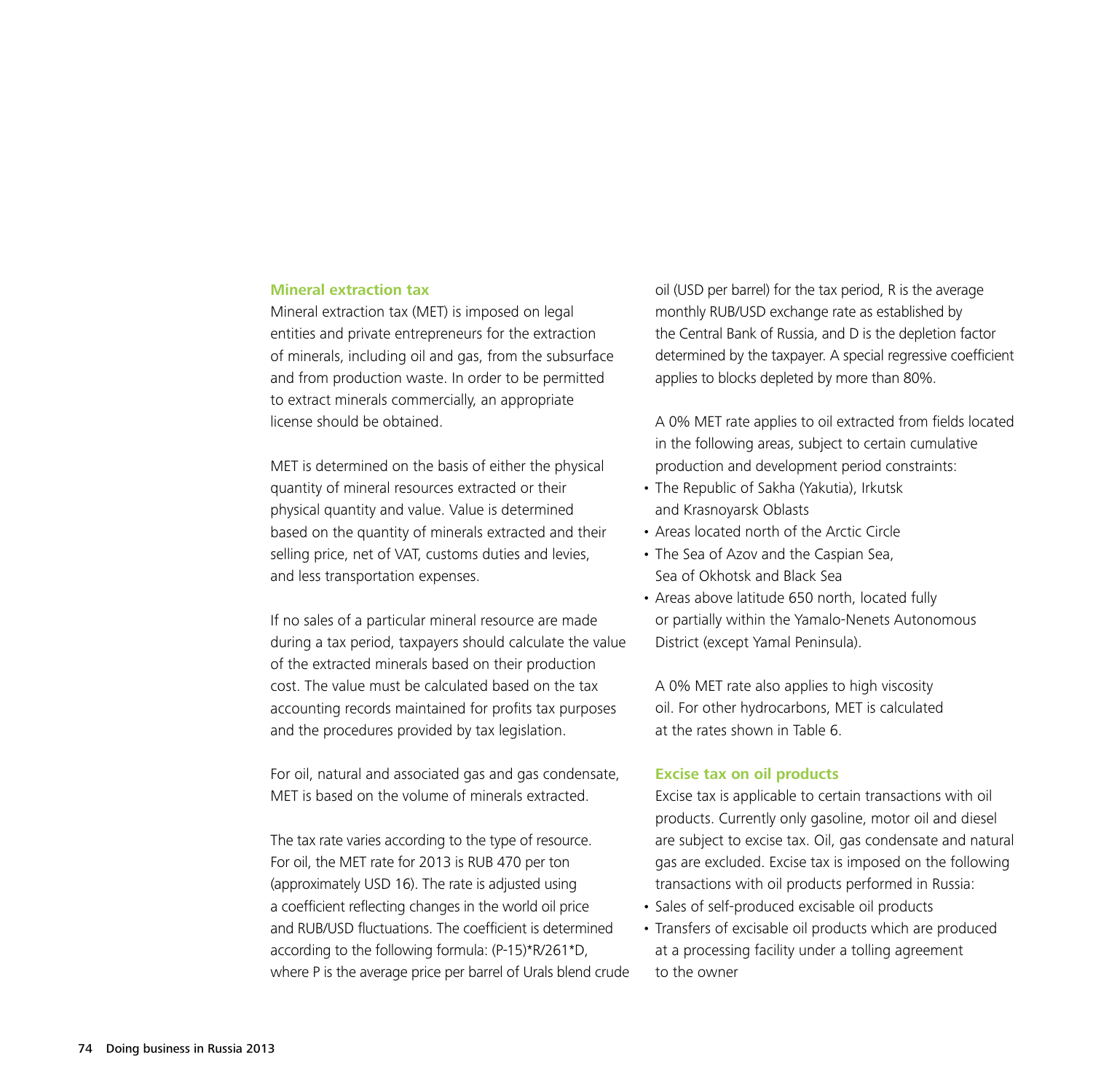- Inter-divisional transfers of self-produced excisable oil products within a company for the purpose of producing non-excisable products
- Transfers of self-produced excisable oil products for processing on a tolling basis
- Import of excisable oil products

Where excisable products described in the first two bullet points above are exported, they are exempt from excise tax, subject to documentary requirements.

The excise tax rates applicable to oil products are shown in Table 7.

The taxpayer may offset excise tax paid in respect of excisable oil products if those oil products are used as raw materials for the production of other excisable oil products. Offsets can be made on the condition that the taxpayer submits certain documents to the tax authorities following prescribed procedures.

Goods derived from blending other excisable goods are not subject to additional duty, provided that the excise tax which would otherwise have been applicable is less than or equal to the excise duty applicable to the goods/materials used for blending.

Special rules apply to straight-run gasoline. If a producer and processor hold special certificates for the production and processing of straight-run gasoline, the producer assesses excise tax, but does not charge it to theprocessor. The producer is entitled to offset the excise tax assessed, provided the required filings are made with the tax authorities.

| TANIC 7                                          |                          |             |          |                            |  |  |  |
|--------------------------------------------------|--------------------------|-------------|----------|----------------------------|--|--|--|
| Rate (RUB per ton) $3$<br>Type of excisable good |                          |             |          |                            |  |  |  |
|                                                  | 1 January – 30 June 2013 |             |          | 1 July $-31$ December 2013 |  |  |  |
| Gasoline/Diesel Fuel                             | Gasoline                 | Diesel Fuel | Gasoline | Diesel Fuel                |  |  |  |
| below class 3                                    | 10,100                   | 5,860       | 10,100   | 5,860                      |  |  |  |
| class 3                                          | 9,750                    | 5,860       | 9,750    | 5,860                      |  |  |  |
| class 4                                          | 8,560                    | 4,934       | 8,960    | 5,100                      |  |  |  |
| class 5                                          | 5,143                    | 4,334       | 5,750    | 4,500                      |  |  |  |
| Motor oil                                        |                          |             | 7,509    |                            |  |  |  |
| Straight-run gasoline                            |                          |             | 10,229   |                            |  |  |  |

<sup>3</sup> Progressive rates applied to gasoline and diesel fuel depending on their ecological standard.

**Table 7**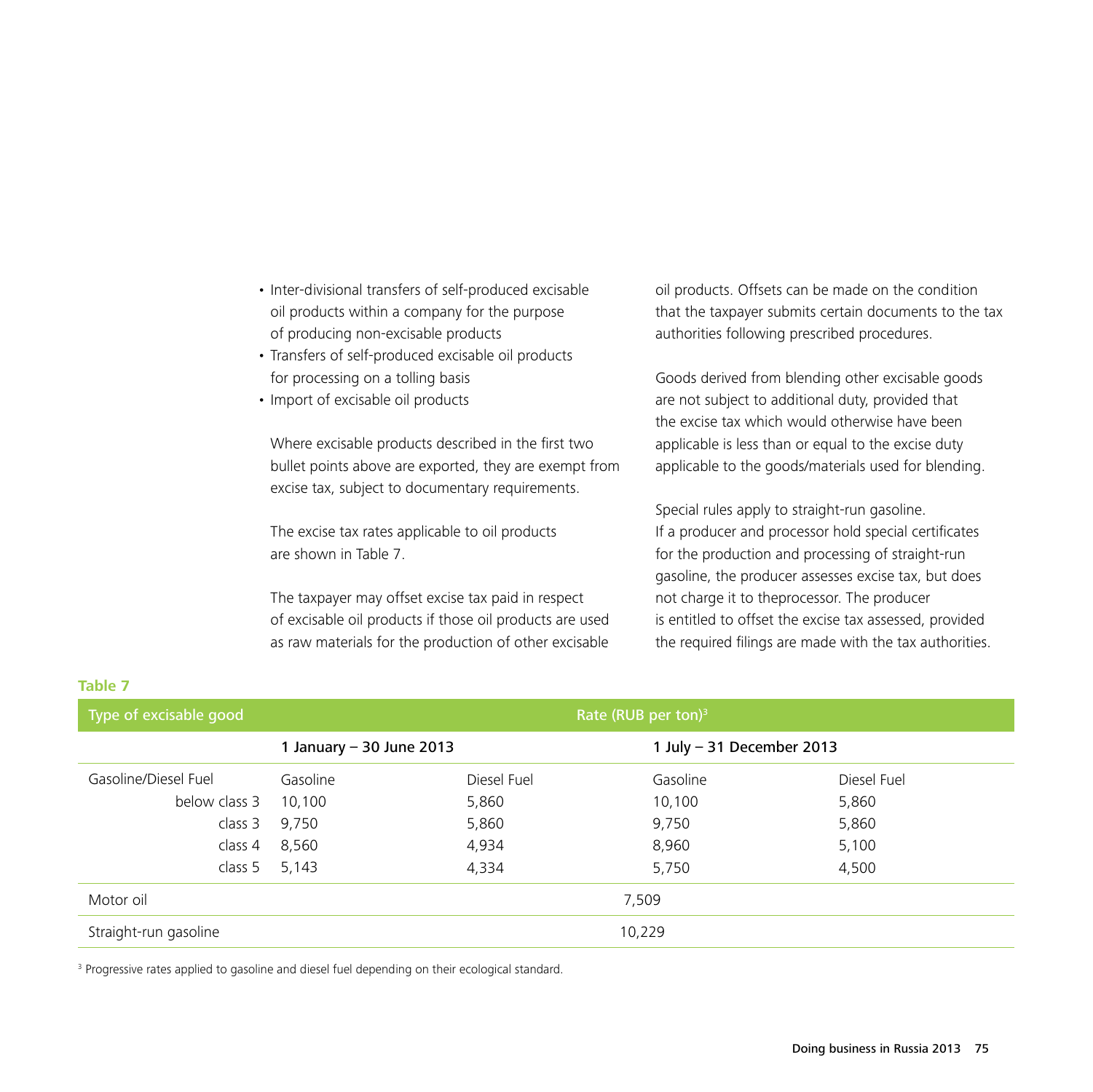

These certificates are issued by the tax authorities if the taxpayers have the appropriate straight-run gasoline production and processing capacities and if a processing agreement is in place. Different tax payment and tax return submission deadlines apply

#### **Export customs duties**

Export customs duties are levied on exports of oil, natural and petroleum gas and oil products. The duties on crude oil and oil products are adjusted by the Russian government on a monthly basis to reflect price movements in the European oil market. The flat rate on crude oil cannot exceed the maximum rate shown in Table 8

A single export duty set at 66% of the duty on crude oil applies to both light and heavy oil products, and a rate of 90% of the duty on crude oil applies to gasoline. From 2015, it is planned that the rate for both crude oil and heavy oil products will be the same.

The rate of export duty on natural gas is currently approximately 30% of the customs value. No duty applies to the export of liquefied natural gas.

The rate on propane, butane, ethylene, propylene, butylene, butadiene and other liquefied gases is USD 200.3 per ton from 1 February 2013.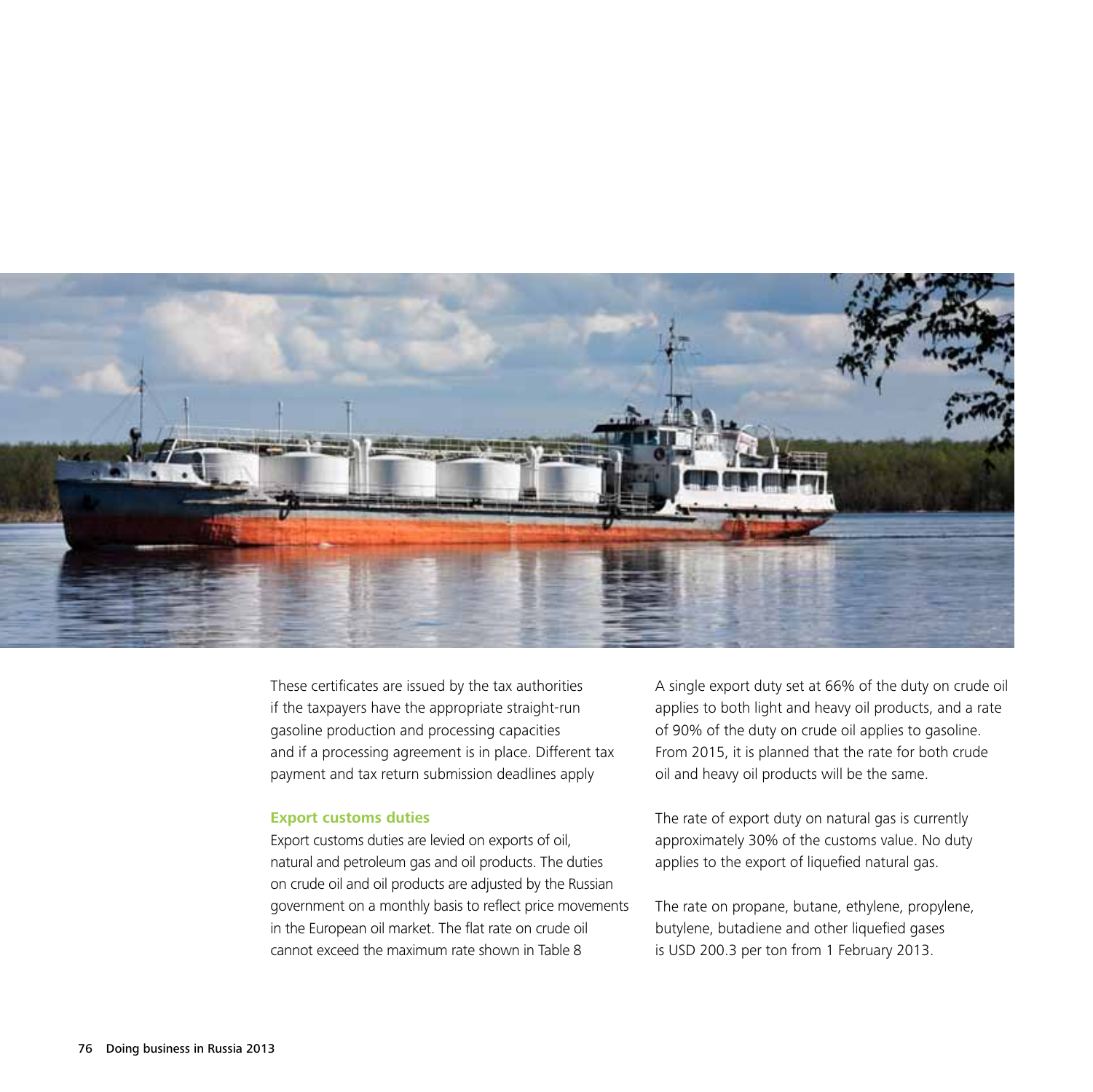#### **Table 8**

| Urals prices (P) (USD per ton) | <b>Maximum export duty rate</b>   |
|--------------------------------|-----------------------------------|
| < 109.50                       | $0\%$                             |
| $109.50 - 146.00$              | 35%*(P-109.50)                    |
| $146.00 - 182.50$              | 12.78+45%*(P-146.00)              |
| >18250                         | 29.20+60%*(P-182.50) <sup>4</sup> |

4 A reduction from 65% to 60% is planned.

A new law effective from 1 January 2013 introduced allowances with respect to export customs duties levied on oil produced from Russian deposits with high-viscosity and difficult-to-extract hydrocarbons. The Russian Government now has the right to establish special formulas for the purpose of determining export duties with respect to:

- high-viscosity oil for a period of 10 years starting from the moment at which the reduced export duty rate is applied, but no later than 1 January 2023. The rate of export duty on high-viscosity oil should be determined as 10% of the duty on crude oil for the corresponding calendar month
- crude oil with specific physical-chemical characteristics produced from deposits located partly or fully in the Yakutia, Irkutsk and Krasnoyarsk regions, Yamalo-Nenets Autonomous District, the Russian sector of the Caspian Sea region, on the sea-bed of the inland or territorial sea waters of the Russian Federation, or on the Russian continental shelf. The minimum level of reserves should be equal to 10 million tons

(if an application for the allowance is submitted in 2013) or 5 million tons (if the application is submitted from 2014), and the accumulated volume of oil extraction should be less than 5%. According to the information available from publicly-available sources, the rate should be applied in order to provide investors with 16.3% profitability. The flat rate on this crude oil should be determined in accordance with Table 9.

The law introduces a new procedure for publishing the export customs duty rates. This should be carried out using official sources of information rather than Regulations. The described changes to the procedure for determining the export duties on high-viscosity and difficult-to-extract oil should come into effect on 1 April 2013.

#### **Payments for subsurface use**

Companies holding licenses for exploration and production are subject to the payments described below.

- Regular payments for the right to prospect and appraise oil and gas deposits. The rate of these payments is set by the administration of the State Fund of Subsurface Resources within a range of RUB 120/sq km to RUB 360/sq km (approximately USD 4-12/sq km) of the area being prospected and appraised. For the continental shelf and exclusive economic zone, the rates vary from RUB 50/sq km to RUB 150/sq km (approximately USD 1.5-5/sq km)
- Regular payments for the right to explore deposits (i.e. the stage following prospecting and appraisal).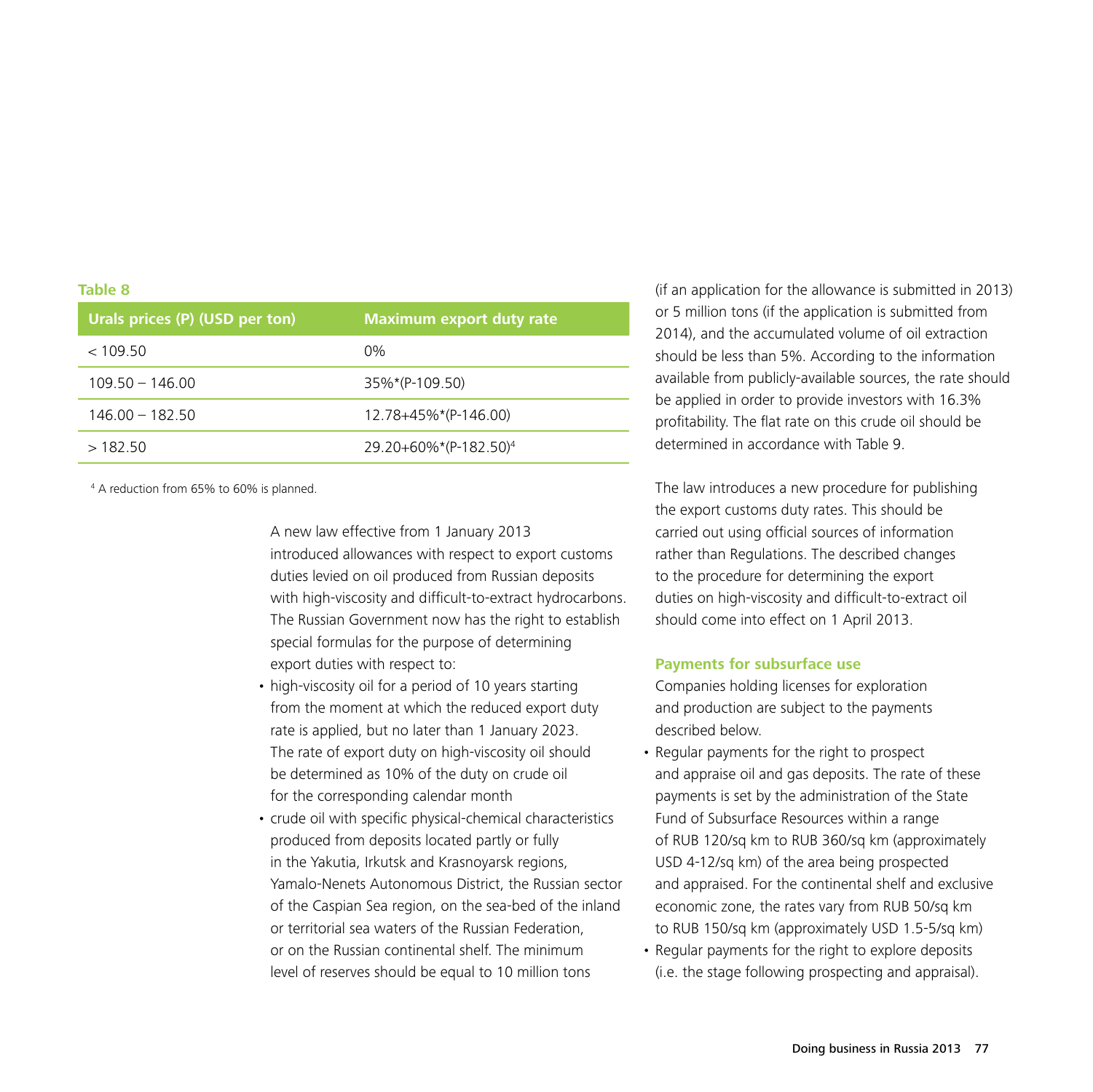#### **Table 9**

| Urals prices (P) (USD per ton)  | Maximum export duty rate |
|---------------------------------|--------------------------|
| $<$ 365.00 (or equal to 365.00) | $0\%$                    |
| >365.00                         | 45%*(P-365.00)           |

The payment rate is also set by the administration of the State Fund of Subsurface Resources, within a range of RUB 5,000/sq km to RUB 20,000/sq km (approximately USD 170-670/sq km) of the area under exploration. Rates of RUB 4,000/sq km to RUB 16,000/ sq km (approximately USD 130-530/sq km) of the area under exploration are prescribed for the continental shelf and Russia's exclusive economic zone

- One-time payments for the use of subsurface resources. The terms of these payments are established by the relevant licenses, but should not be lower than 10% of the estimated annual amount of MET. This may potentially be one of the most significant costs related to obtaining and developing a license area
- Fee for participation in a competitive tender/ auction. The fee is determined based on the costs of preparing for, holding and evaluating the tender/ auction, plus fees paid to experts.

#### **Production sharing regime**

#### Legislative framework

Production Sharing Agreements (PSAs) are governed under a legal regime which sees the Russian government grant an investor the exclusive right to prospect, develop and produce mineral resources from a subsurface area

for a certain period of time. The investor guarantees the development of these mineral deposits at his or her own risk and expense.

By committing to share the production of mineral resources with the state under the terms of a PSA, the investor becomes entitled to a share of the minerals extracted. Currently, a PSA may only be created if certain terms are met, in particular where a tender was previously held and later declared invalid due to a lack of investors interested in the opportunity under the general tax regime. This PSA legislation has proved to be a significant obstacle to the establishment of new agreements.

#### PSA tax regime

The PSA tax legislation provides for two methods of determining tax liabilities on production sharing; the standard method and the direct method. Under the standard method, the investor is subject to MET on minerals extracted under the PSA. Once the value of the minerals produced, net of MET, has been reduced by the "compensatory production" and the costs of exploration, production and other reimbursable expenses, the remaining profit (profit production) is shared between the state and the investor in accordance with the terms of the PSA. The investor is subject to profit tax in respect of its share of the profits. The share of compensatory production should not be more than 75% (90% in the case of extraction on the continental shelf) of the total volume of production.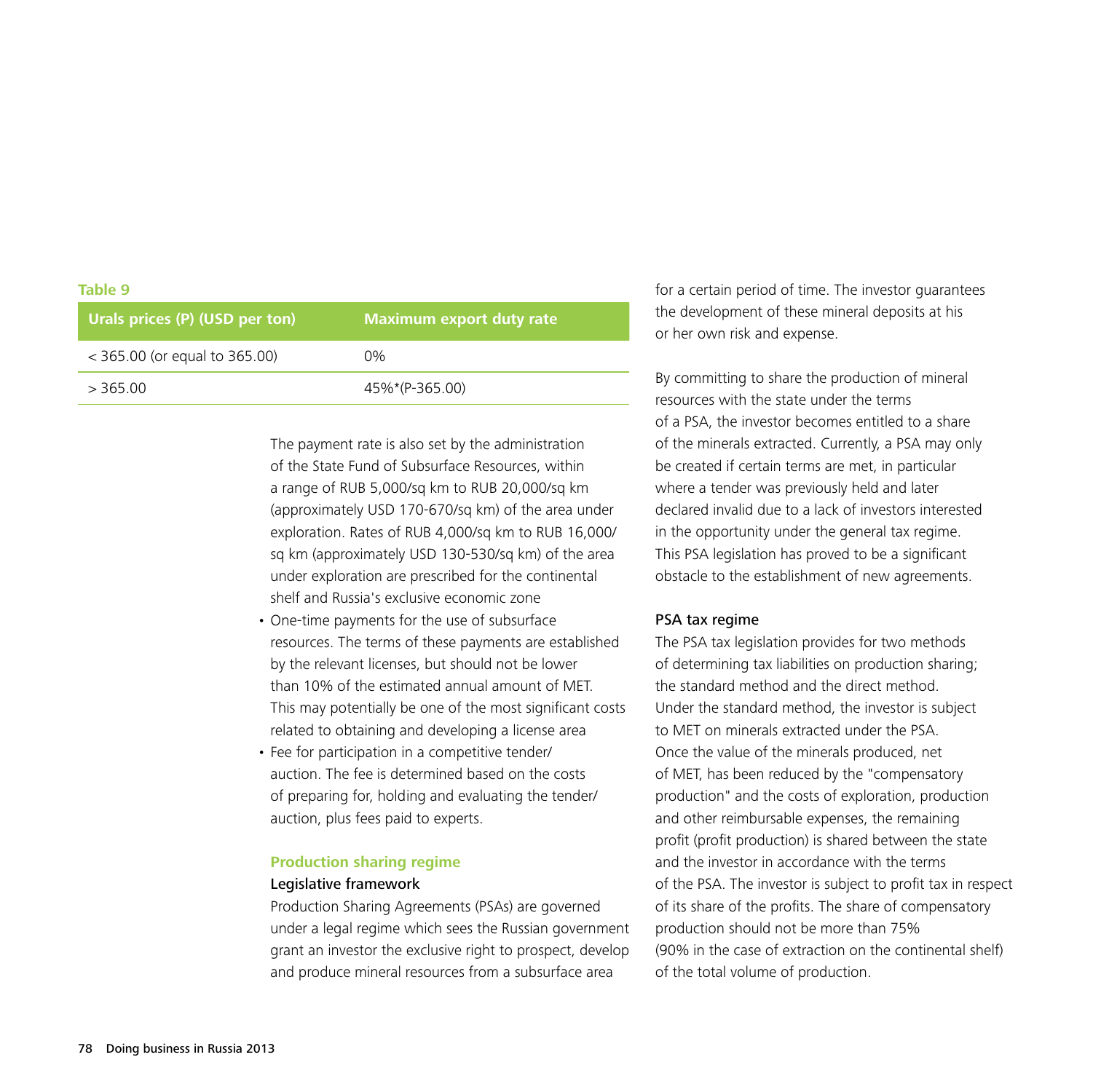Under the direct method, there is no division of minerals produced into compensatory production and profit production. The investor is eligible for a share of up to 68% of the total quantity of minerals produced under the PSA. The investor is exempt from profit tax, MET, water tax and land tax. Under both methods, the investor is exempt from customs duties in respect of goods imported or exported under the PSA, as well as from property and transport taxes in respect of fixed assets used under the PSA. PSA investors are also required to account for VAT.

### "Grandfathered" PSAs

All of the PSAs currently in effect ("Kharyaga", "Sakhalin-1", and "Sakhalin-2") were concluded before the PSA regime described above came into effect. For these PSAs a special "grandfathering" approach is included in the legislation, which generally provides that the PSA provisions apply even though the legislation covering those aspects has changed. For example, the profit tax rate established for investors under "Sakhalin 2" is higher (at 32%) than under the general tax regime. In addition, VAT and customs duty exemptions may apply to investors and, in some cases, contractors.

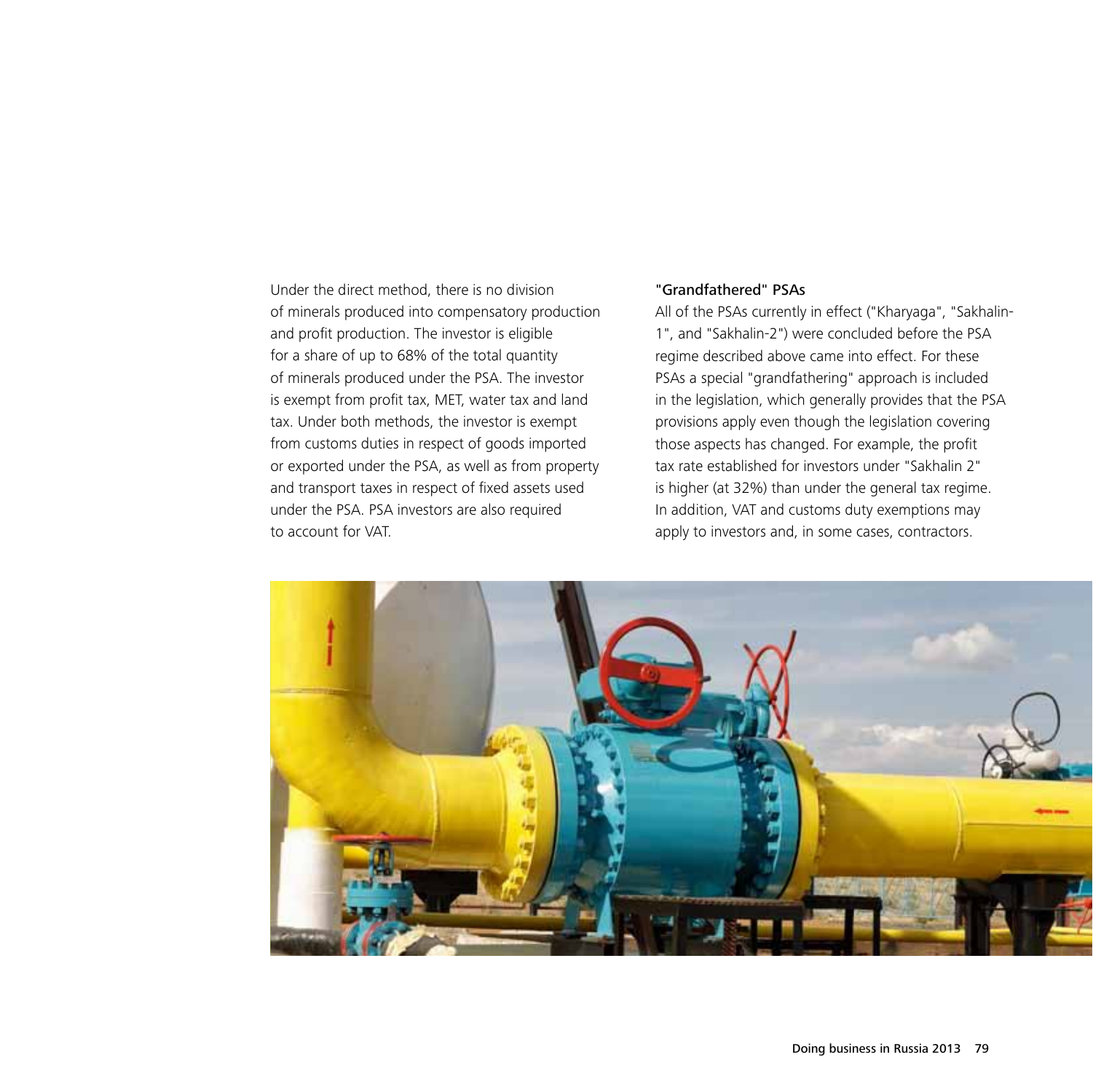## Mining taxation

#### **Overview**

This chapter relates to taxpayers engaged in the extraction of minerals other than oil and gas.

#### **Mineral extraction tax**

Corporate entities and individual entrepreneurs engaged in mining are subject to mineral extraction tax (MET). The tax base is the value of the mineral resources extracted, based on their quantity, and either the sales price net of VAT, customs duties, and customs clearance fees (reduced by freight costs and refining costs) or the cost of production, as per the tax accounting records maintained for profits tax purposes.

#### **Table 10**

| Type of mineral resource                                                                     |               | <b>Tax rate</b> |
|----------------------------------------------------------------------------------------------|---------------|-----------------|
| $Coal1$ :                                                                                    | Lignite       | <b>RUB 11</b>   |
|                                                                                              | Anthracite    | <b>RUB 47</b>   |
|                                                                                              | Coke          | <b>RUB 57</b>   |
|                                                                                              | <b>Others</b> | <b>RUB 24</b>   |
| Standard ores of ferrous metals                                                              |               | 4.8%            |
| Concentrates and other intermediate products containing gold                                 |               | 6%              |
| Concentrates and other intermediate products containing<br>precious metals (other than gold) |               | 6.5%            |
| Standard ores of non-ferrous metals<br>(other than nephelines and bauxites)                  |               | 8%              |
| Diamonds and other precious and semi-precious stones                                         |               | 8%              |

1 Per ton. Discounts to these rates may also apply.

Generally, the cost of production measure is only applied if there are no sales.

The value of precious metals recovered from natural deposits or spoil should be determined on the basis of the taxpayer's sales prices for chemically pure metals during the current month (or the preceding month in the absence of sales during the current month).

If no sales of a particular mineral resource are made during a tax period, taxpayers should calculate the value of the extracted minerals based on their production costs. Certain rates of MET are shown in Table 10.

#### **Export customs duties**

The rates of export duty for some types of mineral resources are provided in Table 11.

#### **VAT exemption**

Sales of precious metals by mining companies, or companies producing such metals from scrap and waste, to the State Funds for Precious Metals and Stones, the Central Bank of Russia (CBR) and authorised banks are subject to VAT at a rate of 0%. Input VAT relating to production is generally recoverable, assuming the conditions provided in the Tax Code for VAT recovery are satisfied. The recovery is usually accomplished by offsetting the input VAT against other taxes payable to the Federal budget.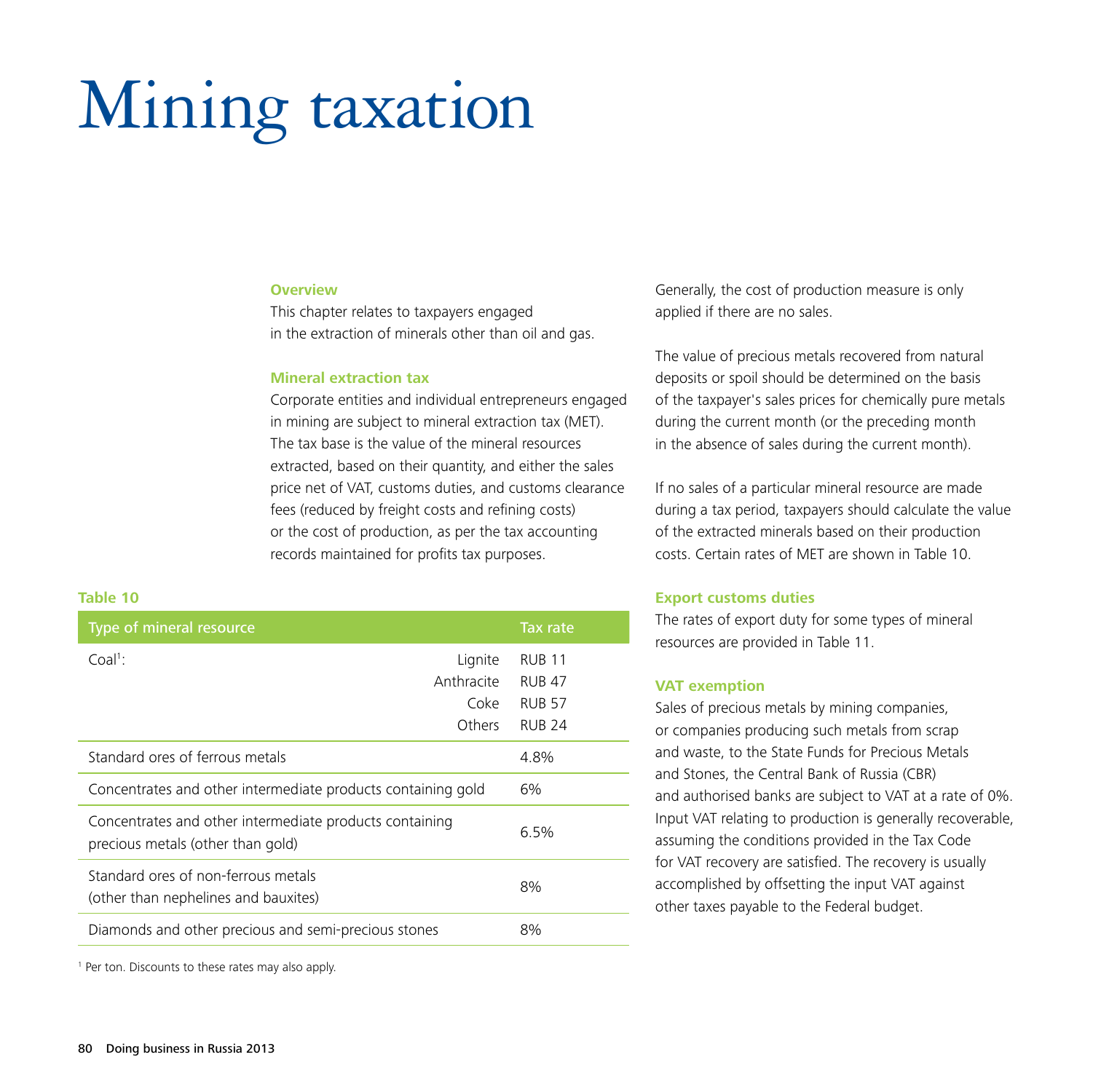## **Table 11**

| Type of mineral resource                                   | Tariff code under the Russian<br><b>Harmonized System</b> | Export customs duty rate                     |
|------------------------------------------------------------|-----------------------------------------------------------|----------------------------------------------|
| Coke and semi-coke manufactured from coal, lignite or peat | 2704                                                      | 6.50%                                        |
| Diamonds                                                   | 7102                                                      | 0% or 6.5%                                   |
| Precious and semi-precious stones (excluding diamonds)     | 7103                                                      | 6.50%                                        |
| Copper, various types                                      | 7401-7403; 7405                                           | 10%                                          |
| Copper waste and scrap                                     | 7404                                                      | EUR 50, but no less than EUR 420 for 1000 kg |
| Unrefined nickel                                           | 7502                                                      | 5%                                           |
| Nickel waste and scrap                                     | 7503                                                      | EUR 30, but no less than EUR 720 for 1000 kg |
| Aluminum alloys                                            | 7601                                                      | 3%                                           |
| Aluminum waste and scrap                                   | 7602                                                      | EUR 50, but no less than EUR 380 for 1000 kg |
| Lead waste and scrap                                       | 7802                                                      | EUR 30, but no less than EUR 105 for 1000 kg |
| Zinc waste and scrap                                       | 7902                                                      | EUR 30, but no less than EUR 180 for 1000 kg |

The tax legislation provides VAT exemption for the following transactions:

- Sale of scrap and waste of ferrous and non-ferrous metals
- • Sale of ore, concentrates, other industrial products, and scrap and waste containing precious metals for the production of other precious metals
- • Sale of precious metals and precious stones by companies other than mining companies or companies that produce metals or stones to the State Funds of Precious Metals and Stones
- • Sale of precious metals and precious stones by the CBR and authorised banks
- Sale of raw precious stones, excluding unprocessed diamonds, for processing and subsequent export sale
- Sale of unprocessed diamonds to processing companies

If a VAT exemption applies, the input VAT relating to the production cannot be recovered but is deductible as an expense.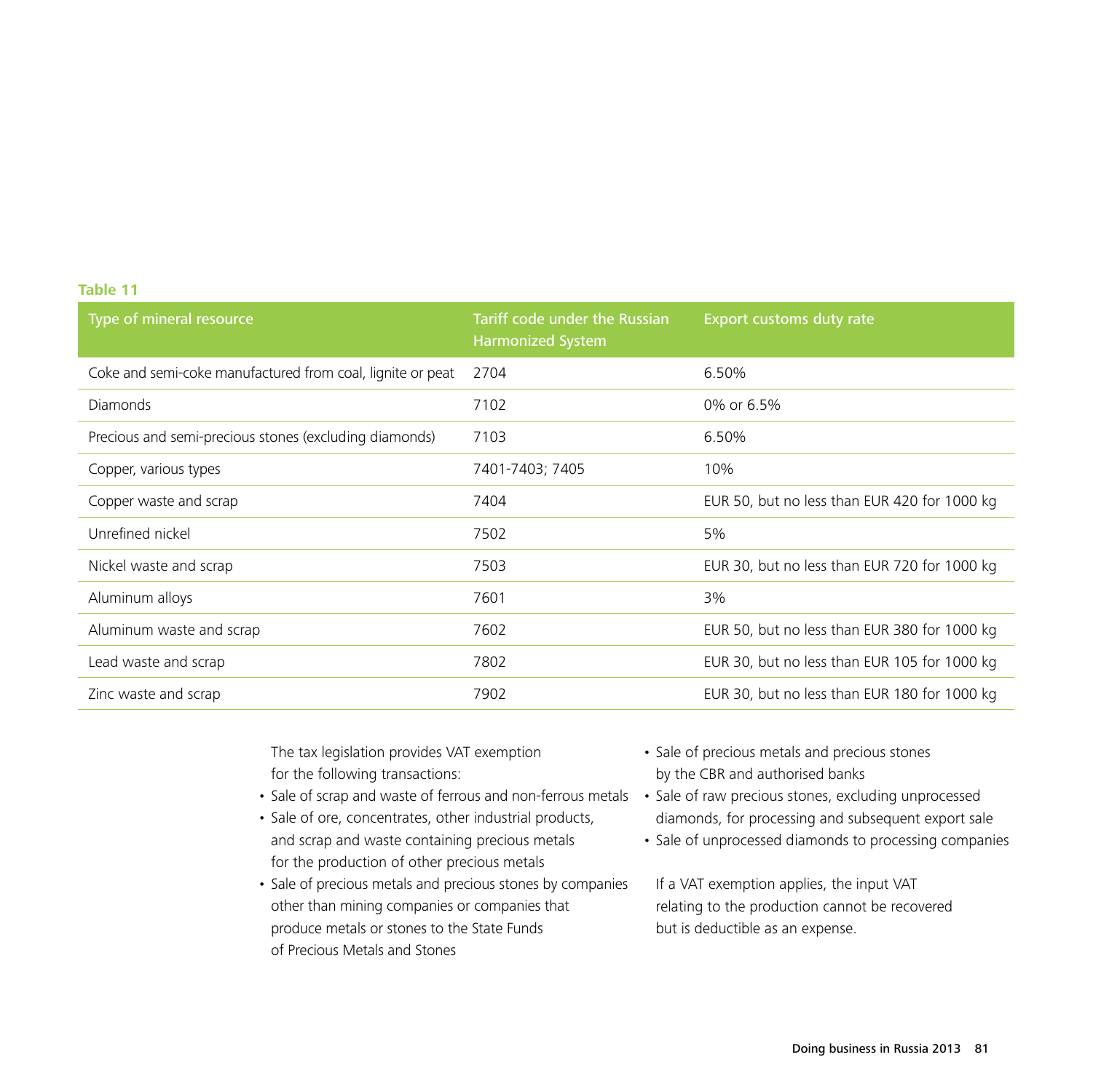# Appendix 1

## Withholding tax rates (%) under Russia's double taxation treaties

| Country of recipient | <b>Dividends</b>      |                              |                                  | Interest            | <b>Royalties</b>    |
|----------------------|-----------------------|------------------------------|----------------------------------|---------------------|---------------------|
|                      | Major<br>shareholding | <b>Minor</b><br>shareholding | "Major shareholding"<br>criteria |                     |                     |
| Albania              | 10                    | 10                           | N/A                              | 10                  | 10                  |
| Algeria              | 5                     | 15                           | 25%                              | 0/15                | 15                  |
| Argentina            | 10                    | 15                           | 25%                              | 15                  | 15                  |
| Armenia              | 5                     | 10                           | USD 40,0001                      | 0 <sup>2</sup>      | $\mathbf 0$         |
| Australia            | 5                     | 15                           | 10% & AUD 700,000                | 10                  | 10                  |
| Austria              | 5                     | 15                           | 10% & USD 100,000                | $\mathbf{0}$        | $\mathbf 0$         |
| Azerbaijan           | 10                    | 10                           | N/A                              | 10                  | 10                  |
| <b>Belarus</b>       | 15                    | 15                           | N/A                              | 10                  | 10                  |
| Belgium              | 10                    | 10                           | N/A                              | 0/10                | $\mathbf{0}$        |
| Botswana             | 5                     | 10                           | 25%                              | 10                  | 10                  |
| Brazil               | 10                    | 15                           | 20%                              | 15                  | 15                  |
| Bulgaria             | 15                    | 15                           | N/A                              | 15                  | 15                  |
| Canada               | 10                    | 15                           | 10%                              | 10                  | 0/10                |
| Chilie               | 5                     | 10                           | N/A                              | 15                  | 5/10                |
| China                | 10                    | 10                           | N/A                              | 10                  | 10                  |
| Croatia              | 5                     | 10                           | 25% & USD 100,000                | 10                  | 10                  |
| Cuba                 | 5                     | 15                           | 25%                              | 10                  | 5                   |
| Cyprus               | 5                     | 10                           | EUR 100,000                      | $\mathbf{0}$        | $\mathbf 0$         |
| Czech Republic       | 10                    | 10                           | N/A                              | $\mathbf{0}$        | 10                  |
| Denmark              | 10                    | 10                           | N/A                              | $\mathsf{O}\xspace$ | $\mathsf{O}\xspace$ |

1 Substituted by "major shareholding" criteria of 25% according to a Protocol ratified on 1 February 2013

2 Changed to 10%, except for interest paid to Russian or Armenian public authorities or central banks, according to a Protocol ratified on 1 February 2013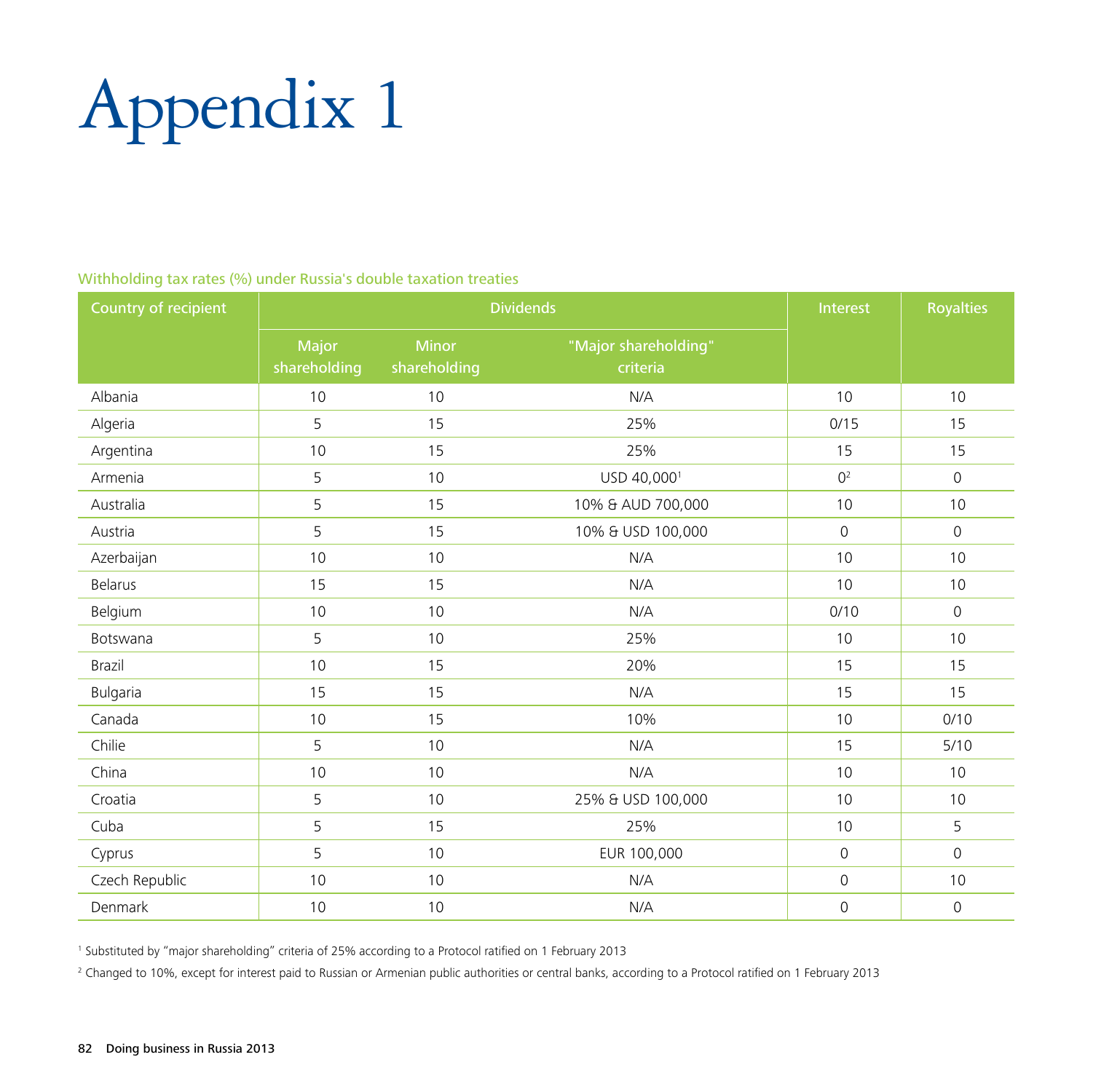| Country of recipient | <b>Dividends</b>      |                              |                                                                            | Interest            | <b>Royalties</b> |
|----------------------|-----------------------|------------------------------|----------------------------------------------------------------------------|---------------------|------------------|
|                      | Major<br>shareholding | <b>Minor</b><br>shareholding | "Major shareholding"<br>criteria                                           |                     |                  |
| Eqypt                | 10                    | 10                           | N/A                                                                        | 15                  | 15               |
| Finland              | 5                     | 12                           | 30% & USD 100,000                                                          | $\mathbf 0$         | $\mathbf 0$      |
| France               | 5/10                  | 15                           | 5% if EUR 76,225 & dividend exemption;<br>10% if only one condition is met | $\mathbf{0}$        | $\mathbf{0}$     |
| Germany              | 5                     | 15                           | 10% & EUR 80,000                                                           | $\Omega$            | $\mathbf 0$      |
| Greece               | 5                     | 10                           | 25%                                                                        | $\overline{7}$      | 7                |
| Hungary              | 10                    | 10                           | N/A                                                                        | 0                   | $\mathbf{0}$     |
| Iceland              | 5                     | 15                           | 25% & USD 100,000                                                          | 0                   | $\mathbf 0$      |
| India                | 10                    | 10                           | N/A                                                                        | 10                  | 10               |
| Indonesia            | 15                    | 15                           | N/A                                                                        | 15                  | 15               |
| Iran                 | 5                     | 10                           | 25%                                                                        | 7.5                 | 5                |
| Ireland              | 10                    | 10                           | N/A                                                                        | $\Omega$            | $\mathbf{0}$     |
| Israel               | 10                    | 10                           | N/A                                                                        | 10                  | 10               |
| Italy                | 5                     | 10                           | 10% & USD 100,000                                                          | 10                  | $\mathbf{0}$     |
| Japan                | 15                    | 15                           | N/A                                                                        | 10                  | 0/10             |
| Kazakhstan           | 10                    | 10                           | N/A                                                                        | 10                  | 10               |
| Korea (Dem. Rep.)    | 10                    | 10                           | N/A                                                                        | $\Omega$            | $\mathbf{0}$     |
| Korea (Rep.)         | 5                     | 10                           | 30% & USD 100,000                                                          | $\Omega$            | 5                |
| Kuwait               | $\mathsf{O}\xspace$   | 5                            | 25 % state ownership (direct or indirect)                                  | $\mathsf{O}\xspace$ | 10               |
| Kyrgyzstan           | 10                    | 10                           | N/A                                                                        | 10                  | 10               |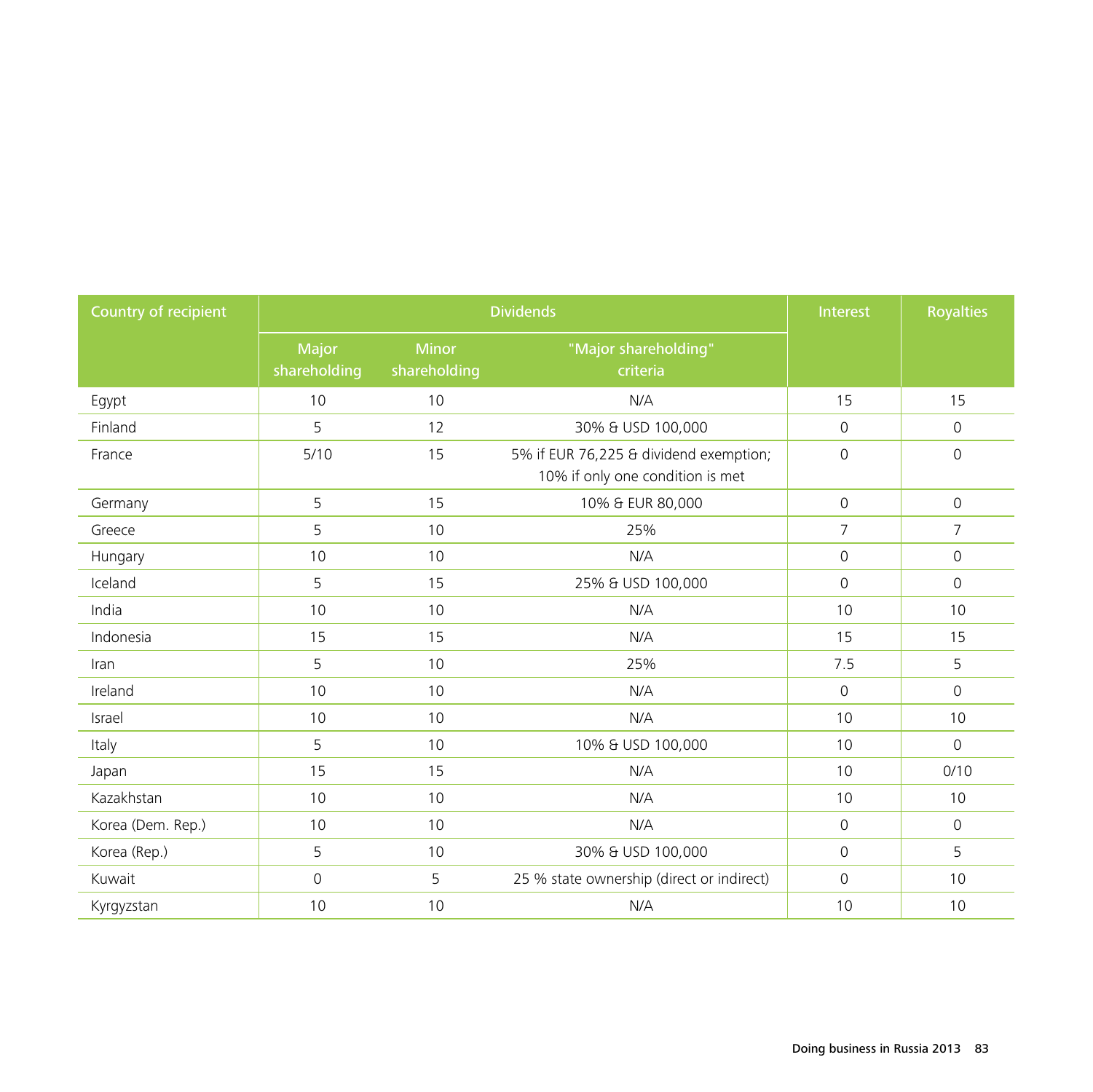| Country of recipient                          | <b>Dividends</b>      |                              |                                  | Interest | <b>Royalties</b> |
|-----------------------------------------------|-----------------------|------------------------------|----------------------------------|----------|------------------|
|                                               | Major<br>shareholding | <b>Minor</b><br>shareholding | "Major shareholding"<br>criteria |          |                  |
| Latvia                                        | 5                     | 10                           | 25% & USD 75,000                 | 5/10     | 5                |
| Lebanon                                       | 10                    | 10                           | N/A                              | 5        | 5                |
| Lithuania                                     | 5                     | 10                           | 25% & USD 100,000                | 10       | 5/10             |
| Luxembourg                                    | 10 <sup>3</sup>       | 15                           | 30% & EUR 75,000                 | $\Omega$ | 0                |
| Macedonia                                     | 10                    | 10                           | N/A                              | 10       | 10               |
| Malaysia                                      | 15                    | 15                           | N/A                              | 15       | 10/15            |
| Mali                                          | 10                    | 15                           | FRF 1,000,000                    | 15       | $\mathbf{0}$     |
| Mexico                                        | 10                    | 10                           | N/A                              | 0/10     | 10               |
| Moldova                                       | 10                    | 10                           | N/A                              | $\Omega$ | 10               |
| Mongolia                                      | 10                    | 10                           | N/A                              | 10       | No reduction     |
| Montenegro, Serbia<br>(former Yugoslavia DTT) | 5                     | 15                           | 25% & USD 100,000                | 10       | 10               |
| Morocco                                       | 5                     | 10                           | USD 500,000                      | 0/10     | 10               |
| Namibia                                       | 5                     | 10                           | 25% & USD 100,000                | 10       | 5                |
| Netherlands                                   | 5                     | 15                           | 25% & EUR 75,000                 | $\Omega$ | $\Omega$         |
| New Zealand                                   | 15                    | 15                           | N/A                              | 10       | 10               |
| Norway                                        | 10                    | 10                           | N/A                              | 0/10     | $\mathbf{0}$     |
| Philippines                                   | 15                    | 15                           | N/A                              | 15       | 15               |
| Poland                                        | 10                    | 10                           | N/A                              | 10       | 10               |
| Portugal                                      | 10                    | 15                           | 25% & 2 years                    | 10       | 10               |
| Qatar                                         | 5                     | 5                            | N/A                              | 5        | $\mathbf{0}$     |
| Romania                                       | 15                    | 15                           | N/A                              | 15       | 10               |

<sup>3</sup> Reduced to 5%, subject to "major shareholding" criteria of 10% and EUR 80,000, according to a Protocol that has been signed but not yet ratified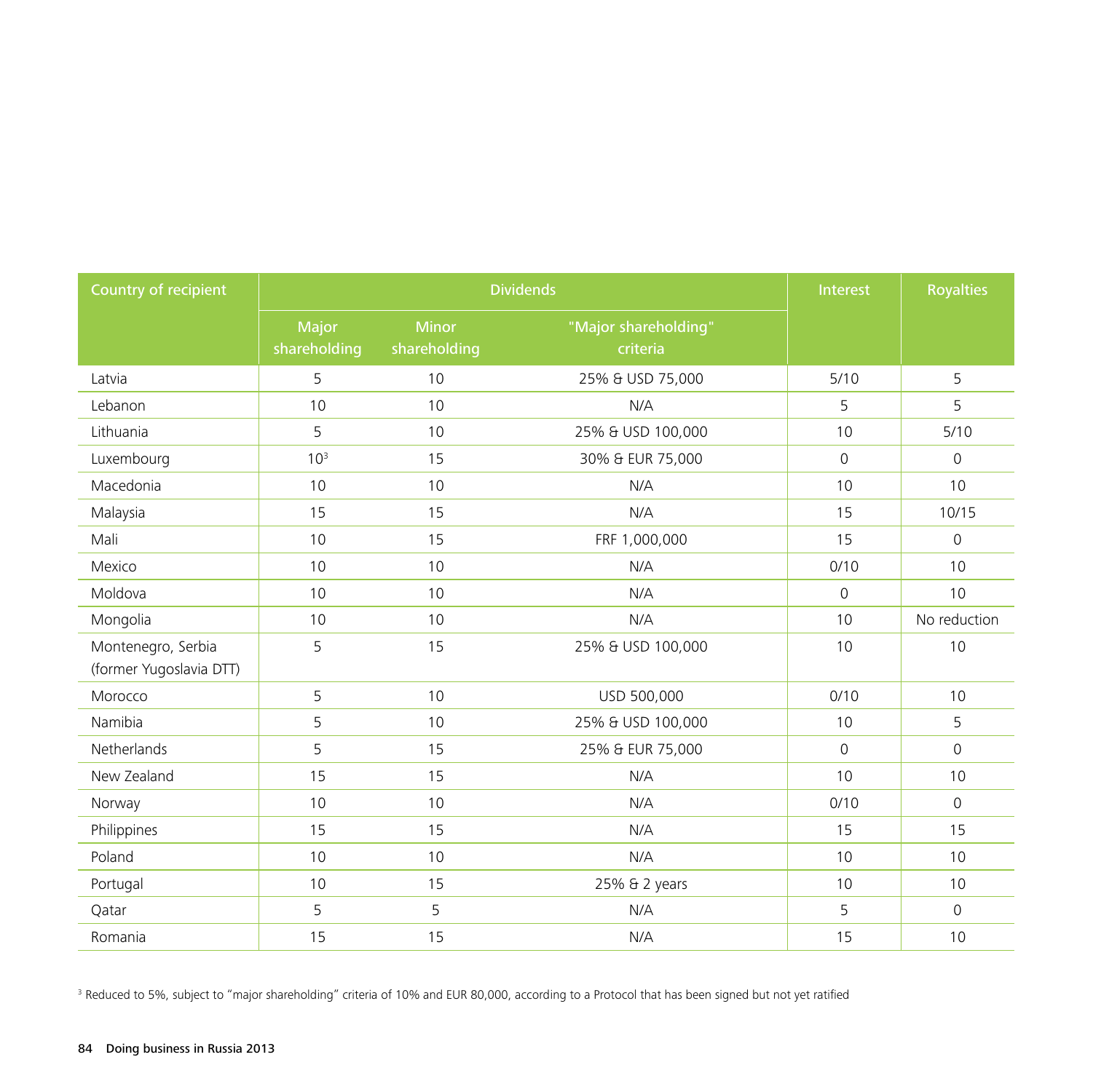| Country of recipient | <b>Dividends</b>      |                              |                                                                             | Interest        | <b>Royalties</b> |
|----------------------|-----------------------|------------------------------|-----------------------------------------------------------------------------|-----------------|------------------|
|                      | Major<br>shareholding | <b>Minor</b><br>shareholding | "Major shareholding"<br>criteria                                            |                 |                  |
| Saudi Arabia         | $\mathbf{0}$          | 5                            | 25% direct state ownership                                                  | 0/5             | 10               |
| Singapore            | 5                     | 10                           | 15% & USD 100,000                                                           | 7.5             | 7.5              |
| Slovak Republic      | 10                    | 10                           | N/A                                                                         | $\mathbf{0}$    | 10               |
| Slovenia             | 10                    | 10                           | N/A                                                                         | 10              | 10               |
| South Africa         | 10                    | 15                           | 30% & USD 100,000                                                           | 10              | $\mathbf 0$      |
| Spain                | 5/10                  | 15                           | 5% if EUR 100,000 & dividend exemption;<br>10% if only one condition is met | 0/5             | 5                |
| Sri Lanka            | 10                    | 15                           | 25%                                                                         | 10              | 10               |
| Sweden               | 5                     | 15                           | 100% & USD 100,000                                                          | $\mathbf{0}$    | $\mathbf{0}$     |
| Switzerland          | 0/5 <sup>4</sup>      | 15                           | 20% & CHF 200,000                                                           | $\Omega$        | $\Omega$         |
| Syria                | 15                    | 15                           | N/A                                                                         | 10              | 4.5/13.5/18      |
| Tajikistan           | 5                     | 10                           | 25%                                                                         | 10              | $\mathbf{0}$     |
| Thailand             | 15                    | 15                           | N/A                                                                         | 10/no reduction | 15               |
| Turkey               | 10                    | 10                           | N/A                                                                         | 10              | 10               |
| Turkmenistan         | 10                    | 10                           | N/A                                                                         | 5               | 5                |
| Ukraine              | 5                     | 15                           | USD 50,000                                                                  | 10              | 10               |
| United Kingdom       | 10                    | 10                           | If dividends subject to tax                                                 | $\mathbf{0}$    | $\mathbf{0}$     |
| <b>United States</b> | 5                     | 10                           | 10%                                                                         | $\mathbf{0}$    | $\mathbf{0}$     |
| Uzbekistan           | 10                    | 10                           | N/A                                                                         | 10              | $\Omega$         |
| Venezuela            | 10                    | 15                           | 10% & USD 100,000                                                           | 5/10            | 10/15            |
| Vietnam              | 10                    | 15                           | USD 10,000,000                                                              | 10              | 15               |

4 0% effective for a pension fund, the Government of the other State, any political subdivision or local authority, or the Central Bank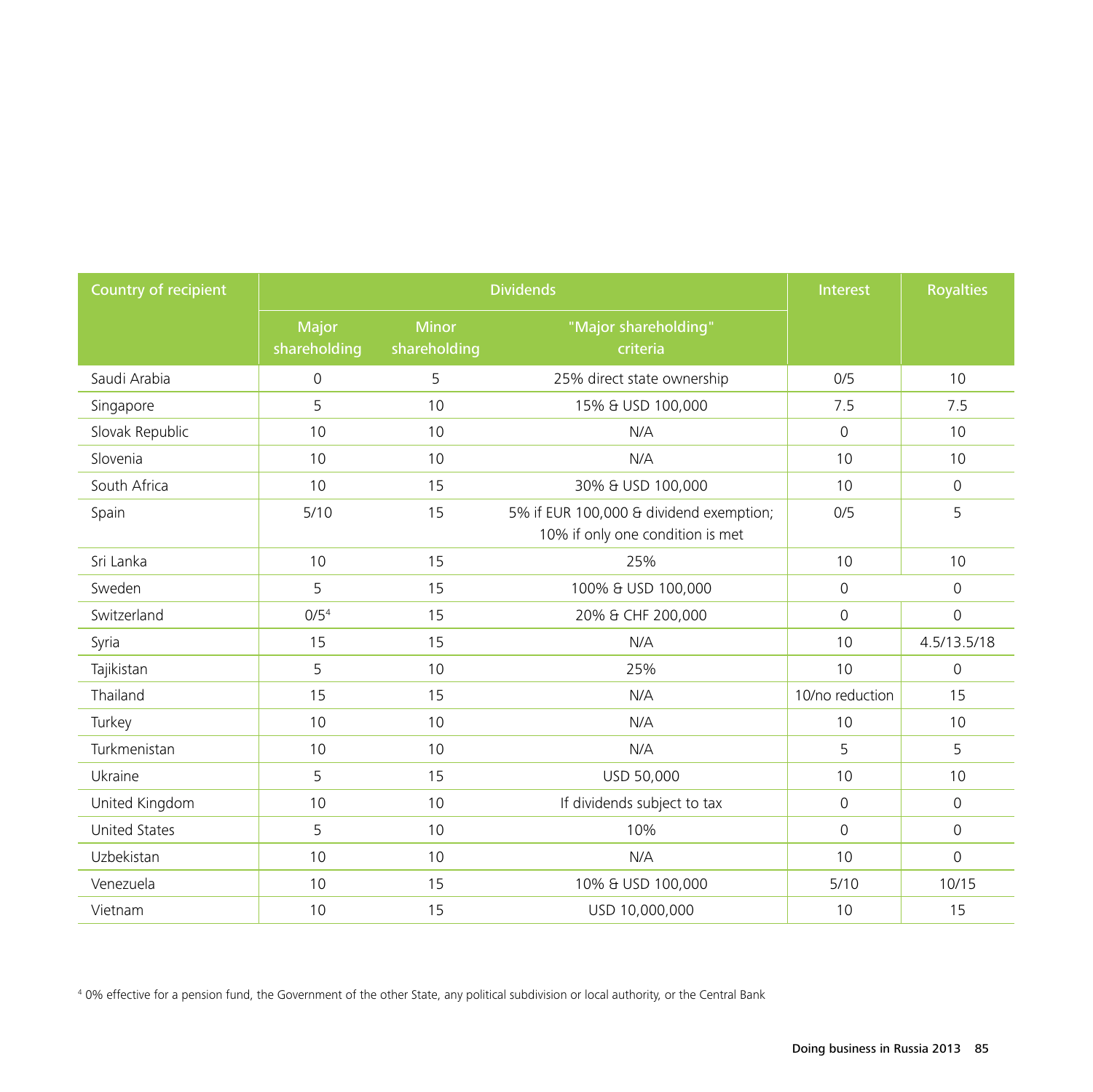# Appendix 2

## Brief summary of statutory financial, taxation, statistical and ecological reporting for Russian legal entities for 20131

| <b>Reports</b>                       | <b>Filing obligations</b>                                                                                                                                                  | Deadline for filing report                                                       |
|--------------------------------------|----------------------------------------------------------------------------------------------------------------------------------------------------------------------------|----------------------------------------------------------------------------------|
| Statutory<br>financial<br>statements | Financial reports are filed to the tax authorities on annual basis <sup>2</sup> .                                                                                          |                                                                                  |
|                                      | Annual reporting package <sup>3</sup> :<br>Balance Sheet,<br>Statement of Financial Performance<br>Supplements to the Balance Sheet and Statement of Financial Performance | No later than 3 calendar months<br>after the end of reporting year               |
|                                      | Annual reporting package is ssubmitted to statistic authorities.                                                                                                           | No later than 3 calendar months<br>after the end of reporting year               |
|                                      | Auditor's report (when RLE is subject to obligatory audit) is submitted to statistic authorities.                                                                          | No later than 12 calendar months<br>after the end of reporting year <sup>4</sup> |

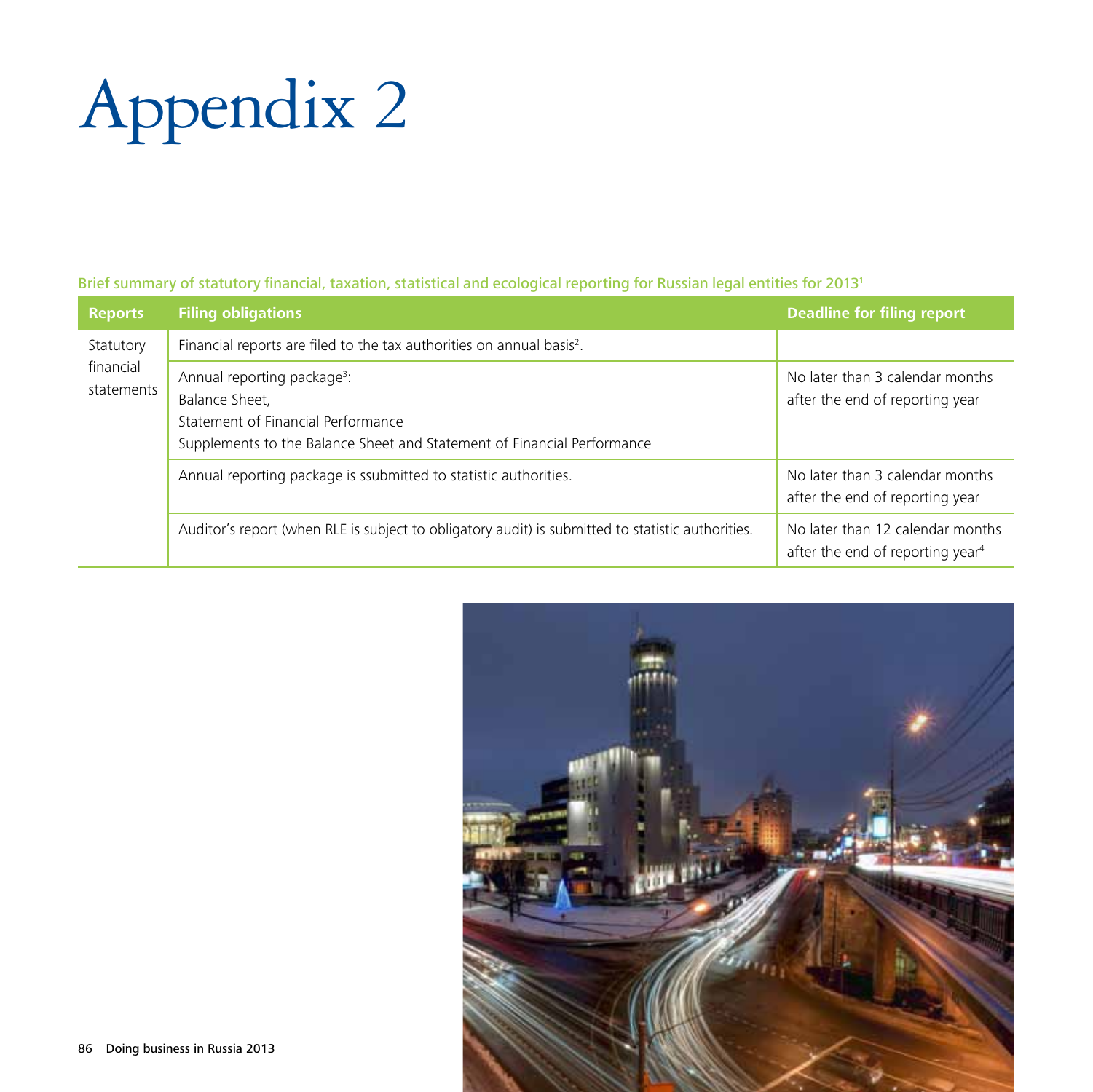## Taxation reporting

| <b>Tax base</b>                                                                                                                                                                                             | Rate                                                                                                              | <b>Deadline for tax payment</b>                                                                                                                                                                                                                                                                                       | <b>Filing obligations</b>                                                                                                                                                                                                                                                                                     | <b>Deadline for filing reports</b>                                                                                                                                                                                                                                                                                                                                                                 |
|-------------------------------------------------------------------------------------------------------------------------------------------------------------------------------------------------------------|-------------------------------------------------------------------------------------------------------------------|-----------------------------------------------------------------------------------------------------------------------------------------------------------------------------------------------------------------------------------------------------------------------------------------------------------------------|---------------------------------------------------------------------------------------------------------------------------------------------------------------------------------------------------------------------------------------------------------------------------------------------------------------|----------------------------------------------------------------------------------------------------------------------------------------------------------------------------------------------------------------------------------------------------------------------------------------------------------------------------------------------------------------------------------------------------|
| <b>Profit tax</b>                                                                                                                                                                                           |                                                                                                                   |                                                                                                                                                                                                                                                                                                                       |                                                                                                                                                                                                                                                                                                               |                                                                                                                                                                                                                                                                                                                                                                                                    |
| The actual profit<br>for a month or quarter,<br>onan accumulated basis,<br>starting at the beginning<br>of the year. The taxpayer<br>has the right to choose<br>between monthly<br>and quarterly reporting. | 20% including:<br>$\cdot$ 2%<br>to the federal<br>budget<br>$\cdot$ 18% <sup>5</sup><br>to the regional<br>budget | Payments procedures depends<br>on filing basis.<br>Tax payments on a monthly<br>basis no later than the 28 <sup>th</sup><br>of the month following<br>the reporting month.<br>For quarterly filing, advance<br>monthly payments are carried<br>out no later than the 28 <sup>th</sup><br>of each month <sup>6</sup> . | Taxpayer is free to choose filing<br>on monthly or quarterly basis.<br>For monthly filing, interim<br>monthly tax declarations<br>and a final annual tax<br>declaration are necessary.<br>For quarterly filing, interim<br>quarterly tax declarations<br>and a final annual tax<br>declaration are necessary. | Monthly declarations -<br>no later than the 28 <sup>th</sup><br>of the month, following<br>the reporting month<br>Annual declaration - no later<br>than 28 March of the year,<br>following the reporting year<br>Quarterly declarations -<br>no later than the 28 <sup>th</sup><br>of the month, following<br>the reporting quarter<br>Annual declaration - no later<br>than 28 March of the year, |
| Income in the form                                                                                                                                                                                          | 9%,                                                                                                               |                                                                                                                                                                                                                                                                                                                       |                                                                                                                                                                                                                                                                                                               | following the reporting year                                                                                                                                                                                                                                                                                                                                                                       |
| of dividends received<br>by RLE from Russian<br>and foreign legal entities.                                                                                                                                 | 0%, if the RLE receives<br>dividends from<br>a company where<br>it permanently owns<br>no less than 50%           |                                                                                                                                                                                                                                                                                                                       |                                                                                                                                                                                                                                                                                                               |                                                                                                                                                                                                                                                                                                                                                                                                    |

|                                                                                     | of the share capital<br>during 365 days |
|-------------------------------------------------------------------------------------|-----------------------------------------|
| Income received<br>in the form of interest<br>on some municipal<br>and state bonds. | 15%                                     |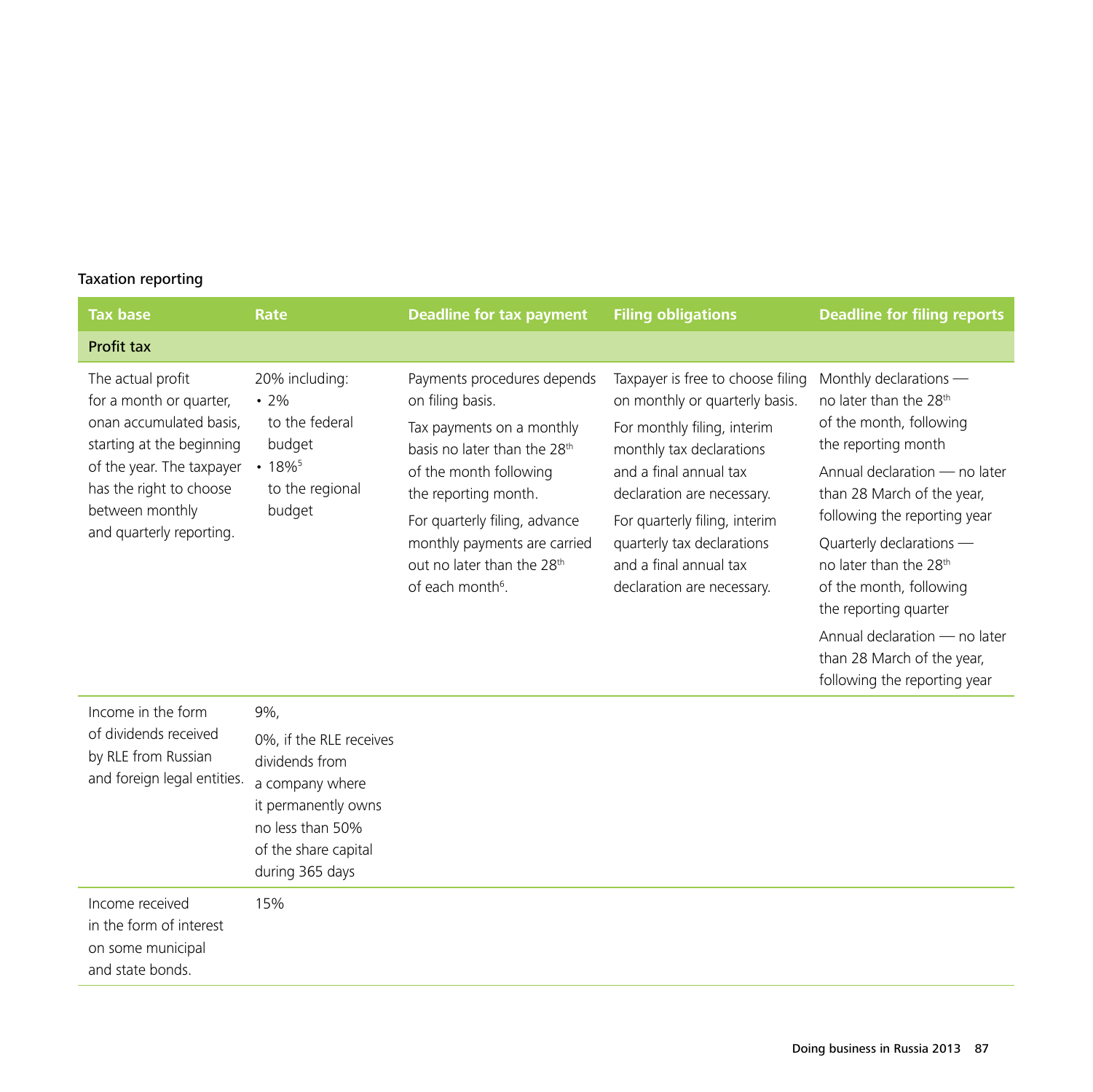| <b>Tax base</b>                                                                                                                                                                                                                                                                                                 | Rate                                                                                                                                                                                                                                   | Deadline for tax payment                                                                                                                                            | <b>Filing obligations</b>                                                                                                                                                         | <b>Deadline for filing reports</b>                                                                                                                                                                                                                                                                         |
|-----------------------------------------------------------------------------------------------------------------------------------------------------------------------------------------------------------------------------------------------------------------------------------------------------------------|----------------------------------------------------------------------------------------------------------------------------------------------------------------------------------------------------------------------------------------|---------------------------------------------------------------------------------------------------------------------------------------------------------------------|-----------------------------------------------------------------------------------------------------------------------------------------------------------------------------------|------------------------------------------------------------------------------------------------------------------------------------------------------------------------------------------------------------------------------------------------------------------------------------------------------------|
|                                                                                                                                                                                                                                                                                                                 |                                                                                                                                                                                                                                        | Withholding tax on income payable to an FLE from sources in the RF <sup>7</sup>                                                                                     |                                                                                                                                                                                   |                                                                                                                                                                                                                                                                                                            |
| Income that<br>is not related<br>to the permanent<br>establishment of this<br>FLE on Russian<br>territory, including<br>(but not limited to):<br>• Dividends<br>• Interest on loans<br>• Royalties<br>• Income from rent,<br>• leasing and freight<br>operations<br>• Income from<br>international<br>shipments | $20\%$ — general rate<br>$15\%$ — on dividends<br>$10\%^8$ — on income<br>received from rent,<br>leasing, freight<br>of ships, aircraft,<br>trailers, and other<br>transportation<br>equipment, used<br>in international<br>shipments. | Tax should be withheld<br>and paid within 1 days<br>following the income<br>payment to the FLE.<br>For dividends, tax<br>payment must be effected<br>within 1 days. | Reporting process<br>for withholding tax is in line<br>with reporting for profit tax.<br>Tax agent submits reports<br>on monthly or quarterly basis<br>and a final annual report. | Monthly reports $-$ no later<br>than the 28 <sup>th</sup> of the month,<br>following the reporting month<br>Quarterly $-$ no later than<br>the 28 <sup>th</sup> of the month,<br>following the reporting quarter<br>Annual report - no later<br>than 28 March of the year,<br>following the reporting year |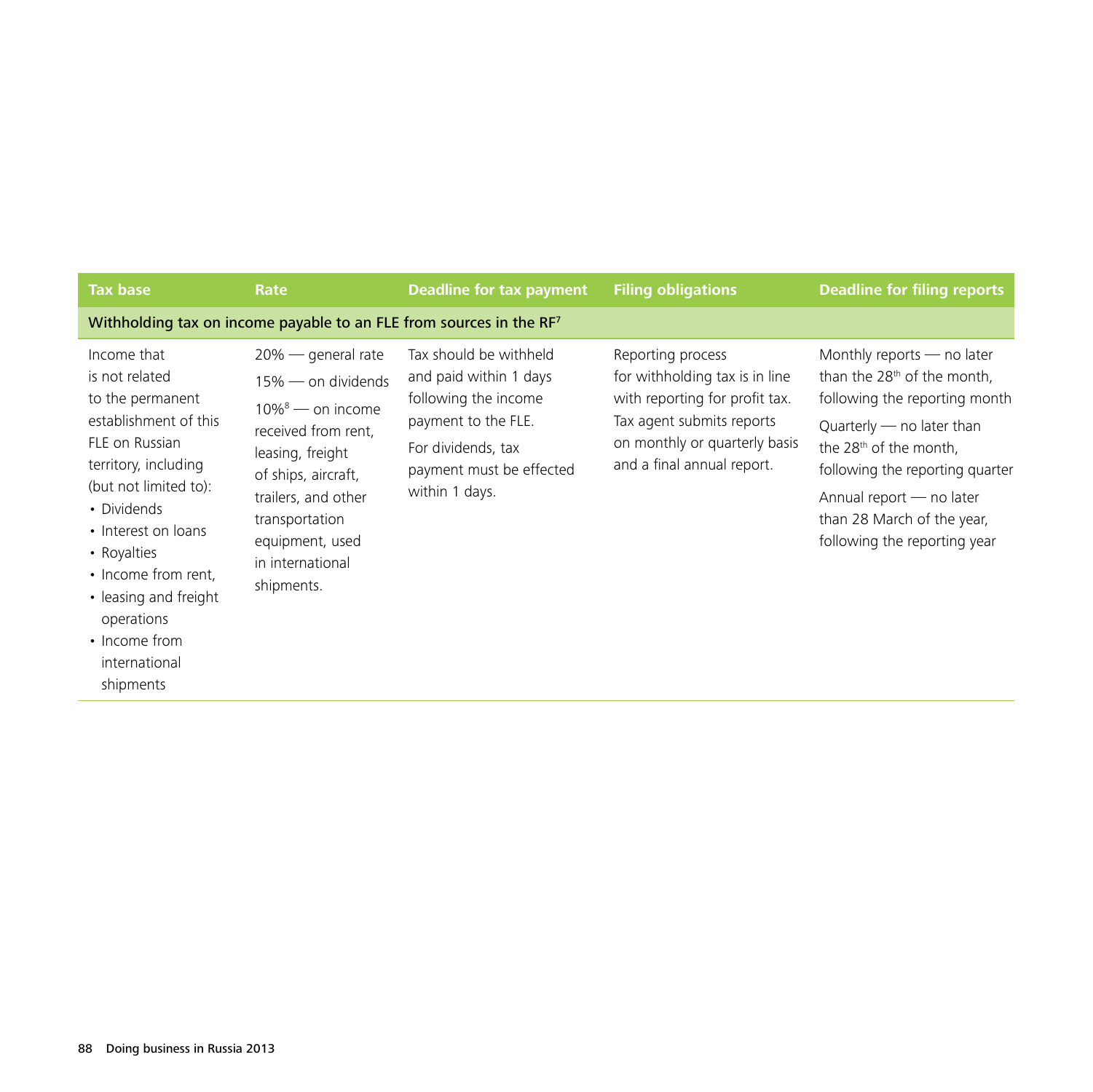| <b>Tax base</b>                                                                                                                                                                                                                                                                                                                                             | Rate                                                                                                                                                                                                                                                                                                                                                              | <b>Deadline for tax payment</b>                                                                                                                         | <b>Filing obligations</b>                                                                               | <b>Deadline for filing reports</b>                                                                 |
|-------------------------------------------------------------------------------------------------------------------------------------------------------------------------------------------------------------------------------------------------------------------------------------------------------------------------------------------------------------|-------------------------------------------------------------------------------------------------------------------------------------------------------------------------------------------------------------------------------------------------------------------------------------------------------------------------------------------------------------------|---------------------------------------------------------------------------------------------------------------------------------------------------------|---------------------------------------------------------------------------------------------------------|----------------------------------------------------------------------------------------------------|
| VAT <sup>9</sup>                                                                                                                                                                                                                                                                                                                                            |                                                                                                                                                                                                                                                                                                                                                                   |                                                                                                                                                         |                                                                                                         |                                                                                                    |
| Value of goods (works,<br>services) sold on Russian<br>territory.<br>VAT <sup>10</sup> , payable<br>to the authorities,<br>is determined<br>as the difference<br>between VAT charged<br>to customers (output<br>VAT) and VAT paid<br>to suppliers of goods<br>(works or services)<br>and customs (input<br>VAT), provided that<br>certain criteria are met. | $18\%$ $-$ standard rate<br>$10\%$ - rate for certain<br>foodstuffs, children's<br>goods, medicines,<br>books and periodical<br>literature<br>$0\%$ — export,<br>international passenger<br>transportation and<br>some other operations<br>Some types<br>of activities are VAT<br>exempt (such as<br>services in areas<br>of medicine, education<br>and culture). | 1/3 of tax amount payable<br>is due no later than<br>the 20 <sup>th</sup> of each of months<br>of the quarter, following<br>the reporting quarter.      | Quarterly tax declarations                                                                              | Quarterly - no later<br>than the 20 <sup>th</sup> of the month,<br>following the reporting quarter |
| For imported<br>goods, the taxable<br>base is determined<br>as their customs<br>value, plus import<br>duties and excises,<br>where applicable.                                                                                                                                                                                                              |                                                                                                                                                                                                                                                                                                                                                                   | VAT for import operations<br>is paid to customs authorities,<br>during the clearance<br>process. Later this input VAT<br>is off-set against output VAT. | No special obligation,<br>VAT for import operations<br>is disclosed in the ordinary<br>VAT declaration. |                                                                                                    |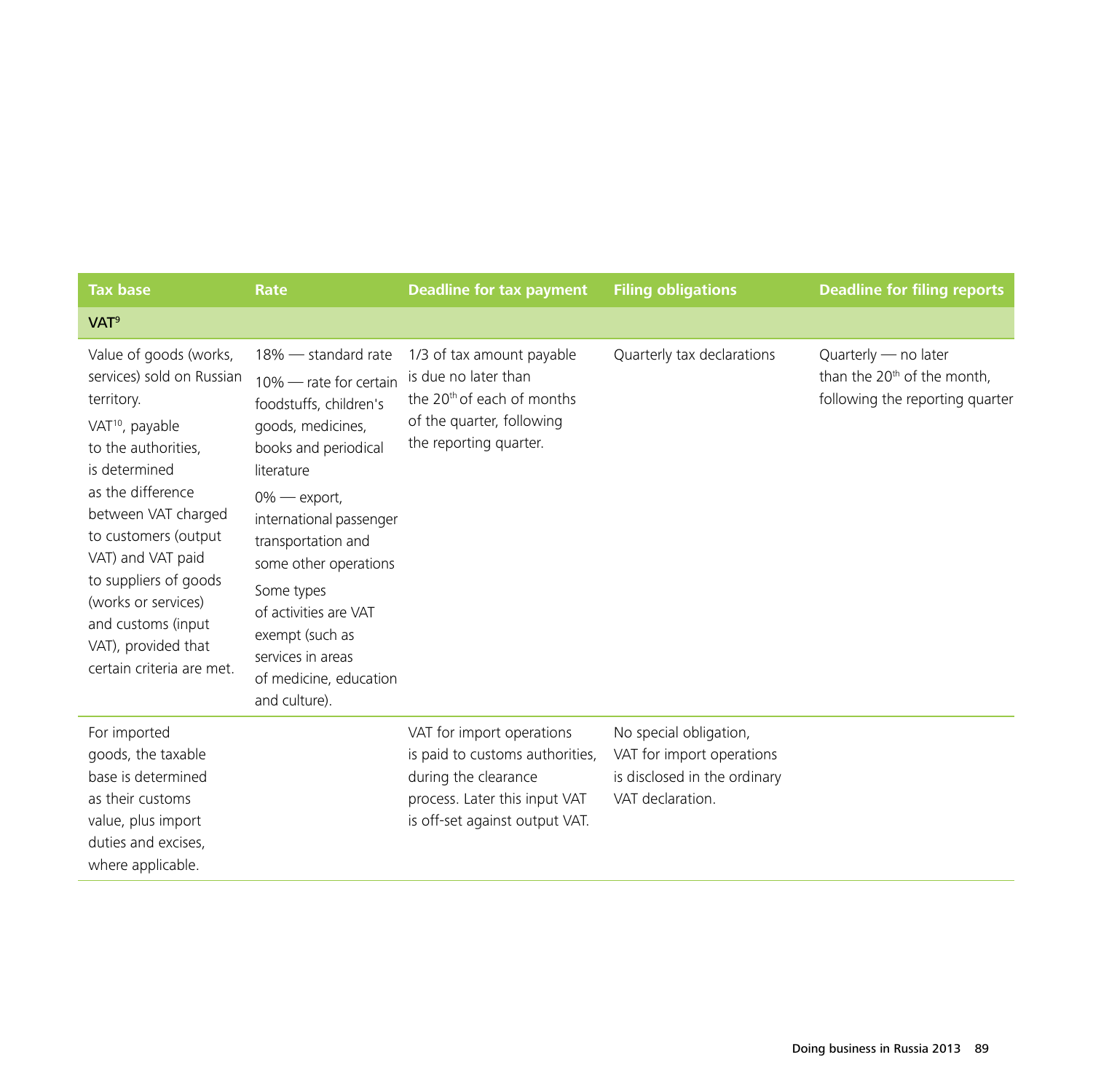| <b>Tax base</b>                                                                                                   | Rate                                                                                          | <b>Deadline for tax payment</b>                                                   | <b>Filing obligations</b>                                                                             | <b>Deadline for filing reports</b>                                                                                               |
|-------------------------------------------------------------------------------------------------------------------|-----------------------------------------------------------------------------------------------|-----------------------------------------------------------------------------------|-------------------------------------------------------------------------------------------------------|----------------------------------------------------------------------------------------------------------------------------------|
| Withholding VAT tax on revenue payable to an FLE <sup>11</sup>                                                    |                                                                                               |                                                                                   |                                                                                                       |                                                                                                                                  |
| Payments to FLE, not<br>registered as a taxpayers<br>in Russia, for services<br>provided on Russian<br>territory. | $18\%$ $-$ standard rate                                                                      | VAT withheld is due<br>to the budget at the day<br>of income payment to FLE.      | Withheld VAT is disclosed<br>in separate section<br>of the ordinary VAT<br>declaration.               | Quarterly - no later<br>than the 20 <sup>th</sup> of the month,<br>following the reporting<br>quarter                            |
| Property tax                                                                                                      |                                                                                               |                                                                                   |                                                                                                       |                                                                                                                                  |
| Average annual net<br>book value of fixed<br>assets which are subject<br>to property tax <sup>12</sup>            | Rates are established<br>by regional<br>authorities <sup>13</sup> .                           | Deadlines for payments<br>are established by regional<br>authorities.             | The annual tax declaration.<br>Quarterly reports<br>are to be established<br>by regional authorities. | Quarterly $-$ no later than<br>the 30 <sup>th</sup> of the month,<br>following the reporting quarter<br>Annually - no later than |
|                                                                                                                   | Moscow $-2.2\%$                                                                               | Moscow:                                                                           | Moscow:                                                                                               | 30 March of the year,<br>following the reporting year                                                                            |
|                                                                                                                   |                                                                                               | Quarterly - within 30 days of<br>the end of the reporting<br>quarter              | Interim quarterly and final<br>annual tax declarations.                                               |                                                                                                                                  |
|                                                                                                                   |                                                                                               | Annually - no later<br>than 30 March of the year,<br>following the reporting year |                                                                                                       |                                                                                                                                  |
| <b>Transportation tax</b>                                                                                         |                                                                                               |                                                                                   |                                                                                                       |                                                                                                                                  |
| Engine power<br>of transport                                                                                      | Rates are established<br>by regional<br>authorities.                                          | Deadlines for payments<br>are established by regional<br>authorities.             | The annual tax declaration.                                                                           | Annually - by 1 February<br>of the year, following<br>the reporting year                                                         |
|                                                                                                                   | Moscow:                                                                                       | Moscow:                                                                           | Moscow:                                                                                               |                                                                                                                                  |
|                                                                                                                   | Rates vary from RUB<br>7 to 800, depending<br>on the type of vehicle<br>and its engine power. | No later than 5 February<br>of the year, following<br>the reporting year.         | The annual tax declaration.                                                                           |                                                                                                                                  |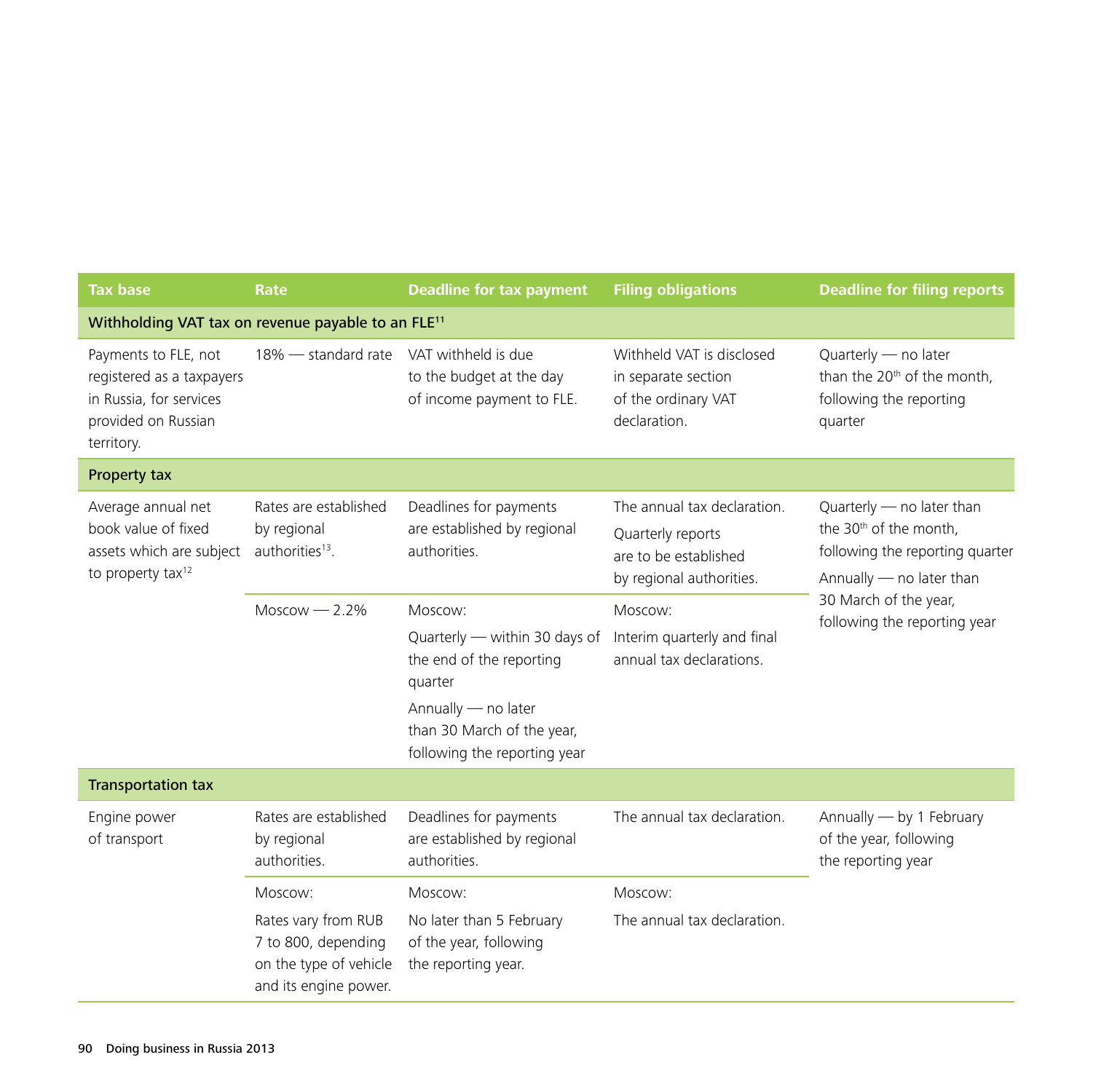| <b>Tax base</b>                                                                              | Rate                                                                                                                               | Deadline for tax payment                                                                       | <b>Filing obligations</b>    | <b>Deadline for filing reports</b>                                                                 |
|----------------------------------------------------------------------------------------------|------------------------------------------------------------------------------------------------------------------------------------|------------------------------------------------------------------------------------------------|------------------------------|----------------------------------------------------------------------------------------------------|
| Land tax                                                                                     |                                                                                                                                    |                                                                                                |                              |                                                                                                    |
| The cadastral<br>value of a plot<br>of land, determined<br>in compliance<br>with the land    | Rates are established<br>by local authorities<br>(regional laws for<br>the cities of Moscow<br>and St. Petersburg) <sup>14</sup> . | Deadlines for payments<br>are established by local<br>authorities.                             | The annual tax declaration.  | Annually $-$ no later than<br>1 February of the year,<br>following the reporting year              |
| legislation of the RF,<br>as of 1 January                                                    | Moscow:                                                                                                                            | Moscow:                                                                                        | Moscow                       |                                                                                                    |
| for the tax period (year).                                                                   | Rates vary from 0.1%<br>to 1.5%, depending<br>on the category of the<br>plot of land.                                              | Quarterly - no later<br>than the last day<br>of the month, following<br>the reporting quarter. | The annual tax declarations. |                                                                                                    |
|                                                                                              |                                                                                                                                    | Annually - no later than<br>1 February of the year,<br>following the reporting year            |                              |                                                                                                    |
| <b>United (Simplified) Declaration</b>                                                       |                                                                                                                                    |                                                                                                |                              |                                                                                                    |
| Submitted if a taxpayer<br>has a "zero" tax base<br>for Profit Tax, VAT<br>and Property tax. |                                                                                                                                    |                                                                                                | Quarterly tax declarations   | Quarterly - no later<br>than the 20 <sup>th</sup> of the month,<br>following the reporting quarter |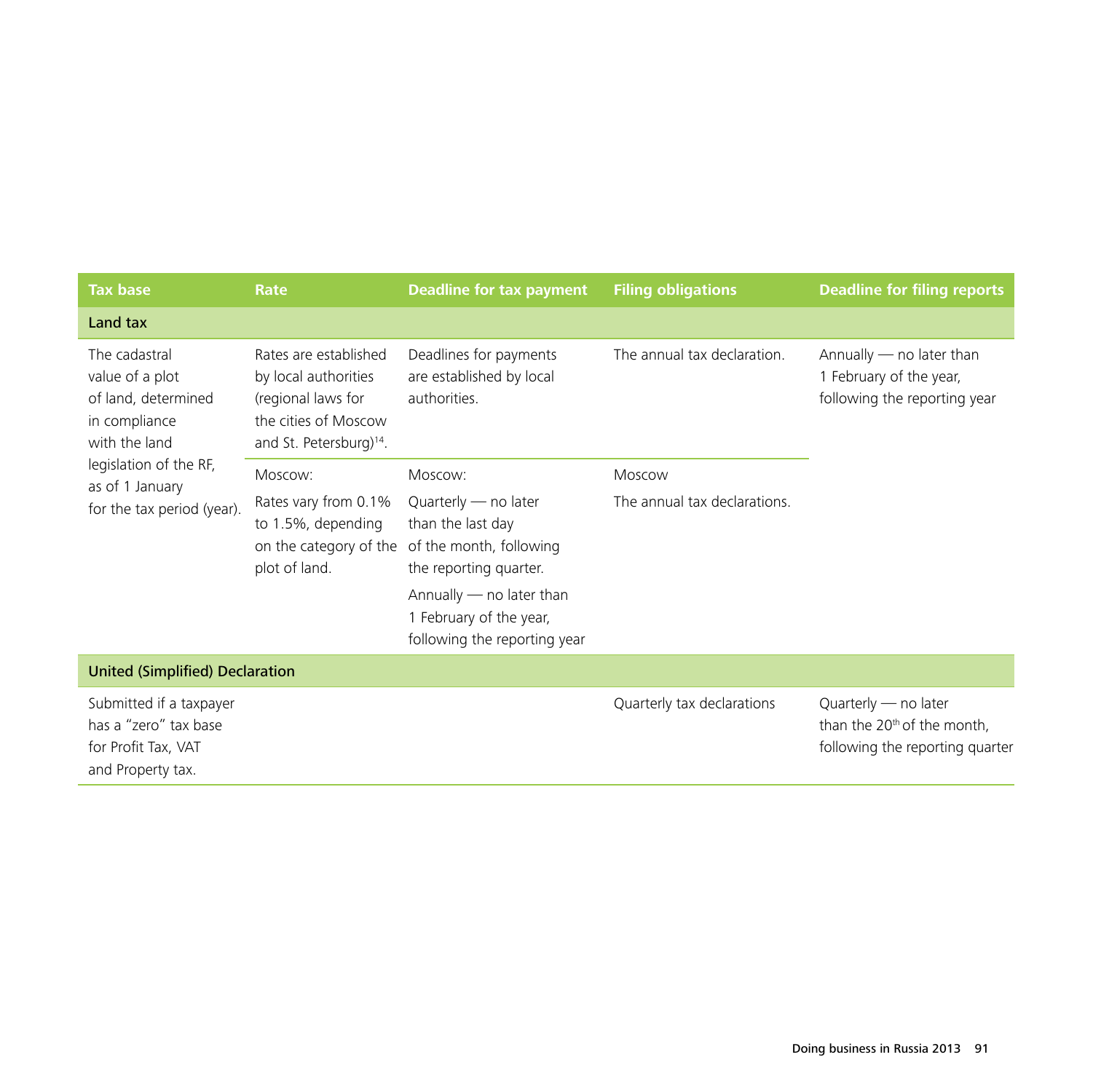| <b>Tax base</b>                                                                                                                                                                                                                                                                                      | <b>Rate</b>                                                                                                                                    | <b>Deadline for tax payment</b>                                                                                                                          | <b>Filing obligations</b>                                                                                                                                                                                                | <b>Deadline for filing reports</b>                                                                  |
|------------------------------------------------------------------------------------------------------------------------------------------------------------------------------------------------------------------------------------------------------------------------------------------------------|------------------------------------------------------------------------------------------------------------------------------------------------|----------------------------------------------------------------------------------------------------------------------------------------------------------|--------------------------------------------------------------------------------------------------------------------------------------------------------------------------------------------------------------------------|-----------------------------------------------------------------------------------------------------|
|                                                                                                                                                                                                                                                                                                      |                                                                                                                                                | Contributions to the Pension Fund (accumulated and insurance part) <sup>15</sup>                                                                         |                                                                                                                                                                                                                          |                                                                                                     |
| Payroll (salary, bonuses<br>and other employee<br>benefits).<br>Contributions<br>to the Pension<br>Fund are calculated<br>for insured persons<br>registered with<br>the Pension Fund.<br>The tax base is capped<br>at RUB 512 000 <sup>16</sup><br>accumulated from<br>the beginning<br>of the year. | 22% from the tax<br>base, which is capped<br>at RUB 512 000<br>and 10% from<br>the amount, which is<br>more that the tax base by the employer. | Compulsory monthly payments<br>must be paid no later than<br>the 15 <sup>th</sup> of the month,<br>following the month when<br>contributions are accrued | Quarterly reports<br>on Contributions<br>to the Pension Fund<br>and on Contributions<br>to the Federal Medical<br>Insurance Fund and Territorial<br>Medical Insurance Funds<br>must be submitted<br>to the Pension Fund. | Quarterly - by the 15 <sup>st</sup> day<br>of the second month following<br>the reporting quarter.  |
|                                                                                                                                                                                                                                                                                                      |                                                                                                                                                | Contributions to the Federal Medical Insurance Fund and Territorial Medical Insurance Funds <sup>12</sup>                                                |                                                                                                                                                                                                                          |                                                                                                     |
| The same<br>as for Contributions<br>to the Pension Fund.                                                                                                                                                                                                                                             | <b>Federal Medical</b><br>Insurance Fund:<br>5.1%                                                                                              | The same as for Contributions<br>to the Pension Fund.                                                                                                    | Quarterly reports<br>on Contributions<br>to the Pension Fund<br>and on Contributions<br>to the Federal Medical<br>Insurance Fund and Territorial<br>Medical Insurance Funds<br>must be submitted<br>to the Pension Fund. | Quarterly — by the 15 <sup>st</sup> day<br>of the second month following<br>the reporting quarter.  |
|                                                                                                                                                                                                                                                                                                      |                                                                                                                                                | Contributions to the Social Security Fund in case of temporary disability and due to maternity <sup>15</sup>                                             |                                                                                                                                                                                                                          |                                                                                                     |
| The same<br>as for Contributions<br>to the Pension Fund.                                                                                                                                                                                                                                             | 2.9%                                                                                                                                           | The same as for Contributions<br>to the Pension Fund.                                                                                                    | Quarterly reports to the Social<br>Security Fund.                                                                                                                                                                        | Quarterly - no later than<br>the 15 <sup>th</sup> of the month,<br>following the reporting quarter. |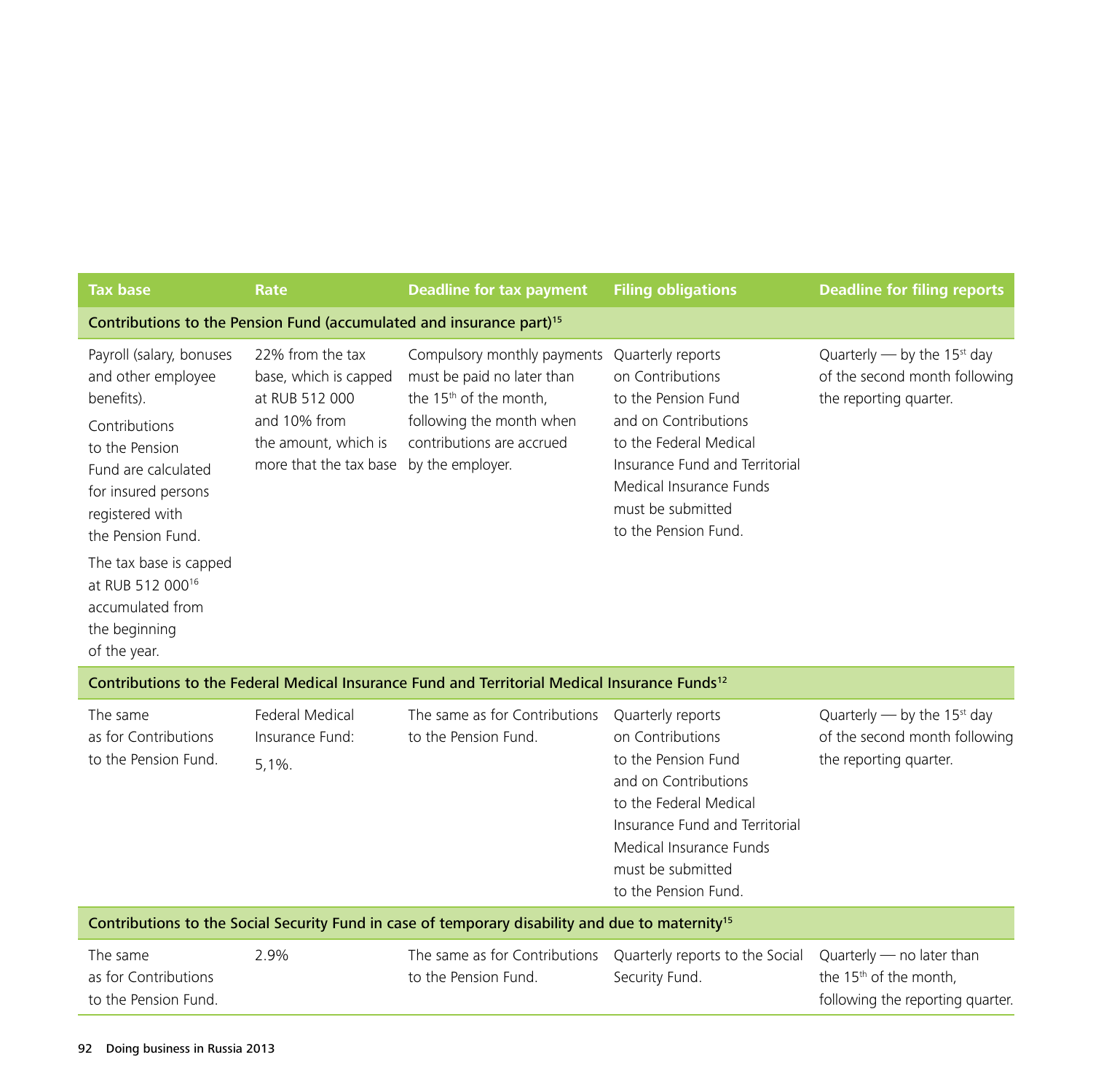| <b>Tax base</b>                                                                                                                                                                              | Rate                                                                                                                                                                                                                                                                                                                                             | <b>Deadline for tax payment</b>                                                                                                                                | <b>Filing obligations</b>                                                                                              | <b>Deadline for filing reports</b>                                                                                                 |
|----------------------------------------------------------------------------------------------------------------------------------------------------------------------------------------------|--------------------------------------------------------------------------------------------------------------------------------------------------------------------------------------------------------------------------------------------------------------------------------------------------------------------------------------------------|----------------------------------------------------------------------------------------------------------------------------------------------------------------|------------------------------------------------------------------------------------------------------------------------|------------------------------------------------------------------------------------------------------------------------------------|
| Accident insurance contributions to the Social Security Fund <sup>17</sup>                                                                                                                   |                                                                                                                                                                                                                                                                                                                                                  |                                                                                                                                                                |                                                                                                                        |                                                                                                                                    |
| Payroll and other<br>payments to employees<br>with certain exceptions<br>(statutory welfare<br>benefits, business-<br>related expenses, etc).                                                | Rates vary from<br>0.2% to 8.5% and<br>are assigned on an<br>annual basis by SSF<br>depending on the<br>type of FLE activity in<br>Russia.                                                                                                                                                                                                       | A monthly basis, due date<br>corresponds to the date<br>of salary payment, but should<br>not be later than the 15 <sup>th</sup> day<br>of the following month. | Quarterly reports to the Social<br>Security Fund.                                                                      | Quarterly - no later than<br>the 15 <sup>th</sup> of the month,<br>following the reporting<br>quarter.                             |
| Personal income tax (PIT) <sup>18</sup>                                                                                                                                                      |                                                                                                                                                                                                                                                                                                                                                  |                                                                                                                                                                |                                                                                                                        |                                                                                                                                    |
| RLEs acting as tax<br>agents are obliged<br>to withhold and pay<br>the budget tax, based<br>on salaries and benefits-<br>in-kind, paid or provided<br>to employees and other<br>individuals. | $13\%$ - for tax<br>residents <sup>19</sup> and highly<br>quilified specialists <sup>20</sup><br>$35\%$ - for some<br>benefits-in-kind<br>9% - for dividends,<br>received by tax<br>residents from Russian<br>corporations<br>$30\%$ —<br>for non-residents<br>15% - for dividends,<br>received by<br>non-residents from<br>Russian corporations | On a monthly basis,<br>no later than the date<br>of salary (or other income)<br>payment.<br>PIT on advance<br>salary payments<br>may not be withheld.          | Annual report<br>with information of income<br>and PIT of employees<br>in special individual<br>form $(2-NDFL)^{21}$ . | 2-NDFL forms<br>with a special format file<br>must be filed no later<br>than 1 April of the year,<br>following the reporting year. |
| <b>Information about Average Number of Employees</b>                                                                                                                                         |                                                                                                                                                                                                                                                                                                                                                  |                                                                                                                                                                |                                                                                                                        |                                                                                                                                    |
|                                                                                                                                                                                              |                                                                                                                                                                                                                                                                                                                                                  |                                                                                                                                                                | Annual report to the tax                                                                                               | Annual report - no later                                                                                                           |

authorities

Doing business in Russia 2013 93

than 20 January of the year, following the reporting year.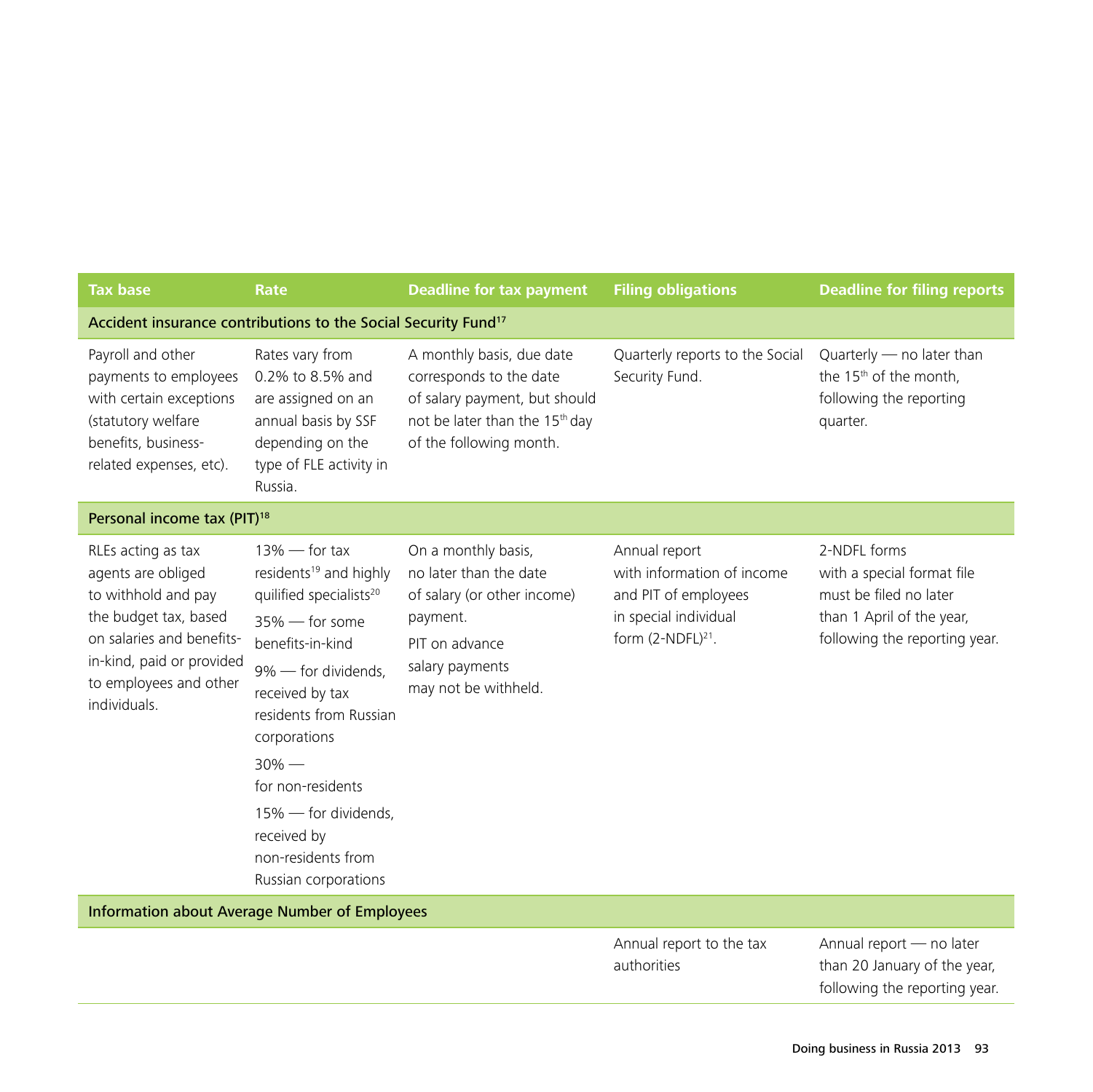## Non-tax reporting

| <b>Reports</b>                                                         | <b>Filing obligations</b>                                                                                                                                                                                  | <b>Deadline for filing report</b>                                                                                                                                                                                                                                          |
|------------------------------------------------------------------------|------------------------------------------------------------------------------------------------------------------------------------------------------------------------------------------------------------|----------------------------------------------------------------------------------------------------------------------------------------------------------------------------------------------------------------------------------------------------------------------------|
| Ecological levy <sup>22</sup>                                          | Special reporting forms for different pollution types:<br>atmospheric pollution, water pollution, waste<br>disposal, noise and other. The levy has graduated rates<br>(depending on the type of pollution) | Payments for specific instances is to be no later than the 20 <sup>th</sup><br>day of the month, following the reporting quarter For quarterly<br>reporting, on specific violations the deadline is the 20 <sup>th</sup><br>of the month, following the reporting quarter. |
| Statistical<br>reporting <sup>23</sup>                                 | Form P-1 for entities with more than 15 employees                                                                                                                                                          | Monthly — no later than the $4th$ of the month,<br>following the reporting month                                                                                                                                                                                           |
|                                                                        | Form P-2 for entities with more than 15 employees                                                                                                                                                          | Quarterly - no later than 20 <sup>th</sup> of the month,<br>following the reporting quarter                                                                                                                                                                                |
|                                                                        | Form P-3: monthly and quarterly - for entities<br>with more than 15employees;                                                                                                                              | Monthly - no later than 28 <sup>th</sup> of the month,<br>following the reporting month                                                                                                                                                                                    |
|                                                                        |                                                                                                                                                                                                            | Quarterly $-$ no later than 30 <sup>th</sup> of the month,<br>following the reporting quarter                                                                                                                                                                              |
| The structure                                                          | Form P-4:                                                                                                                                                                                                  | Monthly $-$ no later than the 15 <sup>th</sup> of the month,                                                                                                                                                                                                               |
| of reporting                                                           | Monthly - for entities with more than 15 employees                                                                                                                                                         | following the reporting month                                                                                                                                                                                                                                              |
| package<br>depends                                                     | Quarterly - for entities with less than 15 employees                                                                                                                                                       | Quarterly - no later than 15 <sup>th</sup> of the month,<br>following the reporting quarter                                                                                                                                                                                |
| on the type<br>of activity<br>and size<br>of a company <sup>24</sup> . | Form P-5 for entities with less than 15 employees                                                                                                                                                          | Quarterly — no later than $30th$ of the month,<br>following the reporting quarter                                                                                                                                                                                          |
|                                                                        | Form 1-Invest for entities receiving or making foreign<br>investments                                                                                                                                      | Quarterly - no later than 15 <sup>th</sup> of the month,<br>following the reporting quarter                                                                                                                                                                                |
|                                                                        | Form 1-T                                                                                                                                                                                                   | Annually - no later than 20 January, following the reporting year                                                                                                                                                                                                          |
|                                                                        | Form 1-VES for an entity having a share of foreign capital                                                                                                                                                 | Annually - no later than 24 March, following the reporting year                                                                                                                                                                                                            |
|                                                                        | Form 1-DA for for an entity working in the service sector                                                                                                                                                  | Quarterly $-$ by the 14st day of the second month<br>following the reporting quarter.                                                                                                                                                                                      |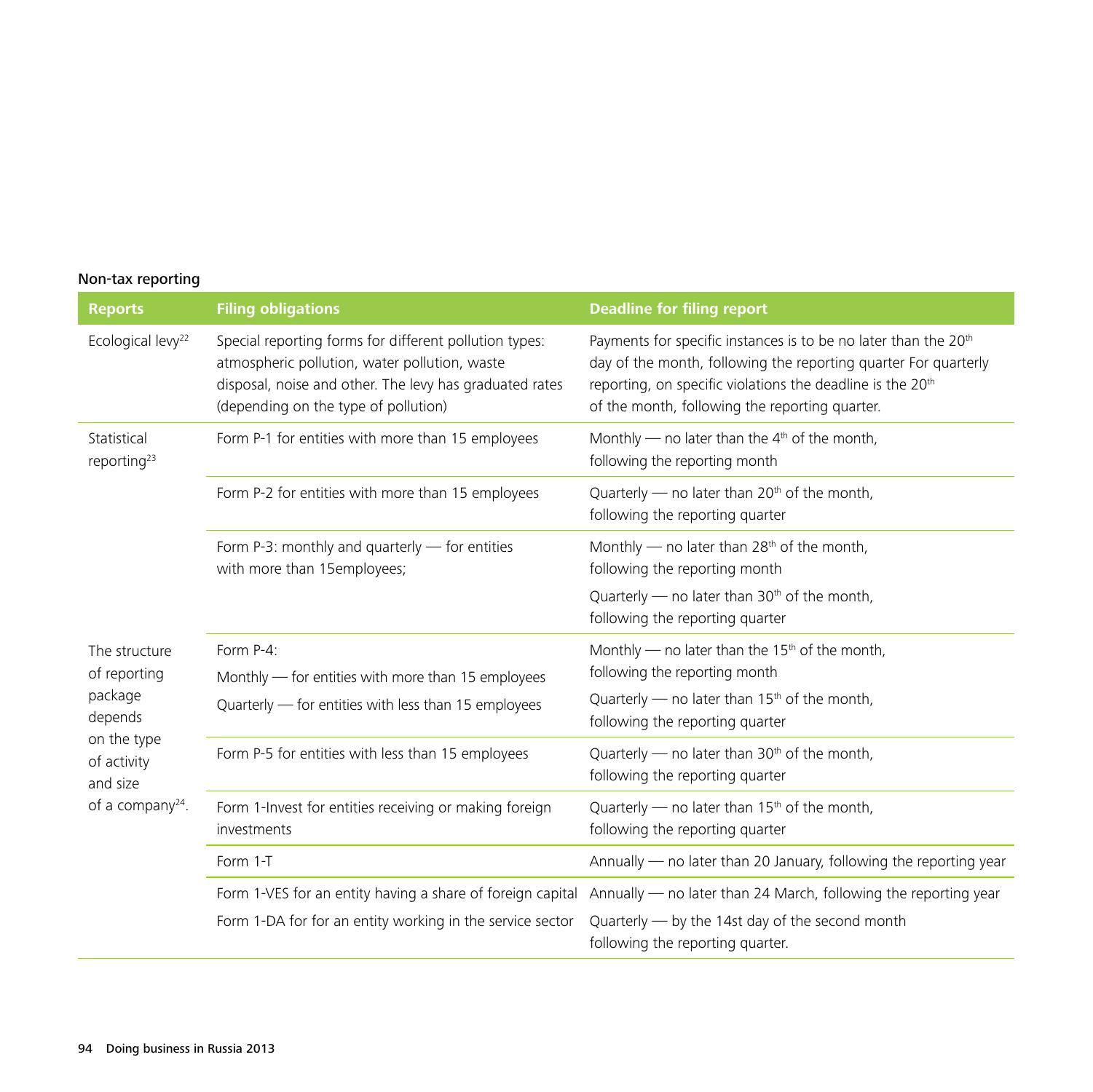- <sup>1</sup> Please note that we summarized most common statutory, taxation, statistical and ecological reporting for RLE not taking into account special taxation regimes and special types of activities (financial institutions, insurance companies, organizations engaged in mining, agriculture etc).
- <sup>2</sup> The New Federal Law dated 6 December 2011 №402-FZ "On Accounting" and corresponding amendments to the Russian Tax Code require only annual financial statements, which must be submitted to both the tax authorities and the statistics authorities starting from 1 January 2013
- <sup>3</sup> It is expected that the requirements for the contents of the reports will also change; however, new reporting quidelines have not been approved yet.
- <sup>4</sup> According to the draft of Federal Law 17.09.2012 which has not been approved yet.
- <sup>5</sup> The regional budget tax rate can be reduced by regional authorities (but by no more than 4.5%).
- $6$  Payments on a quarterly basis without advance monthly payments are possible if certain criteria are met. In this case the payment deadline is the 28<sup>th</sup> of the month following the reporting quarter.
- $7$  To be withheld by a tax agent from an amount of income due to an FLE.
- <sup>8</sup> Please note that these rates can be reduced, based on Double Tax Treaty provisions.
- 9 Companies have the right to exemption from VAT, if the amount of net sales revenue for three successive months previously was no more than RUB 2 million. Obtaining VAT exemption requires the presentation of confirming documents to the tax authorities, no later than the 20<sup>th</sup> of the month when the exemption starts to be applied. The exemption will apply for the next 12 months.
- <sup>10</sup> Taxpayers must maintain separate accounting records for VAT-able and non-VAT-able supplies. Failure to do so may mean that any input VAT will not be allowed for offset.
- <sup>11</sup> To be withheld by a tax agent from an amount of income due to an FLE.
- <sup>12</sup> Property tax is to be paid, based on the book value of fixed assets, which are put into operation. Immovable property value will also be included into calculations, if the ownership documents have been submitted for state registration. According to the amendments put recently into the Russian Tax Code the movable property put on the books since 2013 will not be subject to property tax.
- <sup>13</sup> The tax rate cannot exceed 2.2%. Regional authorities can also establish varied tax rates, in accordance with the type of taxpayer and property.
- <sup>14</sup> The tax rate cannot exceed 0.3-1.5%, depending on the category of a plot of land. Local authorities, as well as Moscow and St .Petersburg laws, can also establish varied tax rates.
- <sup>15</sup> Insurance contributions are not payable in respect of foreign nationals temporary staying in Russia.
- <sup>16</sup> The cap will be adjusted by the Government on annual basis.
- <sup>17</sup> Companies should confirm the rate with the Social Security Fund for each year not later than 15 April of the current year.
- <sup>18</sup> Please note that, for the purpose of this calendar, we do not provide information on legislative requirements for individuals submitting personal PIT declarations (3-NDFL) and paying the tax.
- <sup>19</sup> Individuals (Russian and foreign), who spend more than 183 days in Russia during a 12 month period (without taking into account breaks for study leave or medical care outside of Russia that do not exceed 6 months).
- <sup>20</sup> Highly qualified specialists are eligible for 13% personal income tax rate (i.e. a rate applicable for tax residents) on income received from Russian employment even before qualifying as a Russian tax resident. Please note that according to the official clarifications, the Ministry of Finance qualifies the concept of income from the employment duties of a highly qualified specialist, covering only the salary, bonuses, and business trip payments.
- <sup>21</sup> If the employer provides any benefits-in-kind to the employees and cannot withhold and pay the applicable amount of tax, the information regarding benefits-in-kind received by the employees should be provided to the tax authorities no later than one month from the end of tax period.
- <sup>22</sup> The Ecological levy is not considered to be a tax payment and is regulated by the State Body Rostekhnadzor. The appropriateness and procedures for reporting and payment should be negotiated with this body.
- <sup>23</sup> Please note that these reports do not provide for any taxes and levies to be paid, but only disclose overall accounting figures, with regards to the various activities of an entity.
- <sup>24</sup> The current list includes only the main statistical forms that should be filed. In addition to these, there are other forms, specifically assigned to each type of activity or property of an RLE.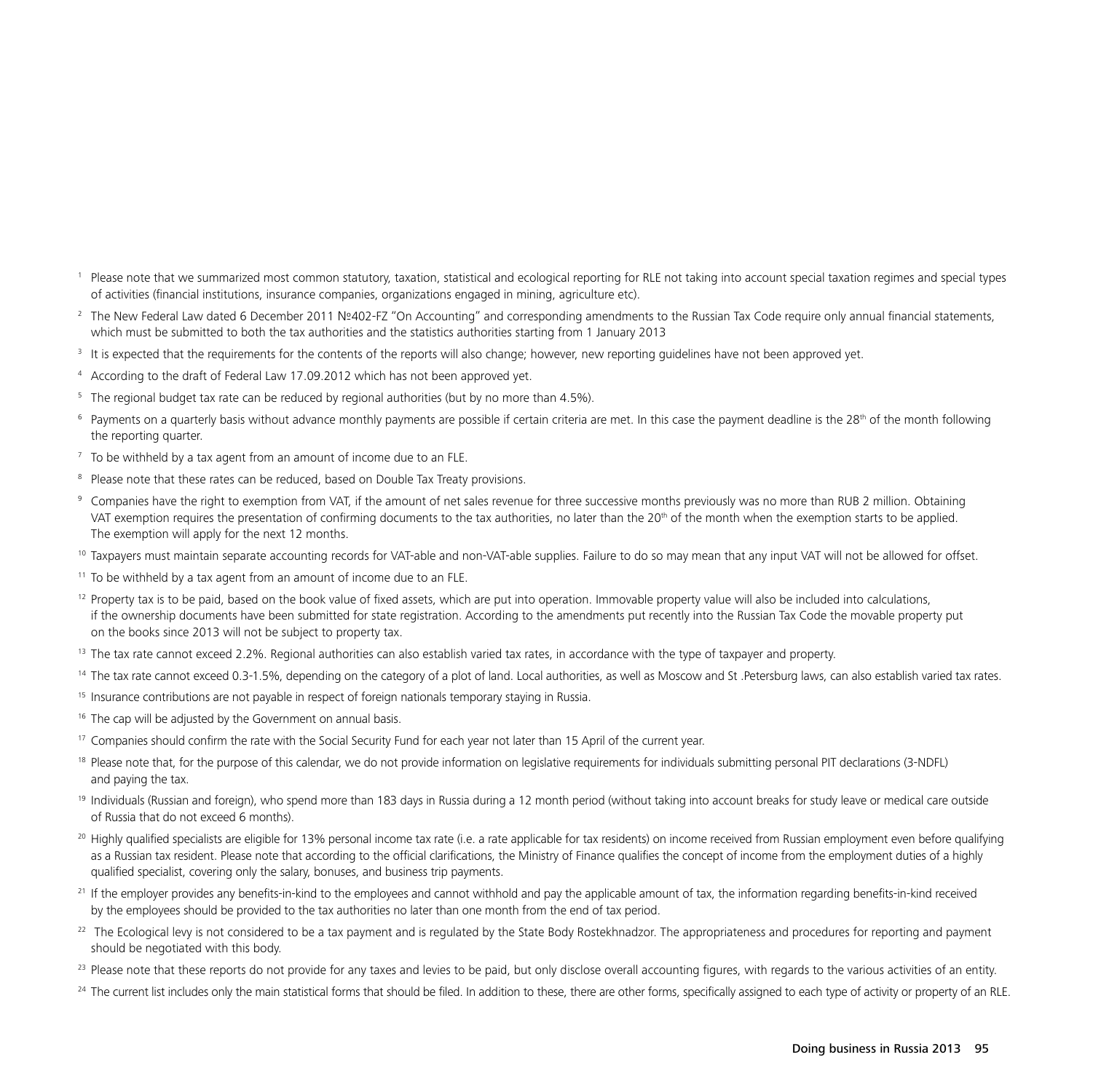# Appendix 3

Brief summary of taxation, statistical and ecological reporting for representative offices and branches of foreign legal entities for 20131

| <b>Tax base</b>                                                                                                                                                                                                                      | Rate                                                                                                                                                                                                                                             | <b>Deadline<sup>2</sup></b> for tax payment                                                                                                                         | <b>Filing obligations</b>             | <b>Deadline for filing reports</b>                                                                                                                                                                                |  |
|--------------------------------------------------------------------------------------------------------------------------------------------------------------------------------------------------------------------------------------|--------------------------------------------------------------------------------------------------------------------------------------------------------------------------------------------------------------------------------------------------|---------------------------------------------------------------------------------------------------------------------------------------------------------------------|---------------------------------------|-------------------------------------------------------------------------------------------------------------------------------------------------------------------------------------------------------------------|--|
| Annual activity report, explanatory note for profit tax declaration <sup>3</sup>                                                                                                                                                     |                                                                                                                                                                                                                                                  |                                                                                                                                                                     |                                       |                                                                                                                                                                                                                   |  |
|                                                                                                                                                                                                                                      |                                                                                                                                                                                                                                                  |                                                                                                                                                                     | Annually                              | No later than March 28th<br>of the year following<br>the reporting year.                                                                                                                                          |  |
| <b>Profit tax</b>                                                                                                                                                                                                                    |                                                                                                                                                                                                                                                  |                                                                                                                                                                     |                                       |                                                                                                                                                                                                                   |  |
| Actual profit<br>for the quarter<br>on an accumulated<br>basis.                                                                                                                                                                      | 20% including:<br>$\cdot$ 2% $-$<br>federal budget;<br>• $18\%$ <sup>4</sup> —<br>regionalbudget.                                                                                                                                                | Payments on a quarterly<br>basis: no later than the 28 <sup>th</sup><br>of the month following<br>the reporting quarter.                                            | Interim quarterly tax<br>declarations | Quarterly declarations -<br>no later than the 28 <sup>th</sup><br>of the month, following<br>the reporting quarter.                                                                                               |  |
| Income in the form<br>of dividends received<br>by foreign legal entities<br>from Russian legal<br>entities.                                                                                                                          | 15%                                                                                                                                                                                                                                              | Final tax payment for the year: Annual tax declaration<br>no later than March 28 of the<br>year following the reporting<br>year.                                    |                                       | Annual declaration - no later<br>than 28 March of the year,<br>following the reporting year                                                                                                                       |  |
| Withholding tax on income payable to a FLE from sources in the RF <sup>6</sup>                                                                                                                                                       |                                                                                                                                                                                                                                                  |                                                                                                                                                                     |                                       |                                                                                                                                                                                                                   |  |
| Income that<br>is not related<br>to the permanent<br>establishment of this<br>FLE on Russian<br>territory, including<br>(but not limited to):<br>• Dividends<br>• Interest on loans<br>• Royalties<br>• Income from rent.<br>leasing | $20\%$ — general rate<br>$15\%$ — on dividends<br>$10\%$ <sup>7</sup> — on income<br>received from rent,<br>leasing, freight<br>of ships, aircraft,<br>trailers, and other<br>transportation<br>equipment, used<br>in international<br>shipments | Tax should be withheld<br>and paid within 1 days<br>following the income payment<br>to the FLE.<br>For dividends, tax<br>payment must be effected<br>within 1 days. | Quarterly reports                     | Quarterly - no later<br>than the 28 <sup>th</sup> of the month,<br>following the reporting<br>quarter<br>Report for the $4th$ quarter —<br>no later than 28 March<br>of the year, following<br>the reporting year |  |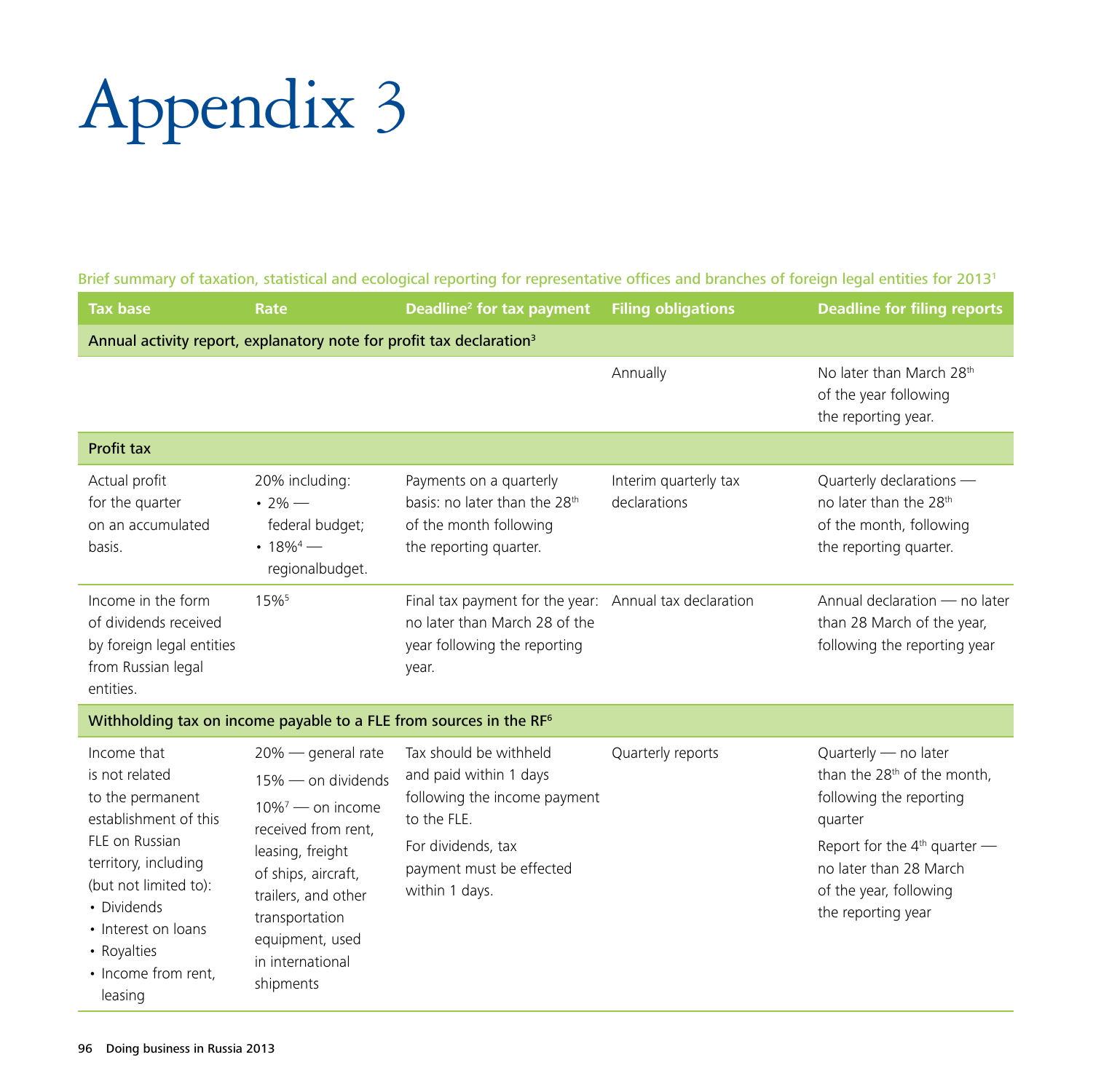| <b>Tax base</b>                                                                                                                                                                                                                                                                                                                                              | Rate                                                                                                                                                                                                                                                                                                                                                                 | Deadline <sup>2</sup> for tax payment                                                                                                                  | <b>Filing obligations</b>                                                                              | <b>Deadline for filing reports</b>                                                                   |
|--------------------------------------------------------------------------------------------------------------------------------------------------------------------------------------------------------------------------------------------------------------------------------------------------------------------------------------------------------------|----------------------------------------------------------------------------------------------------------------------------------------------------------------------------------------------------------------------------------------------------------------------------------------------------------------------------------------------------------------------|--------------------------------------------------------------------------------------------------------------------------------------------------------|--------------------------------------------------------------------------------------------------------|------------------------------------------------------------------------------------------------------|
| VAT <sup>8</sup>                                                                                                                                                                                                                                                                                                                                             |                                                                                                                                                                                                                                                                                                                                                                      |                                                                                                                                                        |                                                                                                        |                                                                                                      |
| Value of goods (works,<br>services) sold on Russian<br>territory<br>VAT <sup>9</sup> , payable<br>to the authorities,<br>is determined<br>as the difference<br>between VAT charged<br>to customers (output<br>VAT) and VAT paid<br>to suppliers of goods<br>(works or services)<br>and customs<br>(input VAT), provided<br>that certain criteria<br>are met. | $18\%$ $-$ standard rate<br>$10\%$ - rate<br>for certain foodstuffs.<br>children's goods,<br>medicines, books<br>and periodic literature<br>$0\%$ — export,<br>international<br>passenger<br>transportation<br>and some other<br>operations<br>Some types<br>of activities are<br>VAT exempt (such<br>as services in areas<br>of medicine,<br>education and culture) | 1/3 of tax amount payable<br>is due no later than<br>the 20 <sup>th</sup> of each of months<br>of the quarter, following<br>the reporting quarter      | Quarterly tax declarations                                                                             | Quarterly $-$ no later than<br>the 20 <sup>th</sup> of the month,<br>following the reporting quarter |
| For imported goods,<br>the taxable base<br>is determined as<br>their customs value,<br>plus import duties<br>and excises, where<br>applicable.                                                                                                                                                                                                               |                                                                                                                                                                                                                                                                                                                                                                      | VAT for import operations<br>is paid to customs authorities,<br>during the clearance process.<br>Later this input VAT is off-set<br>against output VAT | No special obligation,<br>VAT for import operations<br>is disclosed in the ordinary<br>VAT declaration |                                                                                                      |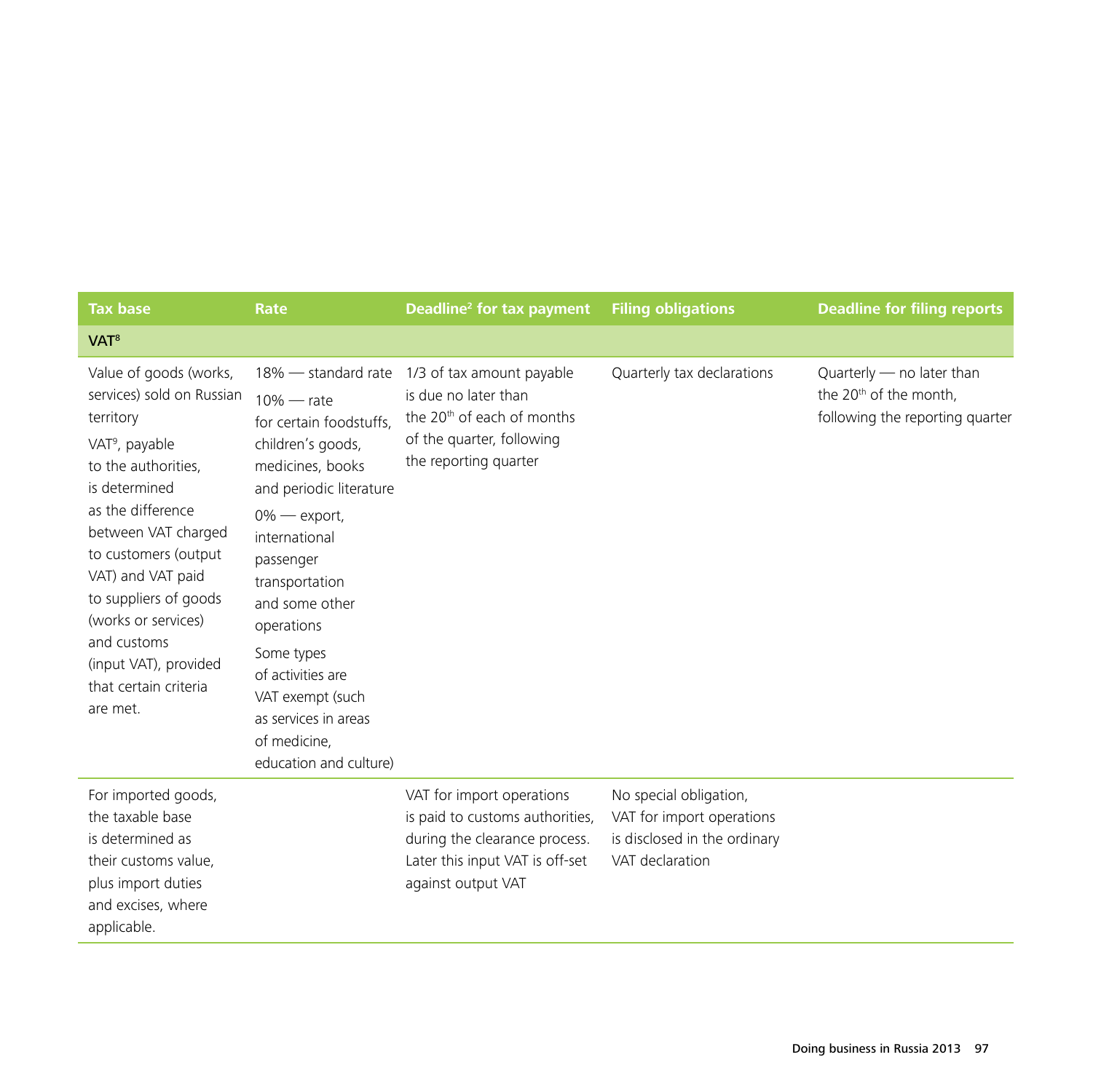| <b>Tax base</b>                                                                                                                                                                                                                                                                                                              | Rate                                                              | Deadline <sup>2</sup> for tax payment                                                                                                                                 | <b>Filing obligations</b>                                                                            | <b>Deadline for filing reports</b>                                                                                                                                                     |
|------------------------------------------------------------------------------------------------------------------------------------------------------------------------------------------------------------------------------------------------------------------------------------------------------------------------------|-------------------------------------------------------------------|-----------------------------------------------------------------------------------------------------------------------------------------------------------------------|------------------------------------------------------------------------------------------------------|----------------------------------------------------------------------------------------------------------------------------------------------------------------------------------------|
| Withholding VAT tax on revenue payable to a FLE <sup>10</sup>                                                                                                                                                                                                                                                                |                                                                   |                                                                                                                                                                       |                                                                                                      |                                                                                                                                                                                        |
| Payments to FLE, not<br>registered as a taxpayers<br>in Russia, for services<br>provided on Russian<br>territory.                                                                                                                                                                                                            | 18% - standard rate VAT withheld is due                           | to the budget at the day<br>of income payment to FLE.                                                                                                                 | Withheld VAT is disclosed<br>in separate section<br>of the ordinary VAT<br>declaration               | Quarterly - no later than<br>the 20 <sup>th</sup> of the month,<br>following the reporting quarter                                                                                     |
| Property tax                                                                                                                                                                                                                                                                                                                 |                                                                   |                                                                                                                                                                       |                                                                                                      |                                                                                                                                                                                        |
| For foreign entities<br>performing their<br>activities in Russia<br>through a permanent<br>establishment -<br>the average annual<br>net book value of fixed<br>assets which are subject<br>to property tax $11$ ;<br>for other entities $-$<br>the value of immovable<br>property determined by<br>special state authorities | Rates are established<br>by regional<br>authorities <sup>12</sup> | Deadlines for payments<br>are established by regional<br>authorities                                                                                                  | The annual tax declaration.<br>Quarterly reports are to be<br>established by regional<br>authorities | Quarterly - no later than<br>the 30 <sup>th</sup> of the month<br>following the reporting quarter;<br>Annually - no later than<br>March 30 of the year<br>following the reporting year |
|                                                                                                                                                                                                                                                                                                                              | Moscow:<br>2.2%                                                   | Moscow:<br>Quarterly - within 30 days<br>of the end of the reporting<br>quarter;<br>Annually - not later<br>than March 30 of the year<br>following the reporting year | Moscow:<br>Interim quarterly and final<br>annual tax declarations                                    |                                                                                                                                                                                        |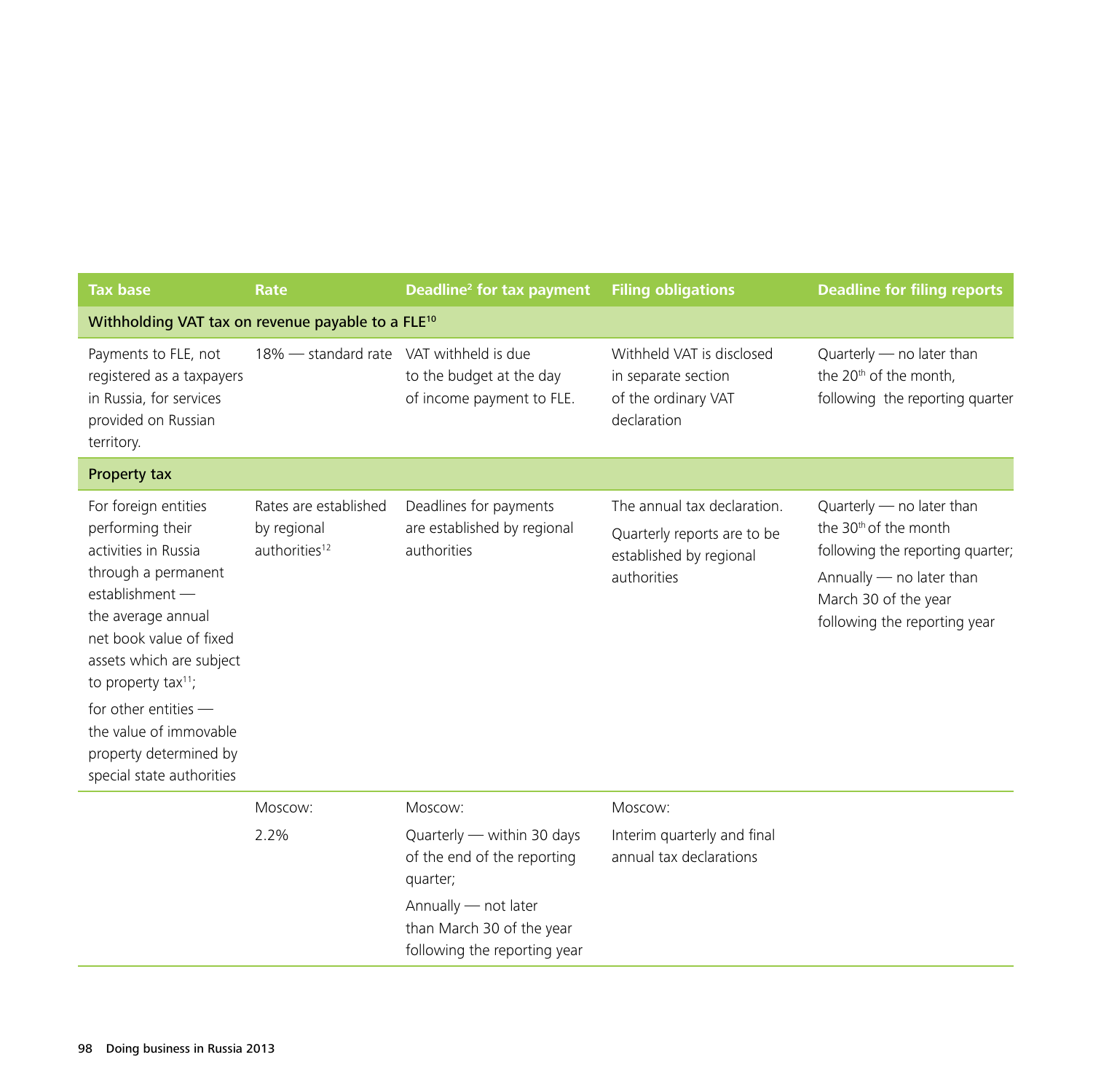| <b>Tax base</b>                                                                                                                                                     | Rate                                                                                                                                | Deadline <sup>2</sup> for tax payment                                                                                               | <b>Filing obligations</b>   | <b>Deadline for filing reports</b>                                                  |
|---------------------------------------------------------------------------------------------------------------------------------------------------------------------|-------------------------------------------------------------------------------------------------------------------------------------|-------------------------------------------------------------------------------------------------------------------------------------|-----------------------------|-------------------------------------------------------------------------------------|
| <b>Transportation tax</b>                                                                                                                                           |                                                                                                                                     |                                                                                                                                     |                             |                                                                                     |
| Engine power<br>of transport vehicles                                                                                                                               | Rates are established                                                                                                               | Deadlines for payments<br>by regional authorities are established by regional<br>authorities                                        | The annual tax declaration. | Annually - by 1 February<br>of the year, following<br>the reporting year            |
|                                                                                                                                                                     | Moscow:                                                                                                                             | Moscow:                                                                                                                             | Moscow:                     |                                                                                     |
|                                                                                                                                                                     | Rates vary from RUB<br>7 to 800, depending<br>on the type of vehicle<br>and its engine power                                        | No later than 5 February<br>of the year, following<br>the reporting year                                                            | The annual tax declaration  |                                                                                     |
| Land tax                                                                                                                                                            |                                                                                                                                     |                                                                                                                                     |                             |                                                                                     |
| The cadastral<br>value of a plot<br>of land, determined<br>in compliance<br>with the land<br>legislation of the RF,<br>as of 1 January<br>for the tax period (year) | Rates are established<br>by local authorities<br>(regional laws<br>for the cities<br>of Moscow<br>and St. Petersburg) <sup>13</sup> | Deadlines for payments<br>are established by local<br>authorities (regional laws<br>for the cities of Moscow<br>and St. Petersburg) | The annual tax declaration. | Annually - no later than<br>1 February of the year,<br>following the reporting year |
|                                                                                                                                                                     | Moscow:                                                                                                                             | Moscow:                                                                                                                             | Moscow:                     |                                                                                     |
|                                                                                                                                                                     | Rates vary from 0.1%<br>to 1.5% depending<br>on the category<br>of the land plot.                                                   | Quarterly - no later than<br>the last day of the month,<br>following the reporting quarter.<br>Annually - no later                  | The annual tax declarations |                                                                                     |
|                                                                                                                                                                     |                                                                                                                                     | than 1 February of the year,<br>following the reporting year                                                                        |                             |                                                                                     |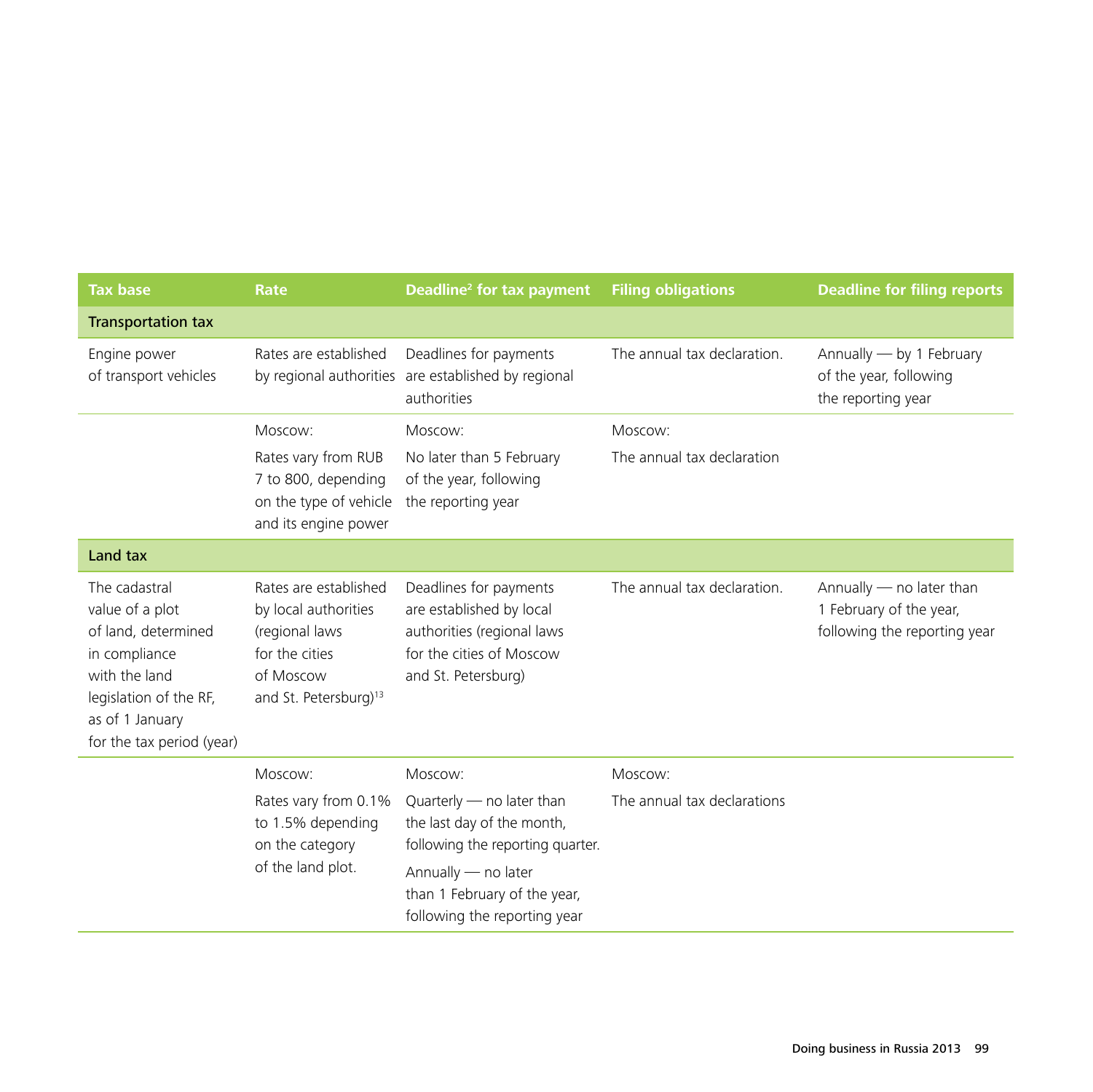| <b>Tax base</b>                                                                                                                                                                                                   | Rate                                                                                                                                                                                                                                                                                                                                                                                           | Deadline <sup>2</sup> for tax payment                                                 | <b>Filing obligations</b>                                                                                                                  | <b>Deadline for filing reports</b>                                                                                    |  |
|-------------------------------------------------------------------------------------------------------------------------------------------------------------------------------------------------------------------|------------------------------------------------------------------------------------------------------------------------------------------------------------------------------------------------------------------------------------------------------------------------------------------------------------------------------------------------------------------------------------------------|---------------------------------------------------------------------------------------|--------------------------------------------------------------------------------------------------------------------------------------------|-----------------------------------------------------------------------------------------------------------------------|--|
| Personal income tax (PIT) <sup>14</sup>                                                                                                                                                                           |                                                                                                                                                                                                                                                                                                                                                                                                |                                                                                       |                                                                                                                                            |                                                                                                                       |  |
| FLEs acting as tax agents $13\%$ - for tax<br>are obliged to withhold<br>and transmit the budget<br>PIT, based on salaries<br>and benefits-in-kind,<br>paid or provided<br>to employees<br>and other individuals. | residents <sup>15</sup> and highly<br>quilified specialists <sup>16</sup><br>35% - for prizes,<br>insurance, receipts<br>and interest<br>with certain<br>conditions<br>$9\%$ — for dividends.<br>received by tax<br>residents from<br>Russian or foreign<br>corporations<br>$30\%$ —<br>for non-residents<br>15% - for dividends,<br>received<br>by non-residents from<br>Russian corporations | On a monthly basis, no later<br>than the date of salary<br>(or other income) payment. | Annual report with information 2-NDFL forms<br>of income and PIT<br>of individuals recieved income<br>from FLE (2-NDFL form) <sup>17</sup> | with a electronic format<br>file must be filed no later<br>than 1 April of the year,<br>following the reporting year. |  |
| <b>Information about Average Number of Employees</b>                                                                                                                                                              |                                                                                                                                                                                                                                                                                                                                                                                                |                                                                                       |                                                                                                                                            |                                                                                                                       |  |

- **Annual report to the tax** authorities Annual report — no later than 20 January of the year, following the reporting year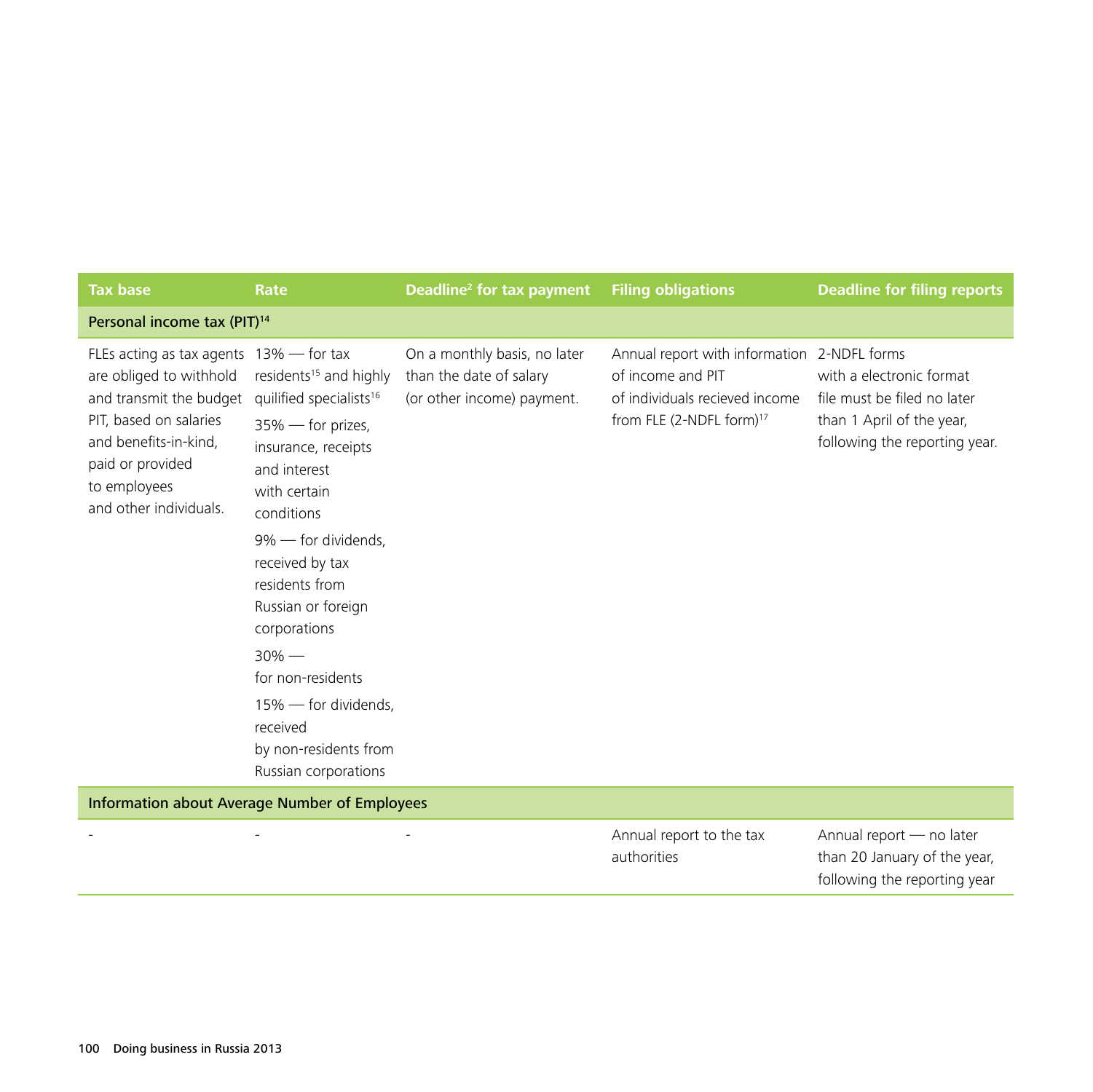| <b>Tax base</b>                                                                                                                                                                                                                                                                                      | Rate                                                                                                                             | Deadline <sup>2</sup> for tax payment                                                                                                                                        | <b>Filing obligations</b>                                                                                                                                                                                                | <b>Deadline for filing reports</b>                                                                  |  |
|------------------------------------------------------------------------------------------------------------------------------------------------------------------------------------------------------------------------------------------------------------------------------------------------------|----------------------------------------------------------------------------------------------------------------------------------|------------------------------------------------------------------------------------------------------------------------------------------------------------------------------|--------------------------------------------------------------------------------------------------------------------------------------------------------------------------------------------------------------------------|-----------------------------------------------------------------------------------------------------|--|
| Contributions to the Pension Fund (accumulated and insurance part) <sup>18</sup>                                                                                                                                                                                                                     |                                                                                                                                  |                                                                                                                                                                              |                                                                                                                                                                                                                          |                                                                                                     |  |
| Payroll (salary, bonuses<br>and other employee<br>benefits).<br>Contributions<br>to the Pension<br>Fund are calculated<br>for insured persons<br>registered with<br>the Pension Fund.<br>The tax base is capped<br>at RUB 512 000 <sup>19</sup><br>accumulated<br>from the beginning<br>of the year. | 22% from the tax<br>base, which is capped<br>at RUB 512 000<br>and 10%<br>from the amount,<br>which is more that<br>the tax base | Compulsory monthly<br>payments must be paid<br>no later than the 15 <sup>th</sup><br>of the month, following<br>the month when contributions<br>are accrued by the employer. | Quarterly reports<br>on Contributions<br>to the Pension Fund<br>and on Contributions<br>to the Federal Medical<br>Insurance Fund and Territorial<br>Medical Insurance Funds<br>must be submitted<br>to the Pension Fund. | Quarterly - by the 15 <sup>st</sup> day<br>of the second month following<br>the reporting quarter.  |  |
|                                                                                                                                                                                                                                                                                                      |                                                                                                                                  | Contributions to the Federal Medical Insurance Fund and Territorial Medical Insurance Funds <sup>18</sup>                                                                    |                                                                                                                                                                                                                          |                                                                                                     |  |
| The same<br>as for Contributions<br>to the Pension Fund.                                                                                                                                                                                                                                             | Federal Medical<br>Insurance Fund:<br>$5.1\%$ .                                                                                  | The same as for Contributions<br>to the Pension Fund.                                                                                                                        | Quarterly reports<br>on Contributions<br>to the Pension Fund<br>and on Contributions<br>to the Federal Medical<br>Insurance Fund and Territorial<br>Medical Insurance Funds<br>must be submitted<br>to the Pension Fund  | Quarterly - by the 15 <sup>st</sup> day<br>of the second month following<br>the reporting quarter.  |  |
| Contributions to the Social Security Fund in case of temporary disability and due to maternity <sup>18</sup>                                                                                                                                                                                         |                                                                                                                                  |                                                                                                                                                                              |                                                                                                                                                                                                                          |                                                                                                     |  |
| The same as<br>for Contributions<br>to the Pension Fund.                                                                                                                                                                                                                                             | 2.9%                                                                                                                             | The same as for Contributions<br>to the Pension Fund.                                                                                                                        | Quarterly reports to the Social<br>Security Fund.                                                                                                                                                                        | Quarterly - no later than<br>the 15 <sup>th</sup> of the month,<br>following the reporting quarter. |  |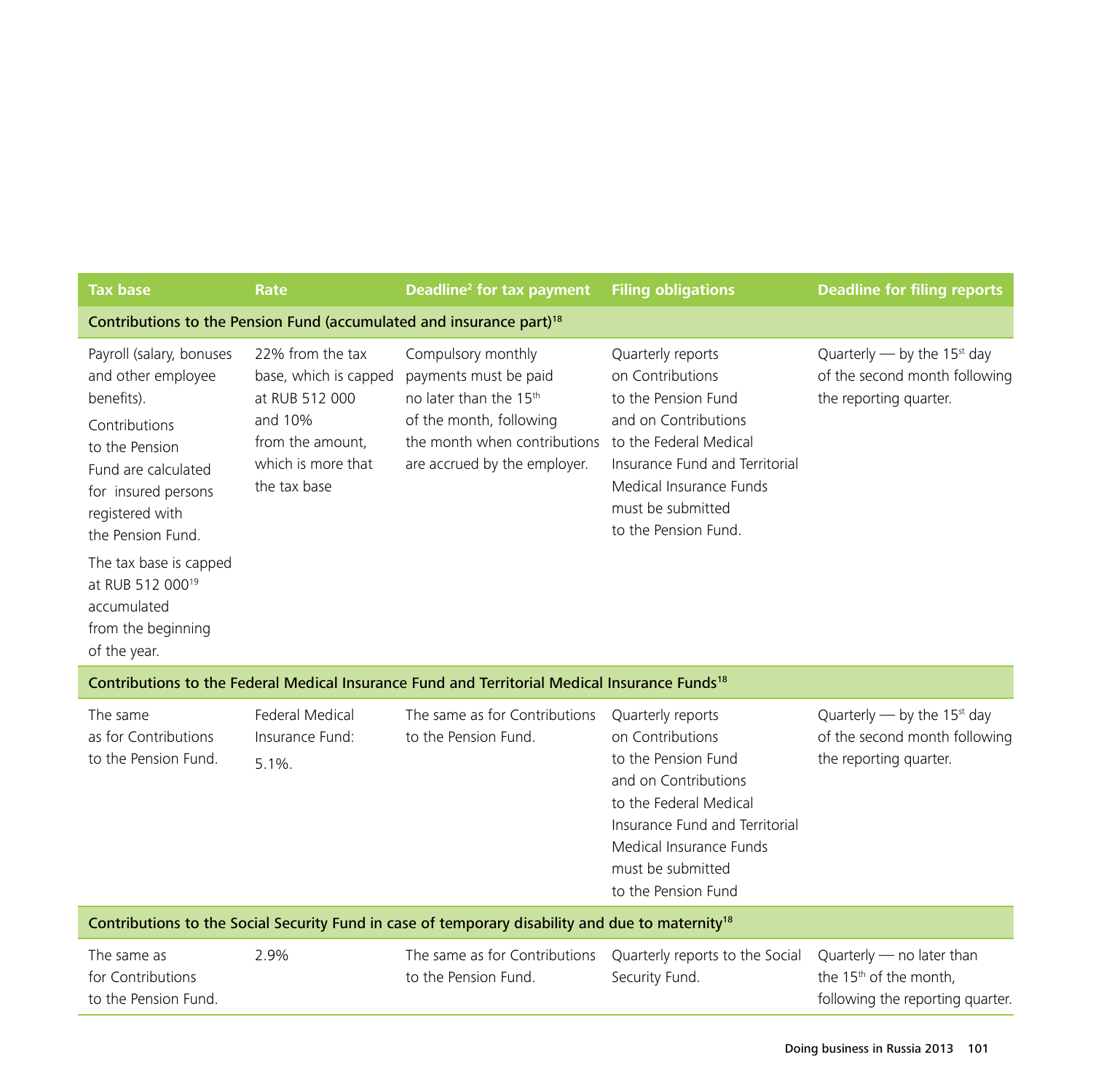| <b>Tax base</b>                                                                                                                               | Rate                                                                                                                                       | Deadline <sup>2</sup> for tax payment                                                                                                                          | <b>Filing obligations</b>                         | <b>Deadline for filing reports</b>                                                                    |  |
|-----------------------------------------------------------------------------------------------------------------------------------------------|--------------------------------------------------------------------------------------------------------------------------------------------|----------------------------------------------------------------------------------------------------------------------------------------------------------------|---------------------------------------------------|-------------------------------------------------------------------------------------------------------|--|
| Accident insurance contributions to the Social Security Fund <sup>20</sup>                                                                    |                                                                                                                                            |                                                                                                                                                                |                                                   |                                                                                                       |  |
| Payroll and other<br>payments to employees<br>with certain exceptions<br>(statutory welfare<br>benefits, business-<br>related expenses, etc). | Rates vary from<br>0.2% to 8.5%<br>and are assigned<br>on an annual basis<br>by SSF depending<br>on the type of FLE<br>activity in Russia. | A monthly basis, due date<br>corresponds to the date<br>of salary payment, but should<br>not be later than the 15 <sup>th</sup> day<br>of the following month. | Quarterly reports to the Social<br>Security Fund. | Quarterly $-$ no later than<br>the 15 <sup>th</sup> of the month,<br>following the reporting quarter. |  |

## **Non-tax reporting**

| <b>Reports</b>                                                                                                | <b>Filing obligations</b>                                                                                                             | <b>Deadline for filing report</b>                                                                                                                                                                                                                                             |  |
|---------------------------------------------------------------------------------------------------------------|---------------------------------------------------------------------------------------------------------------------------------------|-------------------------------------------------------------------------------------------------------------------------------------------------------------------------------------------------------------------------------------------------------------------------------|--|
| Ecological levy <sup>21</sup>                                                                                 | Special reporting forms for different pollution<br>types: atmospheric pollution, water pollution,<br>waste disposal, noise and other. | Payments for specific instances is to be no later<br>than the 20 <sup>th</sup> day of the month, following the reporting<br>quarter. For quarterly reporting, on specific violations<br>the deadline is the 20 <sup>th</sup> of the month, following<br>the reporting quarter |  |
|                                                                                                               | The levy has graduated rates<br>(depending on the type of pollution)                                                                  |                                                                                                                                                                                                                                                                               |  |
| Statistical Reporting <sup>22</sup>                                                                           | Form P-4:<br>Monthly - for entities with more than 15 employees;                                                                      | Monthly — no later than the 15 <sup>th</sup> of the month<br>following the reporting month;                                                                                                                                                                                   |  |
| Structure of reporting<br>package depends<br>on the type of activity<br>and size of a company <sup>23</sup> . | Quarterly $-$ for entities with less than 15 employees.                                                                               | Quarterly — no later than $15th$ of the month<br>following the reporting quarter.                                                                                                                                                                                             |  |
|                                                                                                               | Form 1-Invest: Quarterly for entities receiving or making<br>foreign investments.                                                     | Quarterly — no later than $15th$ of the month<br>following the reporting quarter.                                                                                                                                                                                             |  |
|                                                                                                               | Form 1-VES: Annually for foreign legal entities.                                                                                      | Annually $-$ no later than March 24 after the reporting year.                                                                                                                                                                                                                 |  |
|                                                                                                               | Form 1-DA for for an entity working in the service sector.                                                                            | Quarterly $-$ by the 14st day of the second month following<br>the reporting quarter.                                                                                                                                                                                         |  |

If you have any questions, please contact Deloitte professionals in the Outsourcing and Tax compliance group at our Moscow office on +7 (495) 787 06 00.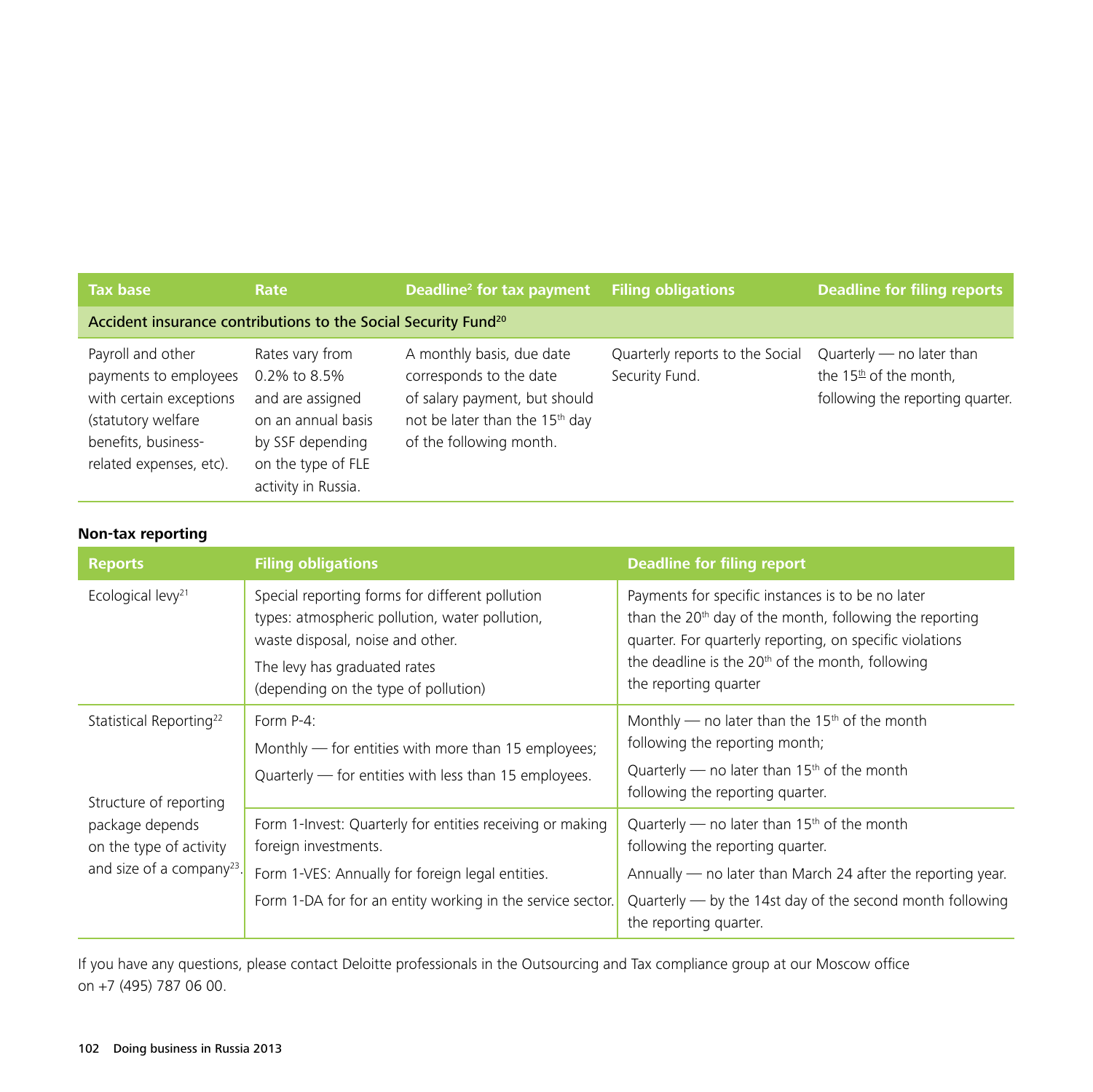- <sup>1</sup> When statutory deadline for tax payment or report filing falls for week end or official holiday, the deadline is prolonged to the first working day after the due date.
- $<sup>2</sup>$  An explanatory note is recommended by the Moscow tax authorities, it should contain detailed information on an FLE's activity in Russia. The tax authorities of other regions</sup> might also have similar requirements. This issue is to be clarified with the regional tax authorities.
- <sup>3</sup> Regional rates can be reduced according to the decision of the regional authorities, but not by more than 4,5%.
- 4 Please note that these rates can be reduced based on Double Tax Treaty provisions.
- <sup>5</sup> To be withheld by the tax agent from the amount of income due to an FLE. Please note, that the reports should be submitted to the tax authorities even if the income paid out is not subject to the taxation.
- <sup>6</sup> Please note that these rates can be reduced, based on Double Tax Treaty provisions.
- $^7$  Companies have the right to exemption from VAT if the amount of net sales revenue for three successive months was no more than RUB 2,000,000. The procedure for obtaining VAT examption requires presenting confirmation documents to the tax authorities no later than the 20th of the month, when the exemption is applied for 12 months consecutively.
- <sup>8</sup> Taxpayers must maintain separate accounting records for expenses, and consequently for input VAT, related to activities taxable by VAT and VAT exempted. Failure to do so may mean that any input VAT will not be allowed for offset.
- <sup>9</sup> To be withheld by a tax agent from an amount of income due to an FLE.
- <sup>10</sup> According to the amendments put recently into the Russian Tax Code the movable property put on the books since 2013 will not be subject to property tax.
- <sup>11</sup> Tax rate cannot exceed 2.2%. Regional authorities can also establish varied tax rates in accordance with the categories of taxpayers and property.
- <sup>12</sup> Tax rate cannot exceed 0.3 1.5% depending on the category of a land plot. Local authorities and Moscow and St .Petersburg laws can also establish varied tax rates.
- <sup>13</sup> Please note that for the purpose of this calendar, we do not provide information on legislative requirements for individuals submitting personal PIT declarations (3-NDFL) and paying the tax individually.
- <sup>14</sup> Individuals (Russian and foreign), who spend more than 183 days in Russia during a 12 month rolling period (without taking into account breaks for study leave or medical care outside of Russia that do not exceed 6 months).
- <sup>15</sup> Highly qualified specialists are eligible for 13% personal income tax rate (i.e. a rate applicable for tax residents) on income received from Russian employment even before qualifying as a Russian tax resident. Please note that according to the official clarifications, the Ministry of Finance qualifies the concept of income from the employment duties of a highly quilified specialist, covering only the salary, bonuses, and business trip payments.
- <sup>16</sup> If the employer provides any benefits-in-kind to the employees and cannot withhold and pay the applicable amount of tax, the information regarding benefits-in-kind received by the employees should be provided to the tax authorities no later than one month from the end of the tax period.
- <sup>17</sup> Insurance contributions are not payable in respect of foreign nationals temporary staying in Russia.
- <sup>18</sup> The cap will be adjusted by the Government on annual basis.
- <sup>19</sup> Companies should confirm the rate with the Social Security Fund for each year not later than 15 April of the current year.
- <sup>20</sup> The ecological levy is not considered to be a tax payment and is regulated by the State Body Rostekhnadzor. The appropriateness and procedures for reporting and payments should be negotiated with this body.
- <sup>21</sup> The ecological levy is not considered to be a tax payment and is regulated by the State Body Rostekhnadzor. The appropriateness and procedures for reporting and payments should be negotiated with this body.
- <sup>22</sup> Please note that these reports do not provide for any taxes and levies to be paid, but disclose overall accounting figures with regard to the various activities of an entity.
- <sup>23</sup> The current list includes only the main statistical forms that should be filed. There are other forms specifically assigned to each type of activity or property of the FLE.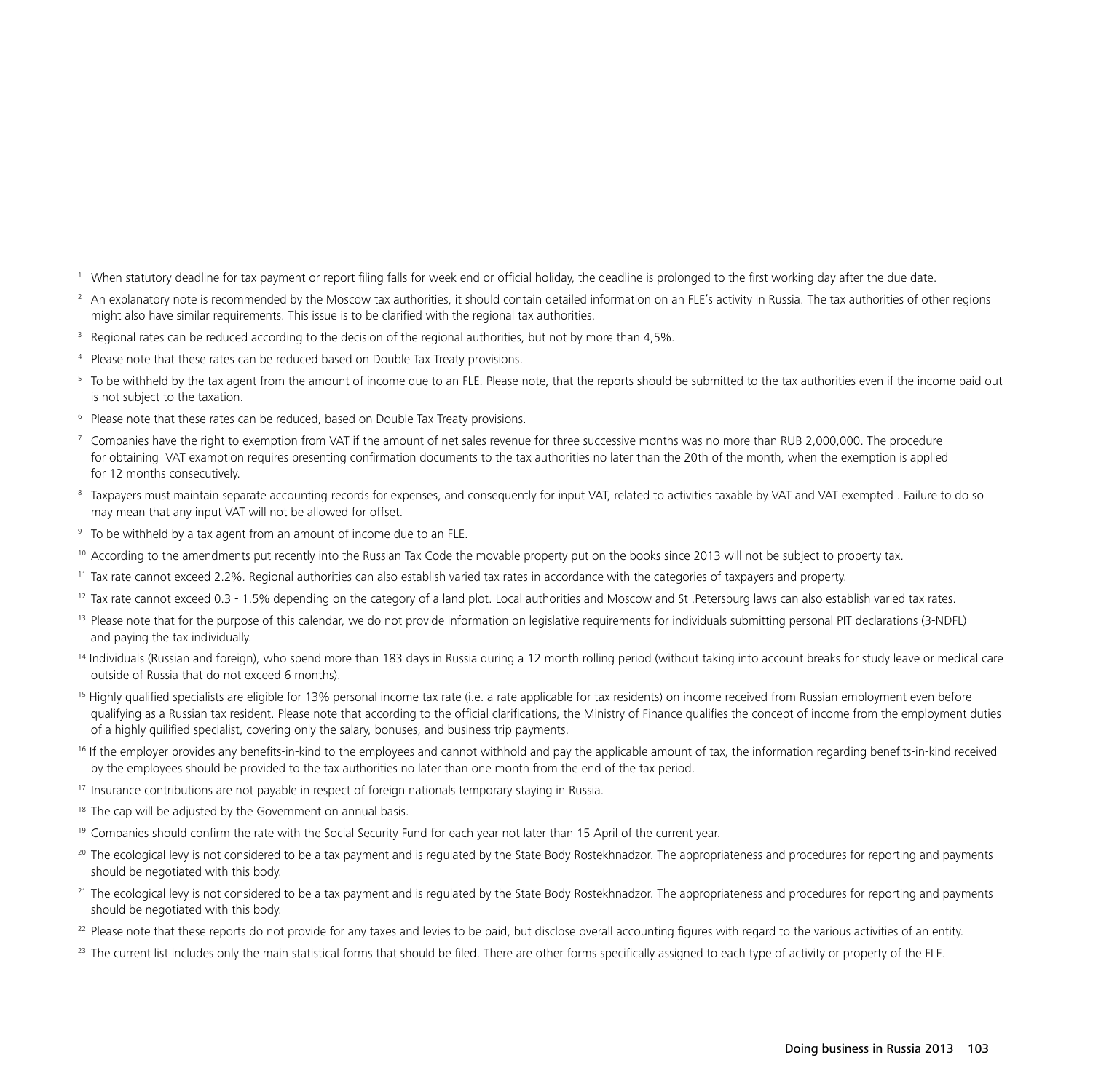## Tax & Legal contacts Russia and the CIS

#### **Russia, Moscow**

Grigory Pavlotsky CIS Managing Partner gpavlotsky@deloitte.ru Gennady Kamyshnikov Partner Government relations gkamyshnikov@deloitte.ru

*Industry leaders: Technology, Media & Communications* Maxim Chaplygin Partner mchaplygin@deloitte.ru

*Consumer Business* Svetlana Fedorova Partner sfedorova@deloitte.ru

*Financial Services* Estella Dzhantukhanova Director edzhantukhanova@ deloitte.ru

*Energy & Resources* Andrey Panin Partner apanin@deloitte.ru

*International Tax* Elena Solovyova Partner esolovyova@deloitte.ru *Other contacts:*  Sergei Voropaev Partner Tax Dispute Resolution svoropaev@deloitte.ru

Pavel Balashov Partner Outsourcing & Tax Compliance pbalashov@deloitte.ru

Raisa Alexakhina Partner Legal Services ralexakhina@deloitte.ru

Tatiana Kiseliova Partner Global Employer Services tkiseliova@deloitte.ru

Dmitry Kulakov Partner Transfer Pricing dkulakov@deloitte.ru Svetlana Meyer Partner Private Client Services smeyer@deloitte.ru

Ekaterina Pereverzeva Director Tax Audit epereverzeva@deloitte.ru

James Ferguson Partner Mergers & Acquisitions jameferguson@deloitte.ru

Andrey Silantiev Partner Indirect Tax asilantiev@deloitte.ru

*Inbound Investors:* Oleg Berezin Partner oberezin@deloitte.ru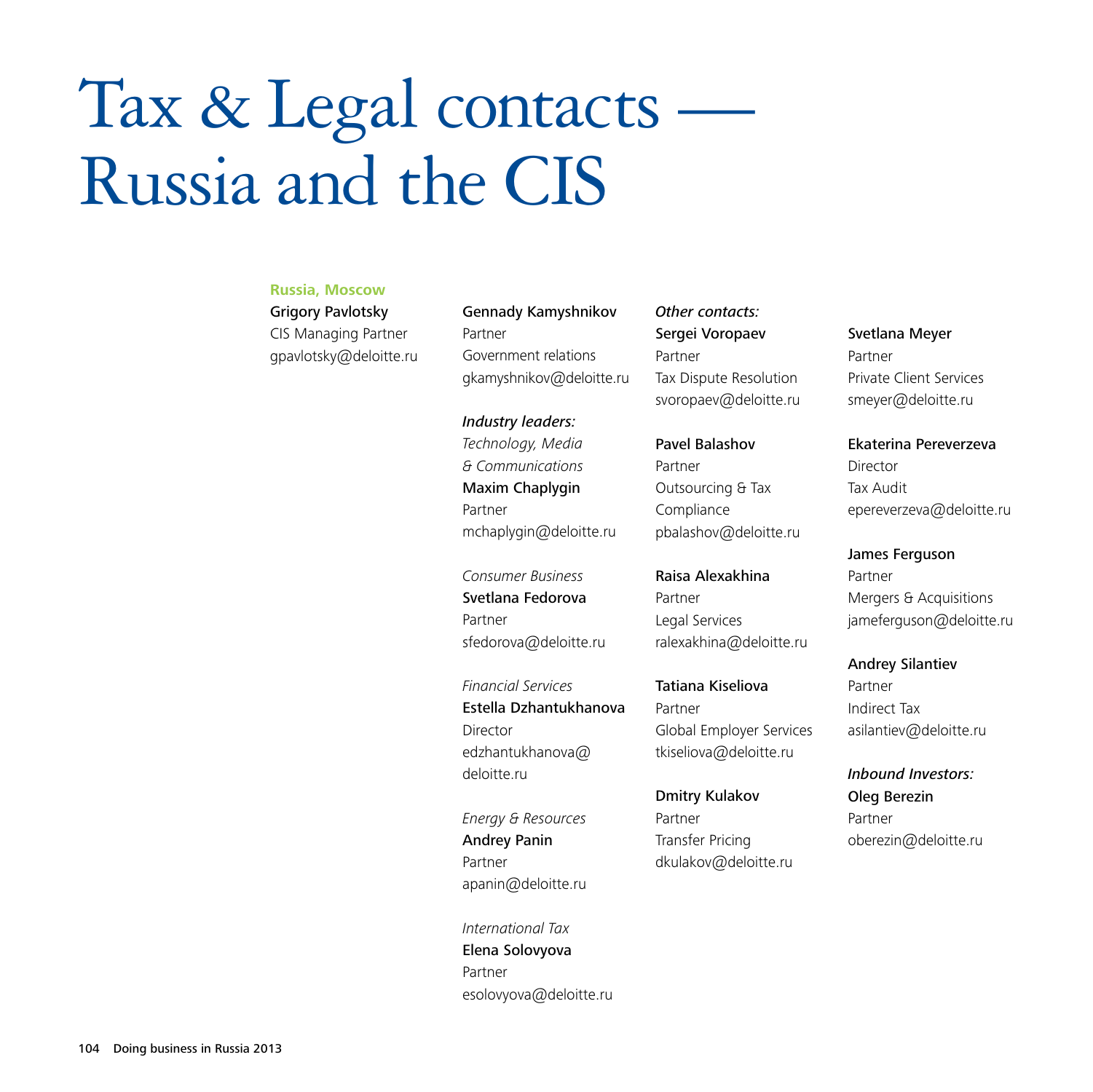## **Russia, St. Petersburg** Artem Vasyutin Partner avasyutin@deloitte.ru

**Russia, Yuzhno-Sakhalinsk**

Ruslan Varygin Director rvarygin@deloitte.ru

## **Azerbajan,**

**Baku** Nuran Kerimov Partner nkerimov@deloitte.az

#### **Belarus,**

**Minsk** Viktar Strachuk Senior Manager vstrachuk@deloitte.by

## **Georgia, Tbilisi** Giorgi Tavartkiladze

Senior Manager gtavartkiladze@deloitte.ge

## **Kazakhstan, Almaty, Atyrau,**

## **Astana, Aktau** Vladimir Kononenko Partner

Tax & Legal Leader, Caspian vkononenko@deloitte.kz

Dilya Osmanova Partner dosmanova@deloitte.kz

## **Kyrgyzstan, Bishkek, Tajikistan, Dushanbe** Gaukhar Iskakbayeva Director giskakbayeva@deloitte.kz

## **Ukraine,**

**Kyiv** Viktoria Chornovol Partner Tax & Legal Leader, West vchornovol@deloitte.ua

## **Uzbekistan, Tashkent**

Vladimir Kononenko Partner Tax & Legal Leader, Caspian vkononenko@deloitte.kz

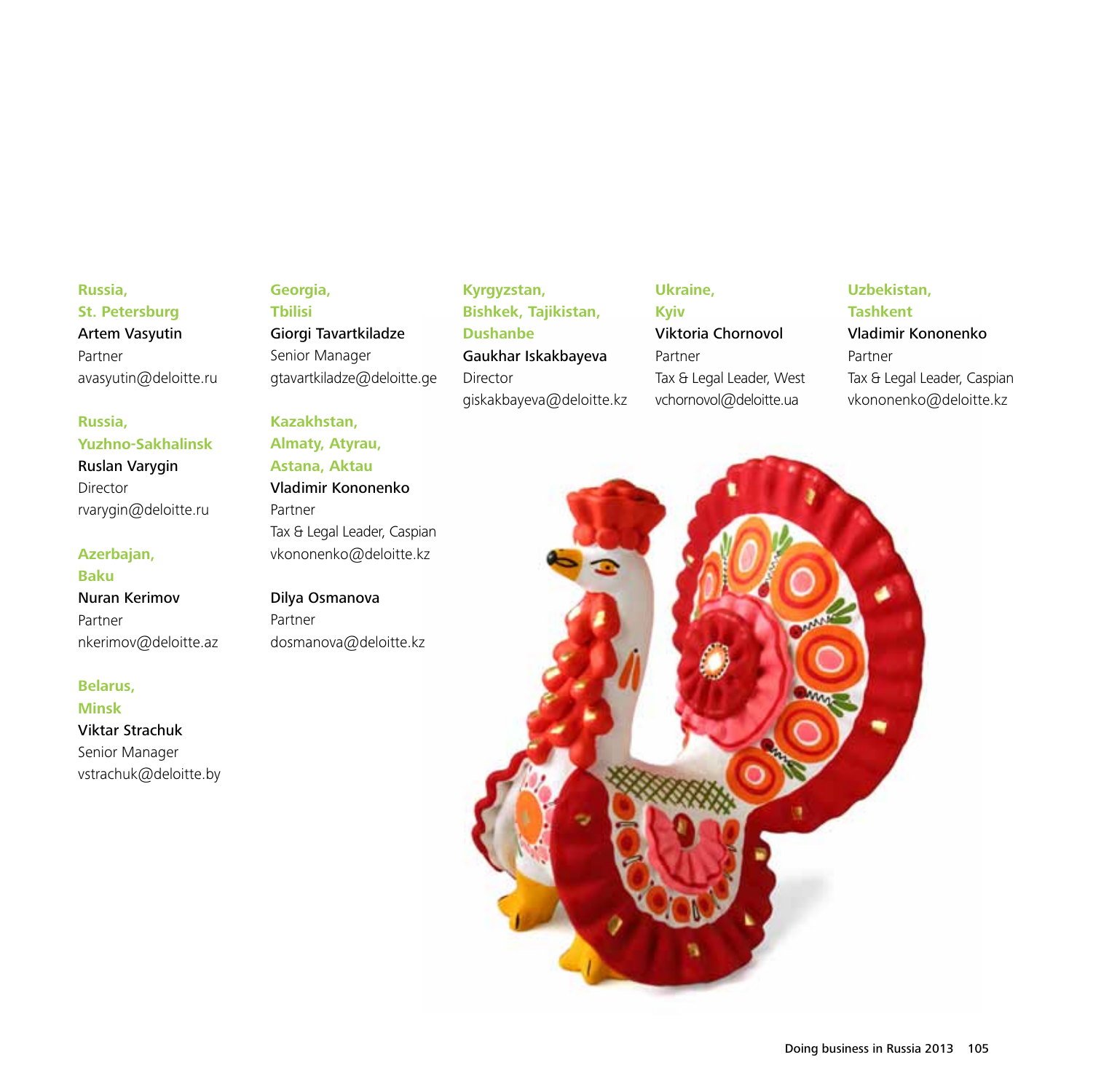## Office locations

## **Russia**

## Moscow

5 Lesnaya St. Moscow, 125047 Russia Tel: +7 (495) 787 06 00 Fax: +7 (495) 787 06 01

## St. Petersburg

Business Center "Gustaf" Lit. K, 36/40 Sredniy Prospect St. Petersburg, 199004 Russia Tel: +7 (812) 703 71 06 Fax: +7 (812) 703 71 07

### Yuzhno-Sakhalinsk

Business Center "Sfera" 78 Chekhova St. Yuzhno-Sakhalinsk, 693000, Russia Tel: +7 (4242) 46 30 55 Fax: +7 (4242) 46 30 56

## Ufa

Business Center "Aleksandrovskiy passage" 20 Karla Marksa St. Ufa, 450077, Russia Tel: +7 (347) 226 72 92 Fax: +7 (347) 226 72 93

## **Azerbaijan**

Baku Business Center "Landmark III" 96 Nizami St., 8 floor Baku, AZ1010, Azerbaijan Tel: +994 (12) 598 29 70 Fax: +994 (12) 598 29 75

## **Armenia**

#### Yerevan

Business Center "Griar" 4/6, Amiryan St., 3 floor Yerevan, 0010, Armenia Tel: +374 10 52 65 20 Fax: +374 10 52 75 20

## **Belarus**

## Minsk

51 Korolya St. Minsk, 220004 Belarus Tel: +375 (17) 200 03 53 Fax: +375 (17) 200 04 14

## **Georgia**

## Tbilisi

36A Lado Asatiani St. Tbilisi, 0105 Georgia Tel: +995 (32) 24 45 66 Fax: +995 (32) 24 45 69

## **Kazakhstan**

## Aktau

Business Center "Zvezda Aktau" 61, Microdistrict 14 Aktau, 130000 Republic of Kazakhstan Tel: +7 (7292) 75 00 17 Fax: +7 (7292) 75 00 15

## Almaty

Almaty Financial District, Bldg. B 36 Al Farabi Ave. Almaty, 050059 Republic of Kazakhstan Tel: +7 (727) 258 13 40 Fax: +7 (727) 258 13 41

## Astana

Business Center "ABS Center" 12 Samal Microdistrict, Offices 6-11, 11 floor Astana, 010000 Republic of Kazakhstan Tel: +7 (7172) 58 04 80 Fax: +7 (7172) 58 03 90

## Atyrau

"Renaissance Atyrau Hotel" 15B Satpayeva St. Atyrau, 060011 Republic of Kazakhstan Tel: +7 (7122) 58 62 40/42 Fax: +7 (7122) 58 62 41

## **Kyrgyzstan**

Bishkek 40 Manasa Ave. Bishkek, 720001 Kyrgyz Republic Tel: +996 (312) 61 29 99 Fax: +996 (312) 61 09 90

## **Tajikistan**

## Dushanbe

131 Rudaki Ave., Apt. 3 Dushanbe, 734003 Republic of Tajikistan Tel: +992 (37) 224 32 91 Fax: +992 (37) 224 32 91

## **Ukraine**

Kyiv Deloitte Business Center 48-50A Zhylyanska St. Kyiv, 01033 Ukraine Tel: +38 (044) 490 90 00 Fax: +38 (044) 490 90 01

## **Uzbekistan**

## Tashkent

Business Center "Inconel" 75 Mustakillik Ave. Tashkent, 100000 Republic of Uzbekistan Tel: +998 (71) 120 44 45 Fax: +998 (71) 120 44 47